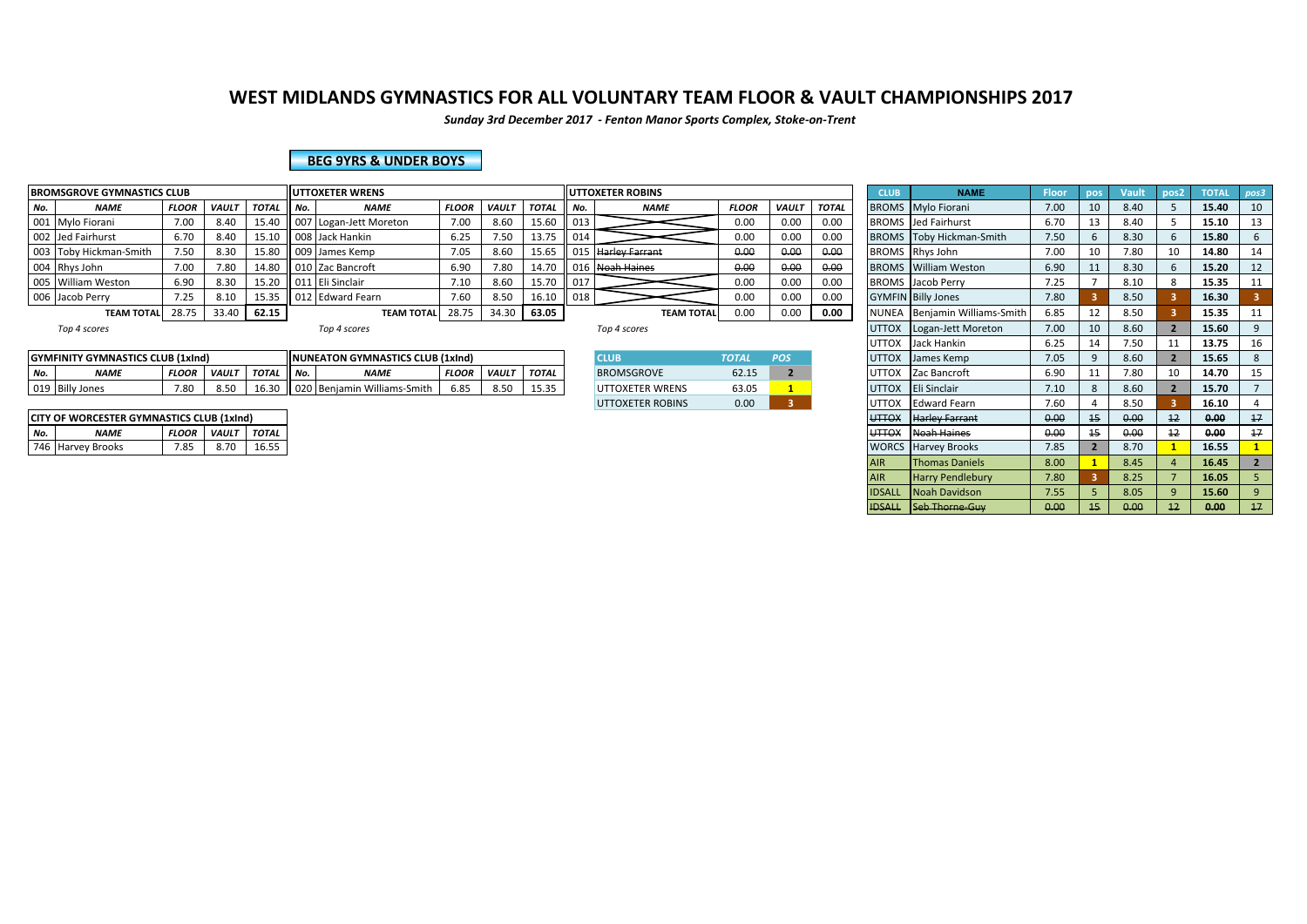*Sunday 3rd December 2017 - Fenton Manor Sports Complex, Stoke-on-Trent*

#### **BEG 9YRS & UNDER GIRLS**

|     | <b>AIRBORNE GYMNASTICS CLUB</b>             |              |              |              | BIDDULPH VALLEY GYMNASTICS CLUB RED           |              |              |              | <b>BIDDULPH VALLEY GYMNASTICS CLUB BLUE</b>   |              |              |              | CLUB <sub>2</sub> | <b>NAME3</b>           | Floor4 | pos5                    | Vault6 | cos 2 <sup>2</sup> | <b>TOTAL8</b> | pos39          |
|-----|---------------------------------------------|--------------|--------------|--------------|-----------------------------------------------|--------------|--------------|--------------|-----------------------------------------------|--------------|--------------|--------------|-------------------|------------------------|--------|-------------------------|--------|--------------------|---------------|----------------|
| No. | <b>NAME</b>                                 | <b>FLOOR</b> | <b>VAULT</b> | <b>TOTAL</b> | No.<br><b>NAME</b>                            | <b>FLOOR</b> | VAULT        | <b>TOTAL</b> | <b>NAME</b><br>No.                            | <b>FLOOR</b> | <b>VAULT</b> | <b>TOTAL</b> | AIRB              | <b>Elloise Jevons</b>  | 8.45   | $\overline{2}$          | 8.60   | 8                  | 17.05         | 6              |
|     | 021 Elloise Jevons                          | 8.45         | 8.60         | 17.05        | 027<br>Gabriella Shaw                         | 7.00         | 8.30         | 15.30        | 033<br><b>Isabella</b> Squires                | 0.00         | 0.00         | 0.00         | AIRB              | Anya Talbot            | 7.85   | 12                      | 8.75   | 5                  | 16.60         | 12             |
|     | 022 Anya Talbot                             | 7.85         | 8.75         | 16.60        | 028 Savannah Rose Brindlev                    | 7.25         | 8.65         | 15.90        | 034 Esme Hopkinson                            | 6.60         | 7.50         | 14.10        | <b>AIRB</b>       | Nicole Sellman         | 7.80   | 13                      | 7.50   | 18                 | 15.30         | 34             |
|     | 023 Nicole Sellman                          | 7.80         | 7.50         | 15.30        | 029 Lucy Mae Johnson                          | 6.70         | 8.50         | 15.20        | 035<br>Alanis Brown                           | 7.65         | 7.60         | 15.25        | AIRB              | Anne Pullin            | 0.00   | 40                      | 0.00   | 28                 | 0.00          | 62             |
| 024 | <b>Anne Pullin</b>                          | 0.00         | 0.00         | 0.00         | 030 Sandy Blando                              | 6.85         | 8.50         | 15.35        | 036 Olivia Brown                              | 7.05         | 7.70         | 14.75        | AIRB              | Caitlin Hand           | 7.65   | 16                      | 8.80   | $\overline{4}$     | 16.45         | 15             |
|     | 025 Caitlin Hand                            | 7.65         | 8.80         | 16.45        | 031 Mika Steele                               | 6.45         | 7.50         | 13.95        | 037 Emma Mcevoy                               | 6.75         | 7.50         | 14.25        | AIRB              | Amelia Carroll         | 7.50   | 17                      | 7.90   | 13                 | 15.40         | 32             |
|     | 026 Amelia Carroll                          | 7.50         | 7.90         | 15.40        | 032 Niamh Knapper                             | 6.60         | 8.40         | 15.00        | 038                                           | 0.00         | 0.00         | 0.00         | <b>BIDD</b>       | Gabriella Shaw         | 7.00   | 27                      | 8.30   | 11                 | 15.30         | 34             |
|     | <b>TEAM TOTAL</b>                           | 31.75        | 34.05        | 65.80        | <b>TEAM TOTAL</b>                             | 27.80        | 34.05        | 61.85        | <b>TEAM TOTAL</b>                             | 28.05        | 30.30        | 58.35        | <b>BIDD</b>       | Savannah Rose Brindley | 7.25   | 22                      | 8.65   |                    | 15.90         | 23             |
|     | Top 4 scores                                |              |              |              | Top 4 scores                                  |              |              |              | Top 4 scores                                  |              |              |              | <b>BIDD</b>       | Lucy Mae Johnson       | 6.70   | 32                      | 8.50   | 9                  | 15.20         | 36             |
|     |                                             |              |              |              |                                               |              |              |              |                                               |              |              |              | <b>BIDD</b>       | Sandy Blando           | 6.85   | 29                      | 8.50   | 9                  | 15.35         | 33             |
|     | <b>BROMSGROVE GYMNASTICS CLUB PURPLE</b>    |              |              |              | <b>BROMSGROVE GYMNASTICS CLUB BLACK</b>       |              |              |              | CITY OF WORCESTER GYMNASTICS CLUB A           |              |              |              | <b>BIDD</b>       | Mika Steele            | 6.45   | 35                      | 7.50   | 18                 | 13.95         | 54             |
| No. | <b>NAME</b>                                 | <b>FLOOR</b> | VAULT        | <b>TOTAL</b> | No.<br><b>NAME</b>                            | <b>FLOOR</b> | <b>VAULT</b> | <b>TOTAL</b> | <b>NAME</b><br>No.                            | <b>FLOOR</b> | VAULT        | <b>TOTAL</b> | <b>BIDD</b>       | Niamh Knapper          | 6.60   | 33                      | 8.40   | 10                 | 15.00         | 40             |
|     | 039 Ella Coates                             | 8.15         | 8.80         | 16.95        | 045 Lauren Lomas                              | 8.55         | 8.70         | 17.25        | 051 Ellie Clements                            | 7.40         | 7.60         | 15.00        | <b>BIDD</b>       | Isabella Squires       | 0.00   | 40                      | 0.00   | 28                 | 0.00          | 62             |
|     | 040 Thea Ibidun                             | 8.20         | 8.90         | 17.10        | 046<br>Isabella Gorton                        | 7.85         | 8.50         | 16.35        | 052 Paige Cross                               | 6.80         | 7.50         | 14.30        | <b>BIDD</b>       | <b>Esme Hopkinsor</b>  | 6.60   | 33                      | 7.50   | 18                 | 14.10         | 52             |
|     | 041 Poppy Fownes                            | 0.00         | 0.00         | 0.00         | 047<br>Georgie Hensey                         | 7.90         | 8.60         | 16.50        | 053 Nancy Foster                              | 7.85         | 7.60         | 15.45        | <b>BIDD</b>       | Alanis Brown           | 7.65   | 16                      | 7.60   | 17                 | 15.25         | 35             |
|     | 042 Abigail Hannaford                       | 8.30         | 9.10         | 17.40        | 048 Tia Lewis                                 | 7.95         | 8.80         | 16.75        | 054 Lucie Gaiderman                           | 7.00         | 7.70         | 14.70        | <b>BIDD</b>       | Olivia Brown           | 7.05   | 26                      | 7.70   | 16                 | 14.75         | 44             |
|     | 043 Rebecca Tickle                          | 8.40         | 8.90         | 17.30        | 049<br>Sophia Theophanous                     | 7.70         | 7.70         | 15.40        | 055 Eva Wright                                | 7.95         | 8.50         | 16.45        | <b>BIDD</b>       | Emma Mcevoy            | 6.75   | 31                      | 7.50   | 18                 | 14.25         | 50             |
|     | 044 Leah Paice                              | 8.55         | 9.20         | 17.75        | 050                                           | 0.00         | 0.00         | 0.00         | 056                                           | 0.00         | 0.00         | 0.00         | <b>BROMS</b>      | Ella Coates            | 8.15   | $\overline{7}$          | 8.80   | 4                  | 16.95         | $\overline{7}$ |
|     | <b>TEAM TOTAL</b>                           | 33.45        | 36.10        | 69.55        | <b>TEAM TOTAL</b>                             | 32.25        | 34.60        | 66.85        | <b>TEAM TOTA</b>                              | 30.20        | 31.40        | 61.60        | <b>BROMS</b>      | Thea Ibidun            | 8.20   | 6                       | 8.90   |                    | 17.10         | 5              |
|     | Top 4 scores                                |              |              |              | Top 4 scores                                  |              |              |              | Top 4 scores                                  |              |              |              | <b>BROMS</b>      | Poppy Fownes           | 0.00   | 40                      | 0.00   | 28                 | 0.00          | 62             |
|     |                                             |              |              |              |                                               |              |              |              |                                               |              |              |              | <b>BROMS</b>      | Abigail Hannaford      | 8.30   | 5                       | 9.10   | $\overline{2}$     | 17.40         | $\overline{2}$ |
|     | <b>CITY OF WORCESTER GYMNASTICS CLUB B</b>  |              |              |              | <b>COLESHILL GYMNASTICS CLUB</b>              |              |              |              | <b>FUSION GC</b>                              |              |              |              | <b>BROMS</b>      | Rebecca Tickle         | 8.40   | $\overline{\mathbf{3}}$ | 8.90   |                    | 17.30         | $\overline{3}$ |
| No. | <b>NAME</b>                                 | <b>FLOOR</b> | VAULT        | <b>TOTAL</b> | No.<br><b>NAME</b>                            | <b>FLOOR</b> | <b>VAULT</b> | <b>TOTAL</b> | <b>NAME</b><br>No.                            | <b>FLOOR</b> | <b>VAULT</b> | <b>TOTAL</b> | <b>BROMS</b>      | Leah Paice             | 8.55   | $\mathbf{1}$            | 9.20   | $\overline{1}$     | 17.75         | $\mathbf{1}$   |
|     | 057 Holly Carr                              | 7.15         | 7.80         | 14.95        | 063 Savanna Leake                             | 7.30         | 8.50         | 15.80        | 069 Holly Curry                               | 8.10         | 7.80         | 15.90        | <b>BROMS</b>      | Lauren Lomas           | 8.55   | $\mathbf{1}$            | 8.70   | 6                  | 17.25         | $\overline{4}$ |
|     | 058 Laila Hooper                            | 6.85         | 7.50         | 14.35        | 064<br>Lola-Mae Davis                         | 7.85         | 8.80         | 16.65        | 070 Orla Corcoran                             | 7.50         | 8.50         | 16.00        | <b>BROMS</b>      | <b>Isabella Gorton</b> | 7.85   | 12                      | 8.50   | 9                  | 16.35         | 17             |
|     | 059 Mia Lloyd                               | 6.35         | 7.40         | 13.75        | 065 Charlie-Jo Rogers                         | 7.50         | 8.40         | 15.90        | 071 Sophie Hill                               | 7.30         | 8.70         | 16.00        | <b>BROMS</b>      | Georgie Hensey         | 7.90   | 11                      | 8.60   | 8                  | 16.50         | 14             |
| 060 | Charlotte Hill                              | 7.25         | 7.90         | 15.15        | 066 Taila Whatmore                            | 7.75         | 8.70         | 16.45        | 072 Annie Flaherty                            | 7.90         | 8.60         | 16.50        | <b>BROMS</b>      | <b>Tia Lewis</b>       | 7.95   | 10                      | 8.80   |                    | 16.75         | 9              |
|     | 061 Lily Marshall                           | 6.75         | 7.00         | 13.75        | 067 Lilia Yardley                             | 7.80         | 8.60         | 16.40        | 073 Lilli-Mae Campbell                        | 8.00         | 7.80         | 15.80        | <b>BROMS</b>      | Sophia Theophanous     | 7.70   | 15                      | 7.70   | 16                 | 15.40         | 32             |
|     | 062 Lexi Dobson                             | 7.35         | 7.70         | 15.05        | 068 Carys Orme                                | 8.45         | 8.80         | 17.25        | 074 Bella Pettigrew                           | 7.85         | 8.70         | 16.55        | <b>WORCS</b>      | <b>Ellie Clements</b>  | 7.40   | 19                      | 7.60   | 17                 | 15.00         | 40             |
|     | <b>TEAM TOTAL</b>                           | 28.60        | 30.90        | 59.50        | <b>TEAM TOTAL</b>                             | 31.85        | 34.90        | 66.75        | <b>TEAM TOTAL</b>                             | 31.85        | 34.50        | 66.35        | <b>NORCS</b>      | Paige Cross            | 6.80   | 30                      | 7.50   | 18                 | 14.30         | 49             |
|     | Top 4 scores                                |              |              |              | Top 4 scores                                  |              |              |              | Top 4 scores                                  |              |              |              | <b>NORCS</b>      | Nancy Foster           | 7.85   | 12                      | 7.60   | 17                 | 15.45         | 31             |
|     |                                             |              |              |              |                                               |              |              |              |                                               |              |              |              | <b>WORCS</b>      | Lucie Gaiderman        | 7.00   | 27                      | 7.70   | 16                 | 14.70         | 45             |
|     | <b>GYMFINITY GYMNASTICS CLUB A</b>          |              |              |              | <b>GYMFINITY GYMNASTICS CLUB B</b>            |              |              |              | <b>DSALL GYMNASTICS &amp; TRAMPOLING CLUB</b> |              |              |              | <b>NORCS</b>      | Eva Wright             | 7.95   | 10                      | 8.50   | 9                  | 16.45         | 15             |
| No. | <b>NAME</b>                                 | <b>FLOOR</b> | VAULT        | <b>TOTAL</b> | No.<br><b>NAME</b>                            | <b>FLOOR</b> | <b>VAULT</b> | <b>TOTAL</b> | <b>NAME</b><br>No.                            | <b>FLOOR</b> | VAULT        | <b>TOTAL</b> | <b>NORCS</b>      | <b>Holly Carr</b>      | 7.15   | 24                      | 7.80   | 15                 | 14.95         | 41             |
|     | 075 Poppy White                             | 7.40         | 8.50         | 15.90        | 081 Eleni Hickman                             | 7.45         | 8.70         | 16.15        | 087 Rebekah-Mae Wainwright                    | 7.90         | 8.30         | 16.20        | <b>WORCS</b>      | aila Hooper            | 6.85   | 29                      | 7.50   | 18                 | 14.35         | 48             |
|     | 076 Freya Marchant                          | 7.00         | 8.60         | 15.60        | 082 Abigail Biggs                             | 7.50         | 7.60         | 15.10        | 088<br><b>Hattie Coates</b>                   | 7.40         | 6.80         | 14.20        | <b>NORCS</b>      | Mia Llovd              | 6.35   | 37                      | 7.40   | 20                 | 13.75         | 56             |
| 077 | Kendra Russell                              | 8.40         | 8.70         | 17.10        | 083 Lily-Mae White                            | 7.45         | 7.70         | 15.15        | 089 Bridie Hendon                             | 7.25         | 8.40         | 15.65        | <b>WORCS</b>      | Charlotte Hill         | 7.25   | 22                      | 7.90   | 13                 | 15.15         | 37             |
|     | 078 Lexi White                              | 7.65         | 8.30         | 15.95        | 084 Maidah Noor Azam                          | 7.20         | 7.40         | 14.60        | 090 Freya Bridgwater                          | 7.20         | 8.70         | 15.90        | <b>WORCS</b>      | Lily Marshall          | 6.75   | 31                      | 7.00   | 25                 | 13.75         | 56             |
| 079 |                                             | 0.00         | 0.00         | 0.00         | 085                                           | 0.00         | 0.00         | 0.00         | 091<br>Concetta Probert                       | 8.10         | 0.00         | 8.10         | <b>WORCS</b>      | Lexi Dobson            | 7.35   | 20                      | 7.70   | 16                 | 15.05         | 39             |
| 080 |                                             | 0.00         | 0.00         | 0.00         | 086                                           | 0.00         | 0.00         | 0.00         | 092 Isabel Boughey                            | 0.00         | 8.80         | 8.80         | COLES             | Ava-Grace Robinson     | 6.55   | 34                      | 8.70   | 6                  | 15.25         | 35             |
|     | <b>TEAM TOTAL</b>                           | 30.45        | 34.10        | 64.55        | <b>TEAM TOTAL</b>                             | 29.60        | 31.40        | 61.00        | <b>TEAM TOTAL</b>                             | 30.65        | 34.20        | 64.85        | COLES             | Olivis Main            | 7.15   | 24                      | 8.80   | $\overline{a}$     | 15.95         | 22             |
|     | Top 4 scores                                |              |              |              | Top 4 scores                                  |              |              |              | Top 4 scores                                  |              |              |              | COLES             | Eva Thornley-Yates     | 7.65   | 16                      | 8.60   | 8                  | 16.25         | 18             |
|     |                                             |              |              |              |                                               |              |              |              |                                               |              |              |              | COLES             | Savanna Leake          | 7.30   | 21                      | 8.50   | $\mathbf{q}$       | 15.80         | 25             |
|     | LEAMINGTON AND WARWICK GYMNASTICS CLUB BLUE |              |              |              | LEAMINGTON AND WARWICK GYMNASTICS CLUB SILVER |              |              |              | MIDLANDS GYMNASTICS ACADEMY                   |              |              |              | COLES             | Lola-Mae Davis         | 7.85   | 12                      | 8.80   | $\overline{a}$     | 16.65         | $11\,$         |
| No. | <b>NAME</b>                                 | <b>FLOOR</b> | VAULT        | <b>TOTAL</b> | No.<br><b>NAME</b>                            | <b>FLOOR</b> | <b>VAULT</b> | <b>TOTAL</b> | <b>NAME</b><br>No.                            | <b>FLOOR</b> | VAULT        | <b>TOTAL</b> | COLES             | Charlie-Jo Rogers      | 7.50   | 17                      | 8.40   | 10                 | 15.90         | 23             |
| 093 | Abbie Lynch                                 | 7.95         | 8.70         | 16.65        | 099 Angelina Thurlow                          | 7.30         | 7.70         | 15.00        | 105<br>Raynee Richards                        | 7.70         | 8.70         | 16.40        | COLES             | Taila Whatmore         | 7.75   | 14                      | 8.70   | 6                  | 16.45         | 15             |
| 094 | <b>Hermione Thurlow</b>                     | 7.25         | 8.60         | 15.85        | 100 Erin Kelly                                | 7.00         | 7.60         | 14.60        | 106 Mia Lane                                  | 7.05         | 0.00         | 7.05         | COLES             | Lilia Yardley          | 7.80   | 13                      | 8.60   | 8                  | 16.40         | 16             |
| 095 | Millie Dixon                                | 7.85         | 8.50         | 16.35        | 101 Katie Sandford                            | 7.45         | 8.90         | 16.35        | 107 Hayden Rogerson                           | 8.10         | 7.70         | 15.80        | COLES             | Carvs Orme             | 8.45   | $\overline{2}$          | 8.80   | $\overline{a}$     | 17.25         | $\overline{4}$ |
| 096 | Abi Friend                                  | 7.80         | 7.90         | 15.70        | 102 <sub>1</sub><br><b>Emily Neath</b>        | 7.40         | 7.80         | 15.20        | 108 Alana Brown                               | 7.80         | 8.90         | 16.70        | <b>BIRCH</b>      | Katie Aston            | 8.40   | 3                       | 8.50   | 9                  | 16.90         | 8              |
| 097 |                                             | 0.00         | 0.00         | 0.00         | 103                                           | 0.00         | 0.00         | 0.00         | 109 Alicia Beardmore                          | 7.65         | 7.80         | 15.45        | <b>FUSION</b>     | <b>Holly Curry</b>     | 8.10   | 8                       | 7.80   | 15                 | 15.90         | 23             |
| 098 |                                             | 0.00         | 0.00         | 0.00         | 104                                           | 0.00         | 0.00         | 0.00         | 110 Tilly Summers                             | 0.00         | 7.80         | 7.80         | <b>FUSION</b>     | Orla Corcoran          | 7.50   | 17                      | 8.50   | q                  | 16.00         | 21             |
|     | <b>TEAM TOTAL</b>                           | 30.85        | 33.70        | 64.55        | <b>TEAM TOTAL</b>                             | 29.15        | 32.00        | 61.15        | <b>TEAM TOTAL</b>                             | 31.25        | 33.20        | 64.45        | <b>FUSION</b>     | Sophie Hill            | 7.30   | 21                      | 8.70   | 6                  | 16.00         | 21             |
|     | Top 4 scores                                |              |              |              | Top 4 scores                                  |              |              |              | Top 4 scores                                  |              |              |              | <b>FUSION</b>     | <b>Annie Flaherty</b>  | 7.90   | 11                      | 8.60   | 8                  | 16.50         | 14             |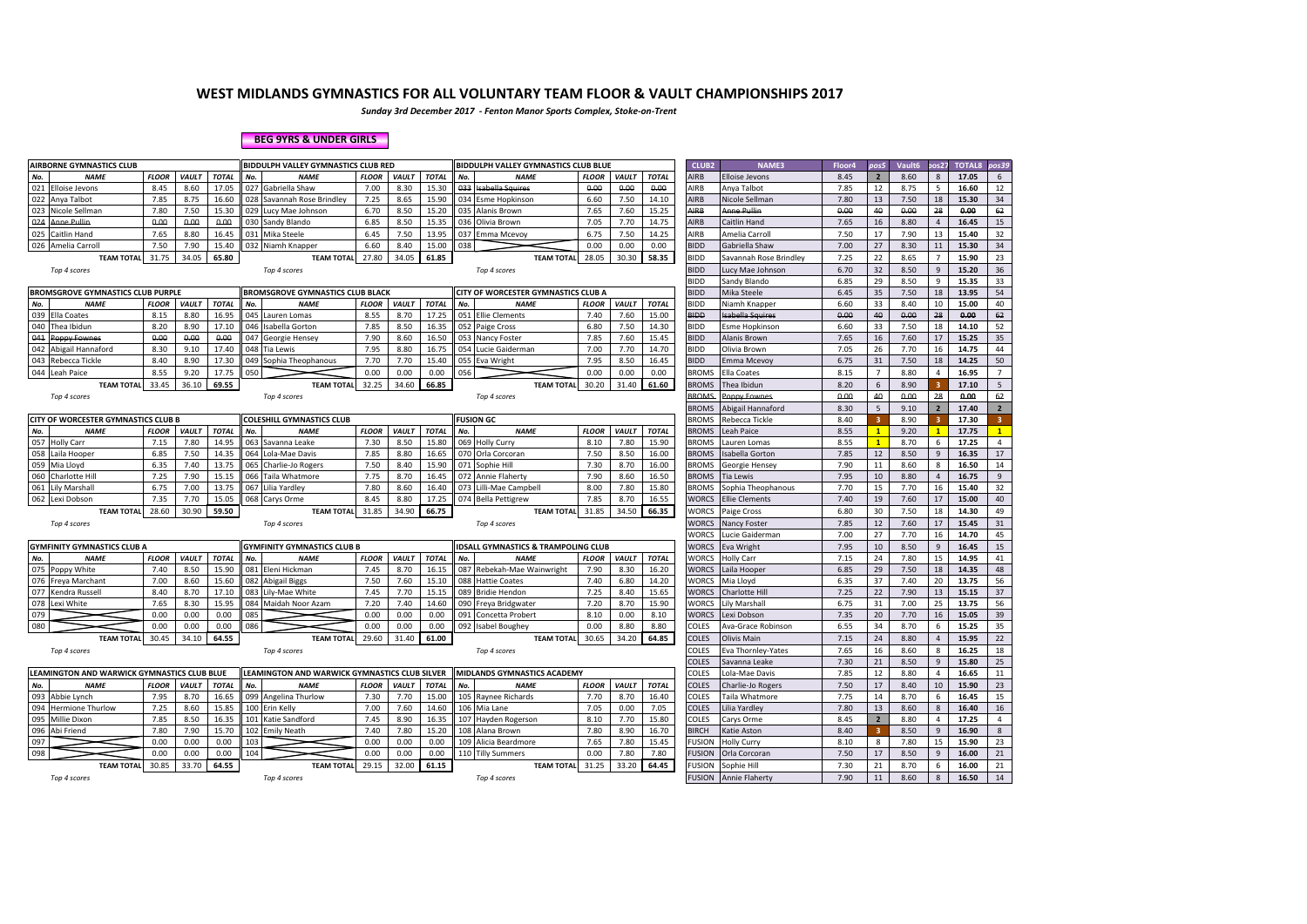|     |                                 |              |              |              |     |                                          |              |              |              |        |                                 |              |              |              |               | <b>COLLECTED</b> COLLECTED     | ---- |    | $\cdot$ . $\circ$ | $-$ |       |     |
|-----|---------------------------------|--------------|--------------|--------------|-----|------------------------------------------|--------------|--------------|--------------|--------|---------------------------------|--------------|--------------|--------------|---------------|--------------------------------|------|----|-------------------|-----|-------|-----|
|     | <b>MONKEYING AROUND EMERALD</b> |              |              |              |     | <b>MONKEYING AROUND SAPPHIRE</b>         |              |              |              |        | <b>NUNEATON GYMNASTICS CLUB</b> |              |              |              |               | <b>FUSION</b> Bella Pettigrew  | 7.85 | 12 | 8.70              |     | 16.55 | 13  |
| No. | <b>NAME</b>                     | <b>FLOOR</b> | <b>VAULT</b> | <b>TOTAL</b> | No. | <b>NAME</b>                              | <b>FLOOR</b> | <b>VAUL1</b> | <b>TOTAL</b> | II No. | <b>NAME</b>                     | <b>FLOOR</b> | <b>VAULT</b> | <b>TOTAL</b> |               | <b>GYMFIN</b> Poppy White      | 7.40 | 19 | 8.50              |     | 15.90 | 23  |
|     | 111 Sasha Donovan               | 7.90         | 8.60         | 16.50        |     | 117 Francesca Tongue                     | 6.60         | 7.30         | 13.90        |        | 123 Edie Rowstron               | 7.70         | 8.80         | 16.50        |               | <b>GYMFIN</b> Freya Marchant   | 7.00 | 27 | 8.60              |     | 15.60 | 28  |
|     | 112 Sibelle Holtgreve           | 7.25         | 8.70         | 15.95        |     | 118 Kaitlyn Brunell                      | 6.40         | 8.50         | 14.90        |        | 124 Megan Mallabone             | 8.35         | 8.70         | 17.05        |               | <b>GYMFIN</b> Kendra Russell   | 8.40 |    | 8.70              |     | 17.10 |     |
|     | 113 Isabel Jeffries             | 6.75         | 8.50         | 15.25        |     | 119 Katie Mills                          | 7.65         | 8.80         | 16.45        |        | 125 Darcey Guslov-Hewitt        | 7.80         | 7.50         | 15.30        |               | <b>GYMFIN</b> Lexi White       | 7.65 | 16 | 8.30              | 11  | 15.95 | -22 |
|     | 114 Frances Quance              | 8.00         | 7.50         | 15.50        |     | 120 Matilda Lockley                      | 6.30         | 8.10         | 14.40        |        | 126 Olivia Boneham              | 7.90         | 8.50         | 16.40        |               | GYMFIN Eleni Hickman           | 7.45 | 18 | 8.70              |     | 16.15 | 2C  |
|     |                                 | 0.00         | 0.00         | 0.00         | 121 |                                          | 0.00         | 0.00         | 0.00         | 127    |                                 | 0.00         | 0.00         | 0.00         |               | <b>GYMFIN</b> Abigail Biggs    | 7.50 | 17 | 7.60              | 17  | 15.10 | 38  |
| 116 |                                 | 0.00         | 0.00         | 0.00         | 122 |                                          | 0.00         | 0.00         | 0.00         | 128    |                                 | 0.00         | 0.00         | 0.00         |               | GYMFIN Lily-Mae White          | 7.45 | 18 | 7.70              | 16  | 15.15 | -37 |
|     | <b>TEAM TOTAL</b>               | 29.90        | 33.30        | 63.20        |     | <b>TEAM TOTAL</b>                        | 26.95        |              | 32.70 59.65  |        | <b>TEAM TOTAL</b>               | 31.75        | 33.50        | 65.25        |               | <b>GYMFIN</b> Maidah Noor Azam | 7.20 | 23 | 7.40              |     | 14.60 | 46  |
|     | Top 4 scores                    |              |              |              |     | Top 4 scores                             |              |              |              |        | Top 4 scores                    |              |              |              | IDSALL        | Rebekah-Mae Wainwright         | 7.90 | 11 | 8.30              | 11  | 16.20 |     |
|     |                                 |              |              |              |     |                                          |              |              |              |        |                                 |              |              |              | <b>IDSALL</b> | <b>Hattie Coates</b>           | 7.40 | 19 | 6.80              | 27  | 14.20 | 51  |
|     | <b>SALTO GYMNASTICS CLUB</b>    |              |              |              |     | <b>COLESHILL GYMNASTICS CLUB (3xInd)</b> |              |              |              |        | <b>CLUB</b>                     | <b>TOTAL</b> | <b>POS</b>   |              | <b>IDSALL</b> | <b>Bridie Hendon</b>           | 7.25 | 22 | 8.40              | 10  | 15.65 | 27  |
| No. | <b>NAME</b>                     | <b>FLOOR</b> | <b>VAULT</b> | <b>TOTAL</b> | No. | <b>NAME</b>                              | <b>FLOOR</b> | <b>VAULT</b> | <b>TOTAL</b> |        | <b>AIRBORNE GC</b>              | 65.80        |              |              | <b>IDSALL</b> | Freya Bridgwater               | 7.20 | 23 | 8.70              |     | 15.90 | 23  |
|     | 129 Xena Davis                  | 8.10         | 8.50         | 16.60        |     | 135 Ava-Grace Robinson                   | 6.55         | 8.70         | 15.25        |        | <b>BIDDULPH VALLEY RED</b>      | 61.85        | 12           |              | <b>IDSALL</b> | Concetta Probert               | 8.10 | 8  | 0.00              | 28  | 8.10  | 59  |
|     | 130 Olivia Koczon               | 8.15         | 8.80         | 16.95        |     | 136 Olivis Main                          | 7.15         | 8.80         | 15.95        |        | <b>BIDDULPH VALLEY BLUE</b>     | 58.35        | 18           |              | <b>IDSALL</b> | <b>Isabel Boughey</b>          | 0.00 | 40 | 8.80              |     | 8.80  | 58  |
|     | 131 Lexie Tyndale               | 7.40         | 8.30         | 15.70        |     | 137 Eva Thornley-Yates                   | 7.65         | 8.60         | 16.25        |        | <b>BROMSGROVE GC PURPLE</b>     | 69.55        |              |              | LEAM          | Abbie Lynch                    | 7.95 | 10 | 8.70              |     | 16.65 |     |
|     | 132 Bethany Gearey              | 7.15         | 8.40         | 15.55        |     |                                          |              |              |              |        | <b>BROMSGROVE GC BLACK</b>      | 66.85        |              |              | LEAM          | <b>Hermione Thurlow</b>        | 7.25 | 22 | 8.60              |     | 15.85 | 24  |
| 133 |                                 | 0.00         | 0.00         | 0.00         |     | BIRCHES VALLEY GYMNASTICS CLUB (1xInd)   |              |              |              |        | <b>CITY OF WORCESTER A</b>      | 61.60        | 13           |              | LEAM          | Millie Dixon                   | 7.85 | 12 | 8.50              |     | 16.35 |     |
|     |                                 | 0.00         | 0.00         | 0.00         | No. | <b>NAME</b>                              | <b>FLOOR</b> | <b>VAUL1</b> | <b>TOTAL</b> |        | <b>CITY OF WORCESTER B</b>      | 59.50        | 17           |              | LEAM          | Abi Friend                     | 7.80 | 13 | 7.90              | 13  | 15.70 | 26  |
|     | <b>TEAM TOTAL</b>               | 30.80        | 34.00        |              |     | 64.80 138 Katie Aston                    | 8.40         | 8.50         | 16.90        |        | <b>COLESHILL GC</b>             | 66.75        |              |              | LEAM          | Angelina Thurlow               | 7.30 | 21 | 7.70              | 16  | 15.00 | 40  |

|                              |              |              |              |                                               |              |              |              |     |                                 |              |                 |              | FUSION        | Lilli-Mae Campbell        | 8.00 | 9                       | 7.80 | 15                      | 15.80 | 25               |
|------------------------------|--------------|--------------|--------------|-----------------------------------------------|--------------|--------------|--------------|-----|---------------------------------|--------------|-----------------|--------------|---------------|---------------------------|------|-------------------------|------|-------------------------|-------|------------------|
| <b>(EYING AROUND EMERALD</b> |              |              |              | <b>MONKEYING AROUND SAPPHIRE</b>              |              |              |              |     | <b>NUNEATON GYMNASTICS CLUB</b> |              |                 |              | FUSION        | <b>Bella Pettigrew</b>    | 7.85 | 12                      | 8.70 | 6                       | 16.55 | 13               |
| <b>NAME</b>                  | <b>FLOOR</b> | <b>VAULT</b> | <b>TOTAL</b> | No.<br><b>NAME</b>                            | <b>FLOOR</b> | VAULT        | <b>TOTAL</b> | No. | <b>NAME</b>                     | <b>FLOOR</b> | VAULT           | <b>TOTAL</b> | GYMFIN        | Poppy White               | 7.40 | 19                      | 8.50 | 9                       | 15.90 | 23               |
| Sasha Donovan                | 7.90         | 8.60         | 16.50        | 117 Francesca Tongue                          | 6.60         | 7.30         | 13.90        |     | 123 Edie Rowstron               | 7.70         | 8.80            | 16.50        | <b>GYMFIN</b> | Freya Marchant            | 7.00 | 27                      | 8.60 | 8                       | 15.60 | 28               |
| Sibelle Holtgreve            | 7.25         | 8.70         | 15.95        | 118 Kaitlyn Brunell                           | 6.40         | 8.50         | 14.90        |     | 124 Megan Mallabone             | 8.35         | 8.70            | 17.05        | <b>GYMFIN</b> | Kendra Russell            | 8.40 | $\overline{\mathbf{3}}$ | 8.70 | 6                       | 17.10 | 5                |
| Isabel Jeffries              | 6.75         | 8.50         | 15.25        | 119 Katie Mills                               | 7.65         | 8.80         | 16.45        |     | 125 Darcey Guslov-Hewitt        | 7.80         | 7.50            | 15.30        | GYMFIN        | Lexi White                | 7.65 | 16                      | 8.30 | 11                      | 15.95 | 22               |
| Frances Quance               | 8.00         | 7.50         | 15.50        | 120 Matilda Lockley                           | 6.30         | 8.10         | 14.40        |     | 126 Olivia Boneham              | 7.90         | 8.50            | 16.40        | <b>GYMFIN</b> | Eleni Hickman             | 7.45 | 18                      | 8.70 | 6                       | 16.15 | 20               |
|                              | 0.00         | 0.00         | 0.00         | 121                                           | 0.00         | 0.00         | 0.00         | 127 |                                 | 0.00         | 0.00            | 0.00         | <b>GYMFIN</b> | Abigail Biggs             | 7.50 | 17                      | 7.60 | 17                      | 15.10 | 38               |
|                              | 0.00         | 0.00         | 0.00         | 122                                           | 0.00         | 0.00         | 0.00         | 128 |                                 | 0.00         | 0.00            | 0.00         | <b>GYMFIN</b> | Lily-Mae White            | 7.45 | 18                      | 7.70 | 16                      | 15.15 | 37               |
| <b>TEAM TOTAL</b>            | 29.90        | 33.30        | 63.20        | <b>TEAM TOTAL</b>                             | 26.95        | 32.70        | 59.65        |     | <b>TEAM TOTAL</b>               | 31.75        | 33.50           | 65.25        | <b>GYMFIN</b> | Maidah Noor Azam          | 7.20 | 23                      | 7.40 | 20                      | 14.60 | 46               |
| Top 4 scores                 |              |              |              | Top 4 scores                                  |              |              |              |     | Top 4 scores                    |              |                 |              | <b>IDSALL</b> | Rebekah-Mae Wainwright    | 7.90 | 11                      | 8.30 | 11                      | 16.20 | 19               |
|                              |              |              |              |                                               |              |              |              |     |                                 |              |                 |              | <b>IDSALL</b> | Hattie Coates             | 7.40 | 19                      | 6.80 | 27                      | 14.20 | 51               |
| GYMNASTICS CLUB              |              |              |              | <b>COLESHILL GYMNASTICS CLUB (3xInd)</b>      |              |              |              |     | <b>CLUB</b>                     | <b>TOTAL</b> | <b>POS</b>      |              | <b>IDSALL</b> | Bridie Hendon             | 7.25 | 22                      | 8.40 | 10                      | 15.65 | 27               |
| <b>NAME</b>                  | <b>FLOOR</b> | <b>VAULT</b> | <b>TOTAL</b> | No.<br><b>NAME</b>                            | <b>FLOOR</b> | VAULT        | <b>TOTAL</b> |     | AIRBORNE GC                     | 65.80        | 5 <sup>5</sup>  |              | <b>IDSALL</b> | Freya Bridgwater          | 7.20 | 23                      | 8.70 | 6                       | 15.90 | 23               |
| Xena Davis                   | 8.10         | 8.50         | 16.60        | 135 Ava-Grace Robinson                        | 6.55         | 8.70         | 15.25        |     | BIDDULPH VALLEY RED             | 61.85        | 12              |              | <b>IDSALL</b> | Concetta Probert          | 8.10 | 8                       | 0.00 | 28                      | 8.10  | 59               |
| Olivia Koczon                | 8.15         | 8.80         | 16.95        | 136 Olivis Main                               | 7.15         | 8.80         | 15.95        |     | <b>BIDDULPH VALLEY BLUE</b>     | 58.35        | 18              |              | <b>IDSALL</b> | <b>Isabel Boughey</b>     | 0.00 | 40                      | 8.80 | $\overline{4}$          | 8.80  | 58               |
| Lexie Tyndale                | 7.40         | 8.30         | 15.70        | 137 Eva Thornley-Yates                        | 7.65         | 8.60         | 16.25        |     | <b>BROMSGROVE GC PURPLE</b>     | 69.55        | $\mathbf{1}$    |              | LEAM          | Abbie Lynch               | 7.95 | 10                      | 8.70 | 6                       | 16.65 | 11               |
| <b>Bethany Gearey</b>        | 7.15         | 8.40         | 15.55        |                                               |              |              |              |     | <b>BROMSGROVE GC BLACK</b>      | 66.85        | $\overline{2}$  |              | LEAM          | Hermione Thurlow          | 7.25 | 22                      | 8.60 | 8                       | 15.85 | 24               |
|                              | 0.00         | 0.00         | 0.00         | <b>BIRCHES VALLEY GYMNASTICS CLUB (1xInd)</b> |              |              |              |     | CITY OF WORCESTER A             | 61.60        | 13              |              | LEAM          | Millie Dixon              | 7.85 | 12                      | 8.50 | 9                       | 16.35 | 17               |
|                              | 0.00         | 0.00         | 0.00         | No.<br><b>NAME</b>                            | <b>FLOOR</b> | <b>VAULT</b> | <b>TOTAL</b> |     | CITY OF WORCESTER B             | 59.50        | 17              |              | LEAM          | Abi Friend                | 7.80 | 13                      | 7.90 | 13                      | 15.70 | 26               |
| <b>TEAM TOTAL</b>            | 30.80        | 34.00        | 64.80        | 138 Katie Aston                               | 8.40         | 8.50         | 16.90        |     | COLESHILL GC                    | 66.75        | 3 <sup>7</sup>  |              | LEAM          | Angelina Thurlow          | 7.30 | 21                      | 7.70 | 16                      | 15.00 | 40               |
| Top 4 scores                 |              |              |              |                                               |              |              |              |     | <b>FUSION GC</b>                | 66.35        | 4               |              | LEAM          | Erin Kelly                | 7.00 | 27                      | 7.60 | 17                      | 14.60 | 46               |
|                              |              |              |              |                                               |              |              |              |     | <b>GYMFINITY GC A</b>           | 64.55        | 9               |              | LEAM          | Katie Sandford            | 7.45 | 18                      | 8.90 | $\overline{\mathbf{3}}$ | 16.35 | 17               |
|                              |              |              |              |                                               |              |              |              |     | <b>GYMFINITY GC B</b>           | 61.00        | 15              |              | LEAM          | <b>Emily Neath</b>        | 7.40 | 19                      | 7.80 | 15                      | 15.20 | 36               |
|                              |              |              |              |                                               |              |              |              |     | <b>IDSALL G&amp;TC</b>          | 64.85        | $7\overline{ }$ |              | MIDLAN        | Raynee Richards           | 7.70 | 15                      | 8.70 | 6                       | 16.40 | 16               |
|                              |              |              |              |                                               |              |              |              |     | LEAMINGTON & WAR BLUE           | 64.55        | 9               |              | <b>MIDLAN</b> | Mia Lane                  | 7.05 | 26                      | 0.00 | 28                      | 7.05  | 61               |
|                              |              |              |              |                                               |              |              |              |     | LEAMINGTON & WAR SILVER         | 61.15        | 14              |              | MIDLAN        | Hayden Rogerson           | 8.10 | 8                       | 7.70 | 16                      | 15.80 | 25               |
|                              |              |              |              |                                               |              |              |              |     | MIDLANDS GA                     | 64.45        | 10              |              | MIDLAN        | Alana Brown               | 7.80 | 13                      | 8.90 | $\overline{\mathbf{3}}$ | 16.70 | 10 <sup>10</sup> |
|                              |              |              |              |                                               |              |              |              |     | MONKEYING AROUND EMERALE 63.20  |              | 11              |              | MIDLAN        | Alicia Beardmore          | 7.65 | 16                      | 7.80 | 15                      | 15.45 | 31               |
|                              |              |              |              |                                               |              |              |              |     | MONKEYING AROUND SAPPHIRE 59.65 |              | 16              |              | <b>MIDLAN</b> | <b>Tilly Summers</b>      | 0.00 | 40                      | 7.80 | 15                      | 7.80  | 60               |
|                              |              |              |              |                                               |              |              |              |     | <b>NUNEATON GC</b>              | 65.25        | 6               |              | <b>MONK</b>   | Sasha Donovan             | 7.90 | 11                      | 8.60 | 8                       | 16.50 | 14               |
|                              |              |              |              |                                               |              |              |              |     | SALTO GC                        | 64.80        | 8               |              | <b>MONK</b>   | Sibelle Holtgreve         | 7.25 | 22                      | 8.70 | 6                       | 15.95 | 22               |
|                              |              |              |              |                                               |              |              |              |     |                                 |              |                 |              | MONK          | Isabel Jeffries           | 6.75 | 31                      | 8.50 | 9                       | 15.25 | 35               |
|                              |              |              |              |                                               |              |              |              |     |                                 |              |                 |              | <b>MONK</b>   | Frances Quance            | 8.00 | 9                       | 7.50 | 18                      | 15.50 | 30               |
|                              |              |              |              |                                               |              |              |              |     |                                 |              |                 |              | <b>MONK</b>   | Francesca Tongue          | 6.60 | 33                      | 7.30 | 21                      | 13.90 | 55               |
|                              |              |              |              |                                               |              |              |              |     |                                 |              |                 |              | <b>MONK</b>   | Kaitlyn Brunell           | 6.40 | 36                      | 8.50 | 9                       | 14.90 | 42               |
|                              |              |              |              |                                               |              |              |              |     |                                 |              |                 |              | <b>MONK</b>   | Katie Mills               | 7.65 | 16                      | 8.80 | $\overline{4}$          | 16.45 | 15               |
|                              |              |              |              |                                               |              |              |              |     |                                 |              |                 |              | <b>MONK</b>   | Matilda Lockley           | 6.30 | 38                      | 8.10 | 12                      | 14.40 | 47               |
|                              |              |              |              |                                               |              |              |              |     |                                 |              |                 |              | <b>NUNEA</b>  | Edie Rowstron             | 7.70 | 15                      | 8.80 | $\overline{4}$          | 16.50 | 14               |
|                              |              |              |              |                                               |              |              |              |     |                                 |              |                 |              | NUNEA         | Megan Mallabone           | 8.35 | $\overline{4}$          | 8.70 | 6                       | 17.05 | 6                |
|                              |              |              |              |                                               |              |              |              |     |                                 |              |                 |              | NUNEA         | Darcey Guslov-Hewitt      | 7.80 | 13                      | 7.50 | 18                      | 15.30 | 34               |
|                              |              |              |              |                                               |              |              |              |     |                                 |              |                 |              | <b>NUNEA</b>  | Olivia Boneham            | 7.90 | 11                      | 8.50 | $9$                     | 16.40 | 16               |
|                              |              |              |              |                                               |              |              |              |     |                                 |              |                 |              | SALTO         | Xena Davis                | 8.10 | 8                       | 8.50 | 9                       | 16.60 | 12               |
|                              |              |              |              |                                               |              |              |              |     |                                 |              |                 |              | SALTO         | Olivia Koczon             | 8.15 | $7\overline{ }$         | 8.80 | $\overline{4}$          | 16.95 | $7\overline{ }$  |
|                              |              |              |              |                                               |              |              |              |     |                                 |              |                 |              | SALTO         | Lexie Tyndale             | 7.40 | 19                      | 8.30 | 11                      | 15.70 | 26               |
|                              |              |              |              |                                               |              |              |              |     |                                 |              |                 |              | SALTO         | <b>Bethany Gearey</b>     | 7.15 | 24                      | 8.40 | 10                      | 15.55 | 29               |
|                              |              |              |              |                                               |              |              |              |     |                                 |              |                 |              | <b>AIRB</b>   | <b>Scarlett Highfield</b> | 7.70 | 15                      | 7.10 | 23                      | 14.80 | 43               |
|                              |              |              |              |                                               |              |              |              |     |                                 |              |                 |              | <b>AIRB</b>   | <b>Esmee Talbot</b>       | 7.75 | 14                      | 7.45 | 19                      | 15.20 | 36               |
|                              |              |              |              |                                               |              |              |              |     |                                 |              |                 |              | <b>AIRB</b>   | Sasha Ruby Young          | 7.95 | 10                      | 7.85 | 14                      | 15.80 | 25               |
|                              |              |              |              |                                               |              |              |              |     |                                 |              |                 |              | <b>AIRB</b>   | Eva Weichlbauer           | 7.75 | 14                      | 6.95 | 26                      | 14.70 | 45               |
|                              |              |              |              |                                               |              |              |              |     |                                 |              |                 |              | <b>IDSALL</b> | Scarlett Jordan           | 7.10 | 25                      | 7.50 | 18                      | 14.60 | 46               |
|                              |              |              |              |                                               |              |              |              |     |                                 |              |                 |              | <b>IDSALL</b> | <b>Ella-Rose Smith</b>    | 6.10 | 39                      | 7.15 | 22                      | 13.25 | 57               |
|                              |              |              |              |                                               |              |              |              |     |                                 |              |                 |              | IDSALL        | Melissa Smith             | 6.95 | 28                      | 7.05 | 24                      | 14.00 | 53               |
|                              |              |              |              |                                               |              |              |              |     |                                 |              |                 |              | <b>IDSALL</b> | Millie Thorne-Guy         | 7.90 | 11                      | 8.30 | 11                      | 16.20 | 19               |
|                              |              |              |              |                                               |              |              |              |     |                                 |              |                 |              |               |                           |      |                         |      |                         |       |                  |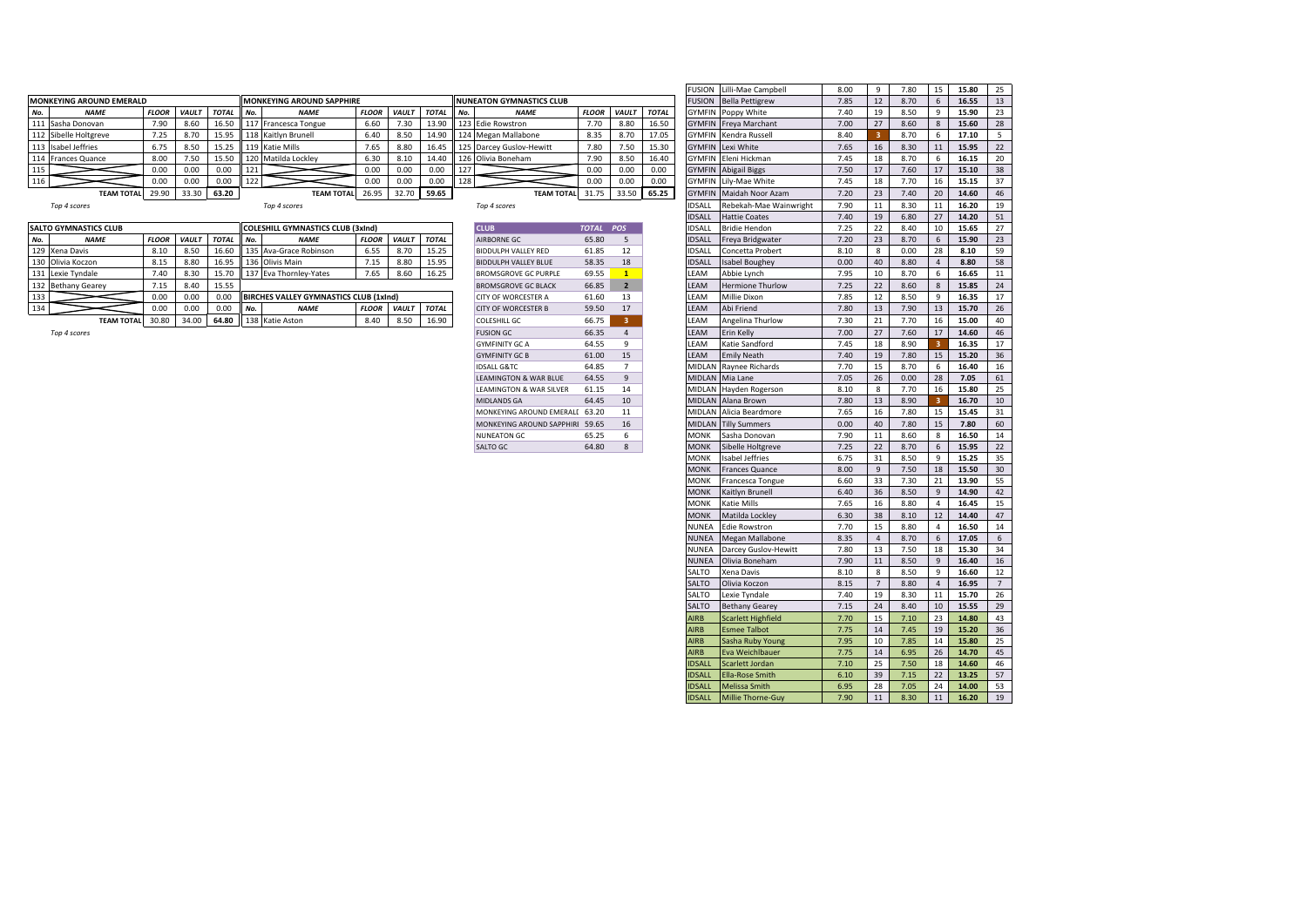Sunday 3rd December 2017 - Fenton Manor Sports Complex, Stoke-on-Trent

## **BEG 9YRS & UNDER MIXED**

|     |     | <b>AIRBORNE GYMNASTICS CLUB</b> |              |              |              |     |     | <b>IDSALL GYMNASTICS &amp; TRAMPOLING CLUB</b> |          |
|-----|-----|---------------------------------|--------------|--------------|--------------|-----|-----|------------------------------------------------|----------|
| M/F | No. | <b>NAME</b>                     | <b>FLOOR</b> | <b>VAULT</b> | <b>TOTAL</b> | M/F | No. | <b>NAME</b>                                    | FLO      |
| м   |     | 139 Thomas Daniels              | 8.00         | 8.45         | 16.45        | M   |     | 145 Noah Davidson                              | 7.1      |
| M   |     | 140 Harry Pendlebury            | 7.80         | 8.25         | 16.05        | M   |     | 146 Seb Thorne-Guy                             | $\theta$ |
|     |     | 141 Scarlett Highfield          | 7.70         | 7.10         | 14.80        |     |     | 147 Scarlett Jordan                            | 7.3      |
| F   |     | 142 Esmee Talbot                | 7.75         | 7.45         | 15.20        |     |     | 148 Ella-Rose Smith                            | 6.       |
| F   |     | 143 Sasha Ruby Young            | 7.95         | 7.85         | 15.80        |     |     | 149 Melissa Smith                              | 6.5      |
|     |     | 144 Eva Weichlbauer             | 7.75         | 6.95         | 14.70        |     |     | 150 Millie Thorne-Guy                          | 7.9      |
|     |     | <b>TEAM TOTAL</b>               | 31.50        | 32.00        | 63.50        |     |     | TEAM TOTALI                                    | 22       |

|         | <b>\IRBORNE GYMNASTICS CLUB</b> |              |              |              |     |     | <b>IDSALL GYMNASTICS &amp; TRAMPOLING CLUB</b> |              |              |       | <b>CLUB</b>            | <b>TOTAL</b> | <b>POS</b> |
|---------|---------------------------------|--------------|--------------|--------------|-----|-----|------------------------------------------------|--------------|--------------|-------|------------------------|--------------|------------|
| M/F No. | <b>NAME</b>                     | <b>FLOOR</b> | <b>VAULT</b> | <b>TOTAL</b> | M/F | No. | <b>NAME</b>                                    | <b>FLOOR</b> | <b>VAULT</b> | TOTAL | <b>AIRBORNE</b>        | 63.50        |            |
| M       | 139   Thomas Daniels            | 8.00         | 8.45         | 16.45        |     |     | 145 Noah Davidson                              | 7.55         | 8.05         | 15.60 | <b>IDSALL G&amp;TC</b> | 46.40        |            |
| M       | 140 Harry Pendlebury            | 7.80         | 8.25         | 16.05        | M   |     | 146 Seb Thorne-Guy                             | 0.00         | 0.00         | 0.00  |                        |              |            |
|         | 141 Scarlett Highfield          | 7.70         | 7.10         | 14.80        |     |     | 147 Scarlett Jordan                            | 7.10         | 7.50         | 14.60 |                        |              |            |
|         | 142 Esmee Talbot                | 7.75         | 7.45         | 15.20        |     |     | 148 Ella-Rose Smith                            | 6.10         | 7.15         | 13.25 |                        |              |            |
|         | 143 Sasha Ruby Young            | 7.95         | 7.85         | 15.80        |     |     | 149   Melissa Smith                            | 6.95         | 7.05         | 14.00 |                        |              |            |
|         | 144 Eva Weichlbauer             | 7.75         | 6.95         | 14.70        |     |     | 150 Millie Thorne-Guv                          | 7.90         | 8.30         | 16.20 |                        |              |            |
|         | TEAM TOTALI                     | 31.50        | 32.00        | 63.50        |     |     | <b>TEAM TOTALI</b>                             | 22.55        | 23.85        | 46.40 |                        |              |            |

| CLUB                   | TOTAL POS |  |
|------------------------|-----------|--|
| <b>AIRBORNE</b>        | 63.50     |  |
| <b>IDSALL G&amp;TC</b> | 46.40     |  |

*Top 2 x Boys & Girls Scores Top 2 x Boys & Girls Scores*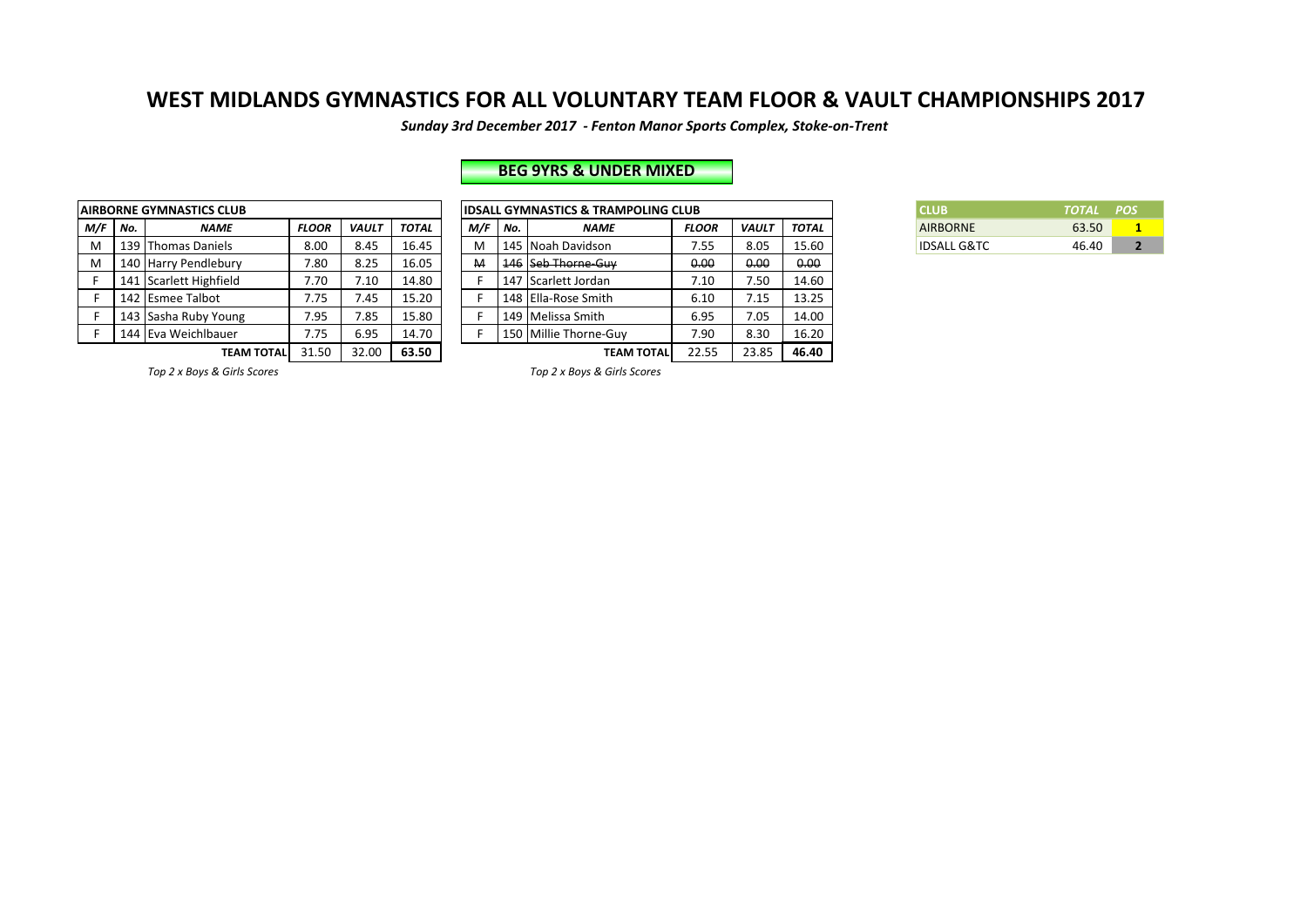*Sunday 3rd December 2017 - Fenton Manor Sports Complex, Stoke-on-Trent*

### **BEG 11YRS & UNDER BOYS**

|     | <b>PARK WREKIN</b> |              |       |              |
|-----|--------------------|--------------|-------|--------------|
| No. | <b>NAME</b>        | <b>FLOOR</b> | VAULT | <b>TOTAL</b> |
| 454 | Alex Fidler        | 0.00         | 0.00  | 0.00         |
| 152 | Remari Tugman      | 8.55         | 7.60  | 16.15        |
| 453 | Joshua Mcconnell   | 0.00         | 0.00  | 0.00         |
| 154 | Liam Edwards       | 8.45         | 7.65  | 16.10        |
| 155 |                    | 0.00         | 0.00  | 0.00         |
| 156 |                    | 0.00         | 0.00  | 0.00         |
|     | <b>TEAM TOTAL</b>  | 17.00        | 15.25 | 32.25        |
|     |                    |              |       |              |

| <b>I</b> CLUB      | <b>TOTAL</b> | <b>POS</b> |
|--------------------|--------------|------------|
| <b>PARK WREKIN</b> | 32.25        |            |

|     | PARK WREKIN          |                                              |              |              |  |
|-----|----------------------|----------------------------------------------|--------------|--------------|--|
| No. | <b>NAME</b>          | <b>FLOOR</b>                                 | <b>VAULT</b> | <b>TOTAL</b> |  |
|     | 151 Alex Fidler      | 0.00                                         | 0.00         | 0.00         |  |
|     | 152 Remari Tugman    | 8.55                                         | 7.60         | 16.15        |  |
|     | 153 Joshua Mcconnell | 0.00                                         | 0.00         | 0.00         |  |
|     | 154 Liam Edwards     | 8.45                                         | 7.65         | 16.10        |  |
| 155 |                      | 0.00<br>0.00<br>0.00<br>0.00<br>0.00<br>0.00 |              |              |  |
| 156 |                      |                                              |              |              |  |
|     | <b>TEAM TOTAL</b>    | 17.00                                        | 15.25        | 32.25        |  |
|     | Top 4 scores         |                                              |              |              |  |
|     |                      |                                              |              |              |  |
|     |                      |                                              |              |              |  |
|     |                      |                                              |              |              |  |
|     |                      |                                              |              |              |  |
|     |                      |                                              |              |              |  |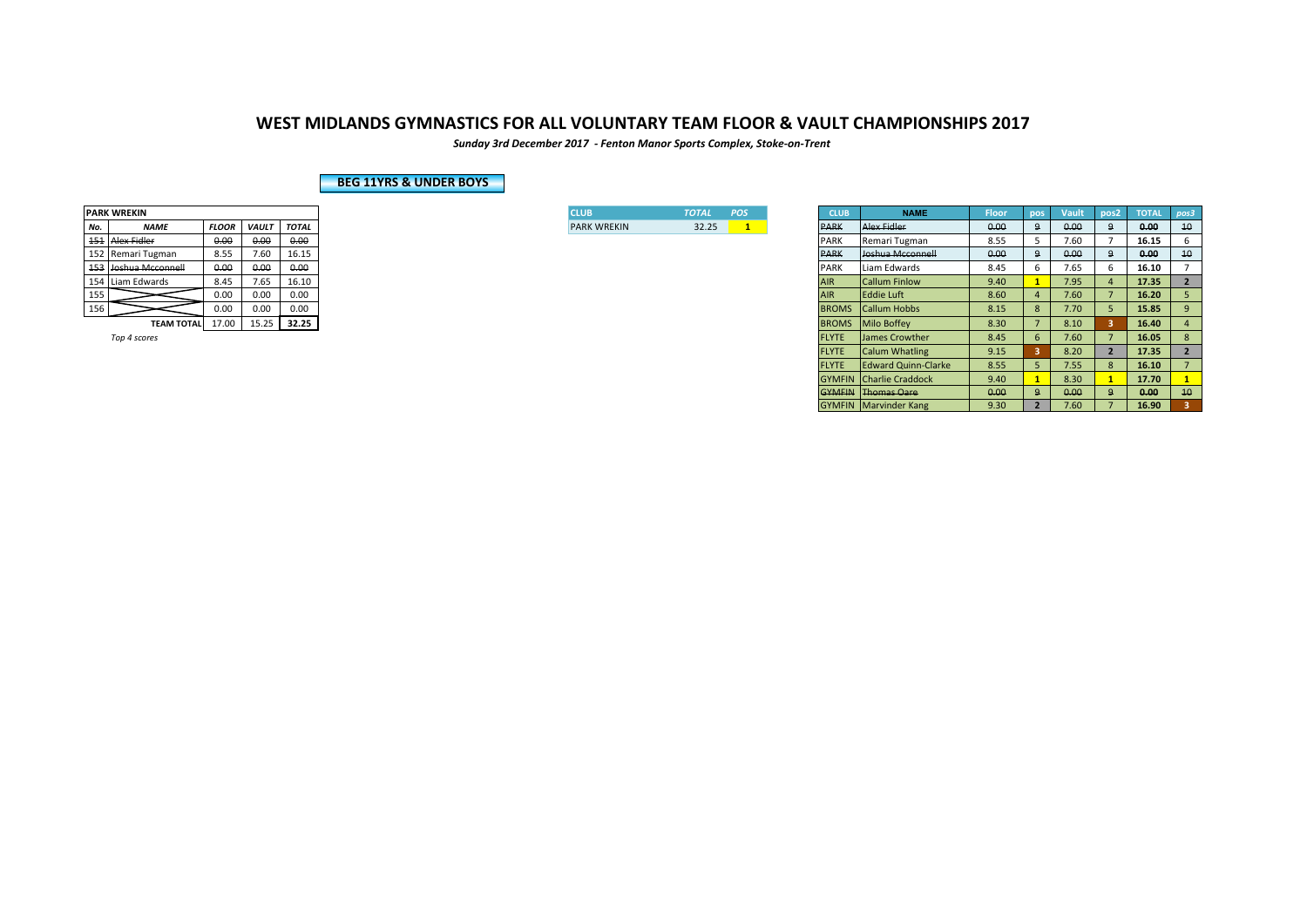*Sunday 3rd December 2017 - Fenton Manor Sports Complex, Stoke-on-Trent*

#### **BEG 11YRS & UNDER GIRLS**

|     | <b>BIRCHES VALLEY GYMNASTICS CLUB</b>                                                                             |                                                                                                                      |              |              | <b>BLOXWICH GYMNASTICS CLUB</b>             |                                              |                    |              |              |                                              | <b>BROMSGROVE GYMNASTICS CLUB</b>             |              |               |              | <b>CLUB2</b>  | <b>NAME3</b>          | Floor4 | pos5            | Vault6 | pos27          | <b>TOTAL8</b> | pos39          |
|-----|-------------------------------------------------------------------------------------------------------------------|----------------------------------------------------------------------------------------------------------------------|--------------|--------------|---------------------------------------------|----------------------------------------------|--------------------|--------------|--------------|----------------------------------------------|-----------------------------------------------|--------------|---------------|--------------|---------------|-----------------------|--------|-----------------|--------|----------------|---------------|----------------|
| No. | <b>NAME</b>                                                                                                       | <b>FLOOR</b><br><b>VAULT</b><br><b>TOTAL</b><br><b>NAME</b><br><b>FLOOR</b><br><b>VAULT</b><br>No.<br>164 Megan Hall |              |              |                                             |                                              |                    |              | <b>TOTAL</b> | No.                                          | <b>NAME</b>                                   | <b>FLOOR</b> | <b>VAULT</b>  | <b>TOTAL</b> | <b>BIRCH</b>  | Georgia Tranter       | 8.20   | 24              | 7.60   | 10             | 15.80         | 28             |
|     | 158 Georgia Tranter                                                                                               | 8.20                                                                                                                 | 7.60         | 15.80        |                                             |                                              | 9.40               | 7.45         | 16.85        |                                              | 170 Poppy Walters                             | 8.50         | 7.00          | 15.50        | <b>BIRCH</b>  | Lily Harper           | 8.55   | 18              | 7.70   | 8              | 16.25         | 20             |
|     | 159 Lily Harper                                                                                                   | 8.55                                                                                                                 | 7.70         | 16.25        |                                             | 165 Ruby Halls                               | 8.80               | 7.40         | 16.20        |                                              | 171 Natasha John                              | 9.00         | 7.70          | 16.70        | <b>BIRCH</b>  | Jessica Cutts         | 8.90   | 11              | 8.10   |                | 17.00         | 6              |
| 160 | Jessica Cutts                                                                                                     | 8.90                                                                                                                 | 8.10         | 17.00        |                                             | 166 Jessica Pearson                          | 9.05               | 7.80         | 16.85        |                                              | 172 Sophie Knowles                            | 9.20         | 7.75          | 16.95        | <b>BIRCH</b>  | mogen Bowman          | 9.15   | $7\overline{ }$ | 7.65   | q              | 16.80         | 10             |
| 161 | Imogen Bowman                                                                                                     | 9.15                                                                                                                 | 7.65         | 16.80        |                                             | 167 Freva Jackson                            | 8.70               | 7.60         | 16.30        |                                              | 173 Edie Collard                              | 9.00         | 7.50          | 16.50        | <b>BIRCH</b>  | Antares Xaelani       | 8.50   | 19              | 7.35   | 15             | 15.85         | 27             |
|     | 162 Antares Xaelani                                                                                               | 8.50                                                                                                                 | 7.35         | 15.85        |                                             | 168 Stevie-Jo Andrews                        | 9.55               | 7.80         | 17.35        |                                              | 174 Amie Jeff                                 | 8.70         | 7.50          | 16.20        | <b>BIRCH</b>  | Lilly - May Derry     | 7.50   | 32              | 6.40   | 24             | 13.90         | 44             |
|     | 163 Lilly - May Derry                                                                                             | 7.50                                                                                                                 | 6.40         | 13.90        | 169                                         |                                              | 0.00               | 0.00         | 0.00         |                                              | 175 Isobel Miskin                             | 8.80         | 7.85          | 16.65        | <b>BIRCH</b>  | Paige Fletcher        | 8.60   | 17              | 7.60   | 10             | 16.20         | 21             |
|     | <b>TEAM TOTAL</b>                                                                                                 | 35.10                                                                                                                | 31.05        | 66.15        |                                             | <b>TEAM TOTAL</b>                            | 36.80              | 30.65        | 67.45        |                                              | <b>TEAM TOTAL</b>                             | 36.00        | 30.80         | 66.80        | <b>BLOX</b>   | Megan Hall            | 9.40   | 4               | 7.45   | 13             | 16.85         | 9              |
|     | Top 4 scores                                                                                                      |                                                                                                                      |              |              |                                             | Top 4 scores                                 |                    |              |              |                                              | Top 4 scores                                  |              |               |              | <b>BLOX</b>   | <b>Ruby Halls</b>     | 8.80   | 13              | 7.40   | 14             | 16.20         | 21             |
|     |                                                                                                                   |                                                                                                                      |              |              |                                             |                                              |                    |              |              |                                              |                                               |              |               |              | BLOX          | Jessica Pearson       | 9.05   | 9               | 7.80   | 6              | 16.85         | 9              |
|     | CITY OF WORCESTER GYMNASTICS CLUB A                                                                               |                                                                                                                      |              |              |                                             | CITY OF WORCESTER GYMNASTICS CLUB B          |                    |              |              |                                              | <b>FUSION GC</b>                              |              |               |              | <b>BLOX</b>   | Freya Jackson         | 8.70   | 15              | 7.60   | 10             | 16.30         | 19             |
| No. | <b>NAME</b>                                                                                                       | <b>FLOOR</b>                                                                                                         | <b>VAULT</b> | <b>TOTAL</b> | No.                                         | <b>NAME</b>                                  | <b>FLOOR</b>       | <b>VAULT</b> | <b>TOTAL</b> | No.                                          | <b>NAME</b>                                   | <b>FLOOR</b> | <b>VAULT</b>  | <b>TOTAL</b> | <b>BLOX</b>   | Stevie-Jo Andrews     | 9.55   | $\mathbf{1}$    | 7.80   | 6              | 17.35         | $2^{\circ}$    |
|     | 176 Sienna Miller                                                                                                 | 9.10                                                                                                                 | 7.80         | 16.90        |                                             | 182 Madeline Wood                            | 7.80               | 7.50         | 15.30        |                                              | 188 Tiah Louise Ribera                        | 8.80         | 7.70          | 16.50        | <b>BROMS</b>  | Poppy Walters         | 8.50   | 19              | 7.00   | 19             | 15.50         | 32             |
|     | 177 Lucy O'Connor                                                                                                 | 9.45                                                                                                                 | 7.70         | 17.15        |                                             | 183 Amelia Barker                            | 0.00               | 0.00         | 0.00         | 189                                          | <b>Katie Nixon</b>                            | 8.80         | 7.65          | 16.45        | <b>BROMS</b>  | Natasha John          | 9.00   | 10              | 7.70   | 8              | 16.70         | 11             |
|     | 178 Nicole Ptak                                                                                                   | 8.70                                                                                                                 | 7.75         | 16.45        |                                             | 184 Isabella Wilson                          | 8.30               | 6.50         | 14.80        |                                              | 190 Jessica Tustin                            | 8.20         | 7.60          | 15.80        | <b>BROMS</b>  | Sophie Knowles        | 9.20   | 6               | 7.75   |                | 16.95         | $\overline{7}$ |
| 179 | Sienna Tribe                                                                                                      | 8.45                                                                                                                 | 7.60         | 16.05        |                                             | 185 Millie Davis                             | 7.80               | 7.70         | 15.50        | 191                                          | Mia Ruane                                     | 7.45         | 6.90          | 14.35        | <b>BROMS</b>  | <b>Edie Collard</b>   | 9.00   | 10              | 7.50   | 12             | 16.50         | 15             |
| 180 | Jazmin Bromage                                                                                                    | 0.00                                                                                                                 | 0.00         | 0.00         |                                             | 186 Freva Davis                              | 8.00               | 7.50         | 15.50        | 192                                          | Millie Owen                                   | 8.80         | 7.50          | 16.30        | <b>BROMS</b>  | Amie Jeff             | 8.70   | 15              | 7.50   | 12             | 16.20         | 21             |
|     | 181 Aimee Douglas                                                                                                 | 7.60                                                                                                                 | 7.20         | 14.80        |                                             | 187 Holly Clements                           | 7.60               | 7.10         | 14.70        |                                              | 193 Aneeka Minsaria                           | 9.50         | 7.65          | 17.15        | <b>BROMS</b>  | Isobel Miskin         | 8.80   | 13              | 7.85   | -5             | 16.65         | 12             |
|     | <b>TEAM TOTAL</b>                                                                                                 | 35.70                                                                                                                | 30.85        | 66.55        |                                             | <b>TEAM TOTAL</b>                            | 31.90              | 29.80        | 61.70        |                                              | <b>TEAM TOTAL</b>                             | 35.90        | 30.60         | 66.50        | <b>WORCS</b>  | Sienna Miller         | 9.10   | 8               | 7.80   | -6             | 16.90         | 8              |
|     | Top 4 scores                                                                                                      |                                                                                                                      |              |              |                                             | Top 4 scores                                 |                    |              |              |                                              | Top 4 scores                                  |              |               |              | WORCS         | Lucy O'Connor         | 9.45   | -3              | 7.70   | 8              | 17.15         | $\overline{4}$ |
|     |                                                                                                                   |                                                                                                                      |              |              |                                             |                                              |                    |              |              |                                              |                                               |              |               |              |               | <b>Nicole Ptak</b>    | 8.70   | 15              | 7.75   | $\overline{7}$ | 16.45         | 16             |
|     | <b>IDSALL GYMNASTICS &amp; TRAMPOLING CLUB</b>                                                                    |                                                                                                                      |              |              | LEAMINGTON AND WARWICK GYMNASTICS CLUB BLUE |                                              |                    |              |              |                                              | LEAMINGTON AND WARWICK GYMNASTICS CLUB SILVER |              |               |              |               | Sienna Tribe          | 8.45   | 20              | 7.60   | 10             | 16.05         | 24             |
| No. | <b>NAME</b>                                                                                                       | <b>FLOOR</b>                                                                                                         | <b>VAULT</b> | <b>TOTAL</b> | No.                                         | <b>NAME</b>                                  | <b>FLOOR</b>       | VAULT        | <b>TOTAL</b> | No.                                          | <b>NAME</b>                                   | <b>FLOOR</b> | <b>VAULT</b>  | <b>TOTAL</b> | WORCS         | Jazmin Bromage        | 0.00   | 36              | 0.00   | 25             | 0.00          | 45             |
|     | 194 Jessica Burns                                                                                                 | 7.80                                                                                                                 | 6.80         | 14.60        |                                             | 200 Aliyah Harris                            | 8.60               | 7.55         | 16.15        |                                              | 206 Molly May Grimsley                        | 8.80         | 7.50          | 16.30        | WORCS         | Aimee Douglas         | 7.60   | 31              | 7.20   | 17             | 14.80         | 37             |
| 195 | Anna Cole                                                                                                         | 8.70                                                                                                                 | 7.30         | 16.00        |                                             | 201 Hannah Matthews                          | 8.60               | 7.65         | 16.25        |                                              | 207 Matilda Selwood                           | 8.60         | 7.40          | 16.00        | WORCS         | Madeline Wood         | 7.80   | 28              | 7.50   | 12             | 15.30         | 34             |
| 196 | Jodie Sellick-Fellows                                                                                             | 7.90                                                                                                                 | 7.20         | 15.10        |                                             | 202 Ella Anderton                            | 8.60               | 7.65         | 16.25        | 208                                          | Keira Lee                                     | 8.60         | 7.70          | 16.30        | <b>WORCS</b>  | Amelia Barker         | 0.00   | 36              | 0,00   | 25             | 0.00          | 45             |
| 197 | <b>Madison Owen</b>                                                                                               | 7.75                                                                                                                 | 7.45         | 15.20        |                                             | 203 Isobel Davis                             | 9.00               | 7.50         | 16.50        | 209                                          | <b>Maisie Collins</b>                         | 8.85         | 7.55          | 16.40        | <b>WORCS</b>  | Isabella Wilson       | 8.30   | 22              | 6.50   | 23             | 14.80         | 37             |
|     | 198 Shanize Thomas                                                                                                | 8.10                                                                                                                 | 7.50         | 15.60        |                                             | 204 Freya Coleman                            | 9.30               | 7.70         | 17.00        | 210                                          |                                               | 0.00         | 0.00          | 0.00         | <b>WORCS</b>  | <b>Millie Davis</b>   | 7.80   | 28              | 7.70   | 8              | 15.50         | 32             |
| 199 |                                                                                                                   | 0.00                                                                                                                 | 0.00         | 0.00         | 205                                         |                                              | 0.00               | 0.00         | 0.00         | 211                                          |                                               | 0.00         | 0.00          | 0.00         | <b>WORCS</b>  | Freya Davis           | 8.00   | 26              | 7.50   | 12             | 15.50         | 32             |
|     | <b>TEAM TOTAL</b>                                                                                                 | 32.50                                                                                                                | 29.45        | 61.95        |                                             | <b>TEAM TOTAL</b>                            | 35.50              | 30.55        | 66.05        |                                              | <b>TEAM TOTAL</b>                             | 34.85        | 30.15         | 65.00        | WORCS         | <b>Holly Clements</b> | 7.60   | 31              | 7.10   | 18             | 14.70         | 38             |
|     | Top 4 scores                                                                                                      |                                                                                                                      |              |              |                                             | Top 4 scores                                 |                    |              |              |                                              | Top 4 scores                                  |              |               |              | COLES         | Isla Thornley-Yates   | 8.10   | 25              | 7.60   | 10             | 15.70         | 30             |
|     |                                                                                                                   |                                                                                                                      |              |              |                                             |                                              |                    |              |              |                                              |                                               |              |               |              | COLES         | Abbie Colev           | 0.00   | 36              | 0.00   | 25             | 0.00          | 45             |
|     | <b>MONKEYING AROUND AMETHYST</b>                                                                                  |                                                                                                                      |              |              |                                             | <b>MONKEYING AROUND TOPAZ</b>                |                    |              |              |                                              | SEVERN GYMNASTICS & TRAMPOLINE CLUB PURPLE    |              |               |              | <b>COLES</b>  | Eliza Lewis           | 8.40   | 21              | 7.70   | 8              | 16.10         | 23             |
| No. | <b>NAME</b><br><b>FLOOR</b><br><b>VAULT</b><br><b>TOTAL</b><br><b>NAME</b><br><b>FLOOR</b><br><b>VAULT</b><br>No. |                                                                                                                      |              |              |                                             |                                              |                    |              | <b>TOTAI</b> | No.                                          | <b>NAME</b>                                   | <b>FLOOR</b> | <b>VAULT</b>  | <b>TOTAL</b> | <b>FUSION</b> | Tiah Louise Ribera    | 8.80   | 13              | 7.70   | 8              | 16.50         | 15             |
|     | 212 Matilda Kaye                                                                                                  | 7.80                                                                                                                 | 6.60         | 14.40        |                                             | 218 Abigail Thomas                           | 7.00               | 6.90         | 13.90        |                                              | 224 Floreana Outram                           | 9.00         | 7.80          | 16.80        | FUSION        | Katie Nixon           | 8.80   | 13              | 7.65   | $\mathbf{q}$   | 16.45         | 16             |
| 213 | Isabella Shepard<br>7.80<br>7.30<br>15.10                                                                         |                                                                                                                      |              |              |                                             | 219 Millie Balu                              | 8.90               | 7.80         | 16.70        |                                              | 225 Aimee Jarrett                             | 9.20         | 8.00          | 17.20        | <b>FUSION</b> | Jessica Tustin        | 8.20   | 24              | 7.60   | 10             | 15.80         | 28             |
| 214 | 220 Holly Bigge<br>8.20<br>Francesca Showel<br>7.65<br>7.00<br>14.65<br>8.75                                      |                                                                                                                      |              |              | 16.95                                       |                                              | 226 Matilda Lawson | 8.70         | 7.85         | 16.55                                        | FUSION                                        | Mia Ruane    | 7.45          | 33           | 6.90          | 20                    | 14.35  | 43              |        |                |               |                |
|     | 215 Victoria Brown                                                                                                | 7.50                                                                                                                 | 7.60         | 15.10        |                                             | 221 Charlotte Grubb                          | 7.30               | 7.20         | 14.50        |                                              | 227 Erin Johnston                             | 9.10         | 6.40          | 15.50        | <b>FUSION</b> | Millie Owen           | 8.80   | 13              | 7.50   | 12             | 16.30         | 19             |
| 216 |                                                                                                                   | 0.00                                                                                                                 | 0.00         | 0.00         | 222                                         |                                              | 0.00               | 0.00         | 0.00         |                                              | 228 Skye Wright                               | 9.00         | 7.70          | 16.70        | <b>FUSION</b> | Aneeka Minsaria       | 9.50   | $\overline{2}$  | 7.65   | $\mathbf{q}$   | 17.15         | $\overline{4}$ |
| 217 |                                                                                                                   | 0.00                                                                                                                 | 0.00         | 0.00         | 223                                         |                                              | 0.00               | 0.00         | 0.00         |                                              | 229 Connie Dunn                               | 8.80         | 7.70          | 16.50        | <b>IDSALL</b> | Jessica Burns         | 7.80   | 28              | 6.80   | 21             | 14.60         | 40             |
|     | 30.75<br>28.50<br>59.25<br><b>TEAM TOTAL</b>                                                                      |                                                                                                                      |              |              |                                             | 31.95<br>30.10<br>62.05<br><b>TEAM TOTAL</b> |                    |              |              | 36.30<br>31.35<br>67.65<br><b>TEAM TOTAL</b> |                                               |              | <b>IDSALL</b> | Anna Cole    | 8.70          | 15                    | 7.30   | 16              | 16.00  | 25             |               |                |
|     | Top 4 scores                                                                                                      |                                                                                                                      |              |              |                                             | Top 4 scores                                 |                    |              |              |                                              | Top 4 scores                                  |              |               |              | IDSALL        | Jodie Sellick-Fellows | 7.90   | 27              | 7.20   | 17             | 15.10         | 36             |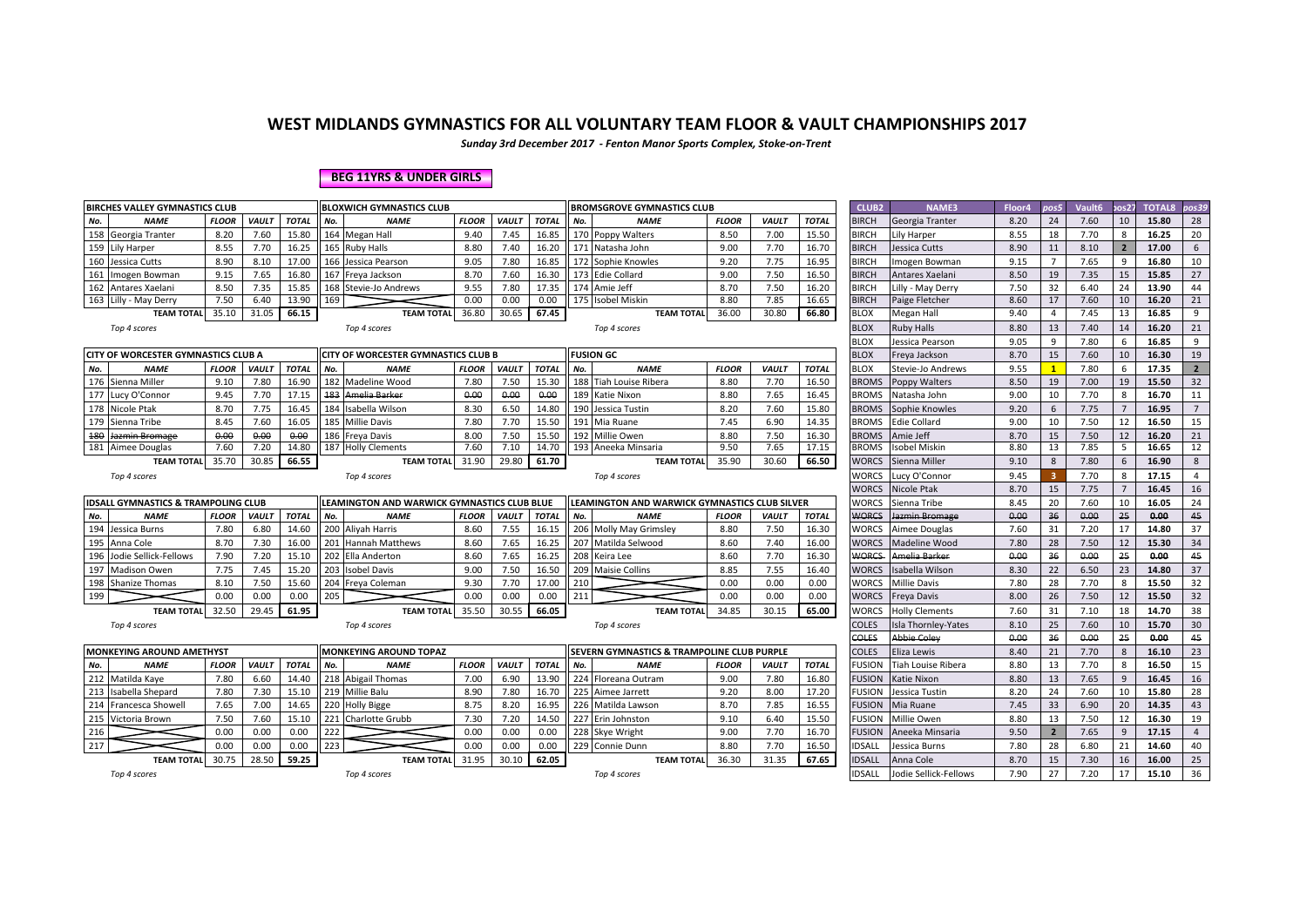|     | <b>ISEVERN GYMNASTICS &amp; TRAMPOLINE CLUB GOLD</b> |              |       |              |        | <b>IBIRCHES VALLEY GYMNASTICS CLUB (1xInd)</b> |              |              |              | <b>CLUB</b>                | <b>TOTAI</b> | POS | <b>IDSAL</b> | Shanize Thomas            | 8.10 | 7.50 | 15.60 |  |
|-----|------------------------------------------------------|--------------|-------|--------------|--------|------------------------------------------------|--------------|--------------|--------------|----------------------------|--------------|-----|--------------|---------------------------|------|------|-------|--|
| No. | <b>NAME</b>                                          | <b>FLOOR</b> | VAULT | <b>TOTAL</b> | II No. | <b>NAME</b>                                    | <b>FLOOR</b> | <b>VAULT</b> | <b>TOTAL</b> | <b>BIRCHES VALLEY GC</b>   | 66.15        |     | LEAM         | Alivah Harris             | 8.60 | 7.55 | 16.15 |  |
|     | 230 Ruby Richardson                                  | 9.00         | 7.60  | 16.60        |        | 236 Paige Fletcher                             | 8.60         | 7.60         | 16.20        | <b>BLOXWICH GC</b>         | 67.45        |     | EAM.         | <b>Hannah Matthews</b>    | 8.60 | 7.65 | 16.25 |  |
|     | 231 Ella Bean                                        | 9.40         | 7.50  | 16.90        |        |                                                |              |              |              | <b>BROMSGROVE GC</b>       | 66.80        |     | EAM.         | Ella Anderton             | 8.60 | 7.65 | 16.25 |  |
|     | 232 Lily Onions                                      | 8.65         | 7.40  | 16.05        |        | <b>COLESHILL GYMNASTICS CLUB (3xInd)</b>       |              |              |              | <b>CITY OF WORCESTER A</b> | 66.55        |     | EAM.         | <b>Isobel Davis</b>       | 9.00 | 7.50 | 16.50 |  |
|     | 233 Ellie Barnes                                     | 8.65         | 6.80  | 15.45        | II No. | <b>NAMI</b>                                    | <b>FLOOR</b> | <b>VAULT</b> | TOTAL        | <b>CITY OF WORCESTER B</b> | 61.70        | 11  | LEAM         | Freva Coleman             | 9.3C | 7.70 | 17.00 |  |
|     | 234 Sophie Harris                                    | 8.60         | 7.60  | 16.20        |        | 237 Isla Thornley-Yates                        |              | 7.6C         | 15.70        | <b>FUSION GC</b>           | 66.50        |     | LEAM         | <b>Molly May Grimsley</b> | 8.80 | 7.50 | 16.30 |  |
|     | 235 Grace Bazeley                                    | 9.00         | 6.90  | 15.90        |        | Il 238 Abbie Coley                             | 0.00         | 0.00         | 0.00         | <b>IDSALL G&amp;TC</b>     | 61.95        | 10  | EAM          | Matilda Selwood           | 8.60 | 7.40 | 16.00 |  |
|     | <b>TEAM TOTAL</b>                                    | 36.05        |       |              |        | 66.15 239 Eliza Lewis                          | 8.40         |              | 16.10        | LEAM & WARWICK BLUE        | 66.05        |     | LEAM         | Keira Lee                 | 8.60 | 7.70 | 16.30 |  |

| <b>CLUB</b>                      | <b>TOTAL</b> | POS                      |
|----------------------------------|--------------|--------------------------|
| <b>BIRCHES VALLEY GC</b>         | 66.15        | 6                        |
| BLOXWICH GC                      | 67.45        | $\overline{\phantom{a}}$ |
| BROMSGROVE GC                    | 66.80        | 3                        |
| <b>CITY OF WORCESTER A</b>       | 66.55        | 4                        |
| CITY OF WORCESTER B              | 61.70        | 11                       |
| <b>FUSION GC</b>                 | 66.50        | 5                        |
| <b>IDSALL G&amp;TC</b>           | 61.95        | 10                       |
| <b>LEAM &amp; WARWICK BLUE</b>   | 66.05        | 7                        |
| <b>LEAM &amp; WARWICK SILVER</b> | 65.00        | 8                        |
| MONKEYING AROUND AMETH           | 59.25        | 12                       |
| MONKEYING AROUND TOPEZ           | 62.05        | 9                        |
| <b>SEVERN G&amp;T PURPLE</b>     | 67.65        | 1                        |
| SEVERN G&T GOLD                  | 66.15        | 6                        |

|                                      |              |              |              |     |                                               |              |              |              |                              |              |                 | <b>IDSALL</b> | <b>Madison Owen</b>            | 7.75 | 29             | 7.45 | 13           | 15.20 |
|--------------------------------------|--------------|--------------|--------------|-----|-----------------------------------------------|--------------|--------------|--------------|------------------------------|--------------|-----------------|---------------|--------------------------------|------|----------------|------|--------------|-------|
| IN GYMNASTICS & TRAMPOLINE CLUB GOLD |              |              |              |     | <b>BIRCHES VALLEY GYMNASTICS CLUB (1xInd)</b> |              |              |              | <b>CLUB</b>                  | <b>TOTAL</b> | <b>POS</b>      | IDSALL        | <b>Shanize Thomas</b>          | 8.10 | 25             | 7.50 | 12           | 15.60 |
| <b>NAME</b>                          | <b>FLOOR</b> | <b>VAULT</b> | <b>TOTAL</b> | No. | <b>NAME</b>                                   | <b>FLOOR</b> | <b>VAULT</b> | <b>TOTAL</b> | <b>BIRCHES VALLEY GC</b>     | 66.15        | 6               | LEAM          | Aliyah Harris                  | 8.60 | 17             | 7.55 | 11           | 16.15 |
| Ruby Richardson                      | 9.00         | 7.60         | 16.60        |     | 236 Paige Fletcher                            | 8.60         | 7.60         | 16.20        | <b>BLOXWICH GC</b>           | 67.45        | $\overline{2}$  | LEAM          | Hannah Matthews                | 8.60 | 17             | 7.65 | 9            | 16.25 |
| Ella Bean                            | 9.40         | 7.50         | 16.90        |     |                                               |              |              |              | <b>BROMSGROVE GC</b>         | 66.80        | 3 <sup>2</sup>  | LEAM          | Ella Anderton                  | 8.60 | 17             | 7.65 | 9            | 16.25 |
| Lily Onions                          | 8.65         | 7.40         | 16.05        |     | COLESHILL GYMNASTICS CLUB (3xInd)             |              |              |              | <b>CITY OF WORCESTER A</b>   | 66.55        | $\overline{4}$  | LEAM          | Isobel Davis                   | 9.00 | 10             | 7.50 | 12           | 16.50 |
| <b>Ellie Barnes</b>                  | 8.65         | 6.80         | 15.45        | No. | <b>NAME</b>                                   | <b>FLOOR</b> | <b>VAULT</b> | <b>TOTAL</b> | <b>CITY OF WORCESTER B</b>   | 61.70        | 11              | LEAM          | Freya Coleman                  | 9.30 | 5              | 7.70 | 8            | 17.00 |
| Sophie Harris                        | 8.60         | 7.60         | 16.20        |     | 237 Isla Thornley-Yates                       | 8.10         | 7.60         | 15.70        | <b>FUSION GC</b>             | 66.50        | 5               | LEAM          | Molly May Grimsley             | 8.80 | 13             | 7.50 | 12           | 16.30 |
| Grace Bazeley                        | 9.00         | 6.90         | 15.90        |     | 238 Abbie Coley                               | 0.00         | 0.00         | 0.00         | <b>IDSALL G&amp;TC</b>       | 61.95        | 10              | LEAM          | Matilda Selwood                | 8.60 | 17             | 7.40 | 14           | 16.00 |
| <b>TEAM TOTAL</b>                    | 36.05        | 30.10        | 66.15        |     | 239 Eliza Lewis                               | 8.40         | 7.70         | 16.10        | LEAM & WARWICK BLUE          | 66.05        | $7\overline{ }$ | LEAM          | Keira Lee                      | 8.60 | 17             | 7.70 | 8            | 16.30 |
| Top 4 scores                         |              |              |              |     |                                               |              |              |              | LEAM & WARWICK SILVER        | 65.00        | 8               | LEAM          | <b>Maisie Collins</b>          | 8.85 | 12             | 7.55 | 11           | 16.40 |
|                                      |              |              |              |     |                                               |              |              |              | MONKEYING AROUND AMETH 59.25 |              | 12              | <b>MONK</b>   | Matilda Kaye                   | 7.80 | 28             | 6.60 | 22           | 14.40 |
|                                      |              |              |              |     |                                               |              |              |              | MONKEYING AROUND TOPEZ 62.05 |              | 9               | <b>MONK</b>   | Isabella Shepard               | 7.80 | 28             | 7.30 | 16           | 15.10 |
|                                      |              |              |              |     |                                               |              |              |              | <b>SEVERN G&amp;T PURPLE</b> | 67.65        | $\mathbf{1}$    | <b>MONK</b>   | Francesca Showell              | 7.65 | 30             | 7.00 | 19           | 14.65 |
|                                      |              |              |              |     |                                               |              |              |              | <b>SEVERN G&amp;T GOLD</b>   | 66.15        | 6               | <b>MONK</b>   | Victoria Brown                 | 7.50 | 32             | 7.60 | 10           | 15.10 |
|                                      |              |              |              |     |                                               |              |              |              |                              |              |                 | <b>MONK</b>   | Abigail Thomas                 | 7.00 | 35             | 6.90 | 20           | 13.90 |
|                                      |              |              |              |     |                                               |              |              |              |                              |              |                 | <b>MONK</b>   | <b>Millie Balu</b>             | 8.90 | 11             | 7.80 | 6            | 16.70 |
|                                      |              |              |              |     |                                               |              |              |              |                              |              |                 | <b>MONK</b>   | <b>Holly Bigge</b>             | 8.75 | 14             | 8.20 | $\mathbf{1}$ | 16.95 |
|                                      |              |              |              |     |                                               |              |              |              |                              |              |                 | <b>MONK</b>   | Charlotte Grubb                | 7.30 | 34             | 7.20 | 17           | 14.50 |
|                                      |              |              |              |     |                                               |              |              |              |                              |              |                 |               | SEVERN Floreana Outram         | 9.00 | 10             | 7.80 | 6            | 16.80 |
|                                      |              |              |              |     |                                               |              |              |              |                              |              |                 |               | SEVERN Aimee Jarrett           | 9.20 | 6              | 8.00 | 4            | 17.20 |
|                                      |              |              |              |     |                                               |              |              |              |                              |              |                 |               | SEVERN Matilda Lawson          | 8.70 | 15             | 7.85 | 5            | 16.55 |
|                                      |              |              |              |     |                                               |              |              |              |                              |              |                 |               | SEVERN Erin Johnston           | 9.10 | 8              | 6.40 | 24           | 15.50 |
|                                      |              |              |              |     |                                               |              |              |              |                              |              |                 |               | SEVERN Skye Wright             | 9.00 | 10             | 7.70 | 8            | 16.70 |
|                                      |              |              |              |     |                                               |              |              |              |                              |              |                 |               | SEVERN Connie Dunn             | 8.80 | 13             | 7.70 | 8            | 16.50 |
|                                      |              |              |              |     |                                               |              |              |              |                              |              |                 |               | SEVERN Ruby Richardson         | 9.00 | 10             | 7.60 | 10           | 16.60 |
|                                      |              |              |              |     |                                               |              |              |              |                              |              |                 |               | SEVERN Ella Bean               | 9.40 | $\overline{4}$ | 7.50 | 12           | 16.90 |
|                                      |              |              |              |     |                                               |              |              |              |                              |              |                 |               | <b>SEVERN</b> Lily Onions      | 8.65 | 16             | 7.40 | 14           | 16.05 |
|                                      |              |              |              |     |                                               |              |              |              |                              |              |                 |               | <b>SEVERN</b> Ellie Barnes     | 8.65 | 16             | 6.80 | 21           | 15.45 |
|                                      |              |              |              |     |                                               |              |              |              |                              |              |                 |               | <b>SEVERN</b> Sophie Harris    | 8.60 | 17             | 7.60 | 10           | 16.20 |
|                                      |              |              |              |     |                                               |              |              |              |                              |              |                 |               | <b>SEVERN</b> Grace Bazeley    | 9.00 | 10             | 6.90 | 20           | 15.90 |
|                                      |              |              |              |     |                                               |              |              |              |                              |              |                 | <b>AIRB</b>   | Lilia Talbot                   | 8.60 | 17             | 7.65 | 9            | 16.25 |
|                                      |              |              |              |     |                                               |              |              |              |                              |              |                 | <b>AIRB</b>   | Poppy Wycherly                 | 9.00 | 10             | 7.60 | 10           | 16.60 |
|                                      |              |              |              |     |                                               |              |              |              |                              |              |                 | <b>AIRB</b>   | <b>Daniella Hughes</b>         | 0.00 | 36             | 0.00 | 25           | 0.00  |
|                                      |              |              |              |     |                                               |              |              |              |                              |              |                 | <b>AIRB</b>   | <b>Lilly Dolloway</b>          | 8.75 | 14             | 7.60 | 10           | 16.35 |
|                                      |              |              |              |     |                                               |              |              |              |                              |              |                 | <b>BROMS</b>  | <b>Emily Howell</b>            | 8.85 | 12             | 7.70 | 8            | 16.55 |
|                                      |              |              |              |     |                                               |              |              |              |                              |              |                 | <b>BROMS</b>  | <b>Amalee Stokes</b>           | 9.00 | 10             | 8.05 |              | 17.05 |
|                                      |              |              |              |     |                                               |              |              |              |                              |              |                 | <b>BROMS</b>  | <b>Lily Paice</b>              | 9.50 | $\overline{2}$ | 8.00 | 4            | 17.50 |
|                                      |              |              |              |     |                                               |              |              |              |                              |              |                 | <b>FLYTE</b>  | <b>Carys Kingdom</b>           | 8.65 | 16             | 7.80 | 6            | 16.45 |
|                                      |              |              |              |     |                                               |              |              |              |                              |              |                 | <b>FLYTE</b>  | <b>Alice Brereton</b>          | 8.75 | 14             | 8.20 |              | 16.95 |
|                                      |              |              |              |     |                                               |              |              |              |                              |              |                 | <b>FLYTE</b>  | Mia Leonard                    | 8.80 | 13             | 7.50 | 12           | 16.30 |
|                                      |              |              |              |     |                                               |              |              |              |                              |              |                 |               | <b>GYMFIN</b> Alexcey Reynolds | 8.65 | 16             | 7.65 | 9            | 16.30 |
|                                      |              |              |              |     |                                               |              |              |              |                              |              |                 |               | <b>GYMFIN Olivia Mann</b>      | 8.20 | 24             | 7.55 | 11           | 15.75 |
|                                      |              |              |              |     |                                               |              |              |              |                              |              |                 |               | <b>GYMFIN</b> Ellie Coffey     | 8.25 | 23             | 7.65 | 9            | 15.90 |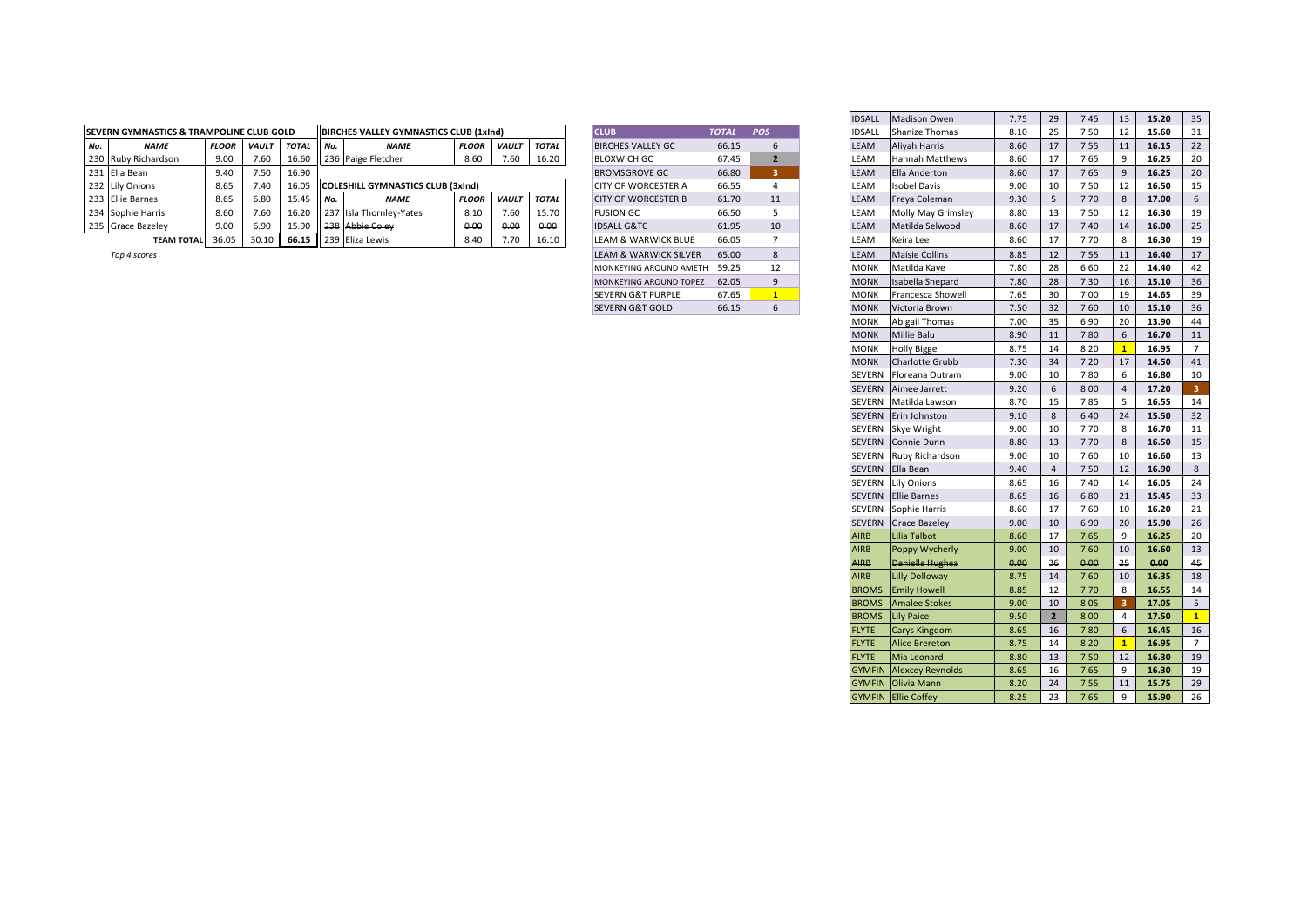*Sunday 3rd December 2017 - Fenton Manor Sports Complex, Stoke-on-Trent*

## **BEG 11YRS & UNDER MIXED**

|     |     | <b>AIRBORNE GYMNASTICS CLUB</b> |              |              |              |
|-----|-----|---------------------------------|--------------|--------------|--------------|
| M/F | No. | <b>NAME</b>                     | <b>FLOOR</b> | <b>VAULT</b> | <b>TOTAL</b> |
| M   | 240 | <b>Callum Finlow</b>            | 9.40         | 7.95         | 17.35        |
| M   | 241 | <b>Eddie Luft</b>               | 8.60         | 7.60         | 16.20        |
| F   |     | 242 Lilia Talbot                | 8.60         | 7.65         | 16.25        |
| F   | 243 | Poppy Wycherly                  | 9.00         | 7.60         | 16.60        |
| F.  | 244 | Daniella Hughes                 | 0.00         | 0.00         | 0.00         |
| F   |     | 245 Lilly Dolloway              | 8.75         | 7.60         | 16.35        |
|     |     | ----------                      | 25.75        | 20.00        | cc ==        |

|           | NRBORNE GYMNASTICS CLUB                       |                   |              |              |              |                                              |                   | <b>IBROMSGROVE GYMNASTICS CLUB</b> |              |              |              | <b>IFLYTE GYMNASTICS</b> |     |                    |                         |              |              |              |
|-----------|-----------------------------------------------|-------------------|--------------|--------------|--------------|----------------------------------------------|-------------------|------------------------------------|--------------|--------------|--------------|--------------------------|-----|--------------------|-------------------------|--------------|--------------|--------------|
| M/F   No. |                                               | <b>NAME</b>       | <b>FLOOR</b> | <b>VAULT</b> | <b>TOTAL</b> | M/F                                          | No.               | <b>NAME</b>                        | <b>FLOOR</b> | <b>VAULT</b> | <b>TOTAL</b> |                          | M/F | No.                | <b>NAME</b>             | <b>FLOOR</b> | <b>VAULT</b> | <b>TOTAL</b> |
| М         |                                               | 240 Callum Finlow | 9.40         | 7.95         | 17.35        | м                                            |                   | 246 Callum Hobbs                   | 8.15         | 7.70         | 15.85        |                          | M   |                    | 252 James Crowther      | 8.45         | 7.60         | 16.05        |
| м         | 8.60<br>7.60<br>l lEddie Luft<br>241          |                   |              |              | 16.20        | м                                            |                   | 247 Milo Boffey                    | 8.30         | 8.10         | 16.40        |                          | M   |                    | 253 Calum Whatling      | 9.15         | 8.20         | 17.35        |
|           | 8.60<br>7.65<br>242 Lilia Talbot              |                   |              |              | 16.25        |                                              | 248               |                                    | 0.00         | 0.00         | 0.00         |                          | N   |                    | 254 Edward Quinn-Clarke | 8.55         | 7.55         | 16.10        |
|           | 9.00<br>7.60<br>243 Poppy Wycherly            |                   |              | 16.60        |              |                                              | 249 Emily Howell  | 8.85                               | 7.70         | 16.55        |              |                          |     | 255 Carys Kingdom  | 8.65                    | 7.80         | 16.45        |              |
|           | <b>Daniella Hughes</b><br>0.00<br>0.00<br>244 |                   |              | 0.00         |              |                                              | 250 Amalee Stokes | 9.00                               | 8.05         | 17.05        |              |                          |     | 256 Alice Brereton | 8.75                    | 8.20         | 16.95        |              |
|           | 7.60<br>8.75<br>245 Lilly Dolloway            |                   |              |              | 16.35        |                                              |                   | 251 Lily Paice                     | 9.50         | 8.00         | 17.50        |                          |     |                    | 257 Mia Leonard         | 8.80         | 7.50         | 16.30        |
|           | 30.80<br>66.55<br><b>TEAM TOTAL</b>           |                   |              |              |              | 34.95<br>31.85<br>66.80<br><b>TEAM TOTAL</b> |                   |                                    |              |              |              |                          |     |                    | <b>TEAM TOTAL</b>       | 35.25        | 31.80        | 67.05        |

|     | <b>FLYTE GYMNASTICS</b> |                            |              |              |              |  |  |  |  |  |  |  |  |  |  |
|-----|-------------------------|----------------------------|--------------|--------------|--------------|--|--|--|--|--|--|--|--|--|--|
| M/F | No.                     | <b>NAME</b>                | <b>FLOOR</b> | <b>VAULT</b> | <b>TOTAL</b> |  |  |  |  |  |  |  |  |  |  |
| м   | 252                     | James Crowther             | 8.45         | 7.60         | 16.05        |  |  |  |  |  |  |  |  |  |  |
| м   | 253                     | <b>Calum Whatling</b>      | 9.15         | 8.20         | 17.35        |  |  |  |  |  |  |  |  |  |  |
| м   | 254                     | <b>Edward Quinn-Clarke</b> | 8.55         | 7.55         | 16.10        |  |  |  |  |  |  |  |  |  |  |
| F.  | 255                     | Carys Kingdom              | 8.65         | 7.80         | 16.45        |  |  |  |  |  |  |  |  |  |  |
| F   | 256                     | Alice Brereton             | 8.75         | 8.20         | 16.95        |  |  |  |  |  |  |  |  |  |  |
| F   | 257                     | Mia Leonard                | 8.80         | 7.50         | 16.30        |  |  |  |  |  |  |  |  |  |  |
|     |                         | <b>TEAMA TOTAL</b>         | <b>DE DE</b> | 21.00        | C7 OF        |  |  |  |  |  |  |  |  |  |  |

|     |                                  | IGYMFINITY GYMNASTICS CLUB |              |              |       |
|-----|----------------------------------|----------------------------|--------------|--------------|-------|
| M/F | No.                              | <b>NAME</b>                | <b>FLOOR</b> | <b>VAULT</b> | TOTAL |
| M   |                                  | 258 Charlie Craddock       | 9.40         | 8.30         | 17.70 |
| M   | 259                              | <b>Thomas Oare</b>         | 0.00         | 0.00         | 0.00  |
| M   |                                  | 260 Marvinder Kang         | 9.30         | 7.60         | 16.90 |
|     | 261 Alexcey Reynolds             |                            | 8.65         | 7.65         | 16.30 |
|     |                                  | 262 Olivia Mann            | 8.20         | 7.55         | 15.75 |
|     | 263 Ellie Coffey<br>8.25<br>7.65 |                            |              |              | 15.90 |
|     |                                  | <b>TEAM TOTAL</b>          | 35.60        | 31.20        | 66.80 |

*Top 2 x Boys & Girls Scores*

Top 2 x Boys & Girls Scores *Top 2* x Boys & Girls Scores *Top 2* x Boys & Girls Scores *Top 2* x Boys & Girls Scores

| <b>ICLUB</b>            | TOTAL POS |                          |
|-------------------------|-----------|--------------------------|
| <b>AIRBORNE GC</b>      | 66.55     | ٩                        |
| <b>BROMSGROVE GC</b>    | 66.80     | $\overline{\phantom{a}}$ |
| <b>FLYTE GYMNASTICS</b> | 67.05     | 1                        |
| <b>GYMEINITY GC</b>     | 66.80     | $\overline{\mathbf{z}}$  |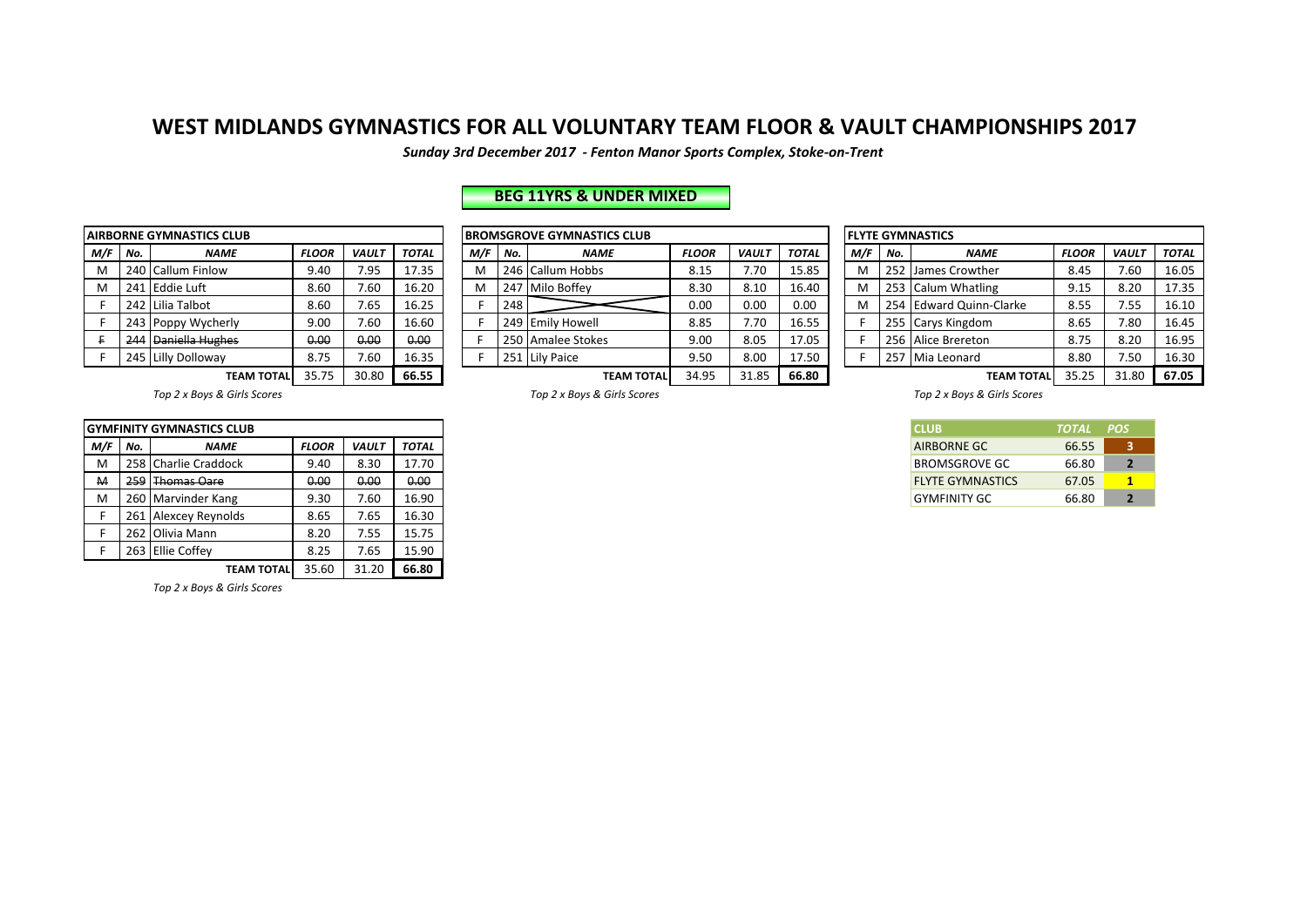*Sunday 3rd December 2017 - Fenton Manor Sports Complex, Stoke-on-Trent*

### **BEG 13YRS & UNDER BOYS**

|                                              | UTTOXETER BLUEJAYS                            |              |               |              |     | CITY OF WORCESTER GYMNASTICS CLUB (1xlnd) |              |              |              | llMONKEYING AROUND (1xInd) |                    |              |                        |              | <b>CLUB</b>              | <b>NAME</b>                 | <b>Floor</b> | $\blacksquare$ pos | Vault pos2 | <b>TOTAL</b> | poss |
|----------------------------------------------|-----------------------------------------------|--------------|---------------|--------------|-----|-------------------------------------------|--------------|--------------|--------------|----------------------------|--------------------|--------------|------------------------|--------------|--------------------------|-----------------------------|--------------|--------------------|------------|--------------|------|
| No.                                          | <b>NAME</b>                                   | <b>FLOOR</b> | <b>VAULT</b>  | <b>TOTAL</b> | No. | <b>NAME</b>                               | <b>FLOOR</b> | <b>VAULT</b> | <b>TOTAL</b> | I No.                      | <b>NAME</b>        | <b>FLOOR</b> | <b>VAULT</b>           | <b>TOTAL</b> |                          | <b>WORCS</b> Harry Long     | 8.05         |                    | 7.60       | 15.65        |      |
|                                              | 264 Joshua Tortonesi                          | 7.70         | 7.80          | 15.50        |     | 270 Harry Long                            | 8.05         | 7.60         | 15.65        |                            | 271 Eizen Balu     | 8.45         | 8.10                   | 16.55        | <b>MONK</b>              | Eizen Balu                  | 8.45         |                    | 8.10       | 16.55        |      |
|                                              | 265 Maximilian Webber<br>0.00<br>0.00<br>0.00 |              |               |              |     |                                           |              |              |              |                            |                    |              | UTTOX Joshua Tortonesi | 7.70         |                          | 7.80                        | 15.50        |                    |            |              |      |
|                                              | 266 Thomas Silvester                          | 7.50         | 7.65<br>15.15 |              |     |                                           |              |              |              |                            |                    |              |                        | <b>UTTOX</b> | <b>Maximilian Webber</b> | 0.00                        | 10           | 0.00               | 0.00       |              |      |
|                                              | 267 Oliver Humphreys-Page                     | 7.35         | 7.70          | 15.05        |     |                                           |              |              |              |                            | <b>CLUB</b>        | <b>TOTAL</b> | POS                    |              | <b>UTTOX</b>             | <b>Thomas Silvester</b>     | 7.50         |                    | 7.65       | 15.15        |      |
|                                              | 268 Christopher Harrogate                     | 7.20         | 7.60          | 14.80        |     |                                           |              |              |              |                            | UTTOXETER BLUEJAYS | 60.50        |                        |              |                          | UTTOX Oliver Humphreys-Page | 7.35         |                    | 7.70       | 15.05        |      |
|                                              | 269 Owen Buxton                               | 0.00         | 0.00          | 0.00         |     |                                           |              |              |              |                            |                    |              |                        |              | <b>UTTOX</b>             | Christopher Harrogate       | 7.20         |                    | 7.60       | 14.80        | 8    |
| 29.75<br>30.75<br>60.50<br><b>TEAM TOTAL</b> |                                               |              |               |              |     |                                           |              |              |              |                            |                    |              | <b>UTTOX</b>           | Owen Buxton  | 0.00                     | 10                          | 0.00         | 0.00               |            |              |      |
|                                              |                                               |              |               |              |     |                                           |              |              |              |                            |                    |              |                        |              |                          |                             |              |                    |            |              |      |

| <b>XETER BLUEJAYS</b> |              |              |              |     | <b>ICITY OF WORCESTER GYMNASTICS CLUB (1xind)</b> |              |              |              |       | MONKEYING AROUND (1xlnd) |              |              |              | <b>CLUB</b>   | <b>NAME</b>                  | Floor | pos | <b>Vault</b> | $\sqrt{pos2}$ | <b>TOTAL</b> | pos3 |
|-----------------------|--------------|--------------|--------------|-----|---------------------------------------------------|--------------|--------------|--------------|-------|--------------------------|--------------|--------------|--------------|---------------|------------------------------|-------|-----|--------------|---------------|--------------|------|
| <b>NAME</b>           | <b>FLOOR</b> | <b>VAULT</b> | <b>TOTAL</b> | No. | <b>NAME</b>                                       | <b>FLOOR</b> | <b>VAULT</b> | <b>TOTAL</b> | I No. | <b>NAME</b>              | <b>FLOOR</b> | <b>VAULT</b> | <b>TOTAL</b> |               | <b>WORCS</b> Harry Long      | 8.05  |     | 7.60         |               | 15.65        |      |
| Joshua Tortonesi      | 7.70         | 7.80         | 15.50        |     | 270 Harry Long                                    | 8.05         | 7.60         |              |       | 15.65 271 Eizen Balu     | 8.45         | 8.10         | 16.55        | <b>MONK</b>   | Eizen Balu                   | 8.45  |     | 8.10         |               | 16.55        |      |
| Maximilian Webber     | 0.00         | 0.00         | 0.00         |     |                                                   |              |              |              |       |                          |              |              |              | <b>UTTOX</b>  | Joshua Tortonesi             | 7.70  |     | 7.80         |               | 15.50        |      |
| Thomas Silvester      | 7.50         | 7.65         | 15.15        |     |                                                   |              |              |              |       |                          |              |              |              | <b>UTTOX</b>  | Maximilian Webber            | 0.00  |     | 0.00         |               | 0.00         |      |
| Oliver Humphreys-Page | 7.35         | 7.70         | 15.05        |     |                                                   |              |              |              |       | <b>CLUB</b>              | <b>TOTAL</b> | POS          |              | <b>UTTOX</b>  | <b>Thomas Silvester</b>      | 7.50  |     | 7.65         |               | 15.15        | 6    |
| Christopher Harrogate | 7.20         | 7.60         | 14.80        |     |                                                   |              |              |              |       | UTTOXETER BLUEJAYS       | 60.50        |              |              | <b>UTTOX</b>  | Oliver Humphreys-Page        | 7.35  |     | 7.70         |               | 15.05        |      |
| Owen Buxton           | 0.00         | 0.00         | 0.00         |     |                                                   |              |              |              |       |                          |              |              |              | <b>UTTOX</b>  | <b>Christopher Harrogate</b> | 7.20  |     | 7.60         |               | 14.80        | 8    |
| <b>TEAM TOTAL</b>     | 29.75        | 30.75        | 60.50        |     |                                                   |              |              |              |       |                          |              |              |              | <b>LITTOV</b> | Owen Buxton                  | 0.00  | 10  | 0.00         |               | 0.00         |      |
| Top 4 scores          |              |              |              |     |                                                   |              |              |              |       |                          |              |              |              | AIR           | Steffan Redshaw              | 8.50  |     | 7.70         |               | 16.20        |      |
|                       |              |              |              |     |                                                   |              |              |              |       |                          |              |              |              | <b>AIR</b>    | Benjamin Furnival            | 8.75  |     | 7.80         |               | 16.55        |      |
|                       |              |              |              |     |                                                   |              |              |              |       |                          |              |              |              | <b>AIR</b>    | Ben Huish                    | 8.15  |     | 7.70         |               | 15.85        |      |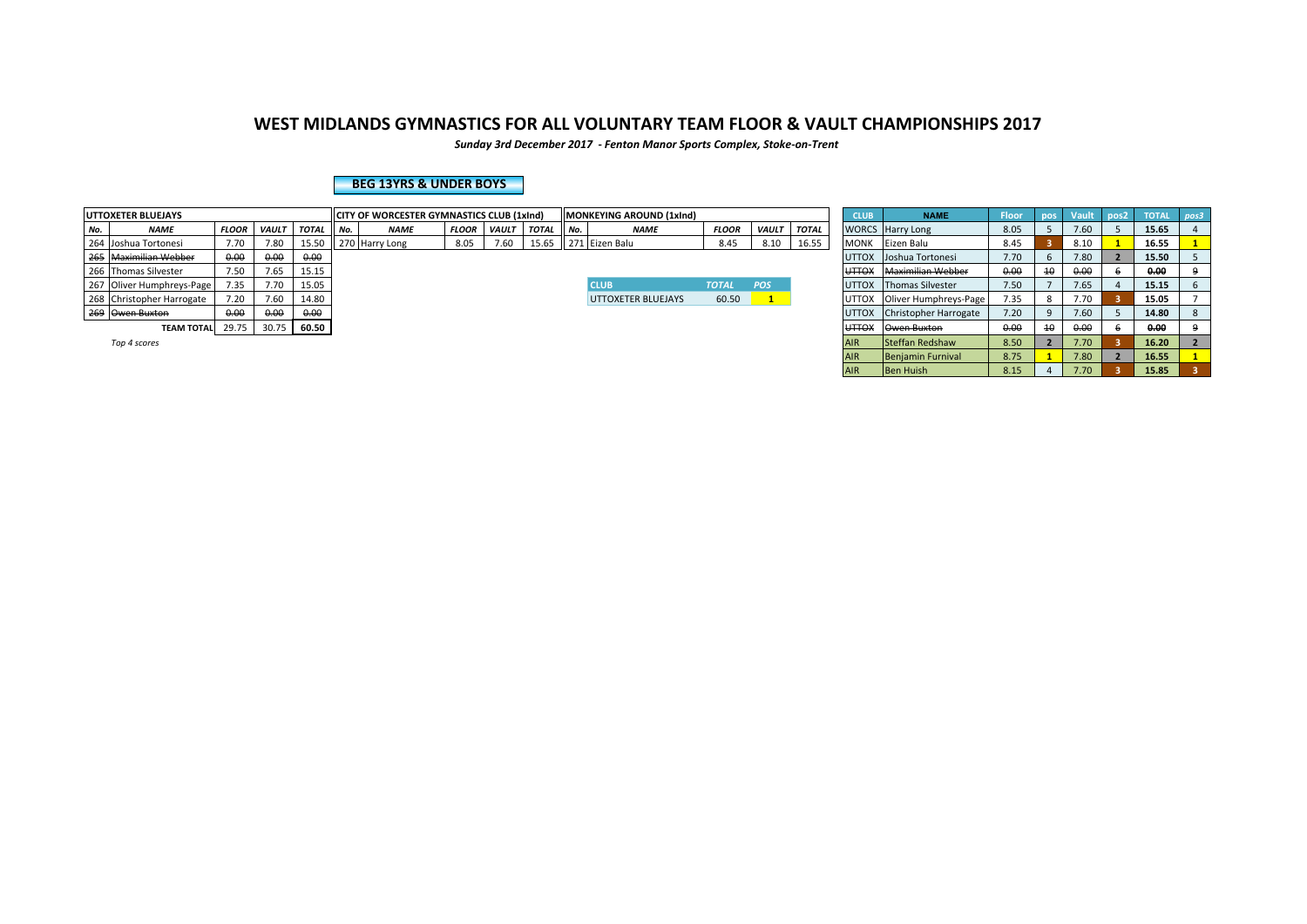*Sunday 3rd December 2017 - Fenton Manor Sports Complex, Stoke-on-Trent*

### **BEG 13YRS & UNDER GIRLS**

|     | <b>BIRCHES VALLEY GYMNASTICS CLUB</b> |              |              |              |        | <b>ICITY OF WORCESTER GYMNASTICS CLUB</b> |              |             |              |     | <b>FUSION GC</b>  |              |              |              | <b>CLUB2</b> | NAME3               | Floor4 | pos5 | Vault <sub>6</sub> |    | pos27 TOTAL8 pos39 |  |
|-----|---------------------------------------|--------------|--------------|--------------|--------|-------------------------------------------|--------------|-------------|--------------|-----|-------------------|--------------|--------------|--------------|--------------|---------------------|--------|------|--------------------|----|--------------------|--|
| No. | <b>NAME</b>                           | <b>FLOOR</b> | <b>VAULT</b> | <b>TOTAL</b> | II No. | <b>NAME</b>                               | <b>FLOOR</b> | <b>VAUL</b> | <b>TOTAL</b> | No. | <b>NAME</b>       | <b>FLOOR</b> | <b>VAULT</b> | <b>TOTAL</b> | <b>BIRCH</b> | Savannah Rose       | 8.20   |      | 7.65               |    | 15.85              |  |
|     | 272 Savannah Rose                     | 8.20         |              | 15.85        |        | 278 Esther Davidson                       | 6.30         | 7.75        | 14.05        |     | 284 Lucy Ashman   |              | '.55         | 15.25        | <b>BIRCH</b> | Emma Gibbs          | 8.70   |      |                    |    | 16.40              |  |
|     | 273 Emma Gibbs                        | 8.70         | 7.70         | 16.40        |        | 279 Josie Way                             | 8.40         | 7.80        | 16.20        |     | 285 Porsha Davis  | 8.60         | 7.85         | 16.45        | <b>BIRCH</b> | Elicia Smith        | 9.05   |      | .90                |    | 16.95              |  |
|     | 274 Elicia Smith                      | 9.05         | 7.90         | 16.95        |        | 280 Anya Harling                          | 8.45         | 7.65        | 16.10        |     | 286 Sophie Madden | 8.90         | 7.75         | 16.65        | <b>BIRCH</b> | Sian Roberts        | 9.30   |      | .80                |    | 17.10              |  |
|     | 275 Sian Roberts                      | 9.30         | 7.80         | 17.10        | 281    |                                           | 0.00         | 0.00        | 0.00         |     | 287 Demi Browne   | 9.00         | 6.90         | 15.90        | <b>BLOX</b>  | Abbey Hargreaves    | 8.60   |      | 8.25               |    | 16.85              |  |
| 276 |                                       | 0.00         | 0.00         | 0.00         | 282    |                                           | 0.00         | 0.00        | 0.00         |     | 288 Yasmin Mccabe | 9.15         | 7.60         |              | <b>BLOX</b>  | <b>Emily Bowles</b> | 8.50   |      | .80                |    | 16.30              |  |
| 277 |                                       |              | 0.00         | 0.00         |        | 283 Abigail Saunders                      | 8.10         | 7.60        | 15.70        | 289 |                   |              | 0.00         | 0.00         | <b>BLOX</b>  | Faith Jackson       | 7.75   |      | .20                | 10 | 14.95              |  |
|     | <b>TEAM TOTAL</b>                     | 35.25        | 31.05        | 66.30        |        | <b>TEAM TOTALI</b>                        | 31.25        | 30.80       | 62.05        |     | <b>TEAM TOTAL</b> | 35.65        | 30.75        | 66.40        |              | BROMS Chloe Coxhead | 8.50   |      | 7.90               |    | 16.40              |  |

|     | <b>BLOXWICH GYMNASTICS CLUB (3xInd)</b> |              |              |       |     | <b>BROMSGROVE GYMNASTICS CLUB (1xInd)</b> |              |              |              | <b>CLUE</b>              | <b>TOTAL</b> | <b>POS</b> |               | <b>WORCS</b> Anya Harling   | 8.45 |    | 7.65 | 16.10 | 10  |
|-----|-----------------------------------------|--------------|--------------|-------|-----|-------------------------------------------|--------------|--------------|--------------|--------------------------|--------------|------------|---------------|-----------------------------|------|----|------|-------|-----|
| No. | <b>NAME</b>                             | <b>FLOOR</b> | <b>VAULT</b> | TOTAL | No. | <b>NAME</b>                               | <b>FLOOR</b> | <b>VAULT</b> | <b>TOTAL</b> | <b>BIRCHES VALLEY</b>    | 66.30        |            | <b>WORCS</b>  | S Abigail Saunders          | 8.10 |    | 7.60 | 15.70 | -14 |
|     | 290 Abbey Hargreaves                    | 8.60         | 8.25         | 16.85 |     | 293 Chloe Coxhead                         | 8.50         | 7 oc<br>, J  | 16.40        | <b>CITY OF WORCESTER</b> | 62.05        |            |               | <b>FUSION</b> Lucy Ashman   | 7.70 | 16 | 7.55 | 15.25 | 16  |
|     | 291 Emily Bowles                        | 8.50         | 7.80         | 16.30 |     |                                           |              |              |              | <b>FUSION</b>            | 66.40        |            | <b>FUSION</b> | Porsha Davis                | 8.60 |    | 7.85 | 16.45 |     |
|     | 292 Faith Jackson                       | 7.77<br>7.75 |              | 14.95 |     |                                           |              |              |              |                          |              |            |               | <b>FUSION</b> Sophie Madden | 8.90 |    | - -- | 16.65 |     |
|     |                                         |              |              |       |     |                                           |              |              |              |                          |              |            |               |                             |      |    |      |       |     |

|                                                                                                                       | <b>MONKEYING AROUND (1xlnd)</b> |              |  |                      |  | <b>INUNEATON GYMNASTICS CLUB (1xInd)</b> |              |      |       |
|-----------------------------------------------------------------------------------------------------------------------|---------------------------------|--------------|--|----------------------|--|------------------------------------------|--------------|------|-------|
| <b>FLOOR</b><br><b>NAM</b><br><b>FLOOR</b><br><b>MARAL</b><br>No.<br>I No.<br><b>VAULT</b><br>TOTAL<br><b>I VAULT</b> |                                 |              |  |                      |  |                                          | <b>TOTAL</b> |      |       |
|                                                                                                                       | 294 Kay Kerr                    | 0.20<br>8.ZU |  | 15.05<br><b>LJ.J</b> |  | 295 Eleanor Love                         | 7.80         | 7.60 | 15.40 |

| <b>CLUB</b>              | <b>TOTAL</b> | <b>POS</b> |
|--------------------------|--------------|------------|
| <b>BIRCHES VALLEY</b>    | 66.30        |            |
| <b>CITY OF WORCESTER</b> | 62.05        |            |
| <b>FUSION</b>            | 66.40        |            |

| <b>IES VALLEY GYMNASTICS CLUB</b>                                                                                                 |              |              |              |        | <b>CITY OF WORCESTER GYMNASTICS CLUB</b>  |              |              |              |     | <b>FUSION GC</b>         |              |              |              | CLUB <sub>2</sub> | <b>NAME3</b>                | Floor4 | $\cos 5$     | Vault6 | 30s27 | TOTAL8 pos39 |             |
|-----------------------------------------------------------------------------------------------------------------------------------|--------------|--------------|--------------|--------|-------------------------------------------|--------------|--------------|--------------|-----|--------------------------|--------------|--------------|--------------|-------------------|-----------------------------|--------|--------------|--------|-------|--------------|-------------|
| <b>NAME</b>                                                                                                                       | <b>FLOOR</b> | <b>VAULT</b> | <b>TOTAL</b> | No.    | <b>NAME</b>                               | <b>FLOOR</b> | <b>VAULT</b> | <b>TOTAL</b> | No. | <b>NAME</b>              | <b>FLOOR</b> | <b>VAULT</b> | <b>TOTAL</b> | <b>BIRCH</b>      | Savannah Rose               | 8.20   | 12           | 7.65   |       | 15.85        | 13          |
| Savannah Rose                                                                                                                     | 8.20         | 7.65         | 15.85        |        | 278 Esther Davidson                       | 6.30         | 7.75         | 14.05        |     | 284 Lucy Ashman          | 7.70         | 7.55         | 15.25        | <b>BIRCH</b>      | Emma Gibbs                  | 8.70   |              | 7.70   | -6    | 16.40        |             |
| Emma Gibbs                                                                                                                        | 8.70         | 7.70         |              |        | 16.40 279 Josie Way                       | 8.40         | 7.80         | 16.20        |     | 285 Porsha Davis         | 8.60         | 7.85         | 16.45        | <b>BIRCH</b>      | Elicia Smith                | 9.05   |              | 7.90   |       | 16.95        | $2^{\circ}$ |
| Elicia Smith                                                                                                                      | 9.05         | 7.90         |              |        | 16.95 280 Anya Harling                    | 8.45         | 7.65         | 16.10        |     | 286 Sophie Madden        | 8.90         | 7.75         | 16.65        | <b>BIRCH</b>      | Sian Roberts                | 9.30   |              | 7.80   |       | 17.10        |             |
| Sian Roberts                                                                                                                      | 9.30         | 7.80         | 17.10        | 281    |                                           | 0.00         | 0.00         | 0.00         |     | 287 Demi Browne          | 9.00         | 6.90         | 15.90        | <b>BLOX</b>       | Abbey Hargreaves            | 8.60   |              | 8.25   |       | 16.85        |             |
|                                                                                                                                   | 0.00         | 0.00         | 0.00         | 282    |                                           | 0.00         | 0.00         | 0.00         |     | 288 Yasmin Mccabe        | 9.15         | 7.60         | 16.75        | <b>BLOX</b>       | <b>Emily Bowles</b>         | 8.50   |              | 7.80   |       | 16.30        |             |
|                                                                                                                                   | 0.00         | 0.00         | 0.00         |        | 283 Abigail Saunders                      | 8.10         | 7.60         | 15.70        | 289 |                          | 0.00         | 0.00         | 0.00         | <b>BLOX</b>       | Faith Jackson               | 7.75   | 15           | 7.20   | 10    | 14.95        | 17          |
| <b>TEAM TOTAL</b>                                                                                                                 | 35.25        | 31.05        | 66.30        |        | <b>TEAM TOTAL</b>                         | 31.25        |              | 30.80 62.05  |     | <b>TEAM TOTAL</b>        | 35.65        | 30.75        | 66.40        | <b>BROMS</b>      | <b>Chloe Coxhead</b>        | 8.50   |              | 7.90   |       | 16.40        |             |
| Top 4 scores                                                                                                                      |              |              |              |        | Top 4 scores                              |              |              |              |     | Top 4 scores             |              |              |              | <b>WORCS</b>      | <b>Esther Davidson</b>      | 6.30   | 17           | 7.75   |       | 14.05        | 18          |
|                                                                                                                                   |              |              |              |        |                                           |              |              |              |     |                          |              |              |              |                   | WORCS Josie Way             | 8.40   | 10           | 7.80   |       | 16.20        |             |
| <b>NICH GYMNASTICS CLUB (3xInd)</b>                                                                                               |              |              |              |        | <b>BROMSGROVE GYMNASTICS CLUB (1xInd)</b> |              |              |              |     | <b>CLUB</b>              | <b>TOTAL</b> | POS          |              | <b>WORCS</b>      | Anya Harling                | 8.45   | $\mathbf{q}$ | 7.65   |       | 16.10        | 10          |
| <b>NAME</b>                                                                                                                       | <b>FLOOR</b> | <b>VAULT</b> | <b>TOTAL</b> | II No. | <b>NAME</b>                               | <b>FLOOR</b> | <b>VAULT</b> | <b>TOTAL</b> |     | <b>BIRCHES VALLEY</b>    | 66.30        |              |              | <b>WORCS</b>      | Abigail Saunders            | 8.10   | 13           | 7.60   |       | 15.70        | 14          |
| Abbey Hargreaves                                                                                                                  | 8.60         | 8.25         | 16.85        |        | 293 Chloe Coxhead                         | 8.50         | 7.90         | 16.40        |     | <b>CITY OF WORCESTER</b> | 62.05        |              |              |                   | <b>FUSION</b> Lucy Ashman   | 7.70   | 16           | 7.55   | 9     | 15.25        | 16          |
| <b>Emily Bowles</b>                                                                                                               | 8.50         | 7.80         | 16.30        |        |                                           |              |              |              |     | <b>FUSION</b>            | 66.40        |              |              |                   | FUSION Porsha Davis         | 8.60   |              | 7.85   |       | 16.45        |             |
| Faith Jackson                                                                                                                     | 7.75         | 7.20         | 14.95        |        |                                           |              |              |              |     |                          |              |              |              |                   | <b>FUSION</b> Sophie Madden | 8.90   |              | 7.75   |       | 16.65        |             |
|                                                                                                                                   |              |              |              |        |                                           |              |              |              |     |                          |              |              |              |                   | FUSION Demi Browne          | 9.00   |              | 6.90   | 11    | 15.90        | 12          |
| <b>(EYING AROUND (1xInd)</b>                                                                                                      |              |              |              |        | <b>NUNEATON GYMNASTICS CLUB (1xInd)</b>   |              |              |              |     |                          |              |              |              |                   | <b>FUSION</b> Yasmin Mccabe | 9.15   |              | 7.60   | 8     | 16.75        |             |
| <b>TOTAL</b><br><b>TOTAL</b><br><b>FLOOR</b><br><b>VAULT</b><br>No.<br><b>NAME</b><br><b>VAULT</b><br><b>NAME</b><br><b>FLOOR</b> |              |              |              |        |                                           |              |              |              |     |                          |              |              |              | <b>MONK</b>       | Kay Kerr                    | 8.20   | 12           | 7.75   |       | 15.95        | 11          |
| Kay Kerr                                                                                                                          | 8.20         | 7.75         | 15.95        |        | 295 Eleanor Love                          | 7.80         | 7.60         | 15.40        |     |                          |              |              |              | <b>NUNEA</b>      | Eleanor Love                | 7.80   | 14           | 7.60   | 8     | 15.40        | 15          |
|                                                                                                                                   |              |              |              |        |                                           |              |              |              |     |                          |              |              |              | <b>AIR</b>        | <b>Charlotte Wingett</b>    | 8.50   |              | 7.80   |       | 16.30        |             |
|                                                                                                                                   |              |              |              |        |                                           |              |              |              |     |                          |              |              |              | <b>AIR</b>        | <b>Freya Davies</b>         | 8.35   | 11           | 7.75   | -5    | 16.10        | 10          |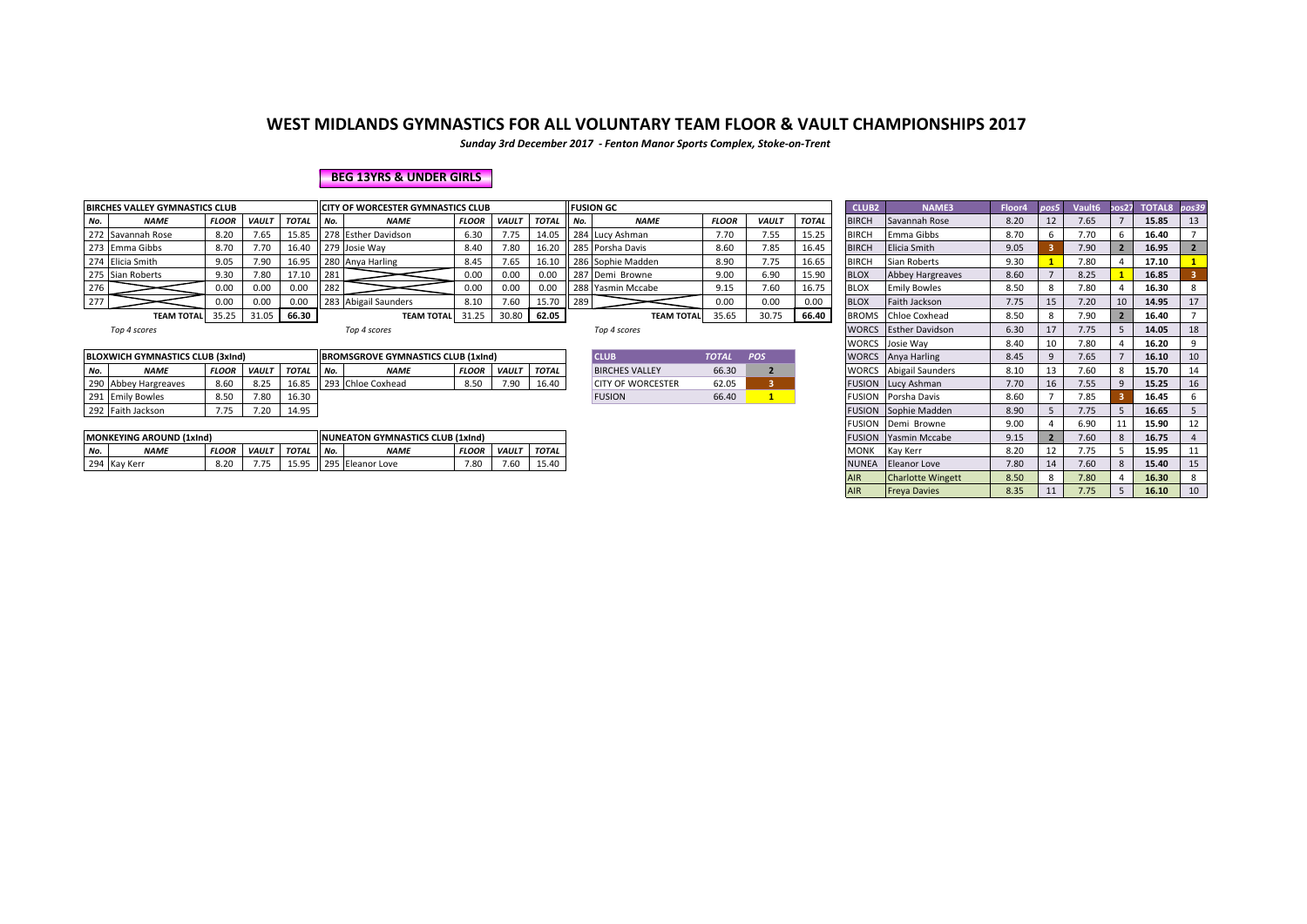Sunday 3rd December 2017 - Fenton Manor Sports Complex, Stoke-on-Trent

### **BEG 13YRS & UNDER MIXED**

|     |     | <b>AIRBORNE GYMNASTICS CLUB</b> |              |              |              |
|-----|-----|---------------------------------|--------------|--------------|--------------|
| M/F | No. | <b>NAME</b>                     | <b>FLOOR</b> | <b>VAULT</b> | <b>TOTAL</b> |
| M   |     | 296 Steffan Redshaw             | 8.50         | 7.70         | 16.20        |
| M   | 297 | <b>Benjamin Furnival</b>        | 8.75         | 7.80         | 16.55        |
| M   | 298 | <b>Ben Huish</b>                | 8.15         | 7.70         | 15.85        |
| F   | 299 | <b>Charlotte Wingett</b>        | 8.50         | 7.80         | 16.30        |
| F   | 300 | <b>Freya Davies</b>             | 8.35         | 7.75         | 16.10        |
| F   | 301 |                                 | 0.00         | 0.00         | 0.00         |
|     |     | TEAM TOTAL                      | 34.10        | 31.05        | 65.15        |

**CLUB** *TOTAL POS* **AIRBORNE GC** 65.15 **1** 

*Top 2 x Boys & Girls Scores*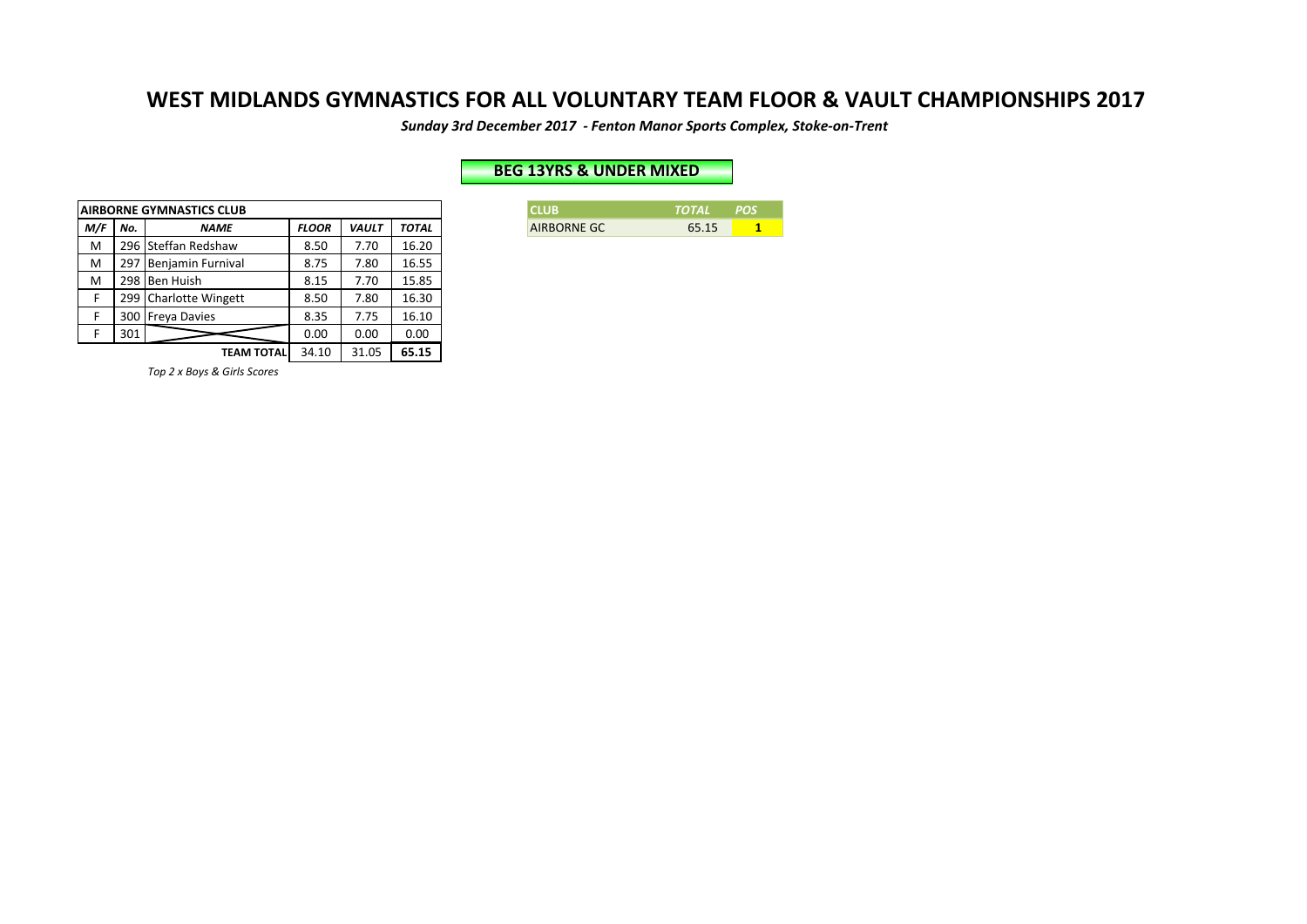*Sunday 3rd December 2017 - Fenton Manor Sports Complex, Stoke-on-Trent*

**BEG 15YRS & UNDER BOYS** 

|     | <b>CITY OF WORCESTER GYMNASTICS CLUB (1xInd)</b> |                       |              |                                      |                        | <b>PARK WREKIN (1xInd)</b>             |                |              |              |
|-----|--------------------------------------------------|-----------------------|--------------|--------------------------------------|------------------------|----------------------------------------|----------------|--------------|--------------|
| No. | <b>NAME</b>                                      | <b>FLOOR</b>          | <b>VAULT</b> | TOTAL                                | $\overline{M}$<br>IVO. | <b>ALABAD</b><br><b>IVAIV</b>          | <b>FLOOR</b>   | <b>VAULT</b> | <b>TOTAL</b> |
|     | 319 Jack Baker                                   | $\sim$ $\sim$<br>ت⊥.ن | 7.40         | $\sim$ $\sim$ $\sim$<br><b>10.00</b> |                        | Il 320 Lloseph Chaplin<br><del>.</del> | n no<br>$\sim$ | 0.00<br>0.01 | 0.00         |

| CLUB         | <b>NAME</b>                     | Floor | pos | <b>Vault</b> | pos2 | <b>TOTA</b> | pos3 |
|--------------|---------------------------------|-------|-----|--------------|------|-------------|------|
| <b>WORCS</b> | Jack Baker                      | 8.15  |     | 7.40         |      | 15.55       |      |
| <b>PARK</b>  | Joseph Chaplin<br>зозерн снарни | 0.00  |     | 0.00         |      | 0.00        |      |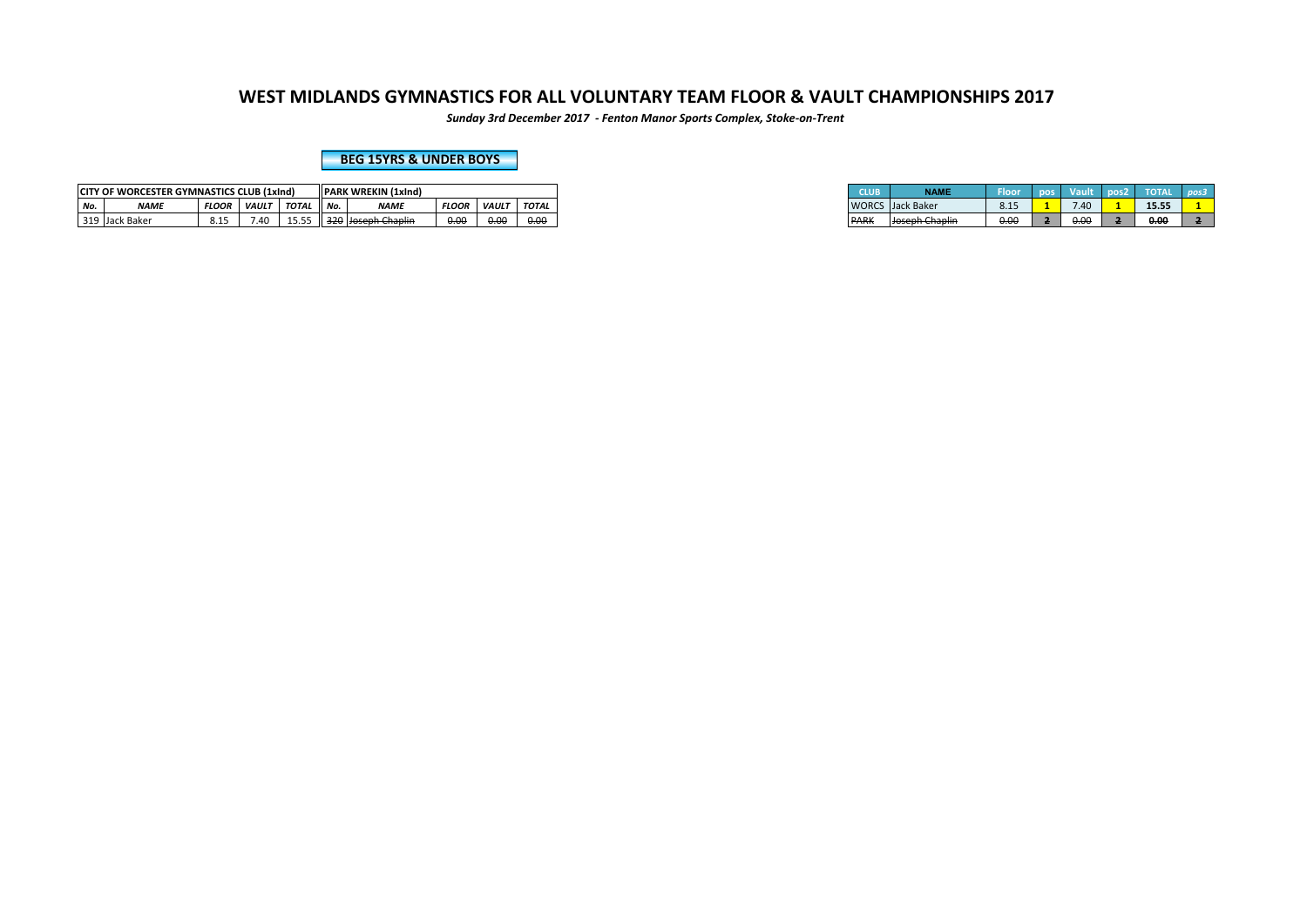*Sunday 3rd December 2017 - Fenton Manor Sports Complex, Stoke-on-Trent*

#### **BEG 15YRS & UNDER GIRLS**

|                                              | <b>AIRBORNE GYMNASTICS CLUB</b> |              |              |                                                     |       | <b>BROMSGROVE GYMNASTICS CLUB</b> |              |              |              | <b>CLUB</b>          | <b>TOTAL</b> | <b>POS</b> |              | <b>CLUB2</b> | <b>NAME3</b>                                    | Floor4 | pos5 | Vault <sub>6</sub> |    | pos27 TOTAL8 pos39                            |    |
|----------------------------------------------|---------------------------------|--------------|--------------|-----------------------------------------------------|-------|-----------------------------------|--------------|--------------|--------------|----------------------|--------------|------------|--------------|--------------|-------------------------------------------------|--------|------|--------------------|----|-----------------------------------------------|----|
| No.                                          | <b>NAME</b>                     | <b>FLOOR</b> | <b>VAULT</b> | <b>TOTAL</b>                                        | . No. | <b>NAME</b>                       | <b>FLOOR</b> | <b>VAULT</b> | <b>TOTAL</b> | <b>AIRBORNE</b>      | 69.30        |            | <b>AIDD</b>  |              | <b>Ellie Owen</b>                               | 0.00   |      | 0.00               | 11 | 0.00                                          | 15 |
|                                              | 302 Ellie Owen                  | 0.00         | 0.00         | 0.00                                                |       | 308 Isabella Thurston             | 9.30         | '.30         | 16.60        | <b>BROMSGROVE GC</b> | 69.60        |            |              |              | <b>Emily Tonks</b>                              | 9.60   |      | 7.50               |    | 17.10                                         |    |
|                                              | 303 Emily Tonks                 | 9.60         | 7.50         | 17.10                                               |       | 309 Tiffany Harris                | 8.95         | '.60         | 16.55        |                      |              |            |              |              | <b>Hannah Fleck</b>                             | 9.60   |      | 7.40               |    | 17.00                                         |    |
|                                              | 304 Hannah Fleck                | 9.60         | 7.40         | 16.40<br>310 Annabel James<br>17.00<br>9.20<br>7.20 |       |                                   |              |              |              |                      |              |            |              |              | Jodie Williams                                  | 8.05   |      | 7.30               |    | 15.35                                         |    |
|                                              | 305 Jodie Williams              | 8.05         | 7.30         | 311 Mia Hensey<br>17.55<br>15.35<br>9.25<br>8.30    |       |                                   |              |              |              |                      |              |            | AIRB         |              | <b>Bethany Benford</b>                          | 9.75   |      | 8.20               |    | 17.95                                         |    |
|                                              | 306 Bethany Benford             | 9.75         | 8.20         | 17.95                                               |       | 312 Madeleine Chance              | 9.65         | 8.60         | 18.25        |                      |              |            |              |              | Charlie Fennell                                 | 9.65   |      | 7.60               |    | 17.25                                         |    |
|                                              | 307 Charlie Fennell             | 9.65         | 7.60         | 17.25                                               |       | 313 Lily Mayneord                 | 9.40         | 7.50         | 16.90        |                      |              |            | <b>BIRCH</b> |              | Chloe Smith                                     | 9.35   |      | 7.00               |    | 16.35                                         | 13 |
| 69.30<br>38.60<br>30.70<br><b>TEAM TOTAL</b> |                                 |              |              |                                                     |       | <b>TEAM TOTAL</b> 37.60           |              | 32.00        | 69.60        |                      |              |            |              |              | <b>BROMS</b> Isabella Thurston                  | 9.30   |      | 7.30               |    | 16.60                                         | 10 |
|                                              | $  -$                           |              |              |                                                     |       | $  -$                             |              |              |              |                      |              |            |              |              | $PROOFAC$ $TT^{\prime}$ $CT^{\prime}$ , $111$ . | 0.05   |      | $\overline{z}$     |    | $\mathbf{A} \mathbf{A} \mathbf{B} \mathbf{B}$ | A  |

| <b>PRNE GYMNASTICS CLUB</b>                                                               |              |              |              |     | <b>BROMSGROVE GYMNASTICS CLUB</b> |              |              |              |     | <b>CLUB</b>                      | <b>TOTAL</b> | POS          |              | <b>CLUB2</b>      | <b>NAME3</b>                   | Floor4 | pos5 | Vault6 | pos27 | TOTAL8 | pos39 |
|-------------------------------------------------------------------------------------------|--------------|--------------|--------------|-----|-----------------------------------|--------------|--------------|--------------|-----|----------------------------------|--------------|--------------|--------------|-------------------|--------------------------------|--------|------|--------|-------|--------|-------|
| <b>NAME</b>                                                                               | <b>FLOOR</b> | <b>VAULT</b> | <b>TOTAL</b> | No. | <b>NAME</b>                       | <b>FLOOR</b> | <b>VAULT</b> | TOTAL        |     | <b>AIRBORNE</b>                  | 69.30        |              |              | <b>AIRB</b>       | Ellie Owen                     | 0.00   | 14   | 0.00   | 11    | 0,00   | 15    |
| Ellie Owen                                                                                | 0.00         | 0.00         | 0.00         |     | 308 Isabella Thurston             | 9.30         | 7.30         | 16.60        |     | <b>BROMSGROVE GC</b>             | 69.60        |              |              | AIRB              | <b>Emily Tonks</b>             | 9.60   |      | 7.50   |       | 17.10  | 6     |
| <b>Emily Tonks</b>                                                                        | 9.60         | 7.50         | 17.10        |     | 309 Tiffany Harris                | 8.95         | 7.60         | 16.55        |     |                                  |              |              |              | <b>AIRB</b>       | Hannah Fleck                   | 9.60   |      | 7.40   |       | 17.00  |       |
| Hannah Fleck                                                                              | 9.60         | 7.40         | 17.00        |     | 310 Annabel James                 | 9.20         | 7.20         | 16.40        |     |                                  |              |              |              | AIRB              | Jodie Williams                 | 8.05   | 13   | 7.30   |       | 15.35  | 14    |
| Jodie Williams                                                                            | 8.05         | 7.30         | 15.35        |     | 311 Mia Hensey                    | 9.25         | 8.30         | 17.55        |     |                                  |              |              |              | <b>AIRB</b>       | <b>Bethany Benford</b>         | 9.75   |      | 8.20   |       | 17.95  |       |
| Bethany Benford                                                                           | 9.75         | 8.20         | 17.95        |     | 312 Madeleine Chance              | 9.65         | 8.60         | 18.25        |     |                                  |              |              |              | AIRB              | Charlie Fennell                | 9.65   |      | 7.60   |       | 17.25  |       |
| 9.65<br>7.60<br>17.25<br>313 Lily Mayneord<br>7.50<br>Charlie Fennell<br>9.40             |              |              |              |     |                                   |              |              |              |     |                                  |              |              |              | <b>BIRCH</b>      | <b>Chloe Smith</b>             | 9.35   |      | 7.00   | 10    | 16.35  | 13    |
| 37.60<br>38.60<br>30.70 69.30<br>32.00<br>69.60<br><b>TEAM TOTAL</b><br><b>TEAM TOTAL</b> |              |              |              |     |                                   |              |              |              |     |                                  |              |              |              |                   | <b>BROMS</b> Isabella Thurston | 9.30   |      | 7.30   |       | 16.60  | 10    |
| Top 4 scores                                                                              |              |              |              |     | Top 4 scores                      |              |              |              |     |                                  |              |              |              |                   | <b>BROMS</b> Tiffany Harris    | 8.95   |      | 7.60   |       | 16.55  | 11    |
|                                                                                           |              |              |              |     |                                   |              |              |              |     |                                  |              |              |              |                   | <b>BROMS</b> Annabel James     | 9.20   | 10   | 7.20   |       | 16.40  | 12    |
| <b>ES VALLEY GYMNASTICS CLUB (1xInd)</b>                                                  |              |              |              |     | <b>MONKEYING AROUND (1xInd)</b>   |              |              |              |     | NUNEATON GYMNASTICS CLUB (3xInd) |              |              |              |                   | <b>BROMS</b> Mia Hensey        | 9.25   |      | 8.30   |       | 17.55  |       |
| <b>NAME</b>                                                                               | <b>FLOOR</b> | <b>VAULT</b> | <b>TOTAL</b> | No. | <b>NAME</b>                       | <b>FLOOR</b> | <b>VAULT</b> | <b>TOTAL</b> | No. | <b>NAME</b>                      | <b>FLOOR</b> | <b>VAULT</b> | <b>TOTAL</b> |                   | <b>BROMS</b> Madeleine Chance  | 9.65   |      | 8.60   |       | 18.25  |       |
| Chloe Smith                                                                               | 9.35         | 7.00         | 16.35        |     | 315 Natalia Wysota                | 9.40         | 7.40         | 16.80        |     | 316 Emily Allsop                 | 9.55         | 7.00         | 16.55        |                   | <b>BROMS</b> Lily Mayneord     | 9.40   |      | 7.50   |       | 16.90  | 8     |
|                                                                                           |              |              |              |     |                                   |              |              |              |     | 317 Courtney Boyden              | 9.70         | 7.30         | 17.00        | <b>MONK</b>       | Natalia Wysota                 | 9.40   |      | 7.40   |       | 16.80  |       |
|                                                                                           |              |              |              |     |                                   |              |              |              |     | 318 Phoebe Peak                  | 9.15         | 8.00         | 17.15        |                   | NUNEA Emily Allsop             | 9.55   |      | 7.00   | 10    | 16.55  | 11    |
|                                                                                           |              |              |              |     |                                   |              |              |              |     |                                  |              |              |              |                   | <b>NUNEA</b> Courtney Boyden   | 9.70   |      | 7.30   |       | 17.00  |       |
|                                                                                           |              |              |              |     |                                   |              |              |              |     |                                  |              |              |              | NUNEA Phoebe Peak | 9.15                           |        | 8.00 |        | 17.15 | 5      |       |

|  |                                        |              |              |              |               |                                  |              |              |              |       |                                          |              |              |       |             | TBROMS TANNADELJAMES          | 9.ZU                         | 1U. |                                                                                                                                                                                                                                                                                                                                                                                                                                   | 16.4U |  |
|--|----------------------------------------|--------------|--------------|--------------|---------------|----------------------------------|--------------|--------------|--------------|-------|------------------------------------------|--------------|--------------|-------|-------------|-------------------------------|------------------------------|-----|-----------------------------------------------------------------------------------------------------------------------------------------------------------------------------------------------------------------------------------------------------------------------------------------------------------------------------------------------------------------------------------------------------------------------------------|-------|--|
|  | BIRCHES VALLEY GYMNASTICS CLUB (1xInd) |              |              |              |               | <b>IMONKEYING AROUND (1xInd)</b> |              |              |              |       | <b>INUNEATON GYMNASTICS CLUB (3xInd)</b> |              |              |       |             | <b>BROMS</b> Mia Hensey       | $\sim$ $\sim$ $\sim$<br>J.ZJ |     | 8.30                                                                                                                                                                                                                                                                                                                                                                                                                              | 17.55 |  |
|  | <b>NAME</b>                            | <b>FLOOR</b> | <b>VAULT</b> | <b>TOTAL</b> | $\mathbf{A}$  | <b>NAME</b>                      | <b>FLOOR</b> | <b>VAULT</b> | <b>TOTAL</b> | I No. | <b>NAME</b>                              | <b>FLOOR</b> | <b>VAULT</b> | TOTAL |             | <b>BROMS</b> Madeleine Chance | 9.65                         |     | 8.60                                                                                                                                                                                                                                                                                                                                                                                                                              | 18.25 |  |
|  | 314 Chloe Smith                        | 0.25         | 7.00         | 10.35        | -415<br>. د د | Natalia Wysota                   | 9.40         |              | 16.80        |       | 316 Emily Allsop                         | 9.55         | 7.00         | 16.55 |             | <b>BROMS</b> Lily Mayneord    | 9.40                         |     | $\overline{ }$ $\overline{ }$ $\overline{ }$ $\overline{ }$ $\overline{ }$ $\overline{ }$ $\overline{ }$ $\overline{ }$ $\overline{ }$ $\overline{ }$ $\overline{ }$ $\overline{ }$ $\overline{ }$ $\overline{ }$ $\overline{ }$ $\overline{ }$ $\overline{ }$ $\overline{ }$ $\overline{ }$ $\overline{ }$ $\overline{ }$ $\overline{ }$ $\overline{ }$ $\overline{ }$ $\overline{ }$ $\overline{ }$ $\overline{ }$ $\overline{$ | 16.90 |  |
|  |                                        |              |              |              |               |                                  |              |              |              |       | <sup>7</sup> Courtney Boyden             | 9.70         | 7.30         | 17.00 | <b>MONK</b> | Natalia Wysota                | 9.40                         |     | 7.40                                                                                                                                                                                                                                                                                                                                                                                                                              | 16.80 |  |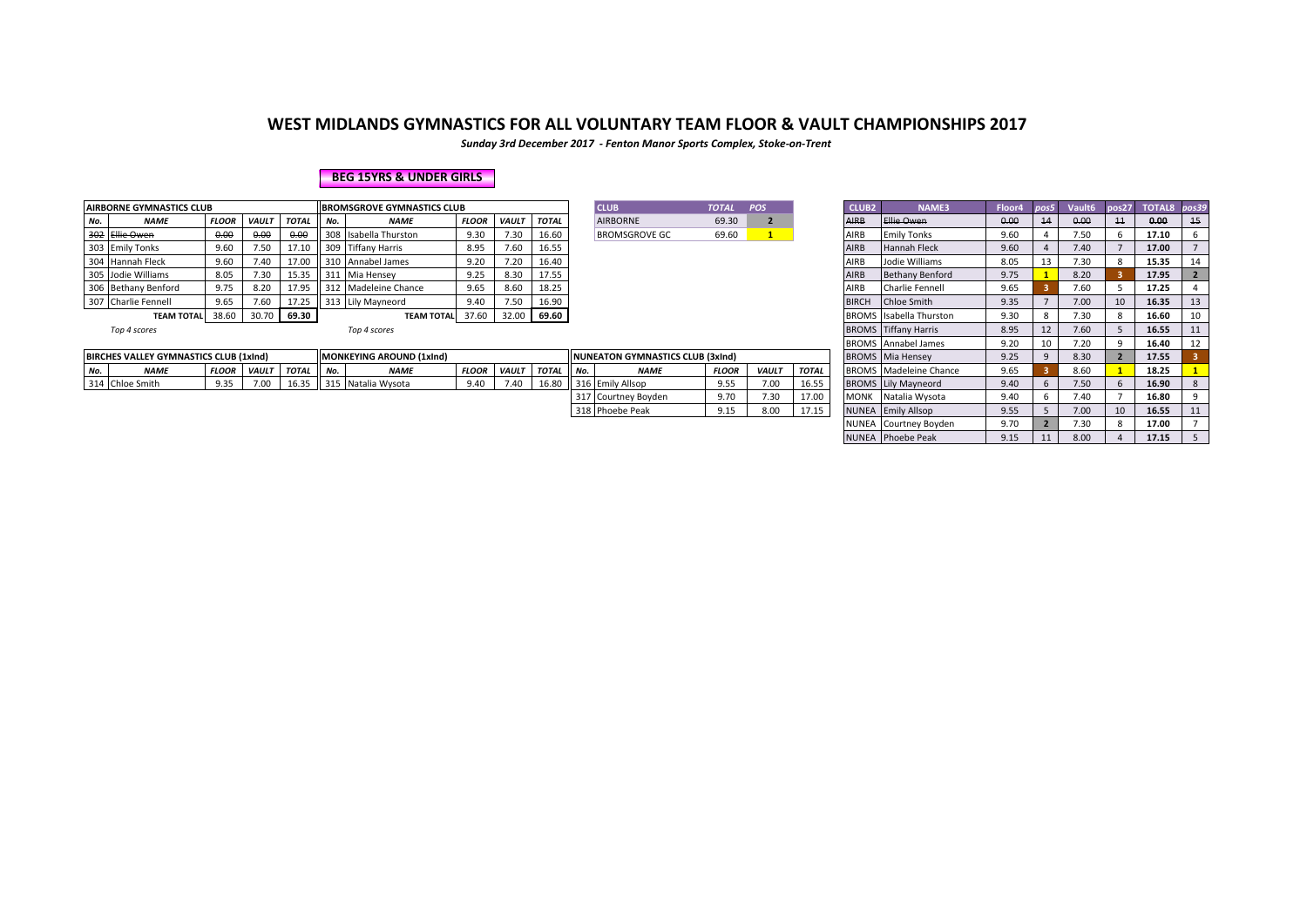*Sunday 3rd December 2017 - Fenton Manor Sports Complex, Stoke-on-Trent*

#### **BEG 16YRS & ABOVE LADIES**

|     | <b>SHOOTING STARS (2xInd)</b> |              |              |              |
|-----|-------------------------------|--------------|--------------|--------------|
| No. | <b>NAME</b>                   | <b>FLOOR</b> | <b>VAULT</b> | <b>TOTAL</b> |
|     | 321 Madeline Butler           | 10.10        | 8.80         | 18.90        |
|     | 322 Olivia Butler             | 10.15        | 8.85         | 19.00        |

| <b>NAME</b>         | <b>TOTAL</b> |
|---------------------|--------------|
| <b>FLOOR</b>        | <b>VAULT</b> |
| 321 Madeline Butler | 18.90        |
| 10.10               | 8.80         |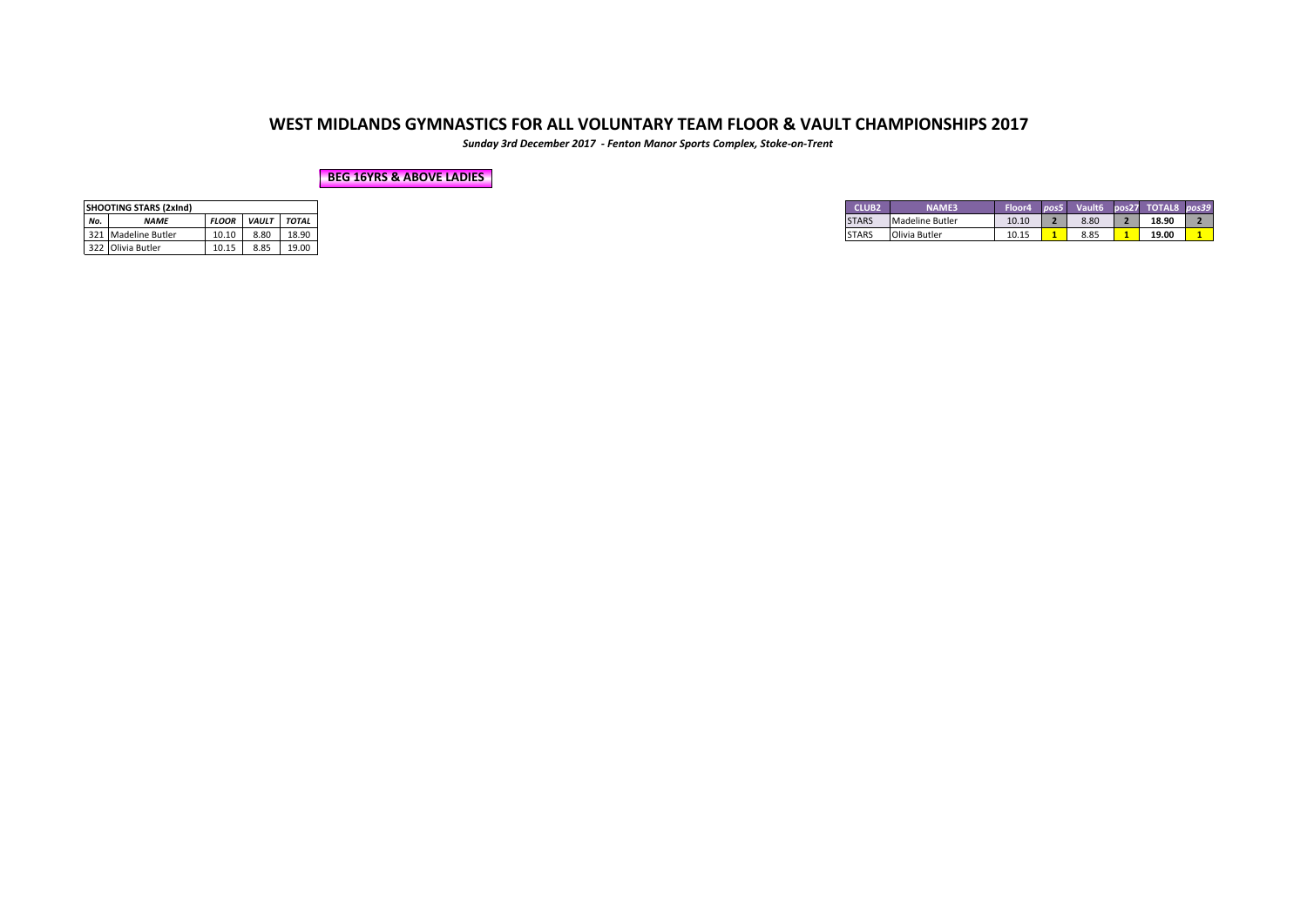*Sunday 3rd December 2017 - Fenton Manor Sports Complex, Stoke-on-Trent*

### **INT 9YRS & UNDER BOYS**

|     | <b>UTTOXETER EAGLES</b> |              |              |              |        | <b>HAIRBORNE GYMNASTICS CLUB (1xInd)</b> |              |              |              | <b>CLUB</b>      | <b>TOTAL</b> | <b>POS</b> | <b>CLUB</b>  | <b>NAME</b>               | <b>Floor</b> |    |      | $\sqrt{2}$ pos2 | <b>TOTAL</b> |    |
|-----|-------------------------|--------------|--------------|--------------|--------|------------------------------------------|--------------|--------------|--------------|------------------|--------------|------------|--------------|---------------------------|--------------|----|------|-----------------|--------------|----|
| No. | <b>NAME</b>             | <b>FLOOR</b> | <b>VAULT</b> | <b>TOTAL</b> | II No. | <b>NAME</b>                              | <b>FLOOR</b> | <b>VAULT</b> | <b>TOTAL</b> | UTTOXETER EAGLES | 68.25        |            |              | <b>Isacc Lewis</b>        | 0.00         | 10 | 0.00 |                 | 0.00         | 10 |
|     | 323 Aeron Lauben        | 9.15         | 8.20         | 17.35        |        | 329 Isacc Lewis                          | 0.00         | 0.00         | 0.00         |                  |              |            | UTTOX        | Aeron Lauben              | 9.15         |    | 8.20 |                 | 17.35        |    |
|     | 324 Jonty Lauben        | 9.25         | 8.00         | 17.25        |        |                                          |              |              |              |                  |              |            |              | UTTOX Jonty Lauben        | 9.25         |    | 8.00 |                 | 17.25        |    |
|     | 325 Murphy Hamilton     | 9.20         | 7.95         | 17.15        |        |                                          |              |              |              |                  |              |            | UTTOX        | <b>Murphy Hamilton</b>    | 9.20         |    | 7.95 |                 | 17.15        |    |
|     | 326 Connor Stevenson    | 8.75         | 1.15         | 16.50        |        |                                          |              |              |              |                  |              |            | <b>UTTOX</b> | Connor Stevenson          | 8.75         |    | 7.75 |                 | 16.50        |    |
| 327 |                         | 0.00         | 0.00         | 0.00         |        |                                          |              |              |              |                  |              |            |              | <b>Isaac Lowe-Werrell</b> | 9.15         |    | 7.45 |                 | 16.60        |    |
| 328 |                         | 0.00         | 0.00         | 0.00         |        |                                          |              |              |              |                  |              |            | PARK         | <b>Sam Bruton</b>         | 9.05         |    | 7.45 |                 | 16.50        |    |
|     | <b>TEAM TOTAL</b>       | 36.35        | 31.90        | 68.25        |        |                                          |              |              |              |                  |              |            | <b>WYTH</b>  | Kaelan Navvar             | 10.05        |    | 8.00 |                 | 18.05        |    |

| <b>XETER EAGLES</b> |              |              |              |     | AIRBORNE GYMNASTICS CLUB (1xInd) |              |             |      | <b>CLUB</b>             | <b>TOTAL</b> | POS | <b>CLUB</b>  | <b>NAME</b>               | <b>Floor</b> | pos | Vault | l pos2 | <b>TOTAL</b> | pos3            |
|---------------------|--------------|--------------|--------------|-----|----------------------------------|--------------|-------------|------|-------------------------|--------------|-----|--------------|---------------------------|--------------|-----|-------|--------|--------------|-----------------|
| <b>NAME</b>         | <b>FLOOR</b> | <b>VAULT</b> | <b>TOTAL</b> | No. | <b>NAME</b>                      | <b>FLOOR</b> | VAULT TOTAL |      | <b>UTTOXETER EAGLES</b> | 68.25        |     | <b>AIRB</b>  | <b>Isacc Lewis</b>        | 0.00         | 10  | 0.00  |        | 0.00         | 10 <sup>°</sup> |
| Aeron Lauben        | 9.15         | 8.20         | 17.35        |     | 329 Isacc Lewis                  | 0.00         | 0.00        | 0.00 |                         |              |     | <b>UTTOX</b> | Aeron Lauben              | 9.15         |     | 8.20  |        | 17.35        |                 |
| Jonty Lauben        | 9.25         | 8.00         | 17.25        |     |                                  |              |             |      |                         |              |     |              | UTTOX Jonty Lauben        | 9.25         |     | 8.00  |        | 17.25        |                 |
| Murphy Hamilton     | 9.20         | 7.95         | 17.15        |     |                                  |              |             |      |                         |              |     | <b>UTTOX</b> | <b>Murphy Hamilton</b>    | 9.20         |     | 7.95  |        | 17.15        |                 |
| Connor Stevenson    | 8.75         | 7.75         | 16.50        |     |                                  |              |             |      |                         |              |     | <b>UTTOX</b> | Connor Stevenson          | 8.75         |     | 7.75  |        | 16.50        |                 |
|                     | 0.00         | 0.00         | 0.00         |     |                                  |              |             |      |                         |              |     | <b>PARK</b>  | <b>Isaac Lowe-Werrell</b> | 9.15         |     | 7.45  |        | 16.60        |                 |
|                     | 0.00         | 0.00         | 0.00         |     |                                  |              |             |      |                         |              |     | <b>PARK</b>  | <b>Sam Bruton</b>         | 9.05         |     | 7.45  |        | 16.50        |                 |
| <b>TEAM TOTAL</b>   | 36.35        | 31.90        | 68.25        |     |                                  |              |             |      |                         |              |     | <b>WYTH</b>  | Kaelan Nayyar             | 10.05        |     | 8.00  |        | 18.05        |                 |
| Top 4 scores        |              |              |              |     |                                  |              |             |      |                         |              |     | <b>WYTH</b>  | <b>Ethan Fitzpatrick</b>  | 9.45         |     | 7.30  |        | 16.75        |                 |
|                     |              |              |              |     |                                  |              |             |      |                         |              |     | <b>WYTH</b>  | Luke Ullah                | 9.00         |     | 8.00  |        | 17.00        |                 |
|                     |              |              |              |     |                                  |              |             |      |                         |              |     | <b>WYTH</b>  | George Mulholland         | 8.80         | 8   | 8.70  |        | 17.50        |                 |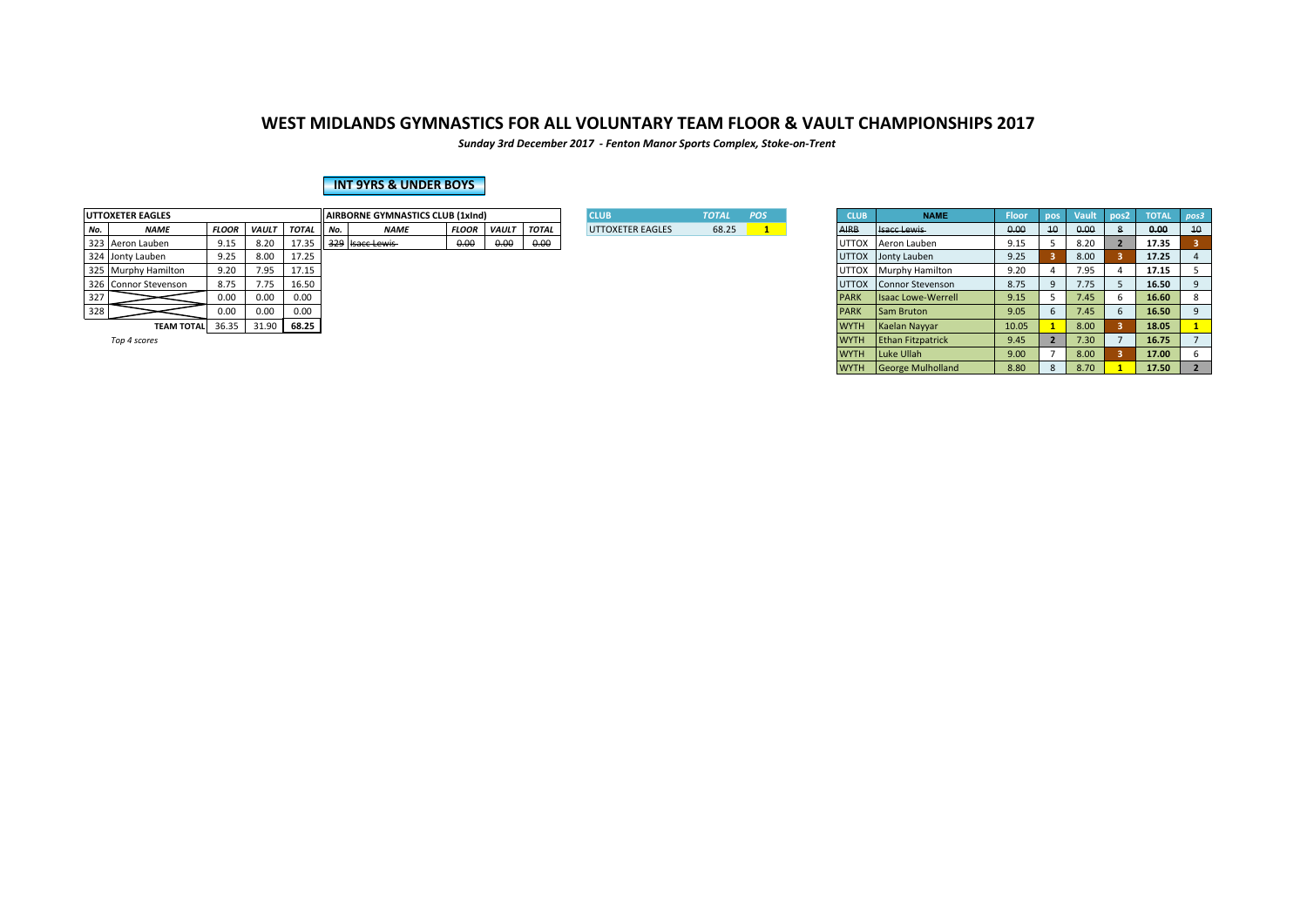*Sunday 3rd December 2017 - Fenton Manor Sports Complex, Stoke-on-Trent*

#### **INT 9YRS & UNDER GIRLS**

| CITY OF WORCESTER GYMNASTICS CLUB      |              |              |              | FLICS GYMNASTICS ACADEMY SPARKLE |              |              |              |     | <b>FLICS GYMNASTICS ACADEMY GLITTER</b>        |              |              |              | <b>CLUB2</b>  | <b>NAME3</b>           | Floor4 | pos5           | Vault6 | os2.           | <b>TOTAL8</b> | os39                 |
|----------------------------------------|--------------|--------------|--------------|----------------------------------|--------------|--------------|--------------|-----|------------------------------------------------|--------------|--------------|--------------|---------------|------------------------|--------|----------------|--------|----------------|---------------|----------------------|
| <b>NAME</b><br>No.                     | <b>FLOOR</b> | <b>VAULT</b> | <b>TOTAL</b> | No.<br><b>NAME</b>               | <b>FLOOR</b> | <b>VAULT</b> | <b>TOTAL</b> | No. | <b>NAME</b>                                    | <b>FLOOR</b> | <b>VAULT</b> | <b>TOTAL</b> | <b>BIDD</b>   | Sophie-Grace Nixon     | 8.35   | 28             | 6.60   | 29             | 14.95         | 40                   |
| 331<br>Sophia Bray                     | 8.80         | 7.50         | 16.30        | 337 Emily Widdowson              | 8.90         | 7.95         | 16.85        |     | 405 Evelyn Price                               | 9.35         | 7.35         | 16.70        | <b>BIDD</b>   | Ava Wragg              | 8.75   | 23             | 7.35   | 19             | 16.10         | 31                   |
| 332<br>Evelyn Cardosa                  | 8.80         | 7.30         | 16.10        | 338 Daisy Munday                 | 9.70         | 7.35         | 17.05        | 406 | Lottie Jackson                                 | 9.30         | 7.15         | 16.45        | <b>WORCS</b>  | Sophia Bray            | 8.80   | 22             | 7.50   | 16             | 16.30         | 27                   |
| 333<br><b>Eleanor Moseley</b>          | 8.95         | 7.35         | 16.30        | 339 Cerys Shenton                | 9.40         | 8.15         | 17.55        | 407 | Isabelle Thorn                                 | 8.95         | 6.95         | 15.90        | <b>WORCS</b>  | Evelyn Cardosa         | 8.80   | 22             | 7.30   | 20             | 16.10         | 31                   |
| 334 Alice Simpson                      | 8.45         | 7.70         | 16.15        | 340                              | 0.00         | 0.00         | 0.00         |     | 957 Ellie Livsey                               | 9.30         | 0.00         | 9.30         | <b>WORCS</b>  | <b>Eleanor Moseley</b> | 8.95   | 20             | 7.35   | 19             | 16.30         | 27                   |
| 335 Jenna Smedley                      | 8.80         | 7.20         | 16.00        | 341 Tiegan Guilfoyle             | 9.70         | 8.10         | 17.80        | 958 |                                                | 0.00         | 0.00         | 0.00         | <b>WORCS</b>  | Alice Simpson          | 8.45   | 27             | 7.70   | 12             | 16.15         | 30                   |
| 336 Amelia Clifford                    | 8.45         | 6.15         | 14.60        | 342 Sophie Faulkner              | 9.50         | 7.80         | 17.30        | 959 |                                                | 0.00         | 0.00         | 0.00         | <b>WORCS</b>  | Jenna Smedley          | 8.80   | 22             | 7.20   | 22             | 16.00         | 33                   |
| <b>TEAM TOTAL</b>                      | 35.35        | 29.85        | 65.20        | <b>TEAM TOTAL</b>                | 38.30        | 32.00        | 70.30        |     | <b>TEAM TOTAL</b>                              | 36.90        | 21.45        | 58.35        | <b>WORCS</b>  | Amelia Clifford        | 8.45   | 27             | 6.15   | 34             | 14.60         | 42                   |
| Top 4 scores                           |              |              |              | Top 4 scores                     |              |              |              |     | Top 4 scores                                   |              |              |              | <b>FLICS</b>  | <b>Emily Widdowson</b> | 8.90   | 21             | 7.95   |                | 16.85         | 17                   |
|                                        |              |              |              |                                  |              |              |              |     |                                                |              |              |              | <b>FLICS</b>  | Daisy Munday           | 9.70   | 6              | 7.35   | 19             | 17.05         | 13                   |
| <b>FLYTE GYMNASTICS</b>                |              |              |              | <b>FUSION GC</b>                 |              |              |              |     | <b>IDSALL GYMNASTICS &amp; TRAMPOLING CLUB</b> |              |              |              | <b>FLICS</b>  | Cerys Shenton          | 9.40   | 11             | 8.15   | $\overline{4}$ | 17.55         | 7 <sup>7</sup>       |
| No.<br><b>NAME</b>                     | <b>FLOOR</b> | VAULT        | <b>TOTAL</b> | No.<br><b>NAME</b>               | <b>FLOOR</b> | <b>VAULT</b> | <b>TOTAL</b> | No. | <b>NAME</b>                                    | <b>FLOOR</b> | <b>VAULT</b> | <b>TOTAL</b> | <b>FLICS</b>  | <b>Ellie Livsey</b>    | 9.30   | 13             | 0.00   | 36             | 9.30          | 46                   |
| Josie Reid<br>343                      | 9.10         | 7.90         | 17.00        | 349 Ellie Beddows                | 9.85         | 8.00         | 17.85        | 355 | Lucy Mackay                                    | 9.45         | 6.50         | 15.95        | <b>FLICS</b>  | Tiegan Guilfoyle       | 9.70   | 6              | 8.10   | 5              | 17.80         | 3 <sup>1</sup>       |
| 344<br>Freya Brennan                   | 9.25         | 8.20         | 17.45        | 350 Erin Jeremy                  | 10.05        | 8.40         | 18.45        |     | 356 Violet Matthews                            | 9.10         | 7.70         | 16.80        | <b>FLICS</b>  | Sophie Faulkner        | 9.50   | 9              | 7.80   | 10             | 17.30         | 10                   |
| 345<br><b>Trinity Mander</b>           | 9.25         | 8.00         | 17.25        | 351 Elsie Kenny                  | 9.95         | 6.90         | 16.85        | 357 | <b>Chloe Lester</b>                            | 9.15         | 7.50         | 16.65        | <b>FLICS</b>  | <b>Evelyn Price</b>    | 9.35   | 12             | 7.35   | 19             | 16.70         | 19                   |
| 346<br><b>Bethany Jones</b>            | 9.10         | 7.70         | 16.80        | 352 Amelia Soffe                 | 9.25         | 7.45         | 16.70        | 358 | <b>Madison Longhurst</b>                       | 8.45         | 7.55         | 16.00        | <b>FLICS</b>  | Lottie Jackson         | 9.30   | 13             | 7.15   | 23             | 16.45         | 24                   |
| 347 Francesca Pritchard                | 8.75         | 7.50         | 16.25        | 353 Morgan Wallace               | 9.65         | 7.80         | 17.45        | 359 |                                                | 0.00         | 0.00         | 0.00         | <b>FLICS</b>  | <b>Isabelle Thorn</b>  | 8.95   | 20             | 6.95   | 26             | 15.90         | 35                   |
| 348<br>Millie-Jayne Revill             | 9.20         | 7.60         | 16.80        | 354 Grace Clarke                 | 9.60         | 7.70         | 17.30        | 360 |                                                | 0.00         | 0.00         | 0.00         | <b>FLYTE</b>  | Josie Reid             | 9.10   | 17             | 7.90   | 8              | 17.00         | 14                   |
| <b>TEAM TOTAL</b>                      | 36.80        | 31.80        | 68.60        | <b>TEAM TOTAL</b>                | 39.50        | 31.90        | 71.40        |     | <b>TEAM TOTAL</b>                              | 36.15        | 29.25        | 65.40        | <b>FLYTE</b>  | Freya Brennan          | 9.25   | 14             | 8.20   |                | 17.45         | 8                    |
| Top 4 scores                           |              |              |              | Top 4 scores                     |              |              |              |     | Top 4 scores                                   |              |              |              | FLYTE         | <b>Trinity Mander</b>  | 9.25   | 14             | 8.00   | 6              | 17.25         | 11                   |
|                                        |              |              |              |                                  |              |              |              |     |                                                |              |              |              | <b>FLYTE</b>  | <b>Bethany Jones</b>   | 9.10   | 17             | 7.70   | 12             | 16.80         | 18                   |
| LEAMINGTON AND WARWICK GYMNASTICS CLUB |              |              |              | <b>RUGBY GYMNASTICS CLUB</b>     |              |              |              |     | SOLIHULL OLYMPIC GYMNASTICS CLUB               |              |              |              | <b>FLYTE</b>  | Francesca Pritchard    | 8.75   | 23             | 7.50   | 16             | 16.25         | 28                   |
| No.<br><b>NAME</b>                     | <b>FLOOR</b> | VAULT        | <b>TOTAL</b> | No.<br><b>NAME</b>               | <b>FLOOR</b> | VAULT        | <b>TOTAL</b> | No. | <b>NAME</b>                                    | <b>FLOOR</b> | <b>VAULT</b> | <b>TOTAL</b> | <b>FLYTE</b>  | Millie-Jayne Revill    | 9.20   | 15             | 7.60   | 14             | 16.80         | 18                   |
| 361<br>Isolde Newton                   | 8.95         | 7.70         | 16.65        | 367 Amelia Williamson            | 9.05         | 6.85         | 15.90        |     | 373 Zahra Afzal                                | 0.00         | 0.00         | 0.00         | <b>FUSION</b> | <b>Ellie Beddows</b>   | 9.85   |                | 8.00   | $\mathsf{f}$   | 17.85         | $\overline{2}$       |
| 362<br><b>Bayley Gopperth</b>          | 9.60         | 7.85         | 17.45        | 368 Zoe Kujda                    | 8.95         | 7.25         | 16.20        | 374 | <b>Lucy Cronin</b>                             | 9.25         | 7.15         | 16.40        | <b>FUSION</b> | Erin Jeremy            | 10.05  |                | 8.40   |                | 18.45         | 1                    |
| Sophia Burke<br>363                    | 9.05         | 7.45         | 16.50        | 369 Stacey Martin                | 8.15         | 6.55         | 14.70        |     | 375 Lucie Pajon                                | 8.10         | 6.30         | 14.40        | <b>FUSION</b> | Elsie Kenny            | 9.95   | $\overline{2}$ | 6.90   | 27             | 16.85         | 17                   |
| May Stoneman<br>364                    | 9.45         | 7.50         | 16.95        | 370 Amber Lea                    | 8.50         | 7.35         | 15.85        |     | 376 Sophie Pajon                               | 9.00         | 6.50         | 15.50        | <b>FUSION</b> | Amelia Soffe           | 9.25   | 14             | 7.45   | 17             | 16.70         | 19                   |
| 365                                    | 0.00         | 0.00         | 0.00         | 371 Kloe Johnson                 | 9.00         | 7.40         | 16.40        |     | 377 Olivia Payne                               | 9.40         | 7.00         | 16.40        | <b>FUSION</b> | Morgan Wallace         | 9.65   | $\overline{7}$ | 7.80   | 10             | 17.45         | 8                    |
| 366                                    | 0.00         | 0.00         | 0.00         | 372                              | 0.00         | 0.00         | 0.00         | 378 |                                                | 0.00         | 0.00         | 0.00         | <b>FUSION</b> | <b>Grace Clarke</b>    | 9.60   | 8              | 7.70   | 12             | 17.30         | 10                   |
| <b>TEAM TOTAL</b>                      |              |              |              |                                  |              |              |              |     |                                                |              |              |              |               |                        |        |                |        | 31             | 15.95         | 34                   |
|                                        | 37.05        | 30.50        | 67.55        | <b>TEAM TOTAL</b>                | 35.50        | 28.85        | 64.35        |     | <b>TEAM TOTAL</b>                              | 35.75        | 26.95        | 62.70        | <b>IDSALL</b> | Lucy Mackay            | 9.45   | 10             | 6.50   |                |               |                      |
| Top 4 scores                           |              |              |              | Top 4 scores                     |              |              |              |     | Top 4 scores                                   |              |              |              | <b>IDSALL</b> | <b>Violet Matthews</b> | 9.10   | 17             | 7.70   | 12             | 16.80         | 18                   |
|                                        |              |              |              |                                  |              |              |              |     |                                                |              |              |              | <b>IDSALL</b> | Chloe Lester           | 9.15   | 16             | 7.50   | 16             | 16.65         | 20                   |
| <b>UTTOXETER TURQUOISE</b>             |              |              |              | <b>UTTOXETER NAVY</b>            |              |              |              |     | <b>WYRE FOREST GYMNASTICS SCHOOL</b>           |              |              |              | <b>IDSALL</b> | Madison Longhurst      | 8.45   | 27             | 7.55   | 15             | 16.00         | 33                   |
| No.<br><b>NAME</b>                     | <b>FLOOR</b> | <b>VAULT</b> | <b>TOTAL</b> | No.<br><b>NAME</b>               | <b>FLOOR</b> | <b>VAULT</b> | <b>TOTAL</b> | No. | <b>NAME</b>                                    | <b>FLOOR</b> | <b>VAULT</b> | <b>TOTAL</b> | <b>IDSALL</b> | Olivia Hobbs           | 9.80   | 5              | 7.55   | 15             | 17.35         | 9                    |
| 379 Olivia Ede                         | 9.20         | 7.80         | 17.00        | 385 Hannah Dicken                | 9.25         | 7.10         | 16.35        |     | 391 Emily Rushton                              | 9.05         | 7.50         | 16.55        | LEAM          | <b>Isolde Newton</b>   | 8.95   | 20             | 7.70   | 12             | 16.65         | 20                   |
| 380<br>Darcey Oversby                  | 9.70         | 8.00         | 17.70        | 386 Harriet Ferguson             | 9.05         | 7.15         | 16.20        |     | 392 Evie Doughtey                              | 7.90         | 6.55         | 14.45        | LEAM          | <b>Bayley Gopperth</b> | 9.60   | 8              | 7.85   | 9              | 17.45         | 8                    |
| <b>Ella Roberts</b><br>381             | 9.25         | 7.40         | 16.65        | 387 Polly Welford                | 8.70         | 7.20         | 15.90        | 393 | Poppy Clark                                    | 8.45         | 6.10         | 14.55        | LEAM          | Sophia Burke           | 9.05   | 18             | 7.45   | 17             | 16.50         | 23                   |
| 382 Olivia Stamp                       | 8.95         | 7.85         | 16.80        | 388 Macey Bains                  | 9.00         | 7.35         | 16.35        | 394 | <b>Maddison Gazzard</b>                        | 9.40         | 7.50         | 16.90        | LEAM          | May Stoneman           | 9.45   | 10             | 7.50   | 16             | 16.95         | 15                   |
| <b>Celia Davies</b><br>383             | 9.00         | 8.00         | 17.00        | 389 Evanne Birkett               | 9.25         | 7.60         | 16.85        |     | 395 Martha Adler                               | 9.15         | 7.45         | 16.60        | <b>MONK</b>   | Lily Hayes             | 8.95   | 20             | 7.30   | 20             | 16.25         | 28                   |
| 384                                    | 0.00         | 0.00         | 0.00         | 390                              | 0.00         | 0.00         | 0.00         |     | 396 Maddison Fuell                             | 9.60         | 7.70         | 17.30        | <b>MONK</b>   | Niamh Dracup           | 8.95   | 20             | 6.50   | 31             | 15.45         | 39                   |
| <b>TEAM TOTAL</b>                      | 37.15        | 31.65        | 68.80        | <b>TEAM TOTAL</b>                | 36.55        | 29.30        | 65.85        |     | <b>TEAM TOTAL</b>                              | 37.20        | 30.15        | 67.35        | <b>NUNEA</b>  | Amelia Grabiec         | 9.65   | $\overline{7}$ | 7.90   | 8              | 17.55         | $\overline{7}$<br>35 |

RUGBY Zoe Kujda 8.95 20 7.25 21 **16.20** 29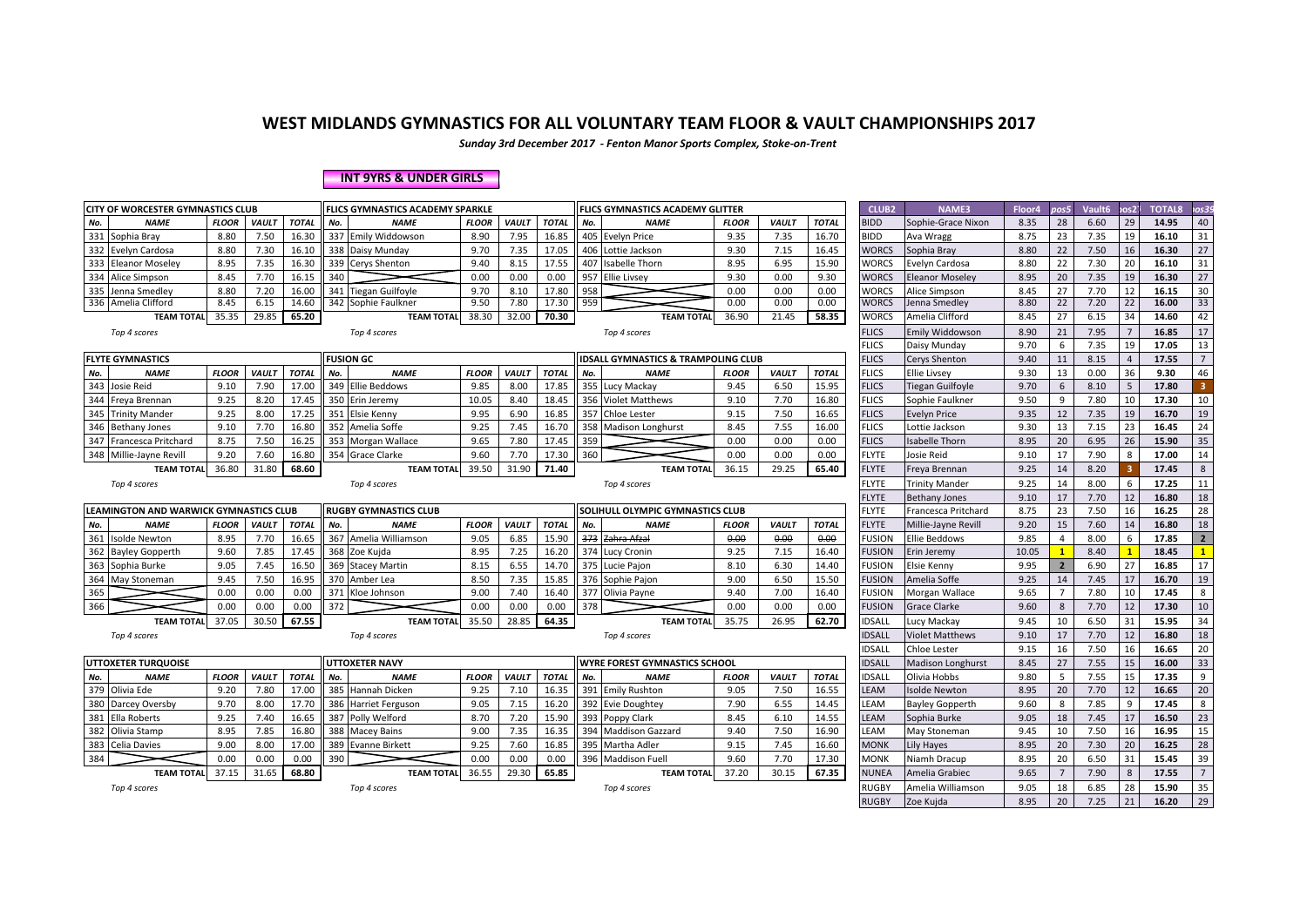|     | <b>WYTHALL GYMNASTICS CLUB</b> |              |              |           |        | <b>IIBIDDULPH VALLEY GYMNASTICS CLUB</b>        |              |              |              |        | <b>INUNEATON GYMNASTICS CLUB</b>      |              |              |              | <b>RUGBY</b> | <b>Stacey Martin</b> | 8.15 | 29 | 6.55 | 30 | 14.70 | -41  |
|-----|--------------------------------|--------------|--------------|-----------|--------|-------------------------------------------------|--------------|--------------|--------------|--------|---------------------------------------|--------------|--------------|--------------|--------------|----------------------|------|----|------|----|-------|------|
| No. | <b>NAME</b>                    | <b>FLOOR</b> | <b>VAULT</b> | TOTAL No. |        | <b>NAME</b>                                     | <b>FLOOR</b> | <b>VAULT</b> | <b>TOTAI</b> | II No. | <b>NAME</b>                           | <b>FLOOR</b> | <b>VAULT</b> | <b>TOTAL</b> | <b>RUGBY</b> | Amber Lea            | 8.50 | 26 | 7.35 | 19 | 15.85 | - 36 |
|     | 397 Eva Murray                 | 8.95         | 7.10         |           |        | 403 Sophie-Grace Nixon                          | 8.35         | 6.60         | 14.95        |        | 411 Amelia Grabiec                    | 9.65         | 7.90         | 17.55        | <b>RUGBY</b> | Kloe Johnson         | 9.00 | 19 | 7.40 | 18 | 16.40 | 25   |
|     | 398 Chloe Wood                 | 8.6          | 7.45         |           |        | 404 Ava Wragg                                   | 8.75         | .35          | 16.10        |        |                                       |              |              |              | SOLIH        | Zahra Afzal          | 0.00 |    | 0.00 | 36 | 0.00  |      |
|     | 399 Anna Brennan               | 8.00         | 7.50         | 15.50     |        |                                                 |              |              |              |        | <b>UVYRE FOREST GYMNASTICS SCHOOL</b> |              |              |              | <b>SOLIH</b> | Lucy Cronin          | 9.25 |    | 7.15 |    | 16.40 | 25   |
|     | 400 Olivia Witham              | 9.35         | 6.9C         |           |        | <b>IIDSALL GYMNASTICS &amp; TRAMPOLING CLUB</b> |              |              |              |        | <b>NAME</b>                           | <b>FLOOR</b> | <b>VAUL1</b> | <b>TOTAL</b> | <b>SOLIH</b> | Lucie Pajon          | 8.10 | 30 | 6.30 | 33 | 14.40 | -45  |
|     | 401 Aibian Houston             | 9.0(         | 7.25         | 16.2      | II No. | <b>NAME</b>                                     | <b>FLOOR</b> | <b>VAULT</b> | <b>TOTAL</b> |        | 412 Evie-Mae Gallop                   | 9.20         | 6.45         | 15.65        | SOLIH        | Sophie Pajon         | 9.00 | 19 | 6.50 |    | 15.50 | 38   |
| 402 |                                |              | 0.00         | 0.00      |        | 408 Olivia Hobbs                                | 9.80         | .55          | 17.35        |        |                                       |              |              |              | <b>SOLIH</b> | Olivia Payne         | 9.40 |    | 7.00 |    | 16.40 |      |
|     | <b>TEAM TOTAL</b>              | 35.90        | 29.30        | 65.20     |        |                                                 |              |              |              |        | <b>CLUB</b>                           | <b>TOTAL</b> | POS          |              | <b>UTTOX</b> | Olivia Ede           | 9.20 |    | 7.80 | 10 | 17.00 |      |
|     |                                |              |              |           |        |                                                 |              |              |              |        |                                       |              |              |              |              |                      |      |    |      |    |       |      |

|     | <b>MONKEYING AROUND</b> |              |              |              |
|-----|-------------------------|--------------|--------------|--------------|
| No. | <b>NAME</b>             | <b>FLOOR</b> | <b>VAULT</b> | <b>TOTAL</b> |
|     | 409 Lily Hayes          | 8.95         | 7.30         | 16.25        |
|     | 410 Niamh Dracup        | 8.95         | 6.50         | 15.45        |

| <b>CLUB</b>               | <b>TOTAL</b> | <b>POS</b>              |
|---------------------------|--------------|-------------------------|
| CITY OF WORCESTER GC      | 65.20        | q                       |
| <b>FLICS GA SPARKLE</b>   | 70.30        | $\overline{\mathbf{z}}$ |
| <b>FLICS GA GLITTER</b>   | 58.35        | 12                      |
| <b>FLYTE GYMNASTICS</b>   | 68.60        | 4                       |
| <b>FUSION GC</b>          | 71.40        | 1                       |
| <b>IDSALL G&amp;TC</b>    | 65.40        | R                       |
| <b>LEAM &amp; WARWICK</b> | 67.55        | 5                       |
| RUGBY GC                  | 64.35        | 10                      |
| SOLIHULL OGC              | 62.70        | 11                      |
| UTTOXETER TURQUOISE       | 68.80        | ٩                       |
| <b>UTTOXETER NAVY</b>     | 65.85        | $\overline{7}$          |
| <b>WYRE FOREST GC</b>     | 67.35        | 6                       |
| <b>WYTHALL GC</b>         | 65.20        | q                       |

| <b>ALL GYMNASTICS CLUB</b> |              |              |              |     | BIDDULPH VALLEY GYMNASTICS CLUB                |              |              |              |     | <b>NUNEATON GYMNASTICS CLUB</b>      |              |                |              | <b>RUGBY</b>               | <b>Stacey Martin</b>                        | 8.15         | 29     | 6.55         | 30             | 14.70          | 41             |
|----------------------------|--------------|--------------|--------------|-----|------------------------------------------------|--------------|--------------|--------------|-----|--------------------------------------|--------------|----------------|--------------|----------------------------|---------------------------------------------|--------------|--------|--------------|----------------|----------------|----------------|
| <b>NAME</b>                | <b>FLOOR</b> | <b>VAULT</b> | <b>TOTAL</b> | No. | <b>NAME</b>                                    | <b>FLOOR</b> | VAULT        | <b>TOTAL</b> | No. | <b>NAME</b>                          | <b>FLOOR</b> | <b>VAULT</b>   | <b>TOTAL</b> | <b>RUGBY</b>               | Amber Lea                                   | 8.50         | 26     | 7.35         | 19             | 15.85          | 36             |
| Eva Murray                 | 8.95         | 7.10         | 16.05        |     | 403 Sophie-Grace Nixon                         | 8.35         | 6.60         | 14.95        |     | 411 Amelia Grabiec                   | 9.65         | 7.90           | 17.55        | <b>RUGBY</b>               | Kloe Johnson                                | 9.00         | 19     | 7.40         | 18             | 16.40          | 25             |
| Chloe Wood                 | 8.60         | 7.45         | 16.05        |     | 404 Ava Wragg                                  | 8.75         | 7.35         | 16.10        |     |                                      |              |                |              | SOLIH                      | Zahra Afzal                                 | 0.00         | 33     | 0.00         | 36             | 0.00           | 47             |
| Anna Brennan               | 8.00         | 7.50         | 15.50        |     |                                                |              |              |              |     | <b>WYRE FOREST GYMNASTICS SCHOOL</b> |              |                |              | SOLIH                      | Lucy Cronin                                 | 9.25         | 14     | 7.15         | 23             | 16.40          | 25             |
| Olivia Witham              | 9.35         | 6.90         | 16.25        |     | <b>IDSALL GYMNASTICS &amp; TRAMPOLING CLUB</b> |              |              |              | No. | <b>NAME</b>                          | <b>FLOOR</b> | <b>VAULT</b>   | <b>TOTAL</b> | <b>SOLIH</b>               | Lucie Pajon                                 | 8.10         | 30     | 6.30         | 33             | 14.40          | 45             |
| Aibian Houston             | 9.00         | 7.25         | 16.25        | No. | <b>NAME</b>                                    | <b>FLOOR</b> | <b>VAULT</b> | <b>TOTAL</b> |     | 412 Evie-Mae Gallop                  | 9.20         | 6.45           | 15.65        | <b>SOLIH</b>               | Sophie Pajon                                | 9.00         | 19     | 6.50         | 31             | 15.50          | 38             |
|                            | 0.00         | 0.00         | 0.00         |     | 408 Olivia Hobbs                               | 9.80         | 7.55         | 17.35        |     |                                      |              |                |              | <b>SOLIH</b>               | Olivia Payne                                | 9.40         | 11     | 7.00         | 25             | 16.40          | 25             |
| TEAM TOTAL 35.90           |              | 29.30        | 65.20        |     |                                                |              |              |              |     | <b>CLUB</b>                          | <b>TOTAL</b> | POS            |              | <b>UTTOX</b>               | Olivia Ede                                  | 9.20         | 15     | 7.80         | 10             | 17.00          | 14             |
| Top 4 scores               |              |              |              |     | <b>MONKEYING AROUND</b>                        |              |              |              |     | <b>CITY OF WORCESTER GC</b>          | 65.20        | 9              |              | <b>UTTOX</b>               | Darcey Oversby                              | 9.70         | 6      | 8.00         | 6              | 17.70          | $\overline{4}$ |
|                            |              |              |              | No. | <b>NAME</b>                                    | <b>FLOOR</b> | <b>VAULT</b> | <b>TOTAL</b> |     | <b>FLICS GA SPARKLE</b>              | 70.30        | $\overline{2}$ |              | <b>UTTOX</b>               | Ella Roberts                                | 9.25         | 14     | 7.40         | 18             | 16.65          | 20             |
|                            |              |              |              |     | 409 Lily Hayes                                 | 8.95         | 7.30         | 16.25        |     | <b>FLICS GA GLITTER</b>              | 58.35        | 12             |              | <b>UTTOX</b>               | Olivia Stamp                                | 8.95         | 20     | 7.85         | 9              | 16.80          | 18             |
|                            |              |              |              |     | 410 Niamh Dracup                               | 8.95         | 6.50         | 15.45        |     | <b>FLYTE GYMNASTICS</b>              | 68.60        | 4              |              | <b>UTTOX</b>               | Celia Davies                                | 9.00         | 19     | 8.00         | 6              | 17.00          | 14             |
|                            |              |              |              |     |                                                |              |              |              |     | <b>FUSION GC</b>                     | 71.40        | 1              |              | <b>UTTOX</b>               | Hannah Dicken                               | 9.25         | 14     | 7.10         | 24             | 16.35          | 26             |
|                            |              |              |              |     |                                                |              |              |              |     | <b>IDSALL G&amp;TC</b>               | 65.40        | 8              |              | <b>UTTOX</b>               | Harriet Ferguson                            | 9.05         | 18     | 7.15         | 23             | 16.20          | 29             |
|                            |              |              |              |     |                                                |              |              |              |     | <b>LEAM &amp; WARWICK</b>            | 67.55        | 5              |              | <b>UTTOX</b>               | Polly Welford                               | 8.70         | 24     | 7.20         | 22             | 15.90          | 35             |
|                            |              |              |              |     |                                                |              |              |              |     | <b>RUGBY GC</b>                      | 64.35        | 10             |              | <b>UTTOX</b>               | Macey Bains                                 | 9.00         | 19     | 7.35         | 19             | 16.35          | 26             |
|                            |              |              |              |     |                                                |              |              |              |     | <b>SOLIHULL OGC</b>                  | 62.70        | 11             |              | <b>UTTOX</b>               | <b>Evanne Birkett</b>                       | 9.25         | 14     | 7.60         | 14             | 16.85          | 17             |
|                            |              |              |              |     |                                                |              |              |              |     | UTTOXETER TURQUOISE                  | 68.80        | 3              |              | <b>WYTHA</b>               | Eva Murray                                  | 8.95         | 20     | 7.10         | 24             | 16.05          | 32             |
|                            |              |              |              |     |                                                |              |              |              |     | <b>UTTOXETER NAVY</b>                | 65.85        | $7^{\circ}$    |              | <b>WYTHA</b>               | Chloe Wood                                  | 8.60         | 25     | 7.45         | 17             | 16.05          | 32             |
|                            |              |              |              |     |                                                |              |              |              |     | <b>WYRE FOREST GC</b>                | 67.35        | 6              |              | <b>WYTHA</b>               | Anna Brennan                                | 8.00         | 31     | 7.50         | 16             | 15.50          | 38             |
|                            |              |              |              |     |                                                |              |              |              |     | <b>WYTHALL GC</b>                    | 65.20        | 9              |              | <b>WYTHA</b>               | Olivia Witham                               | 9.35         | 12     | 6.90         | 27             | 16.25          | 28             |
|                            |              |              |              |     |                                                |              |              |              |     |                                      |              |                |              | <b>WYTHA</b>               | Aibian Houston                              | 9.00         | 19     | 7.25         | 21             | 16.25          | 28             |
|                            |              |              |              |     |                                                |              |              |              |     |                                      |              |                |              | <b>WYRE</b>                | <b>Emily Rushton</b>                        | 9.05         | 18     | 7.50         | 16             | 16.55          | 22             |
|                            |              |              |              |     |                                                |              |              |              |     |                                      |              |                |              | <b>WYRE</b>                | <b>Evie Doughtey</b>                        | 7.90         | 32     | 6.55         | 30             | 14.45          | 44             |
|                            |              |              |              |     |                                                |              |              |              |     |                                      |              |                |              | <b>WYRE</b>                | Poppy Clark                                 | 8.45         | 27     | 6.10         | 35             | 14.55          | 43             |
|                            |              |              |              |     |                                                |              |              |              |     |                                      |              |                |              | <b>WYRE</b>                | <b>Maddison Gazzard</b>                     | 9.40         | 11     | 7.50         | 16             | 16.90          | 16             |
|                            |              |              |              |     |                                                |              |              |              |     |                                      |              |                |              | <b>WYRE</b>                | Martha Adler                                | 9.15         | 16     | 7.45         | 17             | 16.60          | 21             |
|                            |              |              |              |     |                                                |              |              |              |     |                                      |              |                |              | WYRE                       | <b>Maddison Fuell</b>                       | 9.60         | 8      | 7.70         | 12             | 17.30          | 10             |
|                            |              |              |              |     |                                                |              |              |              |     |                                      |              |                |              | <b>WYRE</b>                | Evie-Mae Gallop                             | 9.20         | 15     | 6.45         | 32             | 15.65          | 37             |
|                            |              |              |              |     |                                                |              |              |              |     |                                      |              |                |              | <b>PARK</b>                | <b>Emma Rixom</b>                           | 9.80         | 5      | 7.90         | 8              | 17.70          | $\overline{4}$ |
|                            |              |              |              |     |                                                |              |              |              |     |                                      |              |                |              | <b>PARK</b>                | <b>Ellena Southall</b>                      | 9.60         | 8      | 7.40         | 18             | 17.00          | 14             |
|                            |              |              |              |     |                                                |              |              |              |     |                                      |              |                |              | <b>WYTH</b>                | <b>Ayla Goucher</b>                         | 9.30         | 13     | 8.30         | $\overline{2}$ | 17.60<br>17.15 | 6<br>12        |
|                            |              |              |              |     |                                                |              |              |              |     |                                      |              |                |              | <b>WYTH</b><br><b>WYTH</b> | <b>Megan Hood</b>                           | 9.50<br>9.90 | 9<br>3 | 7.65<br>7.75 | 13<br>11       | 17.65          | 5              |
|                            |              |              |              |     |                                                |              |              |              |     |                                      |              |                |              | <b>WYTH</b>                | <b>Isobel Cooper</b><br><b>Amelie Smith</b> | 9.00         | 19     | 7.35         | 19             | 16.35          | 26             |
|                            |              |              |              |     |                                                |              |              |              |     |                                      |              |                |              | <b>WYTH</b>                | <b>Millie Waterhouse</b>                    | 9.20         | 15     | 7.30         | 20             | 16.50          | 23             |
|                            |              |              |              |     |                                                |              |              |              |     |                                      |              |                |              | <b>WYTH</b>                |                                             | 8.70         | 24     | 7.70         | 12             | 16.40          | 25             |
|                            |              |              |              |     |                                                |              |              |              |     |                                      |              |                |              |                            | <b>Winnie Padmore</b>                       |              |        |              |                |                |                |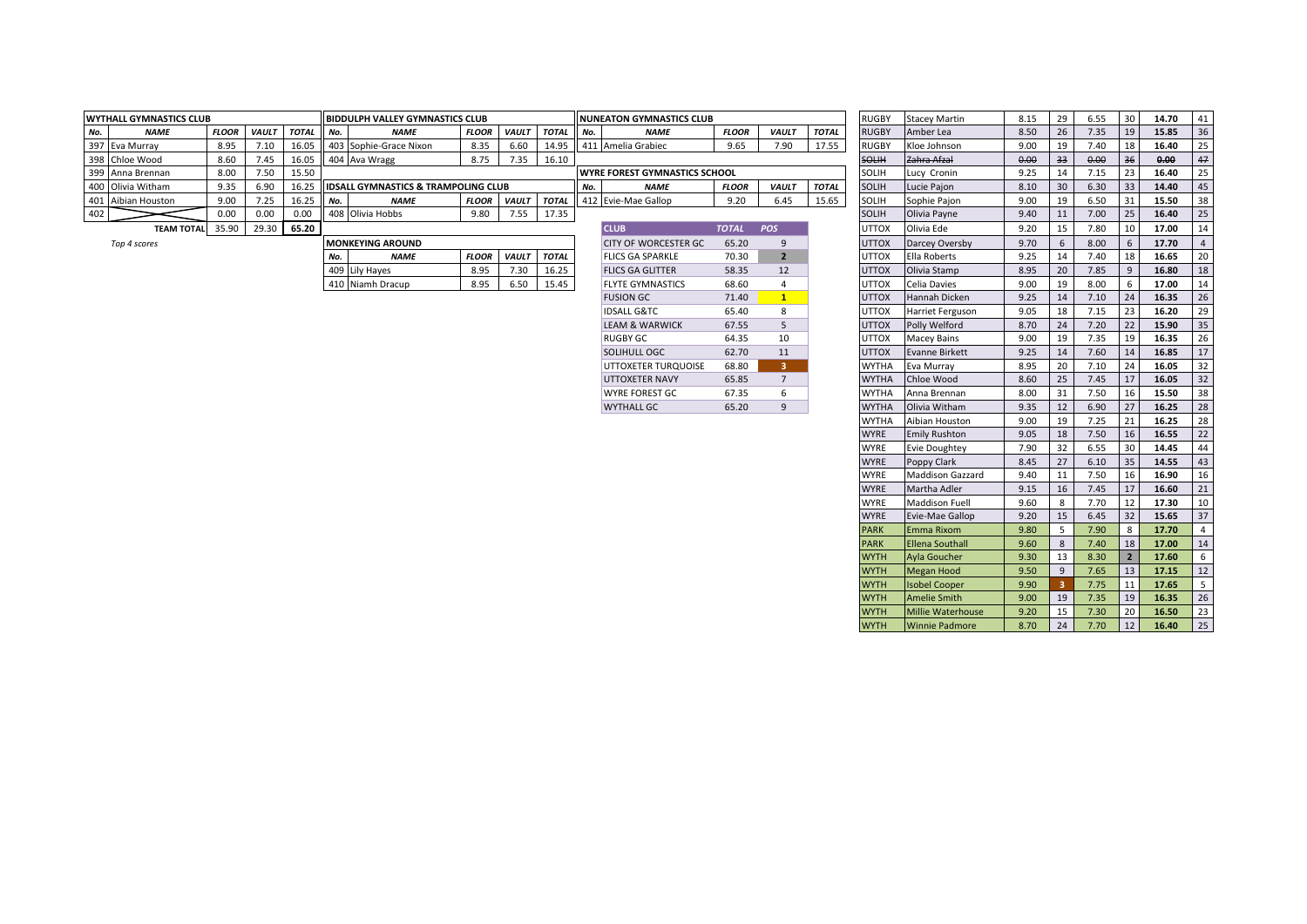*Sunday 3rd December 2017 - Fenton Manor Sports Complex, Stoke-on-Trent*

# **INT 9YRS & UNDER MIXED**

| <b>PARK WREKIN</b> |     |                           |              |              |              |
|--------------------|-----|---------------------------|--------------|--------------|--------------|
| M/F                | No. | <b>NAME</b>               | <b>FLOOR</b> | <b>VAULT</b> | <b>TOTAL</b> |
| M                  | 413 | <b>Isaac Lowe-Werrell</b> | 9.15         | 7.45         | 16.60        |
| M                  | 414 | Sam Bruton                | 9.05         | 7.45         | 16.50        |
| F                  | 415 | Emma Rixom                | 9.80         | 7.90         | 17.70        |
| F.                 | 416 | Ellena Southall           | 9.60         | 7.40         | 17.00        |
| F                  | 417 |                           | 0.00         | 0.00         | 0.00         |
| F                  | 418 |                           | 0.00         | 0.00         | 0.00         |
|                    |     |                           | 37.CO        | 20.22        | $- - - -$    |

|     | <b>ARK WREKIN</b> |                        |              |              |              |     |     | <b>WYTHALL GYMNASTICS CLUB GREEN</b> |              |              |              |     |     | <b>WYTHALL GYMNASTICS CLUB PURPLE</b> |              |              |              |
|-----|-------------------|------------------------|--------------|--------------|--------------|-----|-----|--------------------------------------|--------------|--------------|--------------|-----|-----|---------------------------------------|--------------|--------------|--------------|
| M/F | No.               | <b>NAME</b>            | <b>FLOOR</b> | <b>VAUL1</b> | <b>TOTAL</b> | M/F | No. | <b>NAME</b>                          | <b>FLOOR</b> | <b>VAULT</b> | <b>TOTAL</b> | M/F | No. | <b>NAME</b>                           | <b>FLOOR</b> | <b>VAUL1</b> | <b>TOTAL</b> |
| M   |                   | 413 Isaac Lowe-Werrell | 9.15         | 45.          | 16.60        |     |     | 419 Kaelan Nayyar                    | 10.05        | 8.00         | 18.05        | M   |     | 425 Luke Ullah                        | 9.00         | 8.00         | 17.00        |
| M   |                   | 414 Sam Bruton         | 9.05         | 1.45         | 16.50        |     |     | 420 Ethan Fitzpatrick                | 9.45         | 7.30         | 16.75        | M   |     | 426 George Mulholland                 | 8.80         | 8.70         | 17.50        |
|     |                   | 415 Emma Rixom         | 9.80         | 7.90         | 17.70        |     |     | 421 Ayla Goucher                     | 9.30         | 8.30         | 17.60        |     | 427 | Amelie Smith                          | 9.00         | 7.35         | 16.35        |
|     |                   | 416 Ellena Southall    | 9.60         | 40.          | 17.00        |     |     | 422 Megan Hood                       | 9.50         | 7.65         | 17.15        |     |     | 428 Millie Waterhouse                 | 9.20         | 7.30         | 16.50        |
|     | 417               |                        | 0.00         | 0.00         | 0.00         |     |     | 423 Isobel Cooper                    | 9.90         | 7.75         | 17.65        |     |     | 429 Winnie Padmore                    | 8.70         | 7.70         | 16.40        |
|     | 418               |                        | 0.00         | 0.00         | 0.00         |     | 424 |                                      | 0.00         | 0.00         | 0.00         |     | 430 |                                       | 0.00         | 0.00         | 0.00         |
|     |                   | TEARA TOTAL            | 27.50        | חר חכ        | C7 ON        |     |     | TEAM TOTAL                           | 2000         | <b>21.25</b> | <b>70.25</b> |     |     | <b>TEAMATOTAL</b>                     | $2C \cap 2C$ | 21.75        | 57.75        |

|                   |              |              |              |     |     | <b>IWYTHALL GYMNASTICS CLUB GREEN</b> |              |              |              |     |     | <b>IWYTHALL GYMNASTICS CLUB PURPLE</b> |              |              |              |
|-------------------|--------------|--------------|--------------|-----|-----|---------------------------------------|--------------|--------------|--------------|-----|-----|----------------------------------------|--------------|--------------|--------------|
| <b>VAME</b>       | <b>FLOOR</b> | <b>VAUL1</b> | <b>TOTAL</b> | M/F | No. | <b>NAME</b>                           | <b>FLOOR</b> | <b>VAULT</b> | <b>TOTAL</b> | M/F | No. | <b>NAME</b>                            | <b>FLOOR</b> | <b>VAULT</b> | <b>TOTAL</b> |
| we-Werrell        | 9.15         | 7.45         | 16.60        | M   |     | 419 Kaelan Nayyar                     | 10.05        | 8.00         | 18.05        | M   |     | 425 Luke Ullah                         | 9.00         | 8.00         | 17.00        |
| uton              | 9.05         | 7.45         | 16.50        | M   |     | 420 Ethan Fitzpatrick                 | 9.45         | 7.30         | 16.75        | M   |     | 426 George Mulholland                  | 8.80         | 8.70         | 17.50        |
| <b>Rixom</b>      | 9.80         | 7.90         | 17.70        |     |     | 421 Avla Goucher                      | 9.30         | 8.30         | 17.60        |     | 427 | Amelie Smith                           | 9.00         | 7.35         | 16.35        |
| outhall           | 9.60         | 7.40         | 17.00        |     |     | 422 Megan Hood                        | 9.50         | 7.65         | 17.15        |     |     | 428 Millie Waterhouse                  | 9.20         | 7.30         | 16.50        |
|                   | 0.00         | 0.00         | 0.00         |     |     | 423 Isobel Cooper                     | 9.90         | 7.75         | 17.65        |     |     | 429 Winnie Padmore                     | 8.70         | 1.70         | 16.40        |
|                   | 0.00         | 0.00         | 0.00         |     | 424 |                                       | 0.00         | 0.00         | 0.00         |     | 430 |                                        | 0.00         | 0.00         | 0.00         |
| <b>TEAM TOTAL</b> | 37.60        | 30.20        | 67.80        |     |     | <b>TEAM TOTAL</b>                     | 38.90        | 31.35        | 70.25        |     |     | <b>TEAM TOTAL</b>                      | 36.00        | 31.75        | 67.75        |

**Top** 2 x Boys & Girls Scores *Top 2* x Boys & Girls Scores *Top 2* x Boys & Girls Scores *Top 2* x Boys & Girls Scores *Top 2* x Boys & Girls Scores

| <b>ICLUB</b>             | TOTAL POS |   |
|--------------------------|-----------|---|
| <b>PARK WRFKIN</b>       | 67.80     | 2 |
| WYTHALL GC GREEN         | 70.25     |   |
| <b>WYTHALL GC PURPLE</b> | 67.75     | ર |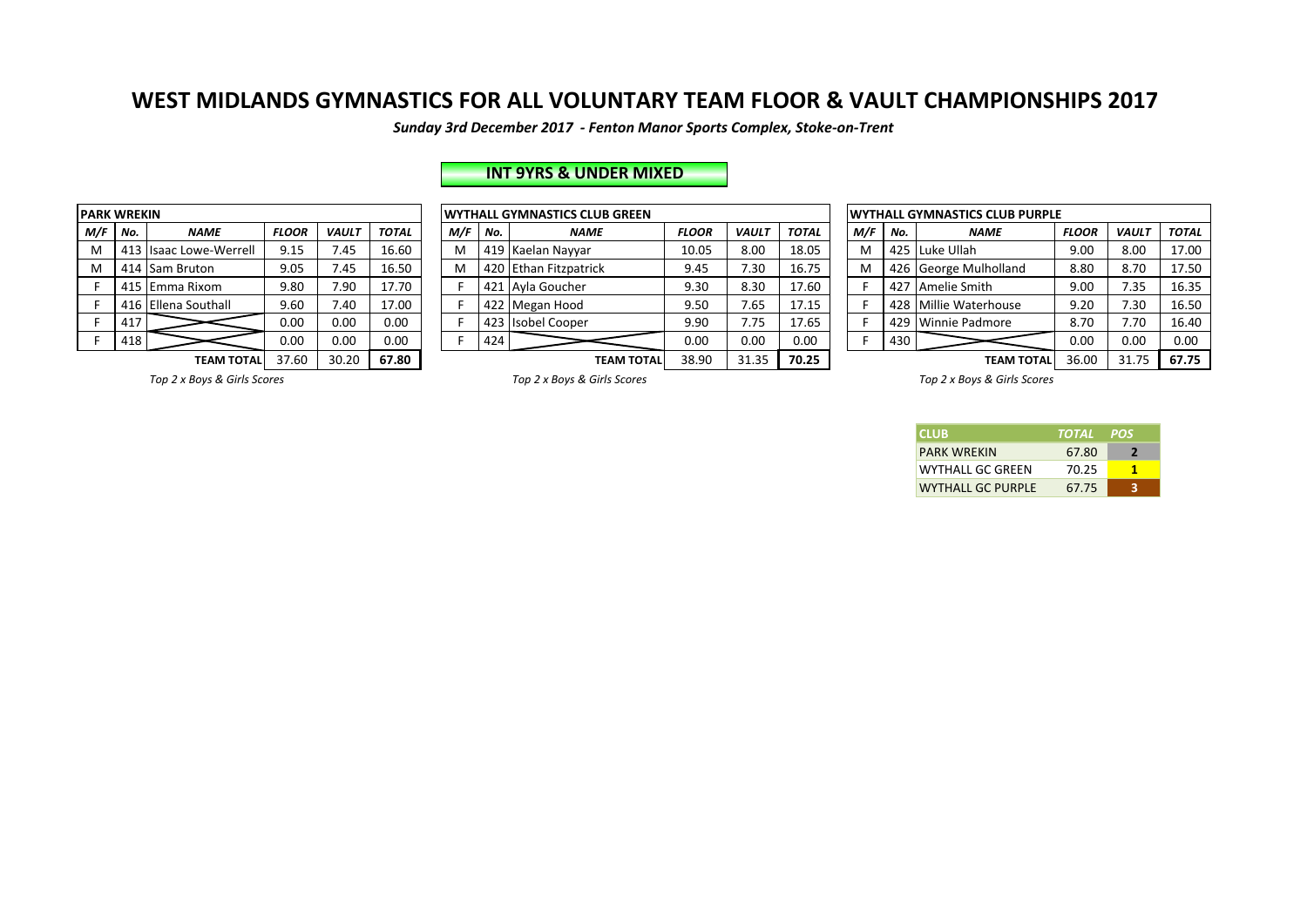*Sunday 3rd December 2017 - Fenton Manor Sports Complex, Stoke-on-Trent*

### **INT 11YRS & UNDER BOYS**

|     | <b>AIRBORNE GYMNASTICS CLUB (2xInd)</b> |              |                              |       |                                    | <b>SEVERN GYMNASTICS &amp; TRAMPOLINE CLUB (1xInd)</b> |                    |  |              |
|-----|-----------------------------------------|--------------|------------------------------|-------|------------------------------------|--------------------------------------------------------|--------------------|--|--------------|
| No. | <b>NAME</b>                             | <b>FLOOR</b> | <b>TOTAL</b><br><b>VAULT</b> |       |                                    | <b>NAME</b>                                            | <b>FLOOR VAULT</b> |  | <b>TOTAL</b> |
|     | 431 Charlie Hulme                       | 9.85         | 7.70                         | 17.55 | 7.60<br>16.95<br>Q 25<br>Jay Jones |                                                        |                    |  |              |
|     | 432 Dylan Byrne                         |              | 7.60                         | 16.75 |                                    |                                                        |                    |  |              |

| <b>CLUB</b>   | <b>NAME</b>                 | <b>Floor</b> | pos                     | <b>Vault</b> | pos2                    | <b>TOTAL</b> | pos3                    |
|---------------|-----------------------------|--------------|-------------------------|--------------|-------------------------|--------------|-------------------------|
| <b>AIRB</b>   | Charlie Hulme               | 9.85         | $\overline{\mathbf{1}}$ | 7.70         | $\overline{4}$          | 17.55        | $\overline{2}$          |
| AIRB          | Dylan Byrne                 | 9.15         | 5                       | 7.60         | 5                       | 16.75        | 7                       |
| <b>SEVERN</b> | Jay Jones                   | 9.35         | 4                       | 7.60         | 5                       | 16.95        | 5                       |
| <b>COLES</b>  | <b>Nathan Passant</b>       | 7.95         | 14                      | 6.90         | 11                      | 14.85        | 17                      |
| <b>COLES</b>  | Logan Koos                  | 8.70         | 9                       | 7.30         | 8                       | 16.00        | 13                      |
| FLICS-        | Piers Kirby                 | 0.00         | 15                      | 0.00         | 12                      | 0.00         | 18                      |
| <b>FLICS</b>  | <b>Harry Seal</b>           | 8.50         | 11                      | 8.00         | $\overline{2}$          | 16.50        | 9                       |
| <b>FLICS</b>  | <b>Henry Hemming</b>        | 8.35         | 13                      | 7.50         | 6                       | 15.85        | 15                      |
| <b>FLICS</b>  | <b>Charlie Seal</b>         | 7.95         | 14                      | 7.90         | 3                       | 15.85        | 15                      |
| <b>IDSALL</b> | <b>Archie Peet-Wood</b>     | 8.65         | 10                      | 7.10         | 10                      | 15.75        | 16                      |
| <b>IDSALL</b> | <b>Conor Mackey</b>         | 9.10         | 6                       | 7.20         | 9                       | 16.30        | 11                      |
| <b>NUNEA</b>  | <b>Luke Panton</b>          | 9.15         | 5                       | 7.90         | $\overline{\mathbf{3}}$ | 17.05        | 4                       |
| <b>NUNEA</b>  | <b>Zack Page</b>            | 9.00         | 8                       | 7.90         | 3                       | 16.90        | 6                       |
| <b>PARK</b>   | <b>Fergus Scholes-Pryce</b> | 8.70         | 9                       | 7.40         | 7                       | 16.10        | 12                      |
| <b>PARK</b>   | <b>Harry Oliver</b>         | 9.15         | 5                       | 7.50         | 6                       | 16.65        | 8                       |
| <b>RUGBY</b>  | <b>Ben Brown</b>            | 8.40         | 12                      | 7.50         | 6                       | 15.90        | 14                      |
| <b>RUGBY</b>  | <b>Marcus Elsom</b>         | 9.05         | $\overline{7}$          | 7.60         | 5                       | 16.65        | 8                       |
| <b>WYTHA</b>  | <b>Frankie Christoforou</b> | 9.50         | $\overline{2}$          | 7.90         | 3                       | 17.40        | $\overline{\mathbf{3}}$ |
| <b>WYTHA</b>  | <b>Andrew Turigel</b>       | 9.45         | 3                       | 8.20         | $\overline{1}$          | 17.65        | $\overline{1}$          |
| <b>WYTHA</b>  | <b>Isaac Calic</b>          | 9.00         | 8                       | 7.40         | 7                       | 16.40        | 10                      |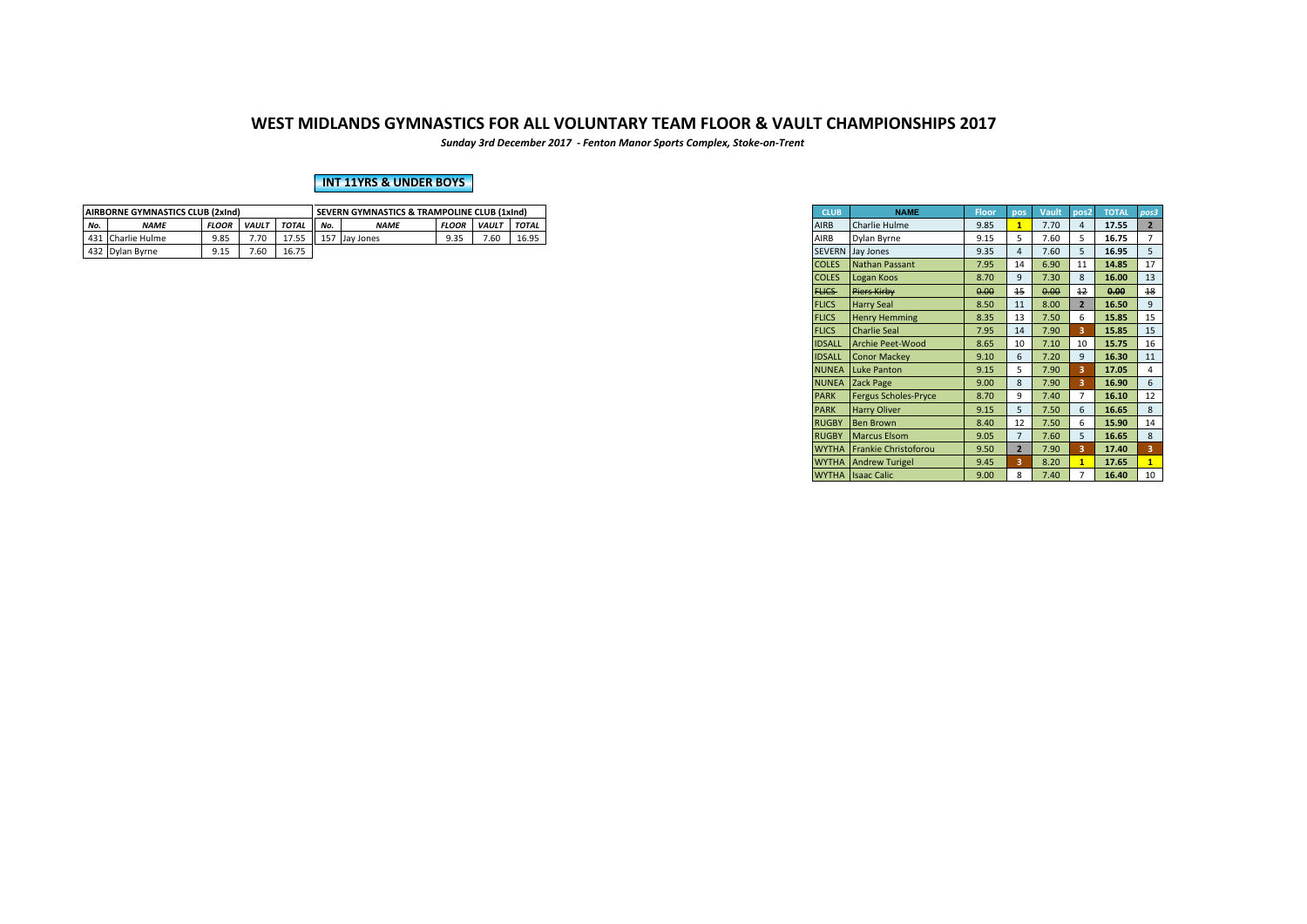*Sunday 3rd December 2017 - Fenton Manor Sports Complex, Stoke-on-Trent*

#### **INT 11YRS & UNDER GIRLS**

|     | <b>AIRBORNE GYMNASTICS CLUB</b><br>BIDDULPH VALLEY GYMNASTICS CLUB |              |              |              |     |                                             |              |              |              |     | <b>BIRCHES VALLEY GYMNASTICS CLUB</b>         |              |              |              | CLUB <sub>2</sub>  | <b>NAME3</b>               | Floor4       | pos5                 | Vault <sub>6</sub> | os27                    | <b>TOTAL8</b>  | os39                    |
|-----|--------------------------------------------------------------------|--------------|--------------|--------------|-----|---------------------------------------------|--------------|--------------|--------------|-----|-----------------------------------------------|--------------|--------------|--------------|--------------------|----------------------------|--------------|----------------------|--------------------|-------------------------|----------------|-------------------------|
| No. | <b>NAME</b>                                                        | <b>FLOOR</b> | <b>VAULT</b> | <b>TOTAL</b> | No. | <b>NAME</b>                                 | <b>FLOOR</b> | <b>VAULT</b> | <b>TOTAL</b> | No. | <b>NAME</b>                                   | <b>FLOOR</b> | <b>VAULT</b> | <b>TOTAL</b> | AIRB               | Matilda MacMillan          | 9.40         | 14                   | 7.30               | 14                      | 16.70          | 26                      |
| 433 | Matilda MacMillan                                                  | 9.40         | 7.30         | 16.70        |     | 439 Lucy Berry                              | 8.55         | 8.00         | 16.55        |     | 445 Georgia Atkinson                          | 9.30         | 7.90         | 17.20        | AIRB               | Mia Carroll                | 9.25         | 17                   | 7.50               | 12                      | 16.75          | 25                      |
| 434 | Mia Carroll                                                        | 9.25         | 7.50         | 16.75        |     | 440 Skyla Cartwright                        | 8.55         | 7.30         | 15.85        |     | 446 Libby Harding                             | 8.20         | 8.30         | 16.50        | AIRB-              | <b>Isibeal Francis</b>     | 0.00         | 43                   | 0.00               | 19                      | 0.00           | 54                      |
| 435 | <b>Isibeal Francis</b>                                             | 0.00         | 0.00         | 0.00         |     | 441 Aleiha Morris                           | 9.75         | 8.00         | 17.75        |     | 447 Saffron Hyden                             | 9.10         | 8.40         | 17.50        | AIRB               | Martha Dyson               | 8.90         | 24                   | 7.50               | 12                      | 16.40          | 32                      |
|     | 436 Martha Dyson                                                   | 8.90         | 7.50         | 16.40        |     | 442 Grace Rogers                            | 9.70         | 8.10         | 17.80        |     | 448 Leah Mcleod                               | 9.15         | 7.60         | 16.75        | <b>NIRB</b>        | <b>Charlotte Painter</b>   | 0.00         | 43                   | 0.00               | 19                      | 0.00           | 54                      |
| 437 | <b>Charlotte Painter</b>                                           | 0.00         | 0.00         | 0.00         |     | 443 Taylor Wilkinson                        | 9.00         | 7.90         | 16.90        |     | 449 Taylor Roper                              | 9.00         | 8.10         | 17.10        | AIRB               | Millie Bellfield           | 9.30         | 16                   | 7.60               | 11                      | 16.90          | 23                      |
|     | 438 Millie Bellfield                                               | 9.30         | 7.60         | 16.90        | 444 |                                             | 0.00         | 0.00         | 0.00         | 450 |                                               | 0.00         | 0.00         | 0.00         | <b>BIDD</b>        | Lucy Berry                 | 8.55         | 31                   | 8.00               | $\overline{7}$          | 16.55          | 29                      |
|     | <b>TEAM TOTAL</b>                                                  | 36.85        | 29.90        | 66.75        |     | <b>TEAM TOTAL</b>                           | 37.00        | 32.00        | 69.00        |     | <b>TEAM TOTAL</b>                             | 36.55        | 32.70        | 69.25        | <b>BIDD</b>        | Skyla Cartwright           | 8.55         | 31                   | 7.30               | 14                      | 15.85          | 42                      |
|     | Top 4 scores                                                       |              |              |              |     | Top 4 scores                                |              |              |              |     | Top 4 scores                                  |              |              |              | <b>BIDD</b>        | Aleiha Morris              | 9.75         |                      | 8.00               | $\overline{7}$          | 17.75          | 9                       |
|     |                                                                    |              |              |              |     |                                             |              |              |              |     |                                               |              |              |              | BIDD               | <b>Grace Rogers</b>        | 9.70         | 8                    | 8.10               | 6                       | 17.80          | 8                       |
|     | <b>CITY OF WORCESTER GYMNASTICS CLUB</b>                           |              |              |              |     | <b>FLICS GYMNASTICS ACADEMY</b>             |              |              |              |     | <b>FLYTE GYMNASTICS</b>                       |              |              |              | <b>BIDD</b>        | <b>Tavlor Wilkinson</b>    | 9.00         | 22                   | 7.90               | 8                       | 16.90          | 23                      |
| No. | <b>NAME</b>                                                        | <b>FLOOR</b> | <b>VAULT</b> | <b>TOTAL</b> | No. | <b>NAME</b>                                 | <b>FLOOR</b> | <b>VAULT</b> | <b>TOTAL</b> | No. | <b>NAME</b>                                   | <b>FLOOR</b> | <b>VAULT</b> | <b>TOTAL</b> | <b>BIRCH</b>       | Georgia Atkinson           | 9.30         | 16                   | 7.90               | 8                       | 17.20          | 18                      |
|     | 451 Jessica Cartwright                                             | 9.05         | 7.50         | 16.55        |     | 457 Hannah Eccleson                         | 10.30        | 8.10         | 18.40        |     | 463 Summer Taylor                             | 9.15         | 7.60         | 16.75        | <b>BIRCH</b>       | Libby Harding              | 8.20         | 38                   | 8.30               | $\overline{4}$          | 16.50          | 30                      |
| 452 | <b>Harriet Stones</b>                                              | 9.30         | 7.60         | 16.90        |     | 458 Tara Soley                              | 10.05        | 8.20         | 18.25        |     | 464 Nieve Blakemore                           | 9.15         | 8.00         | 17.15        | BIRCH              | Saffron Hyden              | 9.10         | 20                   | 8.40               | $\overline{\mathbf{3}}$ | 17.50          | 12                      |
| 453 | Eden Williamson                                                    | 9.15         | 7.60         | 16.75        |     | 459 Erin Keepax                             | 9.45         | 8.50         | 17.95        |     | 465 Janina Everard                            | 10.05        | 8.50         | 18.55        | <b>BIRCH</b>       | Leah Mcleod                | 9.15         | 19                   | 7.60               | 11                      | 16.75          | 25                      |
| 454 | Anna Simpson                                                       | 8.60         | 7.40         | 16.00        |     | 460 Lois Crawford                           | 0.00         | 0.00         | 0.00         |     | 466 Cara Mcsheffrey                           | 8.30         | 7.30         | 15.60        | <b>BIRCH</b>       | <b>Taylor Roper</b>        | 9.00         | 22                   | 8.10               | 6                       | 17.10          | 20                      |
|     | 455 Maya Kelly                                                     | 7.95         | 7.50         | 15.45        |     | 461 Jenna Warner                            | 9.55         | 8.40         | 17.95        |     | 467 Samantha Wrighting                        | 9.00         | 7.50         | 16.50        | <b>WORCS</b>       | Jessica Cartwright         | 9.05         | 21                   | 7.50               | 12                      | 16.55          | 29                      |
|     | 456 Molly Summerton                                                | 8.55         | 7.50         | 16.05        |     | 462 Stella lannacconne                      | 10.25        | 8.20         | 18.45        |     | 468 Evie Smith                                | 8.85         | 7.50         | 16.35        | <b>WORCS</b>       | Harriet Stones             | 9.30         | 16                   | 7.60               | 11                      | 16.90          | 23                      |
|     | <b>TEAM TOTAL</b>                                                  | 36.10        | 30.20        | 66.30        |     | <b>TEAM TOTAL</b>                           | 40.15        | 33.30        | 73.45        |     | <b>TEAM TOTAL</b>                             | 37.35        | 31.60        | 68.95        | <b>WORCS</b>       | <b>Eden Williamson</b>     | 9.15         | 19                   | 7.60               | 11                      | 16.75          | 25                      |
|     | Top 4 scores                                                       |              |              |              |     | Top 4 scores                                |              |              |              |     | Top 4 scores                                  |              |              |              | <b>WORCS</b>       | Anna Simpson               | 8.60         | 30                   | 7.40               | 13                      | 16.00          | 39                      |
|     |                                                                    |              |              |              |     |                                             |              |              |              |     |                                               |              |              |              | WORCS              | Maya Kelly                 | 7.95         | 40                   | 7.50               | 12                      | 15.45          | 47                      |
|     | <b>FUSION GC</b>                                                   |              |              |              |     | LEAMINGTON AND WARWICK GYMNASTICS CLUB BLUE |              |              |              |     | LEAMINGTON AND WARWICK GYMNASTICS CLUB SILVER |              |              |              | <b>WORCS</b>       | Molly Summerton            | 8.55         | 31                   | 7.50               | 12                      | 16.05          | 38                      |
| No. | <b>NAME</b>                                                        | <b>FLOOR</b> | <b>VAULT</b> | <b>TOTAL</b> | No. | <b>NAME</b>                                 | <b>FLOOR</b> | <b>VAULT</b> | <b>TOTAL</b> | No. | <b>NAME</b>                                   | <b>FLOOR</b> | <b>VAULT</b> | <b>TOTAL</b> | <b>FLICS</b>       | Hannah Eccleson            | 10.30        | $\mathbf{1}$         | 8.10               | 6                       | 18.40          | $\overline{\mathbf{3}}$ |
| 469 | <b>Libby Armstrong</b>                                             | 0.00         | 0.00         | 0.00         |     | 475 Eva Kruger                              | 9.20         | 7.20         | 16.40        | 481 | Isabella Friend                               | 8.90         | 7.80         | 16.70        | <b>FLICS</b>       | Tara Soley                 | 10.05        | 3                    | 8.20               | 5                       | 18.25          | 5                       |
|     |                                                                    |              |              |              |     |                                             |              |              |              |     |                                               |              |              |              |                    |                            |              |                      |                    |                         |                |                         |
|     | 470 Mia Jackson                                                    | 10.05        | 8.30         | 18.35        |     | 476 Stella Burke                            | 9.90         | 8.10         | 18.00        |     | 482 Olivia-Fave Hollidav                      | 8.60         | 7.50         | 16.10        | <b>FLICS</b>       | Erin Keepax                | 9.45         | 13                   | 8.50               | $\overline{2}$          | 17.95          | $\overline{7}$          |
| 471 | Lacey Browne                                                       | 9.05         | 7.20         | 16.25        |     | 477 Roxie Reader                            | 9.85         | 8.40         | 18.25        |     | 483 Jessica Pride                             | 7.55         | 7.20         | 14.75        | <b>FLICS</b>       | Lois Crawford              | 0.00         | 43                   | 0.00               | 19                      | 0.00           | 54                      |
|     | 472 Amelie Ramsay                                                  | 8.95         | 7.80         | 16.75        |     | 478 Maisie Dixon                            | 9.60         | 7.30         | 16.90        |     | 484 Maci Kirkman                              | 8.65         | 7.10         | 15.75        | <b>FLICS</b>       | Jenna Warner               | 9.55         | 11                   | 8.40               | -3                      | 17.95          | $7\overline{ }$         |
|     | 473 Rosie Fawssett                                                 | 9.30         | 8.00         | 17.30        |     | 479 Jasmine Kay                             | 9.20         | 8.20         | 17.40        | 485 |                                               | 0.00         | 0.00         | 0.00         | <b>FLICS</b>       | Stella Iannacconne         | 10.25        |                      | 8.20               | - 5                     | 18.45          | $\overline{2}$          |
|     | 474 Lacey-Jayne Glasgow                                            | 9.55         | 8.00         | 17.55        | 480 |                                             | 0.00         | 0.00         | 0.00         | 486 |                                               | 0.00         | 0.00         | 0.00         | <b>FLYTE</b>       | <b>Summer Taylor</b>       | 9.15         | 19                   | 7.60               | 11                      | 16.75          | 25                      |
|     | <b>TEAM TOTAL</b>                                                  | 37.95        | 32.10        | 70.05        |     | <b>TEAM TOTAL</b>                           | 38.55        | 32.00        | 70.55        |     | <b>TEAM TOTAL</b>                             | 33.70        | 29.60        | 63.30        | <b>FLYTE</b>       | Nieve Blakemore            | 9.15         | 19                   | 8.00               | $\overline{7}$          | 17.15          | 19                      |
|     | Top 4 scores                                                       |              |              |              |     | Top 4 scores                                |              |              |              |     | Top 4 scores                                  |              |              |              | <b>FLYTE</b>       | Janina Everard             | 10.05        | 3                    | 8.50               | $\overline{2}$          | 18.55          | $\mathbf{1}$            |
|     |                                                                    |              |              |              |     |                                             |              |              |              |     |                                               |              |              |              | <b>FLYTE</b>       | Cara Mcsheffrey            | 8.30         | 36                   | 7.30               | 14                      | 15.60          | 45                      |
|     | MIDLANDS GYMNASTICS ACADEMY                                        |              |              |              |     | <b>NUNEATON GYMNASTICS CLUB</b>             |              |              |              |     | <b>RUGBY GYMNASTICS CLUB</b>                  |              |              |              | <b>FLYTE</b>       | Samantha Wrighting         | 9.00         | 22                   | 7.50               | 12                      | 16.50          | 30                      |
| No. | <b>NAME</b>                                                        | <b>FLOOR</b> | <b>VAULT</b> | <b>TOTAL</b> | No. | <b>NAME</b>                                 | <b>FLOOR</b> | <b>VAULT</b> | <b>TOTAL</b> | No. | <b>NAME</b>                                   | <b>FLOOR</b> | <b>VAULT</b> | <b>TOTAL</b> | <b>FLYTE</b>       | Evie Smith                 | 8.85         | 25                   | 7.50               | 12                      | 16.35          | 33                      |
|     | 487 Taya Forrester                                                 | 9.30         | 7.70         | 17.00        |     | 493 Lucy Chatten                            | 9.40         | 8.20         | 17.60        |     | 499 Rebecca Littler                           | 9.10         | 8.30         | 17.40        | <b>FUSION</b>      | <b>Libby Armstrong</b>     | 0.00         | 43                   | 0.00               | 19                      | 0.00           | 54                      |
|     | 488 Freya Krauth                                                   | 8.45         | 7.50         | 15.95        |     | 494 Macie Stephen                           | 9.80         | 7.70         | 17.50        |     | 500 Holly Timms                               | 9.05         | 8.70         | 17.75        | <b>FUSION</b>      | Mia Jackson                | 10.05        | ు                    | 8.30               | $\overline{4}$          | 18.35          | $\overline{4}$          |
| 489 | Imogen Rogerson                                                    | 8.85         | 7.40         | 16.25        |     | 495 Grace Stephen                           | 9.15         | 7.70         | 16.85        | 501 | <b>Isobel Maxey</b>                           | 9.45         | 7.20         | 16.65        | <b>FUSION</b>      | Lacey Browne               | 9.05         | 21                   | 7.20               | 15                      | 16.25          | 35                      |
| 490 | <b>Madison Lennox Bowen</b>                                        | 0.00         | 0.00         | 0.00         |     | 496 Paige Masser                            | 8.60         | 7.50         | 16.10        |     | 502 Megan Fogo                                | 9.10         | 7.20         | 16.30        | <b>FUSION</b>      | Amelie Ramsay              | 8.95         | 23                   | 7.80               | 9                       | 16.75          | 25                      |
|     | 491 Olivia Heath                                                   | 9.30         | 7.70         | 17.00        | 497 |                                             | 0.00         | 0.00         | 0.00         |     | 503 Monika Skrzek                             | 9.35         | 7.10         | 16.45        | <b>FUSION</b>      | <b>Rosie Fawssett</b>      | 9.30         | 16                   | 8.00               | $\overline{7}$          | 17.30          | 16                      |
|     | 492 Morgan Kerrane                                                 | 7.20         | 7.20         | 14.40        | 498 |                                             | 0.00         | 0.00         | 0.00         |     | 504 Celina Zheng                              | 9.45         | 7.50         | 16.95        | <b>FUSION</b>      | Lacey-Jayne Glasgow        | 9.55         | 11                   | 8.00               |                         | 17.55          | 11                      |
|     | <b>TEAM TOTAL</b><br>Top 4 scores                                  | 35.90        | 30.30        | 66.20        |     | <b>TEAM TOTAL</b><br>Top 4 scores           | 36.95        | 31.10        | 68.05        |     | <b>TEAM TOTAL</b><br>Top 4 scores             | 37.35        | 31.70        | 69.05        | LEAM<br><b>EAM</b> | Eva Kruger<br>Stella Burke | 9.20<br>9.90 | 18<br>$\overline{a}$ | 7.20<br>8.10       | 15<br>6                 | 16.40<br>18.00 | 32<br>6                 |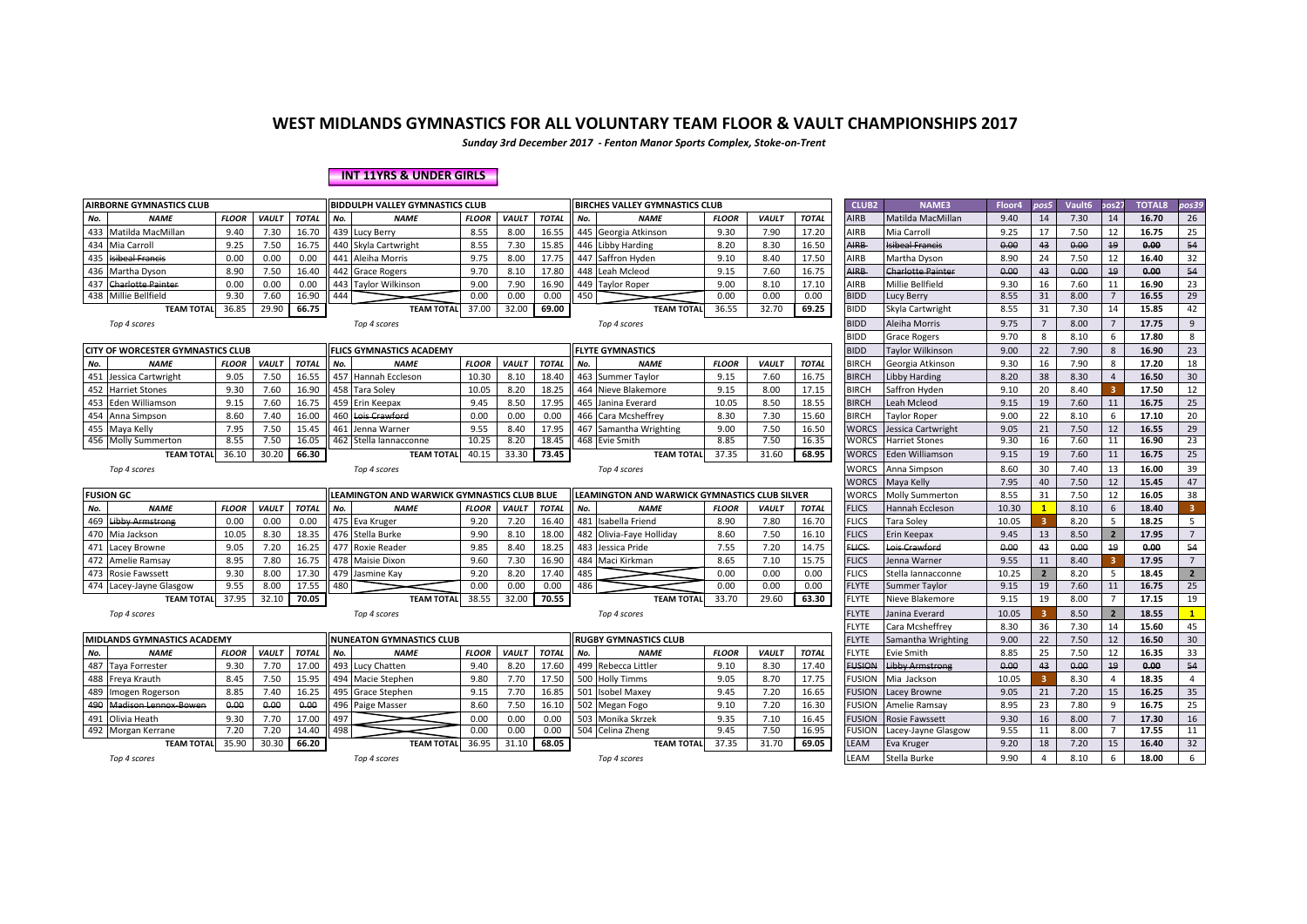|                                                                                      |                              |              |              |              |     |                                         |              |              |              |                   |                                    |              |              |              | $----$                 | $\cdots$                                                                                                        | $\sim$ |      | .    |       | $- - - -$ |  |
|--------------------------------------------------------------------------------------|------------------------------|--------------|--------------|--------------|-----|-----------------------------------------|--------------|--------------|--------------|-------------------|------------------------------------|--------------|--------------|--------------|------------------------|-----------------------------------------------------------------------------------------------------------------|--------|------|------|-------|-----------|--|
|                                                                                      | <b>SALTO GYMNASTICS CLUB</b> |              |              |              |     | <b>SOLIHULL OLYMPIC GYMNASTICS CLUB</b> |              |              |              |                   | <b>I UTTOXETER GYMNASTICS CLUB</b> |              |              |              | <b>LEAM</b>            | Maisie Dixon                                                                                                    | 9.60   |      | '.30 | 14    | 16.90     |  |
| No.                                                                                  | <b>NAME</b>                  | <b>FLOOR</b> | <b>VAULT</b> | <b>TOTAL</b> | No. | <b>NAME</b>                             | <b>FLOOR</b> | <b>VAULT</b> | <b>TOTAL</b> |                   | <b>NAME</b>                        | <b>FLOOI</b> | <b>VAULT</b> | <b>TOTAL</b> | <b>LEAM</b>            | Jasmine Kay                                                                                                     | 9.20   | 18   | 8.20 |       | 17.40     |  |
|                                                                                      | 505 Grace Jelfs              | 8.50         | 7.50         | 16.0         |     | 511 Niamh Froggatt                      | 8.60         | 7.60         | 16.20        |                   | 517 Georgina Baggaley              | 9.35         | 8.00         | 17.35        | <b>LEAM</b>            | Isabella Friend                                                                                                 | 8.90   |      | 7.80 |       | 16.70     |  |
|                                                                                      | 506 Grace Oakley             | 8.90         | 7.40         | 16.30        |     | 512 Ellie Long                          | 9.05         | 7.30         | 16.35        |                   | 518 Sian Wilson                    | 9.70         | 8.30         | 18.00        | <b>LEAM</b>            | Olivia-Faye Holliday                                                                                            | 8.60   | 30   | 7.50 | 12    | 16.10     |  |
|                                                                                      | 507 Ava Thompson             | 7.55         | 7.00         | L4.5         |     | 513 Elise Paion                         | 0.00         | 0.00         | 0.00         |                   | 519 Fearne Woollev                 | 9.10         | 7.80         | 16.90        | <b>LEAM</b>            | Jessica Pride                                                                                                   | 7.55   |      | 7.20 | 15    | 14.75     |  |
|                                                                                      | 508 Imogen Brookes           | 8.90         | 6.50         | 15.40        |     | 514 Laura Powers                        | 8.95         | 7.40         | 16.35        |                   | 520 Claudia Boulton                | 9.50         | 7.5C         | 17.00        | <b>LEAM</b>            | Maci Kirkman                                                                                                    | 8.65   | 29   | 7.10 | 16    | 15.75     |  |
| 1509                                                                                 |                              | 0.00         |              | 0.00         |     | 515 Charlotte Marshall                  | 8.75         | 7.30         | 16.05        |                   | 521 Isabelle Forrester             | 9.70         | 7.90         | 17.60        |                        | MIDLAN Taya Forrester                                                                                           | 9.30   |      | .70  | 10    | 17.00     |  |
| 510                                                                                  |                              |              | 0.00         | 0.00         | 516 |                                         | 0.00         | 0.00         | 0.00         | 522               |                                    | 0.00         | 0.00         | 0.00         |                        | MIDLAN Freya Krauth                                                                                             | 8.45   | 33   | 7.50 | 12    | 15.95     |  |
| 33.85<br>28.40<br>62.25<br>35.35<br>29.60<br><b>TEAM TOTAL</b><br><b>TEAM TOTALI</b> |                              |              |              |              |     |                                         |              | 64.95        |              | <b>TEAM TOTAL</b> | 38.25                              | 32.00        | 70.25        |              | MIDLAN Imogen Rogerson | 8.85                                                                                                            | 25     | 7.40 | 13   | 16.25 |           |  |
|                                                                                      |                              |              |              |              |     |                                         |              |              |              |                   |                                    |              |              |              |                        | the contract of the contract of the contract of the contract of the contract of the contract of the contract of |        |      |      |       |           |  |

|     | WYTHALL GYMNASTICS CLUB GREEN        |              |              |              |      | <b>WYTHALL GYMNASTICS CLUB PURPLE</b> |              |              |              | <b>CLUB</b>                 | <b>TOTAI</b> | <b>POS</b> |              | <b>MIDLAN</b> Morgan Kerrane | 7.20 |                 | .20  | 15 | 14.40 |  |
|-----|--------------------------------------|--------------|--------------|--------------|------|---------------------------------------|--------------|--------------|--------------|-----------------------------|--------------|------------|--------------|------------------------------|------|-----------------|------|----|-------|--|
| No. | <b>NAME</b>                          | <b>FLOOR</b> | <b>VAULT</b> | <b>TOTAL</b> | No.  | <b>NAME</b>                           | <b>FLOOI</b> | <b>VAULT</b> | <b>TOTAL</b> | <b>AIRBORNE GC</b>          | 66.75        | 11         | <b>NUNEA</b> | Lucy Chatten                 | 9.40 |                 | 8.20 |    | 17.60 |  |
|     | 523 Gabrielle Cutler                 | 8.75         | 7.90         | 16.65        |      | 529 Phoebe Mooney                     | 8.90         | 8.00         | 16.90        | <b>BIDDULPH VALLEY GC</b>   | 69.00        |            | <b>NUNEA</b> | Macie Stephen                | 9.80 |                 | 7.70 |    | 17.50 |  |
|     | 524 Harley Middleton                 | 9.05         | 7.90         | 16.95        |      | 530 Khadijah Bashir                   |              | 7.80         | 17.25        | <b>BIRCHES VALLEY GC</b>    | 69.25        |            | <b>NUNEA</b> | Grace Stephen                | 9.15 |                 | 7.70 | 10 | 16.85 |  |
|     | 525 Grace Donnan                     | 9.40         |              | 17.40        |      | 531 Molly Beddows                     |              | 7.40         | 15.75        | <b>CITY OF WORCESTER GC</b> | 66.30        | 13         | <b>NUNEA</b> | Paige Masser                 | 8.60 | 30 <sup>2</sup> | 7.50 | 12 | 16.10 |  |
|     | 526 Enya Hickey                      | 8.80         | 7.80         | 16.60        |      | 532 Olivia Poynter                    |              | 7.30         | 16.75        | <b>FLICS GA</b>             | 73.45        |            | <b>RUGBY</b> | Rebecca Littler              | 9.10 |                 | 8.30 |    | 17.40 |  |
|     | 527 Neve Hood                        | 8.25         | 7.70         | 15.95        | 1533 |                                       | 0.00         | 0.00         | 0.00         | <b>FLYTE GYMNASTICS</b>     | 68.95        |            | <b>RUGBY</b> | <b>Holly Timms</b>           | 9.05 |                 | 8.70 |    | 17.75 |  |
|     |                                      |              | 0.00         | 0.00         | 534  |                                       | 0.00         | 0.00         | 0.00         | <b>FUSION GC</b>            | 70.05        |            | <b>RUGBY</b> | Isobel Maxev                 | 9.45 |                 | 7.20 | 15 | 16.65 |  |
|     | 36.00<br>31.60<br><b>TEAM TOTALI</b> |              |              | 67.60        |      | <b>TEAM TOTAL</b>                     | 36.15        | 30.50        | 66.65        | LEAM & WARWICK BLUE         | 70.55        |            | <b>RUGBY</b> | Megan Fogo                   | 9.10 |                 | 7.20 | 15 | 16.30 |  |

|     | <b>IPARK WREKIN</b>      |              |              |              |
|-----|--------------------------|--------------|--------------|--------------|
|     | <b>NAMF</b>              | <b>FLOOR</b> | <b>VAULT</b> | <b>TOTAL</b> |
| 956 | <b>Stephanie Edwards</b> | ስ ስስ         |              |              |

| <b>CLUB</b>                      | <b>TOTAL</b> | <b>POS</b>     |
|----------------------------------|--------------|----------------|
| <b>AIRBORNE GC</b>               | 66.75        | 11             |
| <b>BIDDULPH VALLEY GC</b>        | 69.00        | 7              |
| <b>BIRCHES VALLEY GC</b>         | 69.25        | 5              |
| CITY OF WORCESTER GC             | 66.30        | 13             |
| <b>FLICS GA</b>                  | 73.45        | $\mathbf{1}$   |
| <b>FLYTE GYMNASTICS</b>          | 68.95        | 8              |
| <b>FUSION GC</b>                 | 70.05        | $\overline{4}$ |
| LEAM & WARWICK BLUE              | 70.55        | $\overline{2}$ |
| <b>LEAM &amp; WARWICK SILVER</b> | 63.30        | 16             |
| MIDLANDS GC                      | 66.20        | 14             |
| <b>NUNEATON GC</b>               | 68.05        | 9              |
| <b>RUGBY GC</b>                  | 69.05        | 6              |
| SALTO GC                         | 62.25        | 17             |
| SOLIHULL OGC                     | 64.95        | 15             |
| <b>UTTOXETER GC</b>              | 70.25        | 3              |
| WYTHALL GC GREEN                 | 67.60        | 10             |
| <b>WYTHALL GC PURPLE</b>         | 66.65        | 12             |

|                               |              |              |              |     |                                  |              |              |              |                           |              |                |              | LEAM          | Roxie Reader              | 9.85 | 5  | 8.40 | -3               | 18.25 | 5 <sup>5</sup>   |
|-------------------------------|--------------|--------------|--------------|-----|----------------------------------|--------------|--------------|--------------|---------------------------|--------------|----------------|--------------|---------------|---------------------------|------|----|------|------------------|-------|------------------|
| <b>SALTO GYMNASTICS CLUB</b>  |              |              |              |     | SOLIHULL OLYMPIC GYMNASTICS CLUB |              |              |              | UTTOXETER GYMNASTICS CLUB |              |                |              | LEAM          | <b>Maisie Dixon</b>       | 9.60 | 10 | 7.30 | 14               | 16.90 | 23               |
| <b>NAME</b><br>No.            | <b>FLOOR</b> | <b>VAULT</b> | <b>TOTAL</b> | No. | <b>NAME</b>                      | FLOOR        | <b>VAULT</b> | <b>TOTAL</b> | No.<br><b>NAME</b>        | <b>FLOOR</b> | <b>VAULT</b>   | <b>TOTAL</b> | LEAM          | Jasmine Kay               | 9.20 | 18 | 8.20 | 5                | 17.40 | 14               |
| 505<br>Grace Jelfs            | 8.50         | 7.50         | 16.00        |     | 511 Niamh Froggatt               | 8.60         | 7.60         | 16.20        | 517 Georgina Baggaley     | 9.35         | 8.00           | 17.35        | LEAM          | Isabella Friend           | 8.90 | 24 | 7.80 | 9                | 16.70 | 26               |
| 506<br><b>Grace Oakley</b>    | 8.90         | 7.40         | 16.30        |     | 512 Ellie Long                   | 9.05         | 7.30         | 16.35        | 518 Sian Wilson           | 9.70         | 8.30           | 18.00        | LEAM          | Olivia-Faye Holliday      | 8.60 | 30 | 7.50 | 12               | 16.10 | 37               |
| 507 Ava Thompson              | 7.55         | 7.00         | 14.55        |     | 513 Elise Pajon                  | 0.00         | 0.00         | 0.00         | 519 Fearne Woolley        | 9.10         | 7.80           | 16.90        | LEAM          | Jessica Pride             | 7.55 | 41 | 7.20 | 15               | 14.75 | 49               |
| 508<br>Imogen Brookes         | 8.90         | 6.50         | 15.40        |     | 514 Laura Powers                 | 8.95         | 7.40         | 16.35        | 520 Claudia Boulton       | 9.50         | 7.50           | 17.00        | LEAM          | Maci Kirkman              | 8.65 | 29 | 7.10 | 16               | 15.75 | 44               |
| 509                           | 0.00         | 0.00         | 0.00         |     | 515 Charlotte Marshall           | 8.75         | 7.30         | 16.05        | 521 Isabelle Forrester    | 9.70         | 7.90           | 17.60        | MIDLAN        | <b>Taya Forrester</b>     | 9.30 | 16 | 7.70 | 10               | 17.00 | 21               |
| 510                           | 0.00         | 0.00         | 0.00         | 516 |                                  | 0.00         | 0.00         | 0.00         | 522                       | 0.00         | 0.00           | 0.00         | <b>MIDLAN</b> | Freya Krauth              | 8.45 | 33 | 7.50 | 12               | 15.95 | 40               |
| <b>TEAM TOTAL</b>             | 33.85        | 28.40        | 62.25        |     | <b>TEAM TOTAL</b>                | 35.35        | 29.60        | 64.95        | <b>TEAM TOTAL</b>         | 38.25        | 32.00          | 70.25        | <b>MIDLAN</b> | Imogen Rogerson           | 8.85 | 25 | 7.40 | 13               | 16.25 | 35               |
| Top 4 scores                  |              |              |              |     | Top 4 scores                     |              |              |              |                           |              |                |              | <b>MIDLAN</b> | Madison Lennox-Bowen      | 0.00 | 43 | 0.00 | 19               | 0.00  | 54               |
|                               |              |              |              |     |                                  |              |              |              |                           |              |                |              | MIDLAN        | Olivia Heath              | 9.30 | 16 | 7.70 | 10               | 17.00 | 21               |
| WYTHALL GYMNASTICS CLUB GREEN |              |              |              |     | WYTHALL GYMNASTICS CLUB PURPLE   |              |              |              | <b>CLUB</b>               | <b>TOTAL</b> | <b>POS</b>     |              | <b>MIDLAN</b> | Morgan Kerrane            | 7.20 | 42 | 7.20 | 15               | 14.40 | 51               |
| <b>NAME</b><br>No.            | <b>FLOOR</b> | <b>VAULT</b> | <b>TOTAL</b> | No. | <b>NAME</b>                      | <b>FLOOR</b> | <b>VAULT</b> | <b>TOTAL</b> | AIRBORNE GC               | 66.75        | 11             |              | NUNEA         | Lucy Chatten              | 9.40 | 14 | 8.20 | 5                | 17.60 | 10 <sup>10</sup> |
| 523 Gabrielle Cutler          | 8.75         | 7.90         | 16.65        |     | 529 Phoebe Mooney                | 8.90         | 8.00         | 16.90        | <b>BIDDULPH VALLEY GC</b> | 69.00        | $\overline{7}$ |              | NUNEA         | Macie Stephen             | 9.80 | 6  | 7.70 | 10               | 17.50 | 12               |
| 524 Harley Middleton          | 9.05         | 7.90         | 16.95        |     | 530 Khadijah Bashir              | 9.45         | 7.80         | 17.25        | <b>BIRCHES VALLEY GC</b>  | 69.25        | 5              |              | NUNEA         | Grace Stephen             | 9.15 | 19 | 7.70 | 10               | 16.85 | 24               |
| 525 Grace Donnan              | 9.40         | 8.00         | 17.40        |     | 531 Molly Beddows                | 8.35         | 7.40         | 15.75        | CITY OF WORCESTER GC      | 66.30        | 13             |              | NUNEA         | Paige Masser              | 8.60 | 30 | 7.50 | 12               | 16.10 | 37               |
| 526 Enya Hickey               | 8.80         | 7.80         | 16.60        |     | 532 Olivia Poynter               | 9.45         | 7.30         | 16.75        | <b>FLICS GA</b>           | 73.45        | 1              |              | RUGBY         | Rebecca Littler           | 9.10 | 20 | 8.30 | $\overline{4}$   | 17.40 | 14               |
| 527 Neve Hood                 | 8.25         | 7.70         | 15.95        | 533 |                                  | 0.00         | 0.00         | 0.00         | <b>FLYTE GYMNASTICS</b>   | 68.95        | 8              |              | RUGBY         | <b>Holly Timms</b>        | 9.05 | 21 | 8.70 | $\mathbf{1}$     | 17.75 | 9                |
| 528                           | 0.00         | 0.00         | 0.00         | 534 |                                  | 0.00         | 0.00         | 0.00         | <b>FUSION GC</b>          | 70.05        | $\overline{4}$ |              | RUGBY         | <b>Isobel Maxey</b>       | 9.45 | 13 | 7.20 | 15               | 16.65 | 27               |
| <b>TEAM TOTAL</b>             | 36.00        | 31.60        | 67.60        |     | <b>TEAM TOTAL</b>                | 36.15        | 30.50        | 66.65        | LEAM & WARWICK BLUE       | 70.55        | $\overline{2}$ |              | RUGBY         | Megan Fogo                | 9.10 | 20 | 7.20 | 15               | 16.30 | 34               |
| Top 4 scores                  |              |              |              |     | Top 4 scores                     |              |              |              | LEAM & WARWICK SILVER     | 63.30        | 16             |              | RUGBY         | Monika Skrzek             | 9.35 | 15 | 7.10 | 16               | 16.45 | 31               |
|                               |              |              |              |     |                                  |              |              |              | <b>MIDLANDS GC</b>        | 66.20        | 14             |              | <b>RUGBY</b>  | Celina Zheng              | 9.45 | 13 | 7.50 | 12               | 16.95 | 22               |
| <b>PARK WREKIN</b>            |              |              |              |     |                                  |              |              |              | <b>NUNEATON GC</b>        | 68.05        | 9              |              | SALTO         | Grace Jelfs               | 8.50 | 32 | 7.50 | 12               | 16.00 | 39               |
| <b>NAME</b><br>No.            | <b>FLOOR</b> | <b>VAULT</b> | <b>TOTAL</b> |     |                                  |              |              |              | <b>RUGBY GC</b>           | 69.05        | 6              |              | SALTO         | <b>Grace Oakley</b>       | 8.90 | 24 | 7.40 | 13               | 16.30 | 34               |
| 956 Stephanie Edwards         | 0.00         | 0.00         | 0.00         |     |                                  |              |              |              | <b>SALTO GC</b>           | 62.25        | 17             |              | SALTO         | Ava Thompson              | 7.55 | 41 | 7.00 | 17               | 14.55 | 50               |
|                               |              |              |              |     |                                  |              |              |              | SOLIHULL OGC              | 64.95        | 15             |              | SALTO         | Imogen Brookes            | 8.90 | 24 | 6.50 | 18               | 15.40 | 48               |
|                               |              |              |              |     |                                  |              |              |              | <b>UTTOXETER GC</b>       | 70.25        | 3 <sup>2</sup> |              | SOLIH         | Niamh Froggatt            | 8.60 | 30 | 7.60 | 11               | 16.20 | 36               |
|                               |              |              |              |     |                                  |              |              |              | WYTHALL GC GREEN          | 67.60        | 10             |              | SOLIH         | <b>Ellie Long</b>         | 9.05 | 21 | 7.30 | $14\,$           | 16.35 | 33               |
|                               |              |              |              |     |                                  |              |              |              | <b>WYTHALL GC PURPLE</b>  | 66.65        | 12             |              | SOLIH         | <b>Elise Pajon</b>        | 0.00 | 43 | 0.00 | ${\bf 19}$       | 0.00  | 54               |
|                               |              |              |              |     |                                  |              |              |              |                           |              |                |              | SOLIH         | Laura Powers              | 8.95 | 23 | 7.40 | 13               | 16.35 | 33               |
|                               |              |              |              |     |                                  |              |              |              |                           |              |                |              | SOLIH         | <b>Charlotte Marshall</b> | 8.75 | 27 | 7.30 | 14               | 16.05 | 38               |
|                               |              |              |              |     |                                  |              |              |              |                           |              |                |              | <b>NOTTU</b>  | Georgina Baggaley         | 9.35 | 15 | 8.00 | $\overline{7}$   | 17.35 | 15               |
|                               |              |              |              |     |                                  |              |              |              |                           |              |                |              | <b>UTTOX</b>  | Sian Wilson               | 9.70 | 8  | 8.30 | $\overline{4}$   | 18.00 | 6                |
|                               |              |              |              |     |                                  |              |              |              |                           |              |                |              | UTTOX         | <b>Fearne Woolley</b>     | 9.10 | 20 | 7.80 | 9                | 16.90 | 23               |
|                               |              |              |              |     |                                  |              |              |              |                           |              |                |              | <b>XOTTL</b>  | Claudia Boulton           | 9.50 | 12 | 7.50 | 12               | 17.00 | 21               |
|                               |              |              |              |     |                                  |              |              |              |                           |              |                |              | UTTOX         | Isabelle Forrester        | 9.70 | 8  | 7.90 | 8                | 17.60 | 10 <sup>10</sup> |
|                               |              |              |              |     |                                  |              |              |              |                           |              |                |              | <b>WYTHA</b>  | Gabrielle Cutler          | 8.75 | 27 | 7.90 | 8                | 16.65 | 27               |
|                               |              |              |              |     |                                  |              |              |              |                           |              |                |              | <b>WYTHA</b>  | <b>Harley Middleton</b>   | 9.05 | 21 | 7.90 | $\boldsymbol{8}$ | 16.95 | 22               |
|                               |              |              |              |     |                                  |              |              |              |                           |              |                |              | WYTHA         | Grace Donnan              | 9.40 | 14 | 8.00 | $\overline{7}$   | 17.40 | 14               |
|                               |              |              |              |     |                                  |              |              |              |                           |              |                |              | WYTHA         | Enya Hickey               | 8.80 | 26 | 7.80 | 9                | 16.60 | 28               |
|                               |              |              |              |     |                                  |              |              |              |                           |              |                |              | WYTHA         | Neve Hood                 | 8.25 | 37 | 7.70 | 10               | 15.95 | 40               |
|                               |              |              |              |     |                                  |              |              |              |                           |              |                |              | <b>WYTHA</b>  | <b>Phoebe Mooney</b>      | 8.90 | 24 | 8.00 | $\overline{7}$   | 16.90 | 23               |
|                               |              |              |              |     |                                  |              |              |              |                           |              |                |              | WYTHA         | Khadijah Bashir           | 9.45 | 13 | 7.80 | 9                | 17.25 | 17               |
|                               |              |              |              |     |                                  |              |              |              |                           |              |                |              | WYTHA         | <b>Molly Beddows</b>      | 8.35 | 35 | 7.40 | 13               | 15.75 | 44               |
|                               |              |              |              |     |                                  |              |              |              |                           |              |                |              | WYTHA         | Olivia Poynter            | 9.45 | 13 | 7.30 | 14               | 16.75 | 25               |
|                               |              |              |              |     |                                  |              |              |              |                           |              |                |              | <b>PARK</b>   | <b>Stephanie Edwards</b>  | 0.00 | 43 | 0.00 | 19               | 0.00  | 54               |
|                               |              |              |              |     |                                  |              |              |              |                           |              |                |              | <b>COLES</b>  | <b>Mia Cross</b>          | 9.70 | 8  | 8.10 | 6                | 17.80 | 8                |
|                               |              |              |              |     |                                  |              |              |              |                           |              |                |              | <b>COLES</b>  | Olivia Jones              | 9.50 | 12 | 7.40 | 13               | 16.90 | 23               |
|                               |              |              |              |     |                                  |              |              |              |                           |              |                |              | <b>COLES</b>  | Phoebe-Jo Fowles          | 9.25 | 17 | 0.00 | 19               | 9.25  | 52               |
|                               |              |              |              |     |                                  |              |              |              |                           |              |                |              | <b>COLES</b>  | <b>Caelan Maher</b>       | 0.00 | 43 | 7.50 | 12               | 7.50  | 53               |
|                               |              |              |              |     |                                  |              |              |              |                           |              |                |              | <b>ELICS</b>  | <b>Felicity Sheppard</b>  | 8.70 | 28 | 8.30 | $\overline{4}$   | 17.00 | 21               |
|                               |              |              |              |     |                                  |              |              |              |                           |              |                |              | <b>FLICS</b>  | Emma Beaman               | 8.40 | 34 | 8.20 | $5\overline{5}$  | 16.60 | 28               |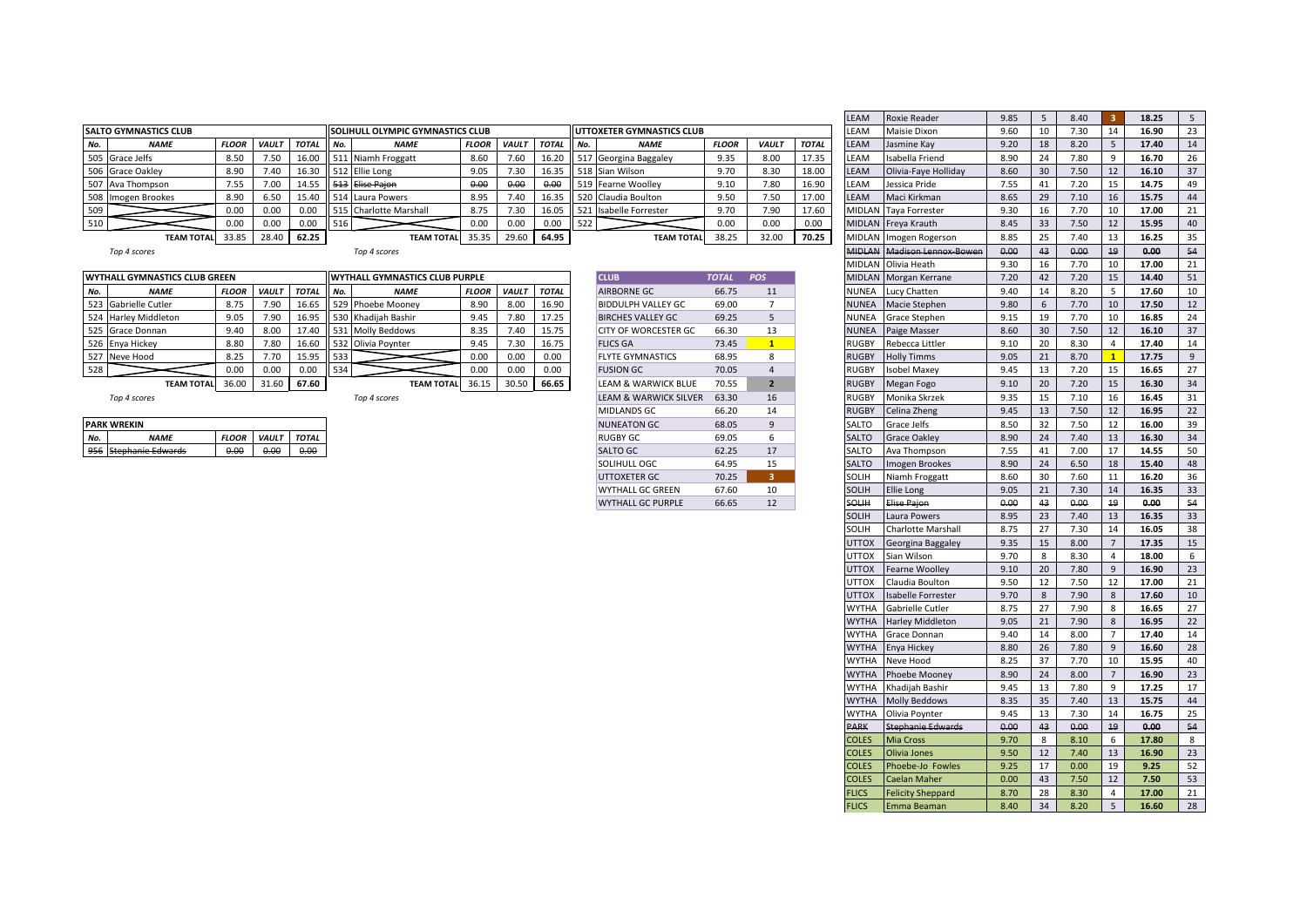| <b>IDSALL</b> | Leah Hopson            | 9.65 | 9  | 7.80 | 9              | 17.45 | 13 |
|---------------|------------------------|------|----|------|----------------|-------|----|
| <b>IDSALL</b> | <b>Rachel Mackav</b>   | 8.75 | 27 | 7.60 | 11             | 16.35 | 33 |
| <b>IDSALL</b> | <b>Ellie Marondola</b> | 9.45 | 13 | 7.90 | 8              | 17.35 | 15 |
| <b>IDSALL</b> | Hannah Belcher         | 8.90 | 24 | 8.30 | $\overline{4}$ | 17.20 | 18 |
| <b>NUNEA</b>  | <b>Taylor Fletcher</b> | 8.90 | 24 | 8.30 | 4              | 17.20 | 18 |
| <b>NUNEA</b>  | <b>Erin Divitt</b>     | 8.75 | 27 | 8.00 | $\overline{7}$ | 16.75 | 25 |
| <b>NUNEA</b>  | <b>Amelia Thomas</b>   | 8.65 | 29 | 7.40 | 13             | 16.05 | 38 |
| <b>PARK</b>   | Leia Del-Manso         | 9.05 | 21 | 7.50 | 12             | 16.55 | 29 |
| <b>PARK</b>   | Giorgia Adaggio        | 8.30 | 36 | 7.60 | 11             | 15.90 | 41 |
| <b>PARK</b>   | <b>Lilia Spriggs</b>   | 8.15 | 39 | 7.40 | 13             | 15.55 | 46 |
| <b>PARK</b>   | Arabella Chaplin       | 8.20 | 38 | 7.60 | 11             | 15.80 | 43 |
| <b>RUGBY</b>  | Olivia Chrzanowska     | 9.20 | 18 | 7.50 | 12             | 16.70 | 26 |
| <b>RUGBY</b>  | Daisy Link             | 9.20 | 18 | 7.00 | 17             | 16.20 | 36 |
| <b>RUGBY</b>  | <b>Orla Prag</b>       | 9.45 | 13 | 7.10 | 16             | 16.55 | 29 |
| <b>WYTHA</b>  | <b>Megan O'Reilly</b>  | 8.90 | 24 | 8.20 | 5              | 17.10 | 20 |
| <b>WYTHA</b>  | <b>Avva Horton</b>     | 8.30 | 36 | 7.90 | 8              | 16.20 | 36 |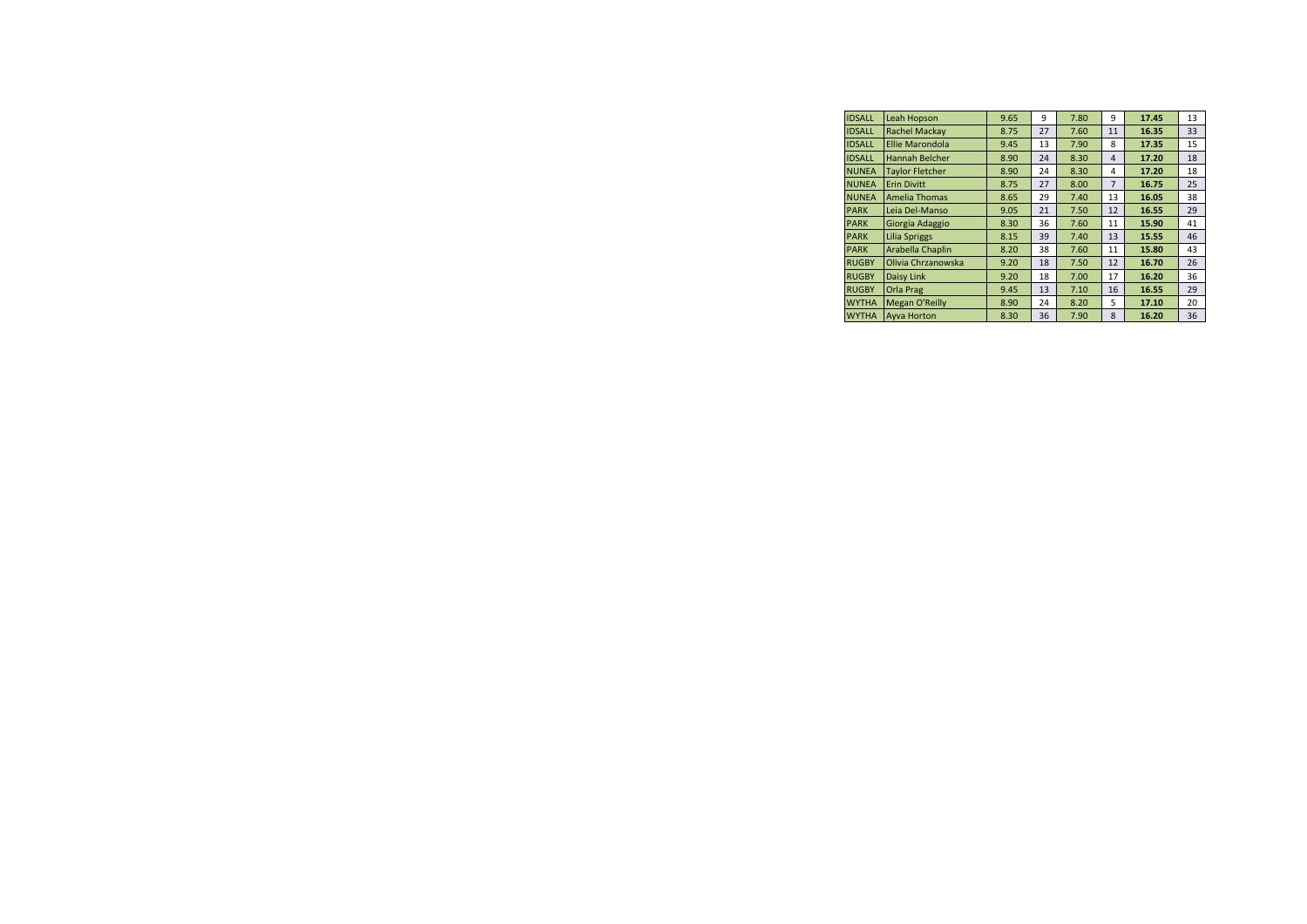*Sunday 3rd December 2017 - Fenton Manor Sports Complex, Stoke-on-Trent*

|     |     | <b>COLESHILL GYMNASTICS CLUB</b> |              |              |              |                 |     | <b>FLICS GYMNASTICS ACADEMY</b> |
|-----|-----|----------------------------------|--------------|--------------|--------------|-----------------|-----|---------------------------------|
| M/F | No. | <b>NAME</b>                      | <b>FLOOR</b> | <b>VAULT</b> | <b>TOTAL</b> | M/F             | No. | <b>NAME</b>                     |
| м   |     | 535 Nathan Passant               | 7.95         | 6.90         | 14.85        | M               | 541 | <b>Piers Kirby</b>              |
| M   |     | 536 Logan Koos                   | 8.70         | 7.30         | 16.00        | M               |     | 542 Harry Seal                  |
| F   | 537 | Mia Cross                        | 9.70         | 8.10         | 17.80        | M               |     | 543 Henry Hemming               |
|     |     | 538 Olivia Jones                 | 9.50         | 7.40         | 16.90        | M               |     | 544 Charlie Seal                |
| F   | 539 | Phoebe-Jo Fowles                 | 9.25         | 0.00         | 9.25         |                 |     | 545 Lois Crawford               |
| F   |     | 540 Caelan Maher                 | 7.50         | F            |              | 546 Emma Beaman |     |                                 |
|     |     | <b>TEAM TOTAL</b>                | 35.85        | 29.80        | 65.65        |                 |     | TEA                             |

# **INT 11YRS & UNDER MIXED**

|         |                                              | <b>COLESHILL GYMNASTICS CLUB</b> |              |                 |              |     |     | <b>FLICS GYMNASTICS ACADEMY</b> |              |              |              |     |     | <b>IDSALL GYMNASTICS &amp; TRAMPOLING CLUB</b> |              |              |              |
|---------|----------------------------------------------|----------------------------------|--------------|-----------------|--------------|-----|-----|---------------------------------|--------------|--------------|--------------|-----|-----|------------------------------------------------|--------------|--------------|--------------|
| M/F No. |                                              | <b>NAME</b>                      | <b>FLOOR</b> | <b>VAULT</b>    | <b>TOTAL</b> | M/F | No. | <b>NAME</b>                     | <b>FLOOR</b> | <b>VAULT</b> | <b>TOTAL</b> | M/F | No. | <b>NAME</b>                                    | <b>FLOOR</b> | <b>VAULT</b> | <b>TOTAL</b> |
| м       | 535                                          | i Nathan Passant                 | 7.95         | 6.90            | 14.85        | M   |     | 541 Piers Kirby                 | 0.00         | 0.00         | 0.00         |     |     | 547 Archie Peet-Wood                           | 8.65         | 7.10         | 15.75        |
| M       |                                              | 536 Logan Koos                   | 8.70         | $^{\prime}$ .30 | 16.00        | M   |     | 542 Harry Seal                  | 8.50         | 8.00         | 16.50        |     |     | 548 Conor Mackey                               | 9.10         | 7.20         | 16.30        |
|         | .537                                         | 7   Mia Cross                    | 9.70         | 8.10            | 17.80        | M   |     | 543 Henry Hemming               | 8.35         | 7.50         | 15.85        |     |     | 549 Leah Hopson                                | 9.65         | 7.80         | 17.45        |
|         |                                              | 538 Olivia Jones                 | 9.50         | 7.40            | 16.90        | M   |     | 544 Charlie Seal                | 7.95         | 7.90         | 15.85        |     |     | 550 Rachel Mackay                              | 8.75         | 7.60         | 16.35        |
|         | 539                                          | <b>Phoebe-Jo Fowles</b>          | 9.25         | 0.00            | 9.25         |     |     | 545 Lois Crawford               | 8.70         | 8.30         | 17.00        |     | 551 | L Ellie Marondola                              | 9.45         | 7.90         | 17.35        |
|         |                                              | 540   Caelan Maher               | 0.00         | 7.50            | 7.50         |     |     | 546 Emma Beaman                 | 8.40         | 8.20         | 16.60        |     |     | 552 Hannah Belcher                             | 8.90         | 8.30         | 17.20        |
|         | 65.65<br>35.85<br>29.80<br><b>TEAM TOTAL</b> |                                  |              |                 |              |     |     | <b>TEAM TOTAL</b>               | 33.95        | 32.00        | 65.95        |     |     | <b>TEAM TOTAL</b>                              | 36.85        | 30.50        | 67.35        |

| <b>IDSALL GYMNASTICS &amp; TRAMPOLING CLUB</b> |     |                   |              |              |              |  |  |  |  |  |  |  |
|------------------------------------------------|-----|-------------------|--------------|--------------|--------------|--|--|--|--|--|--|--|
| M/F                                            | No. | <b>NAME</b>       | <b>FLOOR</b> | <b>VAULT</b> | <b>TOTAL</b> |  |  |  |  |  |  |  |
| м                                              | 547 | Archie Peet-Wood  | 8.65         | 7.10         | 15.75        |  |  |  |  |  |  |  |
| м                                              | 548 | Conor Mackey      | 9.10         | 7.20         | 16.30        |  |  |  |  |  |  |  |
| F                                              | 549 | Leah Hopson       | 9.65         | 7.80         | 17.45        |  |  |  |  |  |  |  |
| F                                              | 550 | Rachel Mackay     | 8.75         | 7.60         | 16.35        |  |  |  |  |  |  |  |
| F                                              | 551 | Ellie Marondola   | 9.45         | 7.90         | 17.35        |  |  |  |  |  |  |  |
| F                                              | 552 | Hannah Belcher    | 8.90         | 8.30         | 17.20        |  |  |  |  |  |  |  |
|                                                |     | <b>TEAM TOTAL</b> | 36.85        | 30.50        | 67.35        |  |  |  |  |  |  |  |

**Top** 2 x Boys & Girls Scores *Top 2* x Boys & Girls Scores *Top 2* x Boys & Girls Scores *Top 2* x Boys & Girls Scores

|     |     | <b>NUNEATON GYMNASTICS CLUB</b> |              |              |              |
|-----|-----|---------------------------------|--------------|--------------|--------------|
| M/F | No. | <b>NAME</b>                     | <b>FLOOR</b> | <b>VAULT</b> | <b>TOTAL</b> |
| M   |     | 553 Luke Panton                 | 9.15         | 7.90         | 17.05        |
| M   |     | 554 Zack Page                   | 9.00         | 7.90         | 16.90        |
| F   |     | 555 Taylor Fletcher             | 8.90         | 8.30         | 17.20        |
| F   |     | 556 Erin Divitt                 | 8.75         | 8.00         | 16.75        |
| F   | 557 | Amelia Thomas                   | 8.65         | 7.40         | 16.05        |
| F   | 558 |                                 | 0.00         | 0.00         | 0.00         |
|     |     | <b>TEAM TOTAL</b>               | 35.80        | 32.10        | 67.90        |

|           | NUNEATON GYMNASTICS CLUB            |                     |              |              |                                                                             |  | <b>PARK WREKIN</b> |     |                          |              |              |              |       |     |       | <b>RUGBY GYMNASTICS CLUB</b> |              |              |              |
|-----------|-------------------------------------|---------------------|--------------|--------------|-----------------------------------------------------------------------------|--|--------------------|-----|--------------------------|--------------|--------------|--------------|-------|-----|-------|------------------------------|--------------|--------------|--------------|
| $M/F$ No. |                                     | <b>NAME</b>         | <b>FLOOR</b> | <b>VAULT</b> | <b>TOTAL</b>                                                                |  | M/F                | No. | <b>NAME</b>              | <b>FLOOR</b> | <b>VAULT</b> | <b>TOTAL</b> |       | M/F | No.   | <b>NAME</b>                  | <b>FLOOR</b> | <b>VAULT</b> | <b>TOTAL</b> |
| M         |                                     | 553 Luke Panton     | 9.15         | 7.90         | 17.05                                                                       |  | M                  |     | 559 Fergus Scholes-Pryce | 8.70         | 7.40         | 16.10        |       |     |       | 565 Ben Brown                | 8.40         | 7.50         | 15.90        |
| M         |                                     | 554 Zack Page       | 9.00         | 7.90         | 16.90                                                                       |  | M                  |     | 560 Harry Oliver         | 9.15         | 7.50         | 16.65        |       |     |       | 566 Marcus Elsom             | 9.05         | 7.60         | 16.65        |
|           |                                     | 555 Taylor Fletcher | 8.90         | 8.30         | 17.20                                                                       |  |                    |     | 561 Leia Del-Manso       | 9.05         | 7.50         | 16.55        |       |     |       | 567 Olivia Chrzanowska       | 9.20         | 7.50         | 16.70        |
|           |                                     | 556 Erin Divitt     | 8.75         | 8.00         | 16.75                                                                       |  |                    |     | 562 Giorgia Adaggio      | 8.30         | 7.60         | 15.90        |       |     |       | 568 Daisy Link               | 9.20         | 7.00         | 16.20        |
|           |                                     | 557   Amelia Thomas | 8.65         | 7.40         | 16.05                                                                       |  |                    |     | 563 Lilia Spriggs        | 8.15         | 7.40         | 15.55        |       |     |       | 569 Orla Prag                | 9.45         | 7.10         | 16.55        |
|           | 558                                 |                     | 0.00         | 0.00         | 0.00                                                                        |  |                    |     | 564 Arabella Chaplin     | 8.20         | 7.60         | 15.80        |       |     | 570 l |                              | 0.00         | 0.00         | 0.00         |
|           | 35.80<br>32.10<br><b>TEAM TOTAL</b> |                     |              | 67.90        | 35.20<br>65.30<br>30.10<br>36.10<br><b>TEAM TOTALI</b><br><b>TEAM TOTAL</b> |  |                    |     |                          |              |              | 29.70        | 65.80 |     |       |                              |              |              |              |

| <b>RUGBY GYMNASTICS CLUB</b> |     |                    |              |              |              |  |  |  |  |  |  |  |  |  |
|------------------------------|-----|--------------------|--------------|--------------|--------------|--|--|--|--|--|--|--|--|--|
| M/F                          | No. | <b>NAME</b>        | <b>FLOOR</b> | <b>VAULT</b> | <b>TOTAL</b> |  |  |  |  |  |  |  |  |  |
| M                            | 565 | <b>Ben Brown</b>   | 8.40         | 7.50         | 15.90        |  |  |  |  |  |  |  |  |  |
| M                            | 566 | Marcus Elsom       | 9.05         | 7.60         | 16.65        |  |  |  |  |  |  |  |  |  |
| F                            | 567 | Olivia Chrzanowska | 9.20         | 7.50         | 16.70        |  |  |  |  |  |  |  |  |  |
| F                            | 568 | Daisy Link         | 9.20         | 7.00         | 16.20        |  |  |  |  |  |  |  |  |  |
| F                            | 569 | Orla Prag          | 9.45         | 7.10         | 16.55        |  |  |  |  |  |  |  |  |  |
| F                            | 570 |                    | 0.00         | 0.00         | 0.00         |  |  |  |  |  |  |  |  |  |
|                              |     | <b>TEAM TOTAL</b>  | 36.10        | 29.70        | 65.80        |  |  |  |  |  |  |  |  |  |

Top 2 x Boys & Girls Scores *Top 2* x Boys & Girls Scores *Top 2* x Boys & Girls Scores *Top 2* x Boys & Girls Scores

|     |                     | <b>IWYTHALL GYMNASTICS CLUB</b> |              |              |              |
|-----|---------------------|---------------------------------|--------------|--------------|--------------|
| M/F | No.                 | <b>NAME</b>                     | <b>FLOOR</b> | <b>VAULT</b> | <b>TOTAL</b> |
| M   | 571                 | Frankie Christoforou            | 9.50         | 7.90         | 17.40        |
| M   |                     | 572 Andrew Turigel              | 9.45         | 8.20         | 17.65        |
| м   |                     | 9.00<br>7.40<br>573 Isaac Calic |              | 16.40        |              |
|     |                     | 574 Megan O'Reilly              | 8.90         | 8.20         | 17.10        |
|     |                     | 575 Avva Horton                 | 8.30         | 7.90         | 16.20        |
|     | 576<br>0.00<br>0.00 |                                 | 0.00         |              |              |
|     |                     | <b>TEAM TOTAL</b>               | 36.15        | 32.20        | 68.35        |

*Top 2 x Boys & Girls Scores*

| <b>CLUB</b>           | TOTAL POS |                |
|-----------------------|-----------|----------------|
| <b>COLESHILL GC</b>   | 65.65     | 6              |
| <b>FLICS GA</b>       | 65.95     | 4              |
| <b>IDSALL G&amp;T</b> | 67.35     | 3              |
| <b>NUNEATON GC</b>    | 67.90     | $\overline{2}$ |
| <b>PARK WREKIN</b>    | 65.30     | 7              |
| RUGBY GC              | 65.80     | 5              |
| <b>WYTHALL GC</b>     | 68.35     | 1              |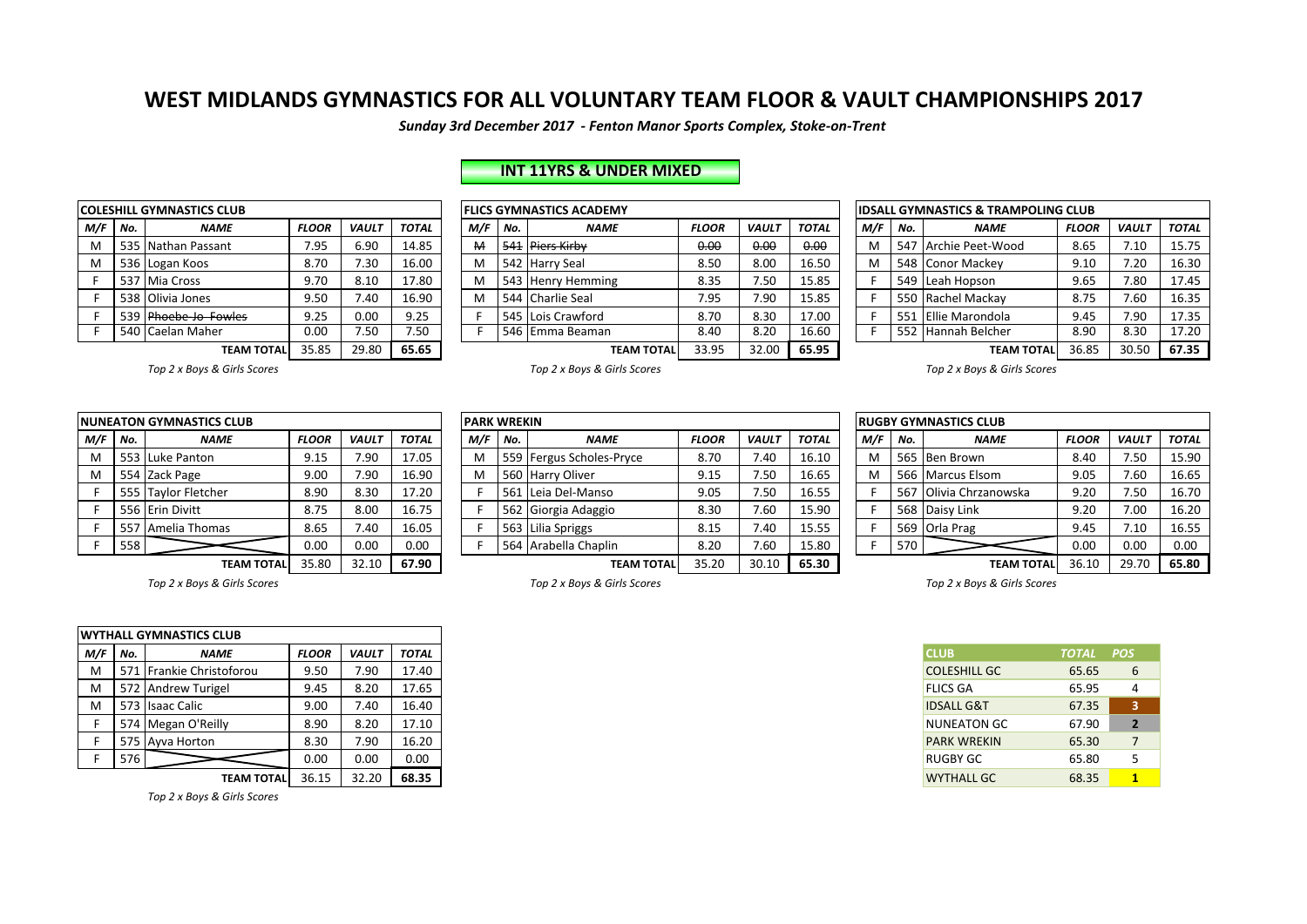*Sunday 3rd December 2017 - Fenton Manor Sports Complex, Stoke-on-Trent*

**INT 13YRS & UNDER BOYS** 

**BOYS FROM THE INT 13 & UNDER MIXED TEAM FOR INDIVIDUAL MEDALS** 

| <b>CLUB</b>   | <b>NAME</b>           | <b>Floor</b> | pos                     | <b>Vault</b> | pos <sub>2</sub> | <b>TOTAL</b> | pos3           |
|---------------|-----------------------|--------------|-------------------------|--------------|------------------|--------------|----------------|
| <b>FLICS</b>  | Euan Bryan            | 9.40         | $\overline{2}$          | 9.00         | 1                | 18.40        | $\mathbf{1}$   |
| <b>FLICS</b>  | <b>Michael Anstey</b> | 9.80         | $\overline{\mathbf{1}}$ | 8.30         | 5                | 18.10        | $\overline{2}$ |
| <b>FLICS</b>  | <b>Samuel Jackson</b> | 8.70         | 6                       | 7.45         | 9                | 16.15        | 8              |
| <b>IDSALL</b> | Seb Thorne-Guy        | 8.50         | 8                       | 7.35         | 10               | 15.85        | 10             |
| <b>IDSALL</b> | Ocean Kidd            | 8.80         | 5                       | 7.50         | 8                | 16.30        | $\overline{7}$ |
| LEM&W         | Nathan Valente        | 9.00         | 3                       | 8.45         | $\overline{4}$   | 17.45        | $\overline{4}$ |
| LEM&W         | <b>Keyon Byers</b>    | 8.60         | $\overline{7}$          | 8.10         | 6                | 16.70        | 6              |
| <b>PARK</b>   | <b>George Foulger</b> | 8.90         | $\overline{4}$          | 8.55         | 3                | 17.45        | $\overline{4}$ |
| <b>PARK</b>   | Leo Robson-Williams   | 9.00         | 3                       | 8.70         | $\overline{2}$   | 17.70        | 3              |
| <b>PARK</b>   | Jason Hodnett         | 9.00         | 3                       | 6.95         | 11               | 15.95        | 9              |
| <b>PARK</b>   | Daniel Padkin         | 8.90         | $\overline{4}$          | 8.00         | 7                | 16.90        | 5              |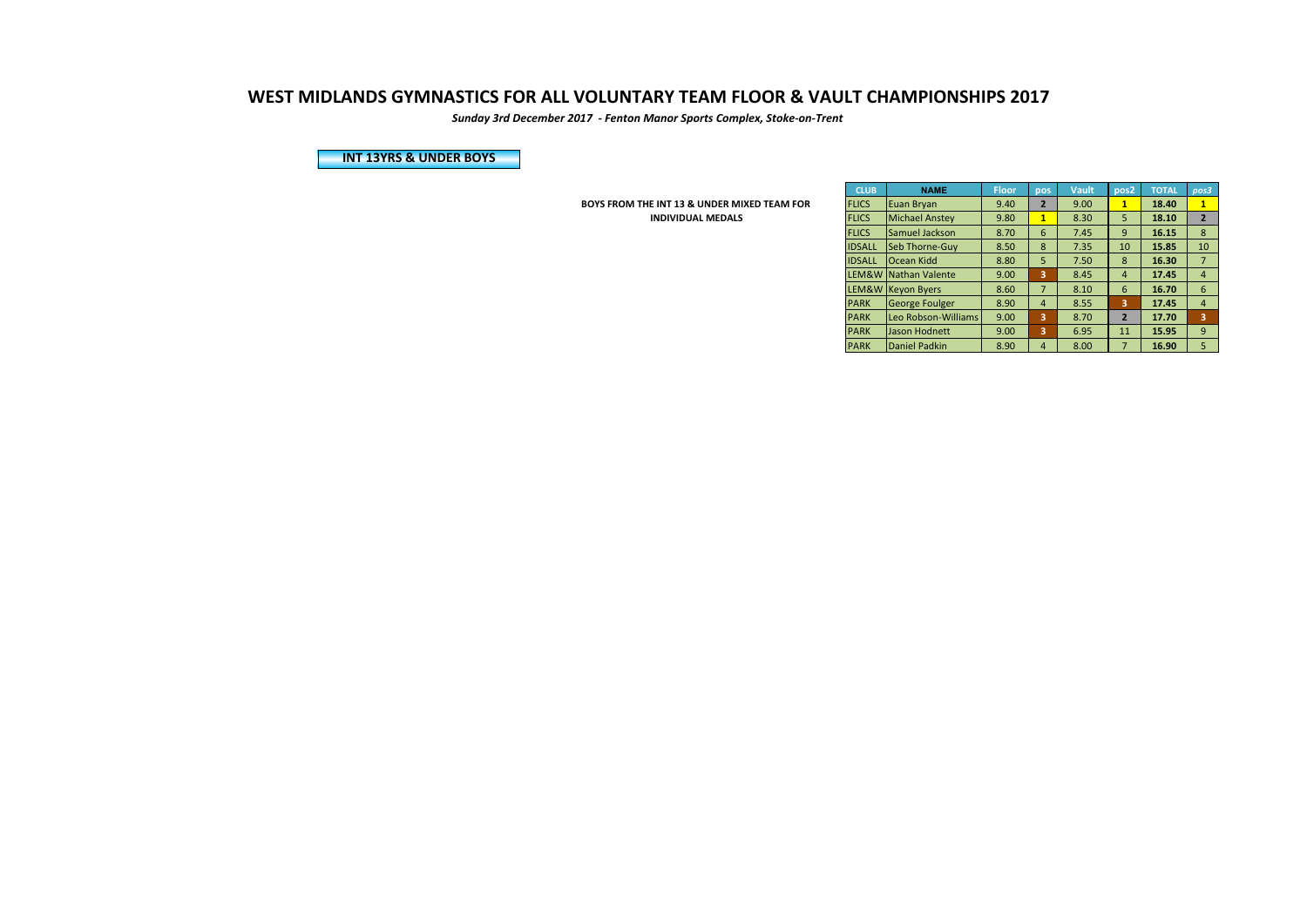*Sunday 3rd December 2017 - Fenton Manor Sports Complex, Stoke-on-Trent*

#### **INT 13YRS & UNDER GIRLS**

|     | <b>AIRBORNE GYMNASTICS CLUB</b> |              |              |              | <b>BIRCHES VALLEY GYMNASTICS CLUB</b> |                            |              |              |              | <b>CITY OF WORCESTER GYMNASTICS CLUB</b> |                         |              |              | 0.00         | NAME3         | Floor4                    | pos5  | Vault6         | cos27 | <b>TOTAL8</b> | pos39 |                |
|-----|---------------------------------|--------------|--------------|--------------|---------------------------------------|----------------------------|--------------|--------------|--------------|------------------------------------------|-------------------------|--------------|--------------|--------------|---------------|---------------------------|-------|----------------|-------|---------------|-------|----------------|
| No. | <b>NAME</b>                     | <b>FLOOR</b> | VAULT        | <b>TOTAL</b> | No.                                   | <b>NAME</b>                | <b>FLOOR</b> | <b>VAULT</b> | <b>TOTAL</b> | No.                                      | <b>NAME</b>             | <b>FLOOR</b> | <b>VAULT</b> | <b>TOTAL</b> | <b>AIRB</b>   | <b>Evie Fletcher</b>      | 9.30  | 11             | 7.70  | 19            | 17.00 | 21             |
|     | 577 Evie Fletcher               | 9.30         | 7.70         | 17.00        |                                       | 583 Ava Hopley             | 10.00        | 8.50         | 18.50        |                                          | 627 Hannah Greenbrook   | 9.00         | 7.70         | 16.70        | AIRB          | <b>Millie Roberts</b>     | 9.10  | 13             | 7.45  | 24            | 16.55 | 28             |
|     | 578 Millie Roberts              | 9.10         | 7.45         | 16.55        |                                       | 584 Staci Gilbert          | 10.30        | 9.00         | 19.30        |                                          | 628 Lily Cornelius      | 9.50         | 8.15         | 17.65        | <b>AIRB</b>   | Holly Khanna              | 0.00  | 21             | 0.00  | 32            | 0.00  | 37             |
|     | <b>Holly Khanna</b>             | 0.00         | 0.00         | 0.00         | 585                                   | Olivia Shore               | 9.70         | 7.30         | 17.00        | 951                                      | Mae Blannin             | 9.20         | 7.50         | 16.70        | AIRB          | Hannah Dennis             | 8.80  | 16             | 6.55  | 30            | 15.35 | 35             |
|     | 580 Hannah Dennis               | 8.80         | 6.55         | 15.35        |                                       | 586 Mia Haste              | 9.50         | 7.25         | 16.75        |                                          | 952 Abigail Smedley     | 9.20         | 7.45         | 16.65        | AIRB          | Saphia Cox                | 9.00  | 14             | 7.65  | 20            | 16.65 | 26             |
| 581 | Saphia Cox                      | 9.00         | 7.65         | 16.65        | 587                                   |                            | 0.00         | 0.00         | 0.00         | 953                                      |                         | 0.00         | 0.00         | 0.00         | AIRB          | Molly Thompson            | 8.90  | 15             | 7.65  | 20            | 16.55 | 28             |
|     | 582 Molly Thompson              | 8.90         | 7.65         | 16.55        | 588                                   |                            | 0.00         | 0.00         | 0.00         | 954                                      |                         | 0.00         | 0.00         | 0.00         | <b>BIDD</b>   | Anya Searle               | 10.50 |                | 8.55  | $\mathbf{R}$  | 19.05 | $\overline{2}$ |
|     | <b>TEAM TOTAL</b>               | 36.30        | 30.45        | 66.75        |                                       | <b>TEAM TOTAL</b>          | 39.50        | 32.05        | 71.55        |                                          | <b>TEAM TOTA</b>        | 36.90        | 30.80        | 67.70        | <b>BIDD</b>   | Alyssa Harding            | 9.90  |                | 7.95  | 16            | 17.85 | 12             |
|     | Top 4 scores                    |              |              |              |                                       | Top 4 scores               |              |              |              |                                          | Top 4 scores            |              |              |              | <b>BIRCH</b>  | Ava Hopley                | 10.00 |                | 8.50  | $\mathbf{q}$  | 18.50 | 6              |
|     |                                 |              |              |              |                                       |                            |              |              |              |                                          |                         |              |              |              | <b>BIRCH</b>  | Staci Gilbert             | 10.30 | $\overline{2}$ | 9.00  |               | 19.30 |                |
|     | <b>FLICS GYMNASTICS ACADEMY</b> |              |              |              |                                       | <b>FLYTE GYMNASTICS</b>    |              |              |              |                                          | <b>FUSION GC</b>        |              |              |              | <b>BIRCH</b>  | Olivia Shore              | 9.70  |                | 7.30  | 26            | 17.00 | 21             |
| No. | <b>NAME</b>                     | <b>FLOOR</b> | VAULT        | <b>TOTAL</b> | No.                                   | <b>NAME</b>                | <b>FLOOR</b> | <b>VAULT</b> | <b>TOTAL</b> | No.                                      | <b>NAME</b>             | <b>FLOOR</b> | <b>VAULT</b> | <b>TOTAL</b> | <b>BIRCH</b>  | Mia Haste                 | 9.50  | $\mathsf{q}$   | 7.25  | 27            | 16.75 | 24             |
|     | 589 Leilani Main                | 9.50         | 8.90         | 18.40        |                                       | 595 Ayesha Bhatti          | 8.60         | 7.30         | 15.90        |                                          | 601 Eleanor Carson      | 9.40         | 8.35         | 17.75        | <b>WORCS</b>  | Hannah Greenbrook         | 9.00  | 14             | 7.70  | 19            | 16.70 | 25             |
|     | 590 Amber Hunter                | 9.20         | 9.10         | 18.30        |                                       | 596 Lauren Whateley        | 9.40         | 7.25         | 16.65        |                                          | 602 Megan Cochrane      | 9.40         | 8.15         | 17.55        | <b>WORCS</b>  | Lily Cornelius            | 9.50  | 9              | 8.15  | 14            | 17.65 | 16             |
| 591 | Ella Cheney                     | 9.70         | 9.00         | 18.70        |                                       | 597 Georgie Swindle        | 9.20         | 7.75         | 16.95        |                                          | 603 Amber Smith         | 10.10        | 8.20         | 18.30        | <b>WORCS</b>  | Mae Blannin               | 9.20  | 12             | 7.50  | 23            | 16.70 | 25             |
|     | 592 Iona Martin                 | 9.40         | 8.50         | 17.90        |                                       | 598 Nishka Rajput          | 9.20         | 7.35         | 16.55        |                                          | 604 Ella Dougan         | 9.60         | 7.60         | 17.20        | <b>WORCS</b>  | Abigail Smedley           | 9.20  | 12             | 7.45  | 24            | 16.65 | 26             |
|     | 593 Mia Scarlett                | 10.00        | 8.85         | 18.85        | 599                                   |                            | 0.00         | 0.00         | 0.00         |                                          | 605 Sarah Adams         | 9.50         | 7.10         | 16.60        | <b>FLICS</b>  | Leilani Main              | 9.50  | 9              | 8.90  |               | 18.40 | $\overline{7}$ |
|     | 594 Molly Farmer                | 9.70         | 9.00         | 18.70        | 600                                   |                            | 0.00         | 0.00         | 0.00         |                                          | 606 Kizzie Field        | 9.80         | 8.80         | 18.60        | <b>FLICS</b>  | Amber Hunter              | 9.20  | 12             | 9.10  |               | 18.30 | 8              |
|     | <b>TEAM TOTAL</b>               | 38.90        | 36.00        | 74.90        |                                       | <b>TEAM TOTAL</b>          | 36.40        | 29.65        | 66.05        |                                          | <b>TEAM TOTAL</b>       | 39.00        | 33.50        | 72.50        | <b>FLICS</b>  | <b>Ella Cheney</b>        | 9.70  |                | 9.00  |               | 18.70 | $\overline{4}$ |
|     | Top 4 scores                    |              |              |              |                                       | Top 4 scores               |              |              |              |                                          | Top 4 scores            |              |              |              | <b>FLICS</b>  | Iona Martin               | 9.40  | 10             | 8.50  | q             | 17.90 | 11             |
|     |                                 |              |              |              |                                       |                            |              |              |              |                                          |                         |              |              |              | <b>FLICS</b>  | Mia Scarlett              | 10.00 |                | 8.85  |               | 18.85 |                |
|     | <b>SALTO GYMNASTICS CLUB</b>    |              |              |              |                                       | <b>UTTOXETER TURQUOISE</b> |              |              |              |                                          | <b>UTTOXETER NAVY</b>   |              |              |              | <b>FLICS</b>  | <b>Molly Farmer</b>       | 9.70  |                | 9.00  |               | 18.70 | $\overline{4}$ |
| No. | <b>NAME</b>                     | <b>FLOOR</b> | <b>VAULT</b> | <b>TOTAL</b> | No.                                   | <b>NAME</b>                | <b>FLOOR</b> | <b>VAULT</b> | <b>TOTAL</b> | No.                                      | <b>NAME</b>             | <b>FLOOR</b> | <b>VAULT</b> | <b>TOTAL</b> | <b>FLYTE</b>  | Avesha Bhatti             | 8.60  | 18             | 7.30  | 26            | 15.90 | 34             |
| 607 | Amelie Cate                     | 9.20         | 8.05         | 17.25        |                                       | 613 Amy Harrison           | 0.00         | 0.00         | 0.00         |                                          | 619 Bethan Dodds        | 9.30         | 8.50         | 17.80        | <b>FLYTE</b>  | Lauren Whateley           | 9.40  | 10             | 7.25  | 27            | 16.65 | 26             |
|     | 608 Molly Eldershaw             | 8.70         | 7.35         | 16.05        | 614                                   | <b>Bethan Dodd</b>         | 0.00         | 0.00         | 0.00         |                                          | 620 Molly Hulse         | 9.40         | 7.35         | 16.75        | <b>FLYTE</b>  | Georgie Swindle           | 9.20  | 12             | 7.75  | 18            | 16.95 | 22             |
|     | 609 Isobel Gough                | 8.90         | 7.10         | 16.00        | 615                                   | <b>Jersey Arthur</b>       | 0.00         | 0.00         | 0.00         | 621                                      | <b>Francesca Thorpe</b> | 8.90         | 7.30         | 16.20        | <b>FLYTE</b>  | Nishka Raiput             | 9.20  | 12             | 7.35  | 25            | 16.55 | 28             |
|     | 610 Holly Marshall              | 9.20         | 7.05         | 16.25        | 616                                   | <b>Isabelle Cope</b>       | 0.00         | 0.00         | 0.00         |                                          | 622 Sophie Ainsworth    | 9.10         | 7.10         | 16.20        | <b>FUSION</b> | <b>Eleanor Carson</b>     | 9.40  | 10             | 8.35  | 11            | 17.75 | 14             |
| 611 |                                 | 0.00         | 0.00         | 0.00         | 617                                   |                            | 0.00         | 0.00         | 0.00         | 623                                      |                         | 0.00         | 0.00         | 0.00         | <b>FUSION</b> | Megan Cochrane            | 9.40  | 10             | 8.15  | 14            | 17.55 | 18             |
| 612 |                                 | 0.00         | 0.00         | 0.00         | 618                                   |                            | 0.00         | 0.00         | 0.00         | 624                                      |                         | 0.00         | 0.00         | 0.00         | <b>FUSION</b> | Amber Smith               | 10.10 |                | 8.20  | 13            | 18.30 | 8              |
|     | <b>TEAM TOTAL</b>               | 36.00        | 29.55        | 65.55        |                                       | <b>TEAM TOTAL</b>          | 0.00         | 0.00         | 0.00         |                                          | <b>TEAM TOTAL</b>       | 36.70        | 30.25        | 66.95        | <b>FUSION</b> | Ella Dougan               | 9.60  | 8              | 7.60  | 21            | 17.20 | 20             |
|     | Top 4 scores<br>Top 4 scores    |              |              |              |                                       |                            |              |              |              |                                          | Top 4 scores            |              |              |              |               | <b>FUSION</b> Sarah Adams | 9.50  | 9              | 7.10  | 28            | 16.60 | 27             |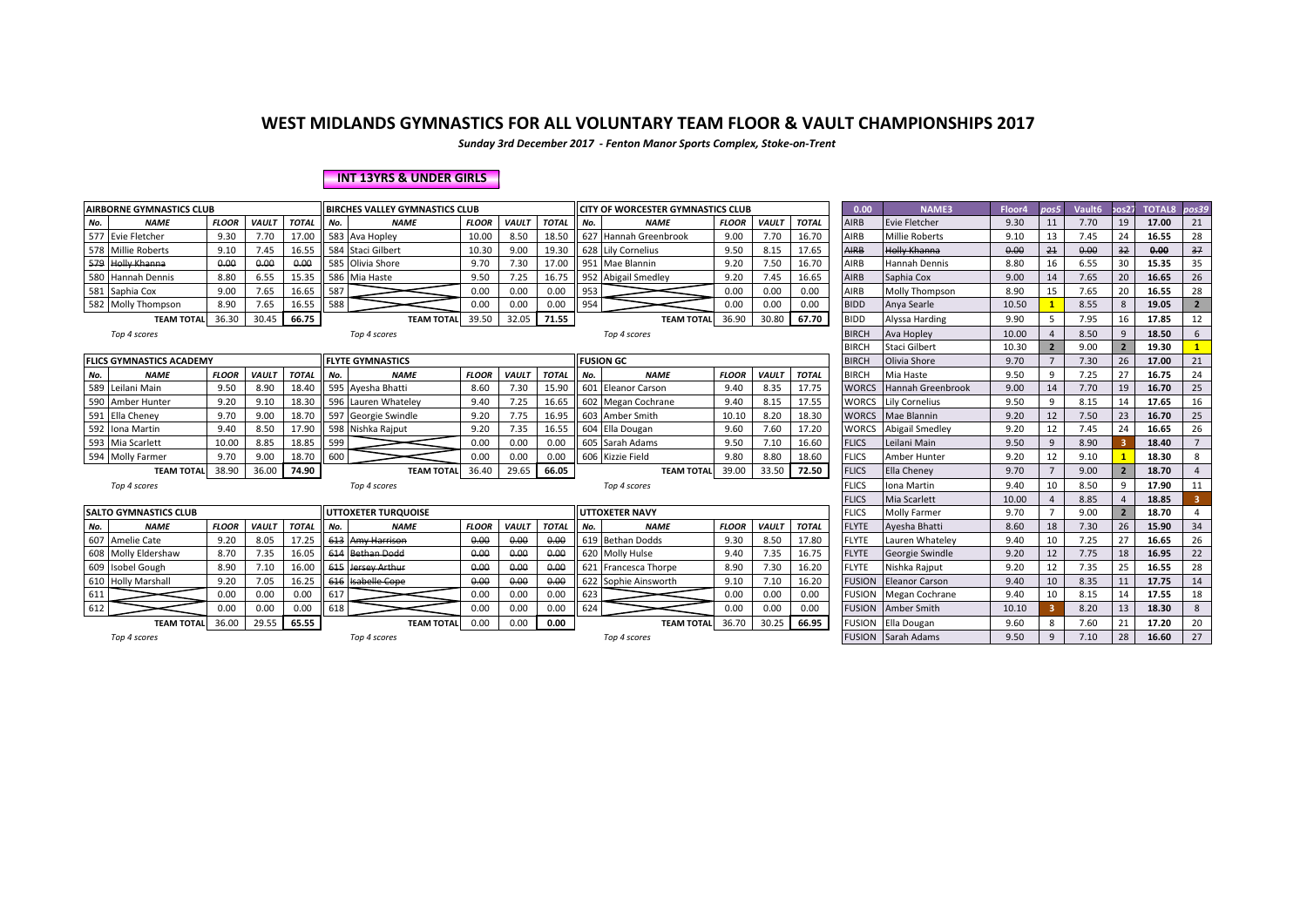|     | <b>BIDDULPH VALLEY GYMNASTICS CLUB (2xInd)</b> |       |       |              |       | <b>IPARK WREKIN (1xind)</b> |              |              |              | <b>CLUB</b>                 | TOTAL | <b>POS</b> | <b>NUNEA</b> | <b>Caitland Ritchie</b>  | 9.60 | 8.ZU | 17.80 |  |
|-----|------------------------------------------------|-------|-------|--------------|-------|-----------------------------|--------------|--------------|--------------|-----------------------------|-------|------------|--------------|--------------------------|------|------|-------|--|
| No. | NAME                                           | FLOOR | VAULT | <b>TOTAL</b> | I No. | <i><b>NAME</b></i>          | <b>FLOOR</b> | <b>VAULT</b> | <b>TOTAL</b> | <b>AIRBORNE GC</b>          | 66.75 |            | <b>NUNEA</b> | <b>Elizabeth Hinsley</b> | 9.60 |      | 18.10 |  |
|     | 625 Anya Searle                                | 10.50 | 8.55  | 19.0         |       | 955 Ellie Butler            | 9.80         | 8.30         | 18.10        | <b>BIRCHES VALLEY GC</b>    | 71.55 |            | SALTO        | Amelie Cate              | 9.20 | 8.05 | 17.25 |  |
|     | 626 Alyssa Harding                             | 9.90  | 7.95  | 17.85        |       |                             |              |              |              | <b>CITY OF WORCESTER GC</b> | 67.70 |            | SALTO        | Molly Eldershaw          | 8.70 | . ت  | 16.05 |  |

|     | <b>INUNEATON GYMNASTICS CLUB (2xInd)</b> |              |                       |              | <b>ISOLIH</b> | HULL OLYMPIC GYMNASTICS CLUB (2xInd) |                |                        |              | <b>FLYTE GYMNASTICS</b>                                  | 66.05 |  | SALTC                       | <b>Holly Marshall</b>                    | $\sim$ $\sim$  |    | 7.05 | 16.25 |  |
|-----|------------------------------------------|--------------|-----------------------|--------------|---------------|--------------------------------------|----------------|------------------------|--------------|----------------------------------------------------------|-------|--|-----------------------------|------------------------------------------|----------------|----|------|-------|--|
| No. | <b>NAME</b>                              | <b>FLOOR</b> | <b>NAULT</b>          | <b>TOTAL</b> | II No.        | <b>NAMI</b>                          | <b>FLOOR</b>   | <b>VAULT</b>           | <b>TOTAL</b> | <b>FUSION GC</b>                                         | 72 5A |  | SOLI                        | Mava Vadukui                             | 0 <sub>0</sub> |    | 7.43 | 15.95 |  |
|     | 629 Caitland Ritchie                     | 9.60         | 8.20                  | ×            |               | 1631 Maya Vadukul                    | 850<br><b></b> | $\overline{a}$<br>د4.' | 15.05        | <b>SALTO GL</b>                                          |       |  | SOLI.                       | <b>IMarion Pungier</b>                   | חו פ<br>ð.41   | zu | J.35 | 14.75 |  |
|     | 630 Elizabeth Hinsley                    | 9.60         | <b>850</b><br><b></b> | 8.10         | ်    6.       | ا 2. Marion Pungier                  | 8.40           | - --<br>-55.د          |              | <b>ILITTOVETED THROHOICE</b><br><u>UTTUM TEN TUNUUUT</u> | 0.00  |  | <b>UTTO</b><br><del>.</del> | Amy Harricon<br><del>Alliy Nahisol</del> | n nr<br>v.v.   | 21 | 0.00 |       |  |

| <b>CLUB</b>                                          | <b>TOTAL</b> | <b>POS</b>     |
|------------------------------------------------------|--------------|----------------|
| <b>AIRBORNE GC</b>                                   | 66.75        | 6              |
| <b>BIRCHES VALLEY GC</b>                             | 71.55        | 3              |
| CITY OF WORCESTER GC.                                | 67.70        |                |
| <b>FLICS GA</b>                                      | 74.90        | 1              |
| <b>FLYTE GYMNASTICS</b>                              | 66.05        | $\overline{7}$ |
| <b>FUSION GC</b>                                     | 72.50        | $\overline{2}$ |
| <b>SALTO GC</b>                                      | 65.55        | 8              |
| LITTAVETED THDAHAICE<br><del>one ren runduoisi</del> | 0.00         | ۹              |
| <b>UTTOXETER NAVY</b>                                | 66.95        | 5              |

|                             |              |                | <b>FUSION</b> | Kizzie Field             | 9.80 | 6              | 8.80 | 5              | 18.60 | 5  |
|-----------------------------|--------------|----------------|---------------|--------------------------|------|----------------|------|----------------|-------|----|
| <b>CLUB</b>                 | <b>TOTAL</b> | POS            | <b>NUNEA</b>  | <b>Caitland Ritchie</b>  | 9.60 | 8              | 8.20 | 13             | 17.80 | 13 |
| AIRBORNE GC                 | 66.75        | 6              | <b>NUNEA</b>  | Elizabeth Hinslev        | 9.60 | 8              | 8.50 | 9              | 18.10 | 10 |
| <b>BIRCHES VALLEY GC</b>    | 71.55        | 3              | <b>SALTO</b>  | <b>Amelie Cate</b>       | 9.20 | 12             | 8.05 | 15             | 17.25 | 19 |
| <b>CITY OF WORCESTER GC</b> | 67.70        | $\overline{4}$ | SALTO         | Molly Eldershaw          | 8.70 | 17             | 7.35 | 25             | 16.05 | 31 |
| <b>FLICS GA</b>             | 74.90        | $\mathbf{1}$   | <b>SALTO</b>  | Isobel Gough             | 8.90 | 15             | 7.10 | 28             | 16.00 | 32 |
| <b>FLYTE GYMNASTICS</b>     | 66.05        | $\overline{7}$ | SALTO         | <b>Holly Marshall</b>    | 9.20 | 12             | 7.05 | 29             | 16.25 | 29 |
| <b>FUSION GC</b>            | 72.50        | $\overline{2}$ | <b>SOLIH</b>  | Maya Vadukul             | 8.50 | 19             | 7.45 | 24             | 15.95 | 33 |
| SALTO GC                    | 65.55        | 8              | SOLIH         | <b>Marion Pungier</b>    | 8.40 | 20             | 6.35 | 31             | 14.75 | 36 |
| UTTOXETER TURQUOISE         | 0.00         | 9              | <b>UTTOX</b>  | Amy Harrison             | 0.00 | 21             | 0.00 | 32             | 0.00  | 37 |
| UTTOXETER NAVY              | 66.95        | 5              | UTTOX         | <b>Bethan Dodd</b>       | 9.30 | 11             | 8.50 | 9              | 17.80 | 13 |
|                             |              |                | <b>UTTOX</b>  | Jersey Arthur            | 0.00 | 21             | 0.00 | 32             | 0.00  | 37 |
|                             |              |                | <b>UTTOX</b>  | <b>Isabelle Cope</b>     | 0.00 | 21             | 0.00 | 32             | 0.00  | 37 |
|                             |              |                | <b>UTTOX</b>  | <b>Abigail Burton</b>    | 0.00 | 21             | 0.00 | 32             | 0.00  | 37 |
|                             |              |                | <b>UTTOX</b>  | Molly Hulse              | 9.40 | 10             | 7.35 | 25             | 16.75 | 24 |
|                             |              |                | <b>UTTOX</b>  | Francesca Thorpe         | 8.90 | 15             | 7.30 | 26             | 16.20 | 30 |
|                             |              |                | <b>UTTOX</b>  | Sophie Ainsworth         | 9.10 | 13             | 7.10 | 28             | 16.20 | 30 |
|                             |              |                | <b>PARK</b>   | <b>Ellie Butler</b>      | 9.80 | 6              | 8.30 | 12             | 18.10 | 10 |
|                             |              |                | <b>FLICS</b>  | <b>Grace Morton</b>      | 9.80 | 6              | 8.40 | 10             | 18.20 | 9  |
|                             |              |                | <b>FLICS</b>  | Helena Rajjayaban        | 9.90 | 5              | 8.60 | $\overline{7}$ | 18.50 | 6  |
|                             |              |                | <b>FLICS</b>  | Chelsea Wassell          | 8.80 | 16             | 8.80 | 5              | 17.60 | 17 |
|                             |              |                | <b>IDSALL</b> | <b>Katherine Baister</b> | 9.00 | 14             | 8.70 | 6              | 17.70 | 15 |
|                             |              |                | <b>IDSALL</b> | Olivia James             | 9.10 | 13             | 7.55 | 22             | 16.65 | 26 |
|                             |              |                | LEM&W         | <b>Eve Black</b>         | 8.90 | 15             | 7.90 | 17             | 16.80 | 23 |
|                             |              |                | LEM&W         | Leah Sabin               | 0.00 | 21             | 0.00 | 32             | 0.00  | 37 |
|                             |              |                | LEM&W         | <b>Hannah Chambers</b>   | 9.80 | 6              | 8.40 | 10             | 18.20 | 9  |
|                             |              |                | LEM&W         | <b>Isabel Hanley</b>     | 9.20 | 12             | 8.60 | $\overline{7}$ | 17.80 | 13 |
|                             |              |                | <b>PARK</b>   | <b>Maddison Clues</b>    | 9.70 | $\overline{7}$ | 8.60 | $\overline{7}$ | 18.30 | 8  |
|                             |              |                | <b>PARK</b>   | <b>Lucy Wilkes</b>       | 9.20 | 12             | 7.50 | 23             | 16.70 | 25 |
|                             |              |                |               |                          |      |                |      |                |       |    |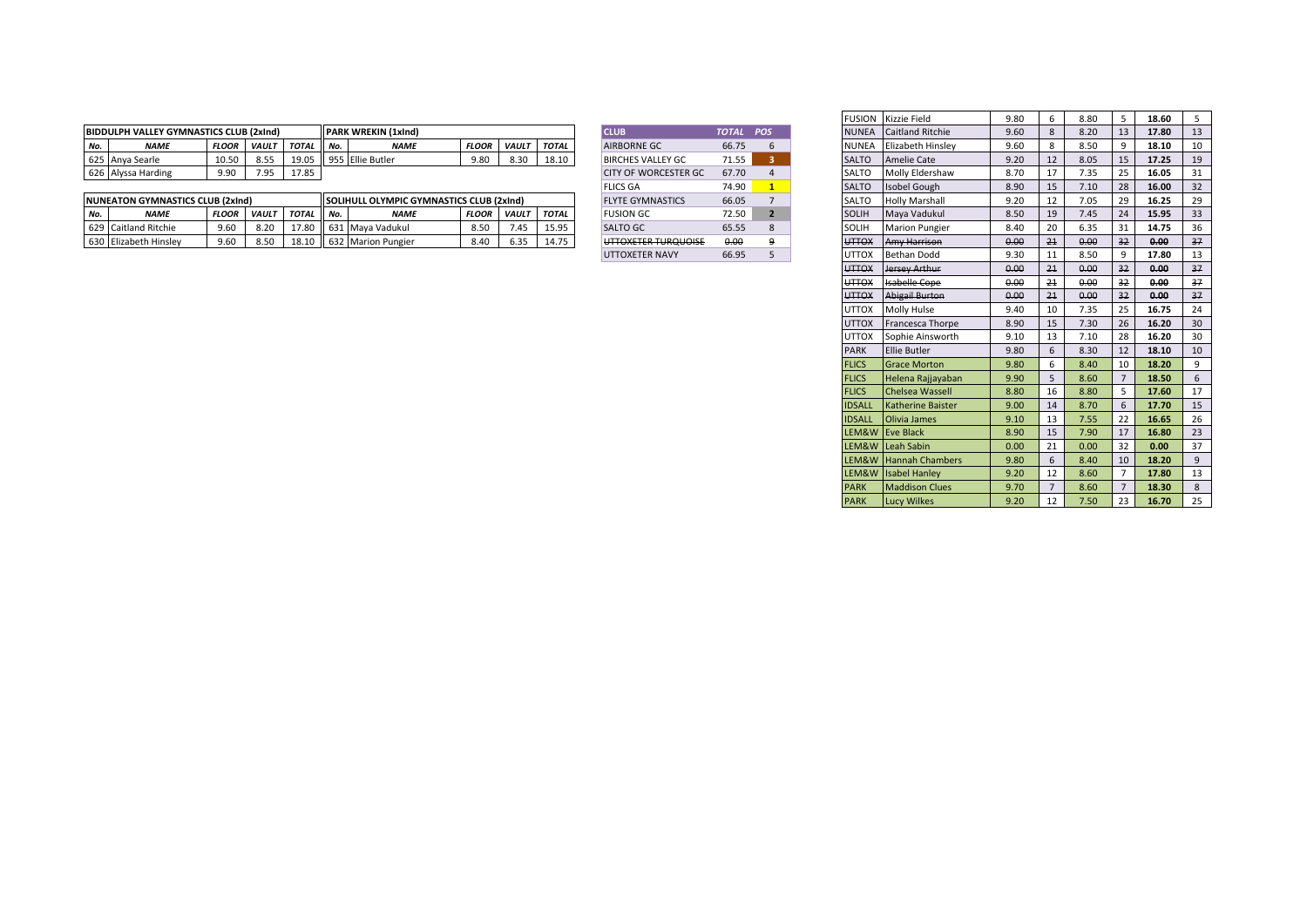*Sunday 3rd December 2017 - Fenton Manor Sports Complex, Stoke-on-Trent*

# **INT 13YRS & UNDER MIXED**

|     |     | <b>FLICS GYMNASTICS ACADEMY</b> |              |              |              |     |     | IDSALL GYMNASTICS & TRAMPOLING CLUB |              |
|-----|-----|---------------------------------|--------------|--------------|--------------|-----|-----|-------------------------------------|--------------|
| M/F | No. | <b>NAME</b>                     | <b>FLOOR</b> | <b>VAULT</b> | <b>TOTAL</b> | M/F | No. | <b>NAME</b>                         | FL           |
| M   |     | 633 Euan Bryan                  | 9.40         | 9.00         | 18.40        | M   |     | 639 Seb Thorne-Guy                  | 8            |
| M   |     | 634 Michael Anstey              | 9.80         | 8.30         | 18.10        | M   |     | 640 Ocean Kidd                      | 8            |
| M   |     | 635 Samuel Jackson              | 8.70         | 7.45         | 16.15        |     |     | 641 Katherine Baister               | g            |
| F   |     | 636 Grace Morton                | 9.80         | 8.40         | 18.20        |     |     | 642 Olivia James                    | g            |
| F   | 637 | Helena Rajjayaban               | 9.90         | 8.60         | 18.50        |     | 643 |                                     |              |
|     |     | 638 Chelsea Wassell             | 8.80         | 8.80         | 17.60        |     | 644 |                                     |              |
|     |     | <b>TEAM TOTAL</b>               | 38.90        | 34.70        | 73.60        |     |     | <b>TEAM TOTAL</b>                   | $\mathbf{3}$ |

|           |                                              | LICS GYMNASTICS ACADEMY |              |              |              |                                              |     | <b>IDSALL GYMNASTICS &amp; TRAMPOLING CLUB</b> | <b>LEAMINGTON AND WARWICK GYMNASTICS CLUB</b> |              |              |  |     |                                              |                     |              |              |              |
|-----------|----------------------------------------------|-------------------------|--------------|--------------|--------------|----------------------------------------------|-----|------------------------------------------------|-----------------------------------------------|--------------|--------------|--|-----|----------------------------------------------|---------------------|--------------|--------------|--------------|
| M/F   No. |                                              | <b>NAME</b>             | <b>FLOOR</b> | <b>VAULT</b> | <b>TOTAL</b> | M/F                                          | No. | <b>NAME</b>                                    | <b>FLOOR</b>                                  | <b>VAULT</b> | <b>TOTAL</b> |  | M/F | No.                                          | <b>NAME</b>         | <b>FLOOR</b> | <b>VAULT</b> | <b>TOTAL</b> |
| M         |                                              | 633 Euan Bryan          | 9.40         | 9.00         | 18.40        | M                                            |     | 639 Seb Thorne-Guy                             | 8.50                                          | 7.35         | 15.85        |  |     |                                              | 645 Nathan Valente  | 9.00         | 8.45         | 17.45        |
| M         |                                              | 634 Michael Anstey      | 9.80         | 8.30         | 18.10        | M                                            |     | 640 Ocean Kidd                                 | 8.80                                          | 7.50         | 16.30        |  |     |                                              | 646 Keyon Byers     | 8.60         | 8.10         | 16.70        |
| M         | 635                                          | Samuel Jackson          | 8.70         | 7.45         | 16.15        |                                              |     | 641 Katherine Baister                          | 9.00                                          | 8.70         | 17.70        |  |     |                                              | 647 Eve Black       | 8.90         | 7.90         | 16.80        |
|           |                                              | 636 Grace Morton        | 9.80         | 8.40         | 18.20        |                                              |     | 642 Olivia James                               | 9.10                                          | 7.55         | 16.65        |  |     |                                              | 648 Leah Sabin      | 0.00         | 0.00         | 0.00         |
|           | 637                                          | 7 Helena Rajjayaban     | 9.90         | 8.60         | 18.50        |                                              | 643 |                                                | 0.00                                          | 0.00         | 0.00         |  |     |                                              | 649 Hannah Chambers | 9.80         | 8.40         | 18.20        |
|           |                                              | 638 Chelsea Wassell     | 8.80         | 8.80         | 17.60        |                                              | 644 |                                                | 0.00                                          | 0.00         | 0.00         |  |     |                                              | 650 Isabel Hanley   | 9.20         | 8.60         | 17.80        |
|           | 73.60<br>38.90<br>34.70<br><b>TEAM TOTAL</b> |                         |              |              |              | 35.40<br>66.50<br>31.10<br><b>TEAM TOTAL</b> |     |                                                |                                               |              |              |  |     | 70.15<br>33.55<br>36.60<br><b>TEAM TOTAL</b> |                     |              |              |              |

| LEAMINGTON AND WARWICK GYMNASTICS CLUB |                                        |                        |              |              |              |  |  |  |  |  |  |  |  |
|----------------------------------------|----------------------------------------|------------------------|--------------|--------------|--------------|--|--|--|--|--|--|--|--|
| M/F                                    | No.                                    | <b>NAME</b>            | <b>FLOOR</b> | <b>VAULT</b> | <b>TOTAL</b> |  |  |  |  |  |  |  |  |
| M                                      |                                        | 645 Nathan Valente     | 9.00         | 8.45         | 17.45        |  |  |  |  |  |  |  |  |
| м                                      | 646                                    | Keyon Byers            | 8.60         | 8.10         | 16.70        |  |  |  |  |  |  |  |  |
| F                                      | 647                                    | Eve Black              | 8.90         | 7.90         | 16.80        |  |  |  |  |  |  |  |  |
| F                                      | 648                                    | Leah Sabin             | 0.00         | 0.00         | 0.00         |  |  |  |  |  |  |  |  |
| F                                      | 649                                    | <b>Hannah Chambers</b> | 9.80         | 8.40         | 18.20        |  |  |  |  |  |  |  |  |
| F                                      | 650                                    | <b>Isabel Hanley</b>   | 9.20         | 8.60         | 17.80        |  |  |  |  |  |  |  |  |
|                                        | 33.55<br>70.15<br>36.60<br>ΤΕΑΜ ΤΟΤΑΙ. |                        |              |              |              |  |  |  |  |  |  |  |  |

Top 2 x Boys & Girls Scores *Top 2* x Boys & Girls Scores *Top 2* x Boys & Girls Scores *Top 2* x Boys & Girls Scores

| <b>PARK WREKIN</b> |                   |                         |              |              |              |
|--------------------|-------------------|-------------------------|--------------|--------------|--------------|
| M/F                | No.               | <b>NAME</b>             | <b>FLOOR</b> | <b>VAULT</b> | <b>TOTAL</b> |
| M                  |                   | 651 George Foulger      | 8.90         | 8.55         | 17.45        |
| м                  |                   | 652 Leo Robson-Williams | 9.00         | 8.70         | 17.70        |
| M                  |                   | 653 Jason Hodnett       | 9.00         | 6.95         | 15.95        |
| M                  | 654 Daniel Padkin |                         | 8.90         | 8.00         | 16.90        |
|                    |                   | 655 Stephanie Edwards   | 9.70         | 8.60         | 18.30        |
|                    |                   | 656 Lucy Wilkes         | 9.20         | 7.50         | 16.70        |
|                    |                   | <b>TEAM TOTAL</b>       | 36.90        | 33.35        | 70.25        |

*Top 2 x Boys & Girls Scores*

| <b>CLUB</b>               | TOTAL POS |   |
|---------------------------|-----------|---|
| <b>FLICS GA</b>           | 73.60     |   |
| <b>IDSALL G&amp;TC</b>    | 66.50     |   |
| <b>IFAM &amp; WARWICK</b> | 70.15     | ર |
| <b>PARK WREKIN</b>        | 70.25     | 2 |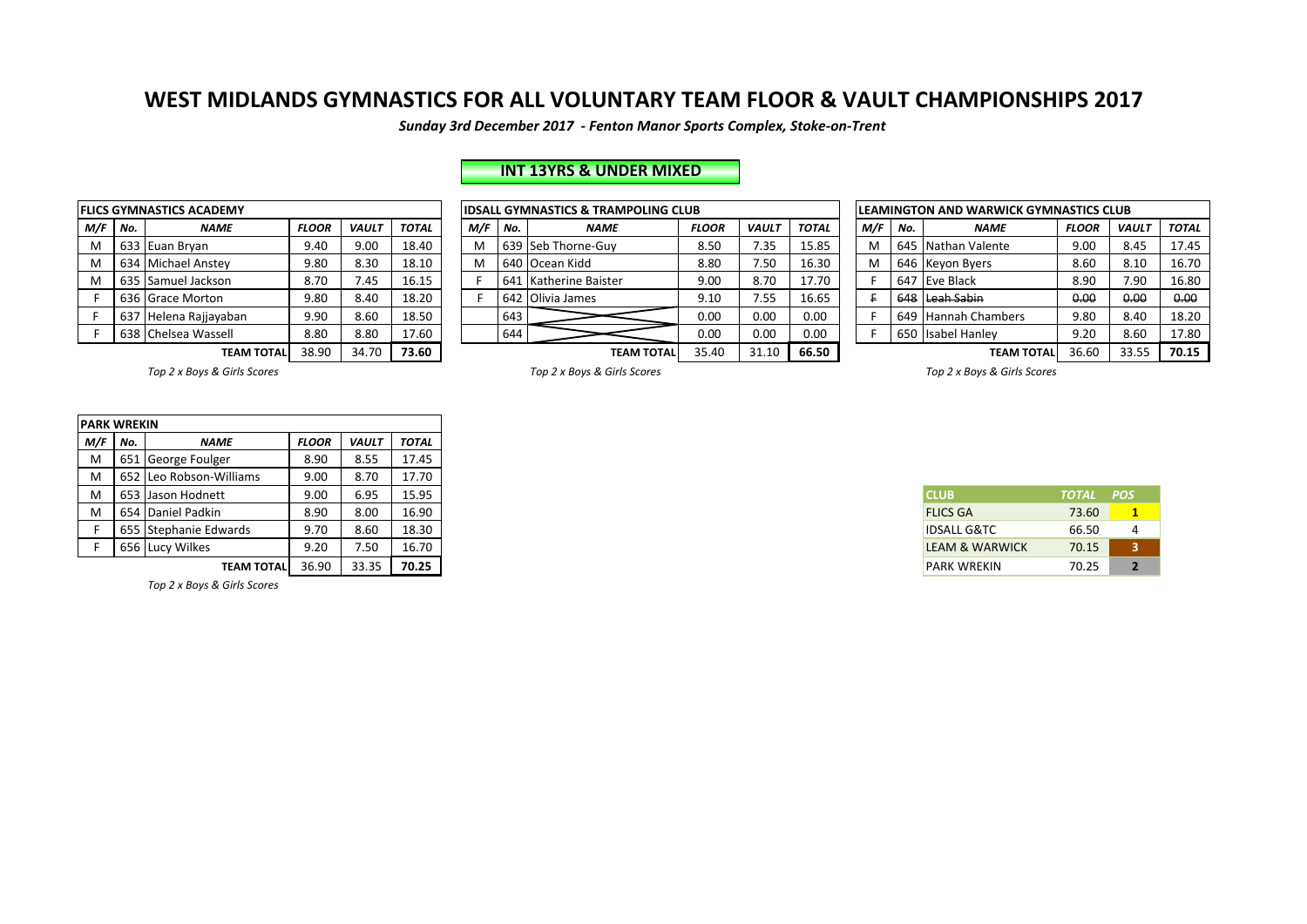*Sunday 3rd December 2017 - Fenton Manor Sports Complex, Stoke-on-Trent*

**INT 15YRS & UNDER BOYS** 

**BOYS FROM THE INT 15 & UNDER MIXED TEAM FOR INDIVIDUAL MEDALS** 

| <b>CLUB</b>        | <b>NAME</b>            | <b>Floor</b> | pos            | <b>Vault</b> | pos <sub>2</sub> | <b>TOTAL</b> | pos3                    |
|--------------------|------------------------|--------------|----------------|--------------|------------------|--------------|-------------------------|
| LEM&W <sup>1</sup> | <b>Patrick Thurlow</b> | 9.20         | 6              | 9.45         | 3                | 18.65        | 5                       |
| LEM&W              | Joe Stevenson          | 9.50         | 5              | 8.60         | 6                | 18.10        | 6                       |
| <b>PARK</b>        | Benjamin Greenaway     | 10.45        | 1              | 9.80         |                  | 20.25        | 1                       |
| <b>PARK</b>        | <b>Dillon Morrey</b>   | 10.20        | $\overline{2}$ | 9.75         | $\overline{2}$   | 19.95        | $\overline{2}$          |
| <b>PARK</b>        | <b>Zay Bezer</b>       | 8.90         | $\overline{7}$ | 8.75         | 5                | 17.65        | 7                       |
| <b>RUGBY</b>       | Lewis Gray             | 9.70         | 4              | 9.45         | 3                | 19.15        | $\overline{\mathbf{3}}$ |
| <b>RUGBY</b>       | Harry Lynch            | 9.80         | 3              | 8.90         | $\overline{a}$   | 18.70        | $\overline{a}$          |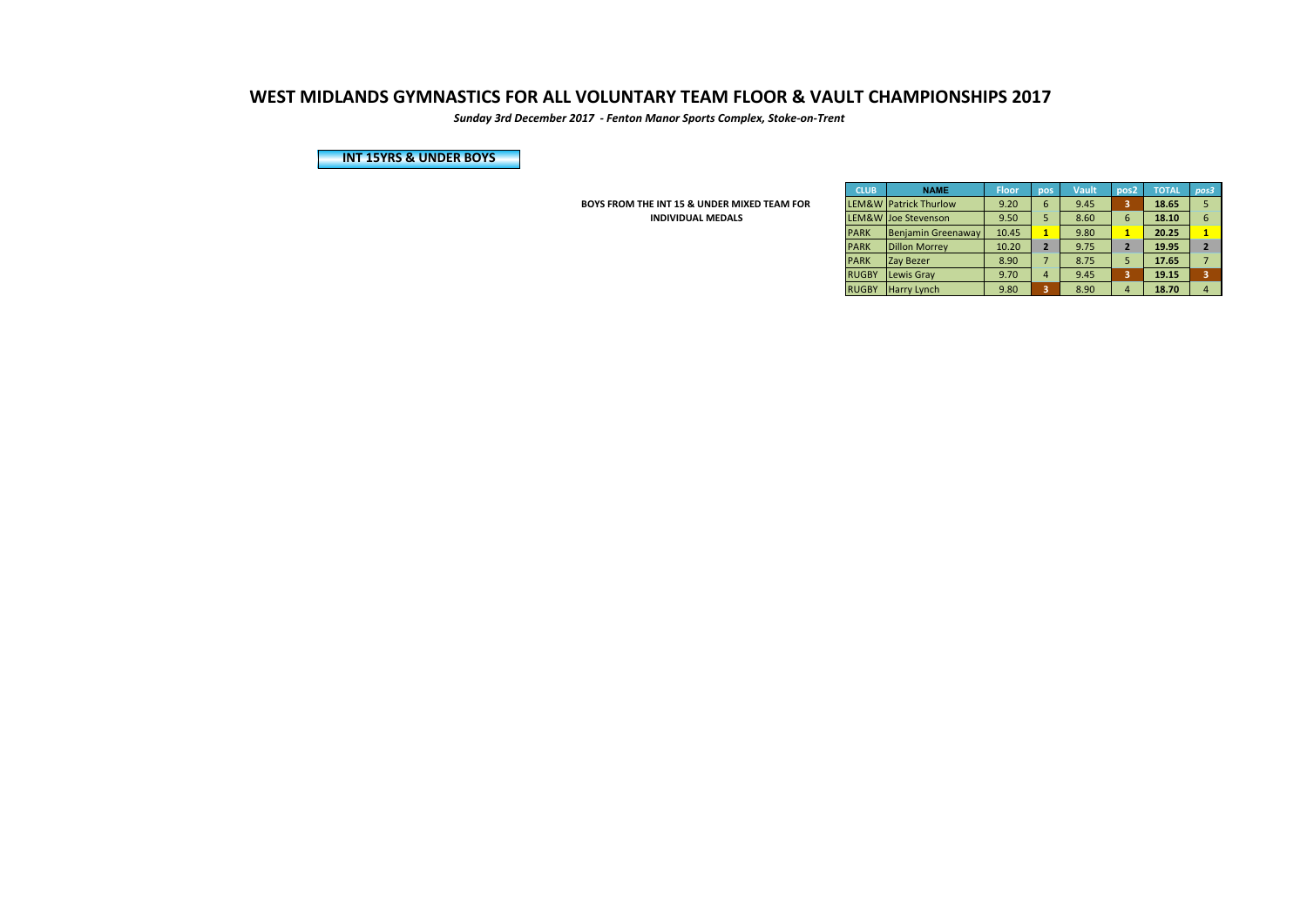*Sunday 3rd December 2017 - Fenton Manor Sports Complex, Stoke-on-Trent*

#### **INT 15YRS & UNDER GIRLS**

|     | <b>COLESHILL GYMNASTICS CLUB</b><br><b>FLICS GYMNASTICS ACADEMY</b> |              |              |              |     |                           |              |              |              |     | <b>FLYTE GYMNASTICS</b>        |              |              |              | <b>CLUB2</b>  | <b>NAME3</b>          | Floor4 | pos5 | Vault <sub>6</sub> | pos27          | TOTAL8 pos39 |    |
|-----|---------------------------------------------------------------------|--------------|--------------|--------------|-----|---------------------------|--------------|--------------|--------------|-----|--------------------------------|--------------|--------------|--------------|---------------|-----------------------|--------|------|--------------------|----------------|--------------|----|
| No. | <b>NAME</b>                                                         | <b>FLOOR</b> | <b>VAULT</b> | <b>TOTAL</b> | No. | <b>NAME</b>               | <b>FLOOR</b> | <b>VAULT</b> | <b>TOTAL</b> | No. | <b>NAME</b>                    | <b>FLOOR</b> | <b>VAULT</b> | <b>TOTAL</b> | <b>WORCS</b>  | Elise Frostman-Clarke | 10.15  | 11   | 9.45               | 8 <sup>2</sup> | 19.60        | 12 |
|     | 657 Kimberley Green                                                 | 10.30        | 9.65         | 19.95        |     | 663 Beth Aldridge         | 9.60         | 9.55         | 19.15        |     | 669 Sophie Richmond            | 10.00        | 9.75         | 19.75        | <b>COLES</b>  | Kimberley Green       | 10.30  | q    | 9.65               |                | 19.95        |    |
|     | 658 Morgan Prince                                                   | 10.10        | 9.50         | 19.60        |     | 664 Ella Hart             | 10.35        | 9.70         | 20.05        |     | 670 Imogen Hastings            | 9.85         | 9.40         | 19.25        | <b>COLES</b>  | <b>Morgan Prince</b>  | 10.10  | 12   | 9.50               |                | 19.60        | 12 |
| 659 | <b>Abbie Oakley</b>                                                 | 0.00         | 0.00         | 0.00         | 665 | Katie-Thatcher            | 0.00         | 0.00         | 0.00         |     | 671 Rhyanna Raybould           | 9.40         | 9.25         | 18.65        | COLES         | Abbie Oaklev          | 0.00   | 24   | 0.00               | 22             | 0.00         | 29 |
|     | 660 Shannon Bardell                                                 | 9.60         | 9.20         | 18.80        | 666 | <b>Holly Jenkin</b>       | 0.00         | 0.00         | 0.00         |     | 672 Kate Davis                 | 10.00        | 9.35         | 19.35        | <b>COLES</b>  | Shannon Bardell       | 9.60   | 19   | 9.20               | 13             | 18.80        | 21 |
| 661 |                                                                     | 0.00         | 0.00         | 0.00         | 667 | Molly Bryan               | 10.80        | 9.65         | 20.45        | 673 |                                | 0.00         | 0.00         | 0.00         | <b>FLICS</b>  | <b>Beth Aldridge</b>  | 9.60   | 19   | 9.55               |                | 19.15        | 18 |
|     |                                                                     | 0.00         | 0.00         | 0.00         |     | 668 Chloe Trimm           | 10.55        | 9.70         | 20.25        | 674 |                                | 0.00         | 0.00         | 0.00         | <b>FLICS</b>  | Ella Hart             | 10.35  | 8    | 9.70               |                | 20.05        | 6  |
|     | <b>TEAM TOTAL</b>                                                   | 30.00        | 28.35        | 58.35        |     | <b>TEAM TOTAL</b>         | 41.30        | 38.60        | 79.90        |     | <b>TEAM TOTAL</b>              | 39.25        | 37.75        | 77.00        | <b>FLICS</b>  | Katie Thatcher        | 0.00   | 24   | 0.00               | 22             | 0.00         | 29 |
|     | Top 4 scores                                                        |              |              |              |     | Top 4 scores              |              |              |              |     | Top 4 scores                   |              |              |              | <b>FLICS</b>  | <b>Holly Jenkin</b>   | 0.00   | 24   | 0.00               | 22             | 0.00         | 29 |
|     |                                                                     |              |              |              |     |                           |              |              |              |     |                                |              |              |              | <b>FLICS</b>  | Molly Bryan           | 10.80  |      | 9.65               |                | 20.45        |    |
|     | <b>SALTO GYMMNASTICS CLUB</b>                                       |              |              |              |     | UTTOXETER GYMNASTICS CLUB |              |              |              |     | <b>WYTHALL GYMNASTICS CLUB</b> |              |              |              | <b>FLICS</b>  | <b>Chloe Trimm</b>    | 10.55  |      | 9.70               |                | 20.25        |    |
| No. | <b>NAME</b>                                                         | <b>FLOOR</b> | <b>VAULT</b> | <b>TOTAL</b> | No. | <b>NAME</b>               | <b>FLOOR</b> | VAULT        | <b>TOTAL</b> | No. | <b>NAME</b>                    | <b>FLOOR</b> | <b>VAULT</b> | <b>TOTAL</b> | <b>FLYTE</b>  | Sophie Richmond       | 10.00  | 14   | 9.75               |                | 19.75        |    |
|     | 675 Lauren-May Gillies                                              | 10.20        | 8.75         | 18.95        | 681 | Ellie Dimbleby            | 10.30        | 9.85         | 20.15        |     | 687 Ciara Corcoran             | 10.50        | 9.35         | 19.85        | <b>FLYTE</b>  | Imogen Hastings       | 9.85   |      | 9.40               |                | 19.25        | 16 |
|     | 676 Estie Kent                                                      | 10.30        | 8.80         | 19.10        |     | 682 Imogen Jones          | 9.70         | 9.70         | 19.40        |     | 688 Sophie Moss                | 0.00         | 0.00         | 0.00         | <b>FLYTE</b>  | Rhyanna Raybould      | 9.40   | 21   | 9.25               |                | 18.65        | 23 |
|     | 677 Kate Fryer                                                      | 10.10        | 8.65         | 18.75        |     | 683 Sophie Scott          | 9.50         | 8.75         | 18.25        |     | 689 Evelien Mackness           | 10.20        | 9.15         | 19.35        | <b>FLYTE</b>  | <b>Kate Davis</b>     | 10.00  | 14   | 9.35               |                | 19.35        | 15 |
|     | 678 Eva Markham                                                     | 9.30         | 8.70         | 18.00        |     | 684 Ellie Langford        | 10.00        | 9.60         | 19.60        |     | 690 Andonia Christoforou       | 10.05        | 9.30         | 19.35        | <b>FUSION</b> | Evie Mccracken        | 10.40  |      | 9.30               |                | 19.70        |    |
|     | 679 Ellie Taylor                                                    | 9.75         | 8.65         | 18.40        |     | 685 Lucy Grindley         | 10.20        | 9.65         | 19.85        |     | 691 Aliya Hasan                | 10.10        | 9.10         | 19.20        | <b>NUNEA</b>  | Faith Freeman         | 9.60   | 19   | 8.85               | 16             | 18.45        | 24 |
|     | 680 Sophie Evans                                                    | 8.60         | 8.55         | 17.15        | 686 |                           | 0.00         | 0.00         | 0.00         |     | 692 Lily Reel                  | 10.45        | 8.80         | 19.25        | <b>SALTO</b>  | Lauren-May Gillies    | 10.20  |      | 8.75               | 18             | 18.95        | 20 |
|     | <b>TEAM TOTAL</b>                                                   | 40.35        | 34.90        | 75.25        |     | <b>TEAM TOTAL</b>         | 40.20        | 38.80        | 79.00        |     | <b>TEAM TOTAL</b>              | 41.25        | 36.90        | 78.15        | <b>SALTO</b>  | <b>Estie Kent</b>     | 10.30  | 9    | 8.80               |                | 19.10        | 19 |
|     | Top 4 scores<br>Top 4 scores<br>Top 4 scores                        |              |              |              |     |                           |              |              |              |     | SALTO                          | Kate Fryer   | 10.10        | 12           | 8.65          | 20                    | 18.75  | 22   |                    |                |              |    |

|     | <b>ICITY OF WORCESTER GYMNASTICS CLUB</b> |             |             |              |                | <b>INUNEATON GYMNASTICS CLUB</b> |       |                |                        | <b>CLUE</b>         | <b>TOTAL</b>           | POS | <b>SALTU</b> | l Filio I<br>Tavlo<br>.         | .<br>,,, | $\sim$ $\sim$<br>o.o.       | 18.40 |    |
|-----|-------------------------------------------|-------------|-------------|--------------|----------------|----------------------------------|-------|----------------|------------------------|---------------------|------------------------|-----|--------------|---------------------------------|----------|-----------------------------|-------|----|
| No. | <b>NAM</b>                                | <b>FLOO</b> | <b>VAUL</b> | TOTAL No.    |                | <b>NAME</b>                      | FLOOR | <b>VAUL</b>    | <b>TOTAL</b>           | <b>COLESHILL GC</b> | 58.3.                  |     | <b>SALTC</b> | Soph.<br>e Evans                | 8.60     | $\sim$<br>3.5. <sup>-</sup> | 17.15 | zc |
|     | 693 Elise<br>-Clarke -<br>riusi           | 10.1        | 9.45        | <b>10.00</b> | <b>695</b> Fai | n Freeman                        | .60   | $\sim$<br>୪.୪. | $\sim$ $\sim$<br>18.45 | <b>FLICS GA</b>     | <b>70.00</b><br>ิ 9.90 |     | <b>ISOLI</b> | 11122<br>dwarc<br>IN di<br>vv∪∪ | 10.30    | a AC                        | 19.70 |    |

| <b>CLUB</b>             | <b>TOTAL</b> | <b>POS</b> |
|-------------------------|--------------|------------|
| <b>COLESHILL GC</b>     | 58.35        | 6          |
| <b>FLICS GA</b>         | 79.90        |            |
| <b>FLYTE GYMNASTICS</b> | 77.00        |            |
| SALTO GC                | 75.25        |            |
|                         |              |            |

|     |                          |             |              |                   |             |                                    |              |             |                   |                   | ,,,,,,                        |  | .            | <b>ILIII</b> C DIIIINICD V | ----       |    | ----       | ----- |    |
|-----|--------------------------|-------------|--------------|-------------------|-------------|------------------------------------|--------------|-------------|-------------------|-------------------|-------------------------------|--|--------------|----------------------------|------------|----|------------|-------|----|
|     | <b>FUSION GO</b>         |             |              |                   |             | IISOLIHULL OLYMPIC GYMNASTICS CLUB |              |             |                   | <b>SALTO GC</b>   |                               |  | <b>UTTOX</b> | Ilmogen Jones              | 9.70       |    | 70<br>9./U | 19.40 |    |
| No. | <b>NIA NAE</b>           | <b>FLOO</b> | <b>VAULT</b> | <b>TOTA</b>       | No.         | <b>NAME</b>                        | <b>FLOOR</b> | <b>VAUI</b> | <b>TOTAL</b>      | UTTOXETER GC      | 79.00                         |  | <b>UTTOX</b> | Sophie Scott               | QET<br>しいい | zu |            | 18.25 | ZΟ |
| 69  | <b>94 Evie Mccracken</b> | 10.40       | 9.30         | $40 - 7$<br>19.70 | ---<br>-696 | ''i Woodward<br>i Kaili            | 10.30        | 9.40        | 19.7 <sub>0</sub> | <b>WYTHALL GC</b> | $\sim$ $\sim$ $\sim$<br>78.15 |  | <b>UTTOX</b> | <b>Ellie</b><br>e Langfor  | 10.00      |    | 9.60       | 19.60 |    |
|     |                          |             |              |                   |             |                                    |              |             |                   |                   |                               |  |              |                            |            |    |            |       |    |

| <b>NAME</b>             | <b>FLOOR</b> | <b>VAULT</b>        | <b>TOTAL</b> | <b>WORCS</b>  | Elise Frostman-Clarke     | 10.15 | 11             | 9.45 | 8              | 19.60 | 12             |
|-------------------------|--------------|---------------------|--------------|---------------|---------------------------|-------|----------------|------|----------------|-------|----------------|
| Sophie Richmond         | 10.00        | 9.75                | 19.75        | COLES         | Kimberley Green           | 10.30 | 9              | 9.65 | 4              | 19.95 | $\overline{7}$ |
| Imogen Hastings         | 9.85         | 9.40                | 19.25        | <b>COLES</b>  | Morgan Prince             | 10.10 | 12             | 9.50 | $\overline{7}$ | 19.60 | 12             |
| Rhyanna Raybould        | 9.40         | 9.25                | 18.65        | COLES         | Abbie Oakley              | 0.00  | 24             | 0.00 | 22             | 0.00  | 29             |
| Kate Davis              | 10.00        | 9.35                | 19.35        | <b>COLES</b>  | Shannon Bardell           | 9.60  | 19             | 9.20 | 13             | 18.80 | 21             |
|                         | 0.00         | 0.00                | 0.00         | <b>FLICS</b>  | <b>Beth Aldridge</b>      | 9.60  | 19             | 9.55 | 6              | 19.15 | 18             |
|                         | 0.00         | 0.00                | 0.00         | <b>FLICS</b>  | Ella Hart                 | 10.35 | 8              | 9.70 | 3              | 20.05 | 6              |
| <b>TEAM TOTAL</b>       | 39.25        | 37.75               | 77.00        | <b>FLICS</b>  | Katie Thatcher            | 0.00  | 24             | 0.00 | 22             | 0.00  | 29             |
| Top 4 scores            |              |                     |              | <b>FLICS</b>  | Holly Jenkin              | 0.00  | 24             | 0.00 | 22             | 0.00  | 29             |
|                         |              |                     |              | <b>FLICS</b>  | Molly Bryan               | 10.80 | $\overline{2}$ | 9.65 | 4              | 20.45 | $\overline{2}$ |
| IALL GYMNASTICS CLUB    |              |                     |              | <b>FLICS</b>  | Chloe Trimm               | 10.55 | 4              | 9.70 | 3              | 20.25 | 4              |
| <b>NAME</b>             | <b>FLOOR</b> | <i><b>VAULT</b></i> | <b>TOTAL</b> | <b>FLYTE</b>  | Sophie Richmond           | 10.00 | 14             | 9.75 | $\overline{2}$ | 19.75 | 10             |
| Ciara Corcoran          | 10.50        | 9.35                | 19.85        | <b>FLYTE</b>  | Imogen Hastings           | 9.85  | 16             | 9.40 | 9              | 19.25 | 16             |
| Sophie Moss             | 0.00         | 0.00                | 0.00         | <b>FLYTE</b>  | Rhyanna Raybould          | 9.40  | 21             | 9.25 | 12             | 18.65 | 23             |
| Evelien Mackness        | 10.20        | 9.15                | 19.35        | <b>FLYTE</b>  | Kate Davis                | 10.00 | 14             | 9.35 | 10             | 19.35 | 15             |
| Andonia Christoforou    | 10.05        | 9.30                | 19.35        | <b>FUSION</b> | Evie Mccracken            | 10.40 | $\overline{7}$ | 9.30 | 11             | 19.70 | 11             |
| Aliya Hasan             | 10.10        | 9.10                | 19.20        | <b>NUNEA</b>  | Faith Freeman             | 9.60  | 19             | 8.85 | 16             | 18.45 | 24             |
| Lily Reel               | 10.45        | 8.80                | 19.25        | SALTO         | Lauren-May Gillies        | 10.20 | 10             | 8.75 | 18             | 18.95 | 20             |
| <b>TEAM TOTAL</b>       | 41.25        | 36.90               | 78.15        | <b>SALTO</b>  | <b>Estie Kent</b>         | 10.30 | 9              | 8.80 | 17             | 19.10 | 19             |
| Top 4 scores            |              |                     |              | SALTO         | Kate Fryer                | 10.10 | 12             | 8.65 | 20             | 18.75 | 22             |
|                         |              |                     |              | <b>SALTO</b>  | Eva Markham               | 9.30  | 22             | 8.70 | 19             | 18.00 | 27             |
| <b>CLUB</b>             | <b>TOTAL</b> | <b>POS</b>          |              | SALTO         | Ellie Taylor              | 9.75  | 17             | 8.65 | 20             | 18.40 | 25             |
| COLESHILL GC            | 58.35        | 6                   |              | SALTO         | Sophie Evans              | 8.60  | 23             | 8.55 | 21             | 17.15 | 28             |
| <b>FLICS GA</b>         | 79.90        | $\mathbf{1}$        |              | SOLIH         | Kaili Woodward            | 10.30 | 9              | 9.40 | 9              | 19.70 | 11             |
| <b>FLYTE GYMNASTICS</b> | 77.00        | $\overline{4}$      |              | <b>UTTOX</b>  | <b>Ellie Dimbleby</b>     | 10.30 | 9              | 9.85 | $\overline{1}$ | 20.15 | 5              |
| SALTO GC                | 75.25        | 5                   |              | UTTOX         | Imogen Jones              | 9.70  | 18             | 9.70 | 3              | 19.40 | 14             |
| UTTOXETER GC            | 79.00        | $\overline{2}$      |              | <b>UTTOX</b>  | Sophie Scott              | 9.50  | 20             | 8.75 | 18             | 18.25 | 26             |
| WYTHALL GC              | 78.15        | 3                   |              | UTTOX         | <b>Ellie Langford</b>     | 10.00 | 14             | 9.60 | 5              | 19.60 | 12             |
|                         |              |                     |              | <b>UTTOX</b>  | <b>Lucy Grindley</b>      | 10.20 | 10             | 9.65 | $\overline{4}$ | 19.85 | 9              |
|                         |              |                     |              | WYTHA         | Ciara Corcoran            | 10.50 | 5              | 9.35 | 10             | 19.85 | 9              |
|                         |              |                     |              | WYTHA         | Sophie Moss               | 0.00  | 24             | 0.00 | 22             | 0.00  | 29             |
|                         |              |                     |              | WYTHA         | <b>Evelien Mackness</b>   | 10.20 | 10             | 9.15 | 14             | 19.35 | 15             |
|                         |              |                     |              | <b>WYTHA</b>  | Andonia Christoforou      | 10.05 | 13             | 9.30 | 11             | 19.35 | 15             |
|                         |              |                     |              | WYTHA         | Aliya Hasan               | 10.10 | 12             | 9.10 | 15             | 19.20 | 17             |
|                         |              |                     |              | <b>WYTHA</b>  | Lily Reel                 | 10.45 | 6              | 8.80 | 17             | 19.25 | 16             |
|                         |              |                     |              | LEM&W         | <b>Amelia Cox</b>         | 10.35 | 8              | 9.55 | 6              | 19.90 | 8              |
|                         |              |                     |              | LEM&W         | <b>Isabella Errington</b> | 10.20 | 10             | 9.50 | $\overline{7}$ | 19.70 | 11             |
|                         |              |                     |              | LEM&W         | <b>Madeline Hill</b>      | 10.65 | з              | 9.40 | 9              | 20.05 | 6              |
|                         |              |                     |              | <b>PARK</b>   | <b>Rebecca Walker</b>     | 9.85  | 16             | 9.70 | 3              | 19.55 | 13             |
|                         |              |                     |              | <b>PARK</b>   | <b>Stephanie Walker</b>   | 10.45 | 6              | 9.85 | $\mathbf{1}$   | 20.30 | 3              |
|                         |              |                     |              | <b>PARK</b>   | Amber Pemberton-Jandu     | 10.85 | $\mathbf{1}$   | 9.70 | 3              | 20.55 | $\mathbf{1}$   |
|                         |              |                     |              | <b>RUGBY</b>  | Shakina Harrison          | 9.90  | 15             | 8.85 | 16             | 18.75 | 22             |
|                         |              |                     |              | <b>RUGBY</b>  | Lucy Allen                | 10.20 | 10             | 9.55 | 6              | 19.75 | 10             |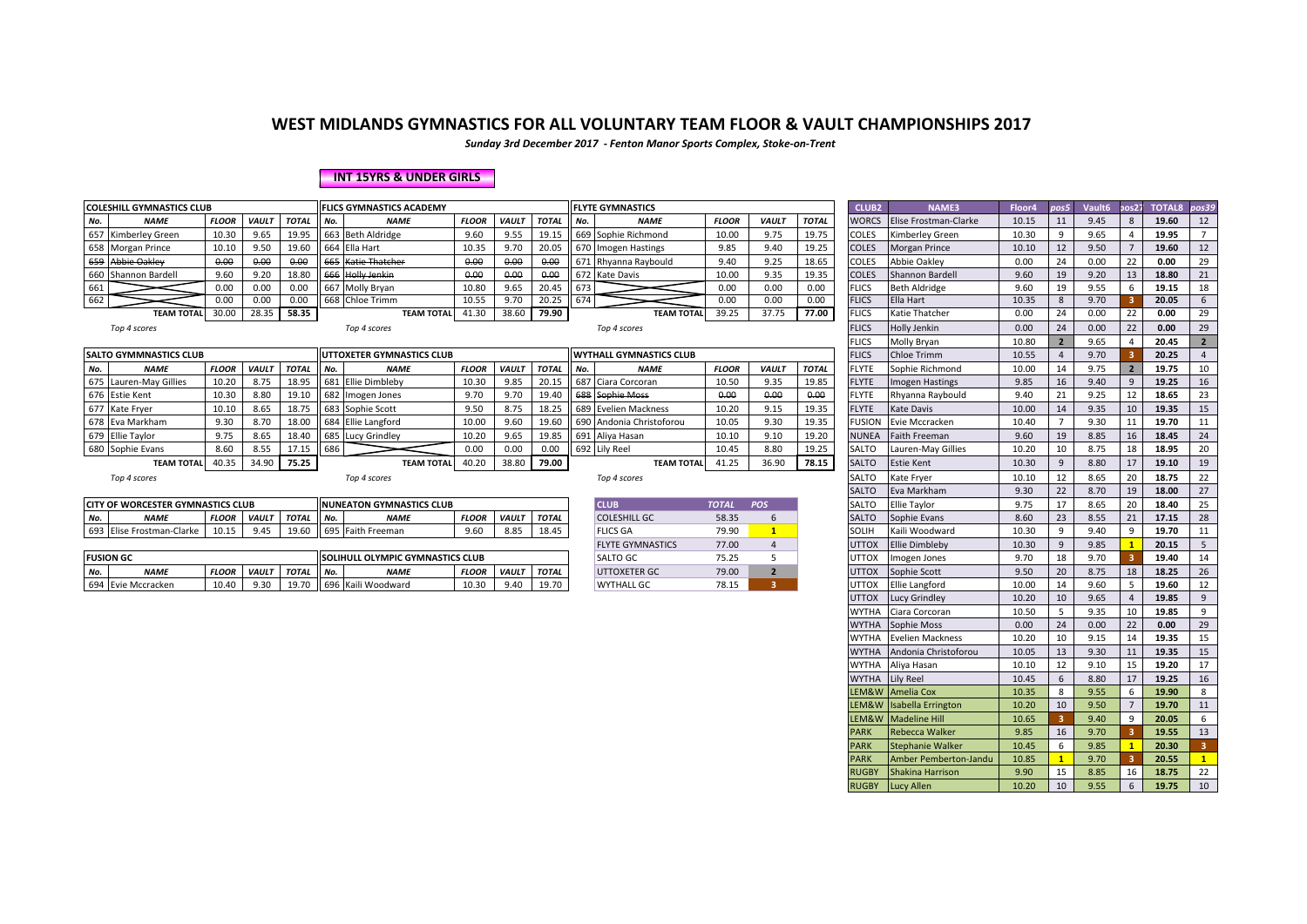*Sunday 3rd December 2017 - Fenton Manor Sports Complex, Stoke-on-Trent*

# **INT 15YRS & UNDER MIXED**

| <b>LEAMINGTON AND WARWICK GYMNASTICS CLUB</b> |     |                        |              |              |              |  |  |  |  |  |  |  |  |  |
|-----------------------------------------------|-----|------------------------|--------------|--------------|--------------|--|--|--|--|--|--|--|--|--|
| M/F                                           | No. | <b>NAME</b>            | <b>FLOOR</b> | <b>VAULT</b> | <b>TOTAL</b> |  |  |  |  |  |  |  |  |  |
| M                                             | 697 | <b>Patrick Thurlow</b> | 9.20         | 9.45         | 18.65        |  |  |  |  |  |  |  |  |  |
| M                                             | 698 | Joe Stevenson          | 9.50         | 8.60         | 18.10        |  |  |  |  |  |  |  |  |  |
| F                                             | 699 | Amelia Cox             | 10.35        | 9.55         | 19.90        |  |  |  |  |  |  |  |  |  |
| F                                             | 700 | Isabella Errington     | 10.20        | 9.50         | 19.70        |  |  |  |  |  |  |  |  |  |
| F                                             | 701 | <b>Madeline Hill</b>   | 10.65        | 9.40         | 20.05        |  |  |  |  |  |  |  |  |  |
|                                               | 702 |                        | 0.00         | 0.00         | 0.00         |  |  |  |  |  |  |  |  |  |
|                                               |     | <b>TEAM TOTAL</b>      | 39.70        | 37.10        | 76.80        |  |  |  |  |  |  |  |  |  |

|   |                            | <b>EAMINGTON AND WARWICK GYMNASTICS CLUB</b> |              |              |              |  | <b>PARK WREKIN</b> |     |                           |              |              |              |  |     | <b>RUGBY GYMNASTICS CLUB</b> |                      |              |              |              |  |  |
|---|----------------------------|----------------------------------------------|--------------|--------------|--------------|--|--------------------|-----|---------------------------|--------------|--------------|--------------|--|-----|------------------------------|----------------------|--------------|--------------|--------------|--|--|
|   | M/F   No.                  | <b>NAME</b>                                  | <b>FLOOR</b> | <b>VAULT</b> | <b>TOTAL</b> |  | M/F                | No. | <b>NAME</b>               | <b>FLOOR</b> | <b>VAULT</b> | <b>TOTAL</b> |  | M/F | No.                          | <b>NAME</b>          | <b>FLOOR</b> | <b>VAULT</b> | <b>TOTAL</b> |  |  |
| M | 697                        | <b>Patrick Thurlow</b>                       | 9.20         | 9.45         | 18.65        |  | M                  |     | 703 Benjamin Greenaway    | 10.45        | 9.80         | 20.25        |  | M   |                              | 709 Lewis Grav       | 9.70         | 9.45         | 19.15        |  |  |
| M |                            | 698 Joe Stevenson                            | 9.50         | 8.60         | 18.10        |  | M                  |     | 704 Dillon Morrey         | 10.20        | 9.75         | 19.95        |  | M   |                              | 710 Harry Lynch      | 9.80         | 8.90         | 18.70        |  |  |
|   |                            | 699   Amelia Cox                             | 10.35        | 9.55         | 19.90        |  | M                  |     | 705 Zav Bezer             | 8.90         | 8.75         | 17.65        |  |     | 711                          | L   Shakina Harrison | 9.90         | 8.85         | 18.75        |  |  |
|   |                            | 700 Isabella Errington                       | 10.20        | 9.50         | 19.70        |  |                    |     | 706 Rebecca Walker        | 9.85         | 9.70         | 19.55        |  |     |                              | 712 Lucy Allen       | 10.20        | 9.55         | 19.75        |  |  |
|   |                            | 701 Madeline Hill                            | 10.65        | 9.40         | 20.05        |  |                    |     | 707 Stephanie Walker      | 10.45        | 9.85         | 20.30        |  |     | 713 <sub>1</sub>             |                      | 0.00         | 0.00         | 0.00         |  |  |
|   | 702                        |                                              | 0.00         | 0.00         | 0.00         |  |                    |     | 708 Amber Pemberton-Jandu | 10.85        | 9.70         | 20.55        |  |     | 714                          |                      | 0.00         | 0.00         | 0.00         |  |  |
|   | 39.70<br><b>TEAM TOTAL</b> |                                              |              | 37.10        | 76.80        |  |                    |     | <b>TEAM TOTAL</b>         | 41.95        | 39.10        | 81.05        |  |     |                              | <b>TEAM TOTAL</b>    | 39.60        | 36.75        | 76.35        |  |  |

| <b>RUGBY GYMNASTICS CLUB</b> |     |                  |              |              |              |  |  |  |  |  |  |  |  |
|------------------------------|-----|------------------|--------------|--------------|--------------|--|--|--|--|--|--|--|--|
| M/F                          | No. | <b>NAME</b>      | <b>FLOOR</b> | <b>VAULT</b> | <b>TOTAL</b> |  |  |  |  |  |  |  |  |
| M                            | 709 | Lewis Gray       | 9.70         | 9.45         | 19.15        |  |  |  |  |  |  |  |  |
| M                            | 710 | Harry Lynch      | 9.80         | 8.90         | 18.70        |  |  |  |  |  |  |  |  |
| F                            | 711 | Shakina Harrison | 9.90         | 8.85         | 18.75        |  |  |  |  |  |  |  |  |
| F                            | 712 | Lucy Allen       | 10.20        | 9.55         | 19.75        |  |  |  |  |  |  |  |  |
| F                            | 713 |                  | 0.00         | 0.00         | 0.00         |  |  |  |  |  |  |  |  |
| F                            | 714 |                  | 0.00         | 0.00         | 0.00         |  |  |  |  |  |  |  |  |
|                              |     | TEAM TOTAL       | 39.60        | 36.75        | 76.35        |  |  |  |  |  |  |  |  |

Top 2 x Boys & Girls Scores *Top 2* x Boys & Girls Scores *Top 2* x Boys & Girls Scores *Top 2* x Boys & Girls Scores

| <b>CLUB</b>               | TOTAL POS |   |
|---------------------------|-----------|---|
| <b>IFAM &amp; WARWICK</b> | 76.80     |   |
| <b>PARK WRFKIN</b>        | 81.05     |   |
| RUGBY GC                  | 76.35     | ર |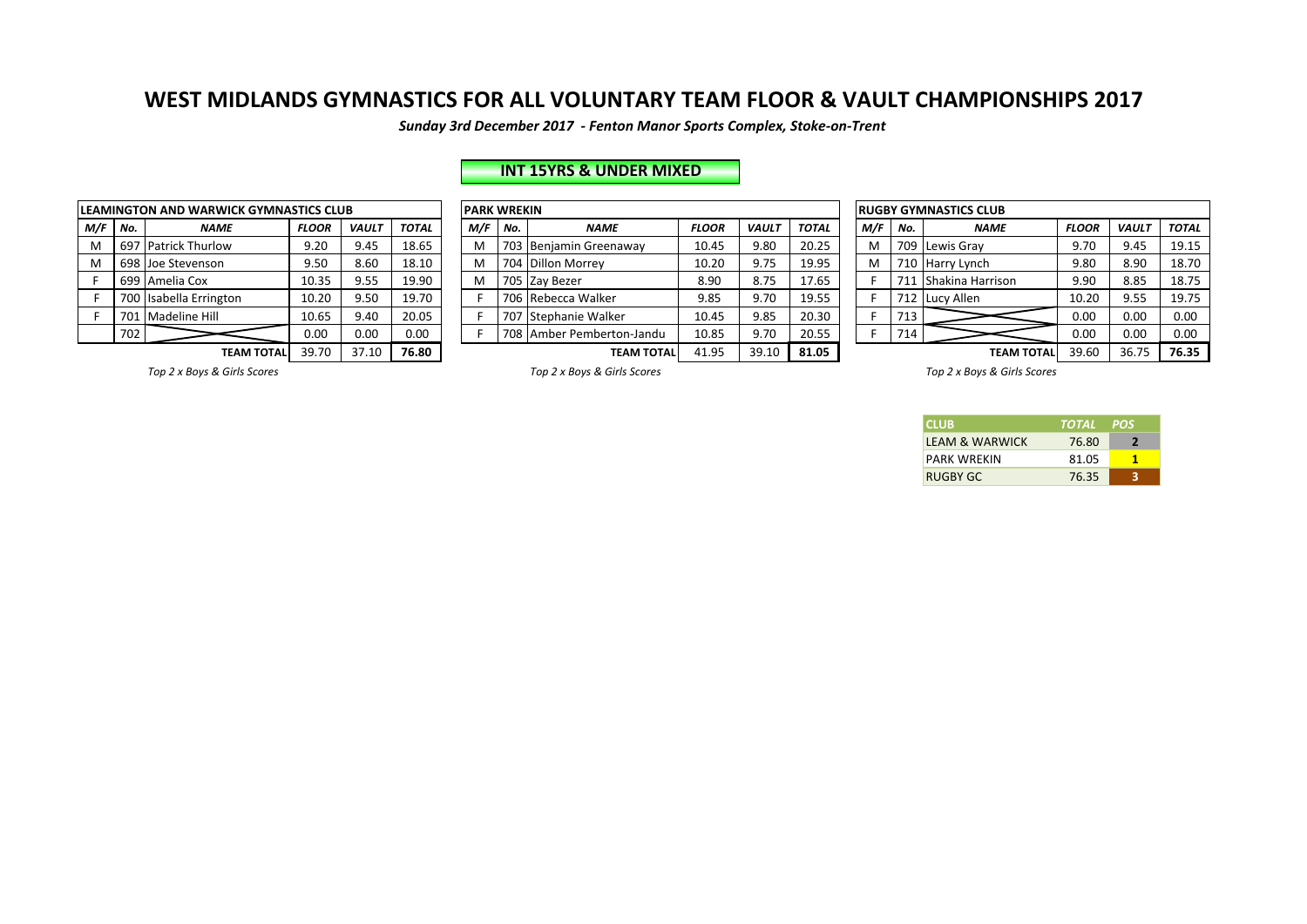*Sunday 3rd December 2017 - Fenton Manor Sports Complex, Stoke-on-Trent*

**INT 16YRS & ABOVE BOYS** 

**BOYS FROM THE INT 16 & ABOVE MIXED TEAM FOR INDIVIDUAL MEDALS** 

| <b>CLUB</b>  | <b>NAME</b>             | <b>Floor</b> | pos            | <b>Vault</b> | pos <sub>2</sub> | <b>TOTAL</b> | pos3 |
|--------------|-------------------------|--------------|----------------|--------------|------------------|--------------|------|
| <b>NUNEA</b> | Ronald Maina            | 9.80         | $\overline{2}$ | 8.10         | $\overline{4}$   | 17.90        |      |
| <b>NUNEA</b> | <b>Callum Nicholson</b> | 8.60         | 4              | 8.30         | 3                | 16.90        |      |
| <b>NUNEA</b> | Daniel Szczepanski      | 10.20        |                | 8.70         |                  | 18.90        |      |
| <b>NUNEA</b> | <b>Ben Legg</b>         | 9.00         | 3              | 8.60         |                  | 17.60        |      |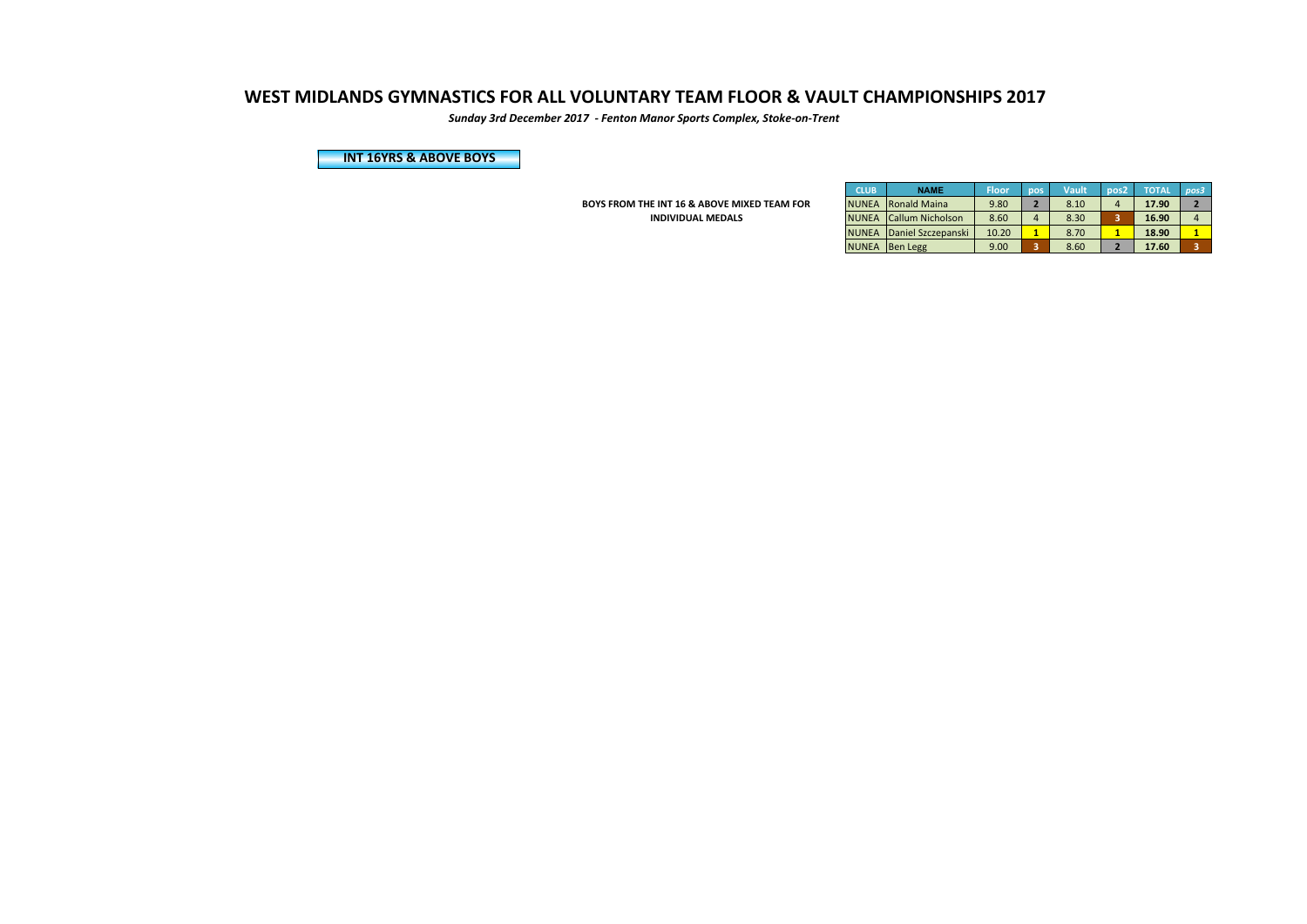*Sunday 3rd December 2017 - Fenton Manor Sports Complex, Stoke-on-Trent*

#### **INT 16YRS & ABOVE LADIES**

|     | <b>NUNEATON GYMNASTICS CLUB 3</b> |              |              |              | <b>IINUNEATON GYMNASTICS CLUB ADULTS</b> |                     |              |              |              |        | <b>II SOLIHULL OLYMPIC GYMNASTICS CLUB</b> |              |              |              |  | <b>NAME3</b>                | Floor4 | pos5 | Vault <sub>6</sub> |    | pos27 TOTAL8 pos39 |  |
|-----|-----------------------------------|--------------|--------------|--------------|------------------------------------------|---------------------|--------------|--------------|--------------|--------|--------------------------------------------|--------------|--------------|--------------|--|-----------------------------|--------|------|--------------------|----|--------------------|--|
| No. | <b>NAME</b>                       | <b>FLOOR</b> | <b>VAULT</b> | <b>TOTAL</b> | II No.                                   | <b>NAME</b>         | <b>FLOOR</b> | <b>VAUL1</b> | <b>TOTAL</b> | II No. | <b>NAME</b>                                | <b>FLOOR</b> | <b>VAULT</b> | <b>TOTAL</b> |  | FUSION Bethany Burge        | 10.30  |      | 8.80               |    | 19.10              |  |
|     | 715 Claudene Alberts              | 10.20        | 8.30         | 18.50        |                                          | 721 Nicole Jones    | 9.50         | 8.40         | 17.90        |        | 727 Emma Fogarty                           | 9.70         | 8.30         | 18.00        |  | NUNEA Claudene Alberts      | 10.20  |      | 8.30               |    | 18.50              |  |
|     | 716 Rohan Wheeler                 | 9.90         | 8.00         | 17.90        |                                          | 722 Kim Inott       | 9.80         | 8.55         | 18.35        |        | 728 Lois Mansfield                         | 9.95         | 8.70         | 18.65        |  | NUNEA Rohan Wheeler         | 9.90   |      | 8.00               |    | 17.90              |  |
|     | 717 Nusha Ramezan                 | 9.50         | 7.80         | 17.30        |                                          | 723 Zara Stubbs     | 10.10        | 8.20         | 18.30        |        | 729 Kajol Vaitha                           | 9.70         | 8.20         | 17.90        |  | NUNEA Nusha Ramezan         | 9.50   |      | 7.80               |    | 17.30              |  |
|     | 718 Caitlin Sidney                | 9.10         | 7.40         | 16.50        |                                          | 724 Leonie Richards | 10.20        | 8.45         | 18.65        |        | 730 Elaina Harris                          | 9.90         | 8.10         | 18.00        |  | <b>NUNEA</b> Caitlin Sidney | 9.10   |      | .40                | 13 | 16.50              |  |
| 719 |                                   | 0.00         | 0.00         | 0.00         | 725                                      |                     | 0.00         | 0.00         | 0.00         | 731    |                                            | 0.00         | 0.00         | 0.00         |  | <b>NUNEA</b> Nicole Jones   | 9.50   |      | .40                |    | 17.90              |  |
| 720 |                                   | 0.00         | 0.00         | 0.00         | 1726                                     |                     | 0.00         | 0.00         | 0.00         | 732    |                                            | 0.00         | 0.00         | 0.00         |  | NUNEA Kim Inott             | 9.80   |      | 8.55               |    | 18.35              |  |
|     | <b>TEAM TOTAL</b>                 | 38.70        | 31.50        | 70.20        |                                          | <b>TEAM TOTAL</b>   | 39.60        | 33.60        | 73.20        |        | <b>TEAM TOTAL</b>                          | 39.25        | 33.30        | 72.55        |  | NUNEA Zara Stubbs           | 10.10  |      | 8.20               |    | 18.30              |  |

| 4 scores |  |
|----------|--|
|          |  |

|  |  | Top 4 score: |
|--|--|--------------|
|  |  |              |

| <b>ICLUB</b>       | <b>TOTAL</b> | <b>POS</b> |
|--------------------|--------------|------------|
| NUNEATON GC 3      | 70.20        |            |
| NUNEATON GC ADULTS | 73.20        |            |
| SOLIHULL OGC       | 72.55        |            |

|     | <b>NUNEATON GYMNASTICS CLUB 3</b> |              |              |              |        | <b>INUNEATON GYMNASTICS CLUB ADULTS</b> |              |       |             |     | <b>SOLIHULL OLYMPIC GYMNASTICS CLUB</b> |              |              |              |              | NAME3                           | Floor4 | pos5 | Vault6 | pos27           | TOTAL8 pos39 |    |
|-----|-----------------------------------|--------------|--------------|--------------|--------|-----------------------------------------|--------------|-------|-------------|-----|-----------------------------------------|--------------|--------------|--------------|--------------|---------------------------------|--------|------|--------|-----------------|--------------|----|
| No. | <b>NAME</b>                       | <b>FLOOR</b> | <b>VAULT</b> | <b>TOTAL</b> | II No. | <b>NAME</b>                             | <b>FLOOR</b> | VAULT | TOTAL       | No. | <b>NAME</b>                             | <b>FLOOR</b> | <b>VAULT</b> | <b>TOTAL</b> |              | <b>FUSION Bethany Burge</b>     | 10.30  |      | 8.80   |                 | 19.10        |    |
|     | 715 Claudene Alberts              | 10.20        | 8.30         | 18.50        |        | 721 Nicole Jones                        | 9.50         | 8.40  | 17.90       |     | 727 Emma Fogarty                        | 9.70         | 8.30         | 18.00        |              | <b>NUNEA</b> Claudene Alberts   | 10.20  |      | 8.30   |                 | 18.50        |    |
|     | 716 Rohan Wheeler                 | 9.90         | 8.00         | 17.90        |        | 722 Kim Inott                           | 9.80         | 8.55  | $18.35$     |     | 728 Lois Mansfield                      | 9.95         | 8.70         | 18.65        |              | NUNEA Rohan Wheeler             | 9.90   |      | 8.00   |                 | 17.90        | 9  |
|     | 717 Nusha Ramezan                 | 9.50         | 7.80         | 17.30        |        | 723 Zara Stubbs                         | 10.10        | 8.20  | 18.30       |     | 729 Kajol Vaitha                        | 9.70         | 8.20         | 17.90        |              | NUNEA Nusha Ramezan             | 9.50   | 9    | 7.80   | 12              | 17.30        | 12 |
|     | 718 Caitlin Sidney                | 9.10         | 7.40         | 16.50        |        | 724 Leonie Richards                     | 10.20        | 8.45  | 18.65       |     | 730 Elaina Harris                       | 9.90         | 8.10         | 18.00        |              | <b>NUNEA</b> Caitlin Sidney     | 9.10   | 10   | 7.40   | 13              | 16.50        | 13 |
| 719 |                                   | 0.00         | 0.00         | 0.00         | 725    |                                         | 0.00         | 0.00  | 0.00        | 731 |                                         | 0.00         | 0.00         | 0.00         |              | NUNEA Nicole Jones              | 9.50   | 9    | 8.40   |                 | 17.90        |    |
| 720 |                                   | 0.00         | 0.00         | 0.00         | 726    |                                         | 0.00         | 0.00  | 0.00        | 732 |                                         | 0.00         | 0.00         | 0.00         |              | <b>NUNEA</b> Kim Inott          | 9.80   |      | 8.55   |                 | 18.35        |    |
|     | <b>TEAM TOTAL</b>                 | 38.70        | 31.50        | 70.20        |        | <b>TEAM TOTAL</b>                       | 39.60        |       | 33.60 73.20 |     | <b>TEAM TOTAL</b>                       | 39.25        | 33.30        | 72.55        |              | NUNEA Zara Stubbs               | 10.10  |      | 8.20   |                 | 18.30        |    |
|     | Top 4 scores                      |              |              |              |        | Top 4 scores                            |              |       |             |     | Top 4 scores                            |              |              |              |              | <b>NUNEA</b> Leonie Richards    | 10.20  |      | 8.45   |                 | 18.65        |    |
|     |                                   |              |              |              |        |                                         |              |       |             |     |                                         |              |              |              | SOLIH        | Emma Fogarty                    | 9.70   |      | 8.30   |                 | 18.00        | 8  |
|     | <b>FUSION GC</b>                  |              |              |              |        |                                         |              |       |             |     | <b>CLUB</b>                             | <b>TOTAL</b> | POS          |              | <b>SOLIH</b> | Lois Mansfield                  | 9.95   |      | 8.70   |                 | 18.65        |    |
| No. | <b>NAME</b>                       | <b>FLOOR</b> | <b>VAULT</b> | <b>TOTAL</b> |        |                                         |              |       |             |     | NUNEATON GC 3                           | 70.20        |              |              | SOLIH        | Kajol Vaitha                    | 9.70   |      | 8.20   |                 | 17.90        |    |
|     | 733 Bethany Burge                 | 10.30        | 8.80         | 19.10        |        |                                         |              |       |             |     | <b>NUNEATON GC ADULTS</b>               | 73.20        |              |              | <b>SOLIH</b> | Elaina Harris                   | 9.90   |      | 8.10   | 10 <sup>1</sup> | 18.00        | 8  |
|     |                                   |              |              |              |        |                                         |              |       |             |     | <b>SOLIHULL OGC</b>                     | 72.55        |              |              |              | NUNEA Klavia Dervishi           | 0.00   | 13   | 0.00   | 14              | 0.00         | 14 |
|     |                                   |              |              |              |        |                                         |              |       |             |     |                                         |              |              |              |              | <b>NUNEA</b> Katie Thomas       | 8.80   | 12   | 8.60   |                 | 17.40        | 11 |
|     |                                   |              |              |              |        |                                         |              |       |             |     |                                         |              |              |              |              | <b>NUNEA</b> Stacey Bates       | 9.00   | 11   | 8.50   |                 | 17.50        |    |
|     |                                   |              |              |              |        |                                         |              |       |             |     |                                         |              |              |              |              | <b>NUNEA</b> Danielle Sanders   | 0.00   | 13   | 0.00   | 14              | 0.00         | 14 |
|     |                                   |              |              |              |        |                                         |              |       |             |     |                                         |              |              |              |              | <b>NUNEA</b> Lucy Calthrop-Owen | 9.60   |      | 8.50   |                 | 18.10        |    |
|     |                                   |              |              |              |        |                                         |              |       |             |     |                                         |              |              |              |              | <b>NUNEA</b> Maya Patel         | 10.30  |      | 8.30   | 8               | 18.60        |    |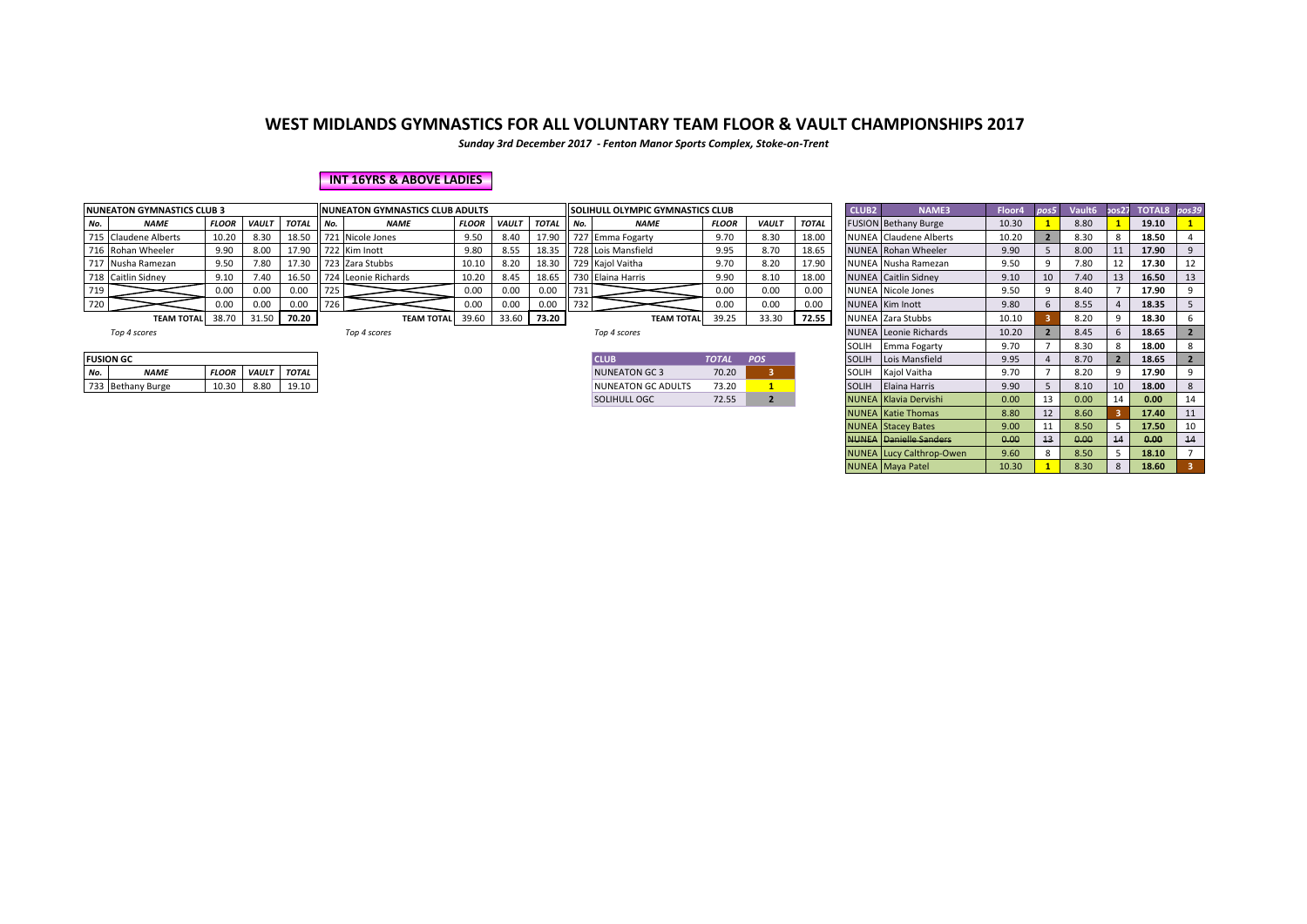*Sunday 3rd December 2017 - Fenton Manor Sports Complex, Stoke-on-Trent*

# **INT 16YRS & ABOVE MIXED**

|     |     | <b>NUNEATON GYMNASTICS CLUB 1</b> | <b>NUNEATON GYMNASTICS CLUB 2</b> |              |              |     |               |                        |  |  |  |
|-----|-----|-----------------------------------|-----------------------------------|--------------|--------------|-----|---------------|------------------------|--|--|--|
| M/F | No. | <b>NAME</b>                       | <b>FLOOR</b>                      | <b>VAULT</b> | <b>TOTAL</b> | M/F | No.           | <b>NAME</b>            |  |  |  |
| М   |     | 734 Ronald Maina                  | 9.80                              | 8.10         | 17.90        | M   |               | 740 Daniel Szczepanski |  |  |  |
| М   |     | 735 Callum Nicholson              | 8.60                              | 8.30         | 16.90        | M   |               | 741 Ben Legg           |  |  |  |
| £   |     | 736   Klavia Dervishi             | 0.00                              | 0.00         | 0.00         |     | 742           | Danielle Sanders       |  |  |  |
|     |     | 737 Katie Thomas                  | 8.80                              | 8.60         | 17.40        |     |               | 743 Lucy Calthrop-Owen |  |  |  |
| F   |     | 738 Stacey Bates                  | 9.00                              | 8.50         | 17.50        |     |               | 744 Maya Patel         |  |  |  |
|     | 739 |                                   | 0.00                              | 0.00         | 0.00         |     | 745           |                        |  |  |  |
|     |     | <b>TEAM TOTAL</b>                 | 36.20                             | 33.50        | 69.70        |     | <b>TEAM T</b> |                        |  |  |  |

|         |                     | <b>IUNEATON GYMNASTICS CLUB 1</b> |              |              |              |     |     | <b>INUNEATON GYMNASTICS CLUB 2</b> |              |              |              | <b>CLUB</b>          | <b>TOTAL</b> | <b>POS</b> |
|---------|---------------------|-----------------------------------|--------------|--------------|--------------|-----|-----|------------------------------------|--------------|--------------|--------------|----------------------|--------------|------------|
| M/F No. |                     | <b>NAME</b>                       | <b>FLOOR</b> | <b>VAULT</b> | <b>TOTAL</b> | M/F | No. | <b>NAME</b>                        | <b>FLOOR</b> | <b>VAUL1</b> | <b>TOTAL</b> | <b>NUNEATON GC 1</b> | 69.70        |            |
| M       |                     | 734 Ronald Maina                  | 9.80         | 8.10         | 17.90        | м   |     | 740 Daniel Szczepanski             | 10.20        | 8.70         | 18.90        | <b>NUNEATON GC 2</b> | 73.20        |            |
| M       |                     | 735 Callum Nicholson              | 8.60         | 8.30         | 16.90        | м   |     | 741 Ben Legg                       | 9.00         | 8.60         | 17.60        |                      |              |            |
|         | 736 Klavia Dervishi |                                   | 0.00         | 0.00         | 0.00         |     |     | 742 Danielle Sanders               | 0.00         | 0.00         | 0.00         |                      |              |            |
|         |                     | 737 Katie Thomas                  | 8.80         | 8.60         | 17.40        |     |     | 743 Lucy Calthrop-Owen             | 9.60         | 8.50         | 18.10        |                      |              |            |
|         |                     | 738 Stacey Bates                  | 9.00         | 8.50         | 17.50        |     |     | 744 Maya Patel                     | 10.30        | 8.30         | 18.60        |                      |              |            |
|         | 739                 |                                   | 0.00         | 0.00         | 0.00         |     | 745 |                                    | 0.00         | 0.00         | 0.00         |                      |              |            |
|         |                     | <b>TEAM TOTALI</b>                | 36.20        | 33.50        | 69.70        |     |     | <b>TEAM TOTAL</b>                  | 39.10        | 34.10        | 73.20        |                      |              |            |

| <b>CLUB</b>          | TOTAL POS |  |
|----------------------|-----------|--|
| <b>NUNEATON GC 1</b> | 69.70     |  |
| NUNEATON GC 2        | 73.20     |  |

*Top 2 x Boys & Girls Scores Top 2 x Boys & Girls Scores*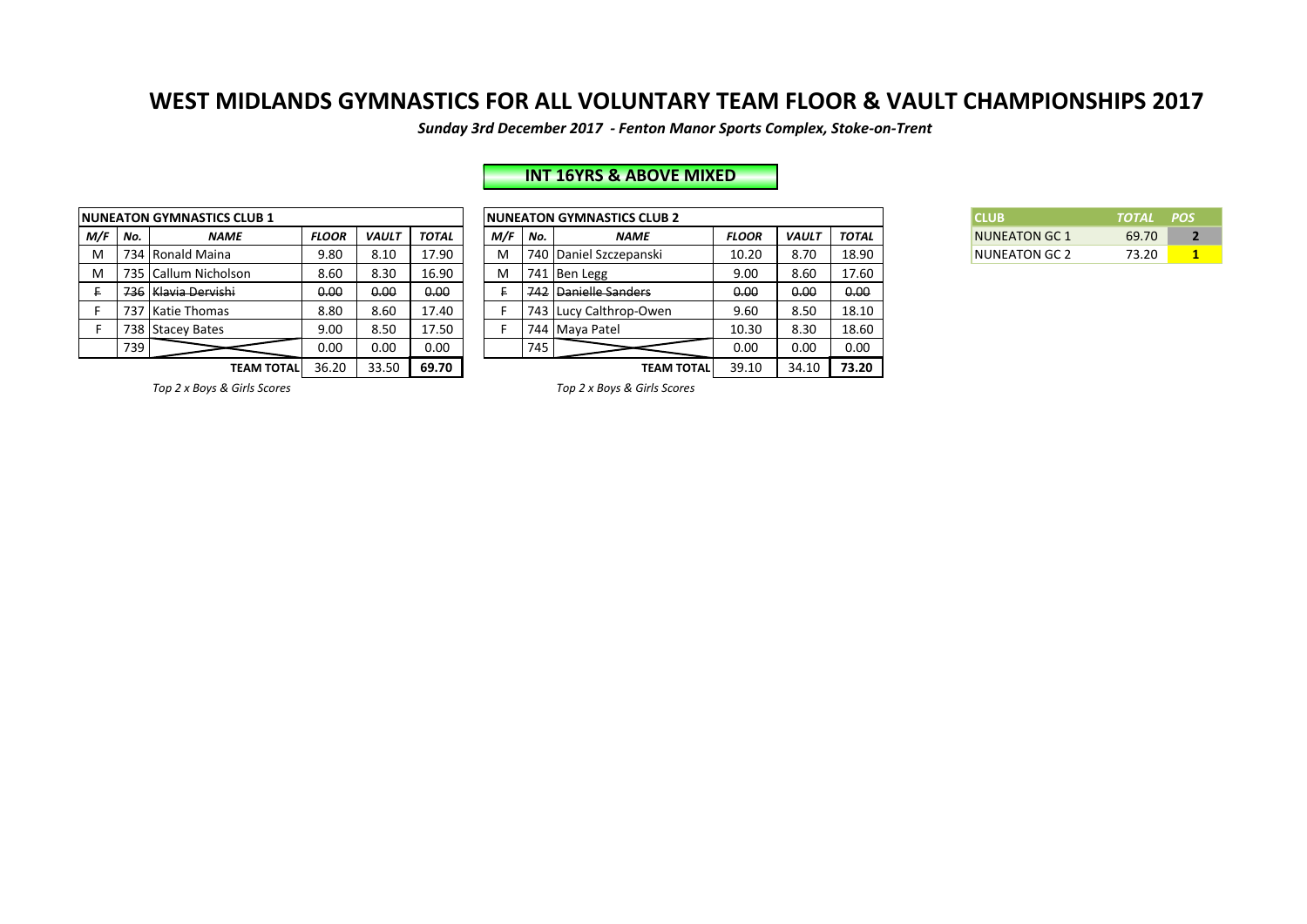*Sunday 3rd December 2017 - Fenton Manor Sports Complex, Stoke-on-Trent*

**ADV 9YRS & UNDER BOYS**

**BOYS FROM THE ADV 9 & UNDER MIXED TEAM FOR INDIVIDUAL MEDALS** 

| <b>CLUB</b>  | <b>NAME</b>            | <b>Floor</b> | pos            | Vault | pos <sub>2</sub> | <b>TOTAL</b> | pos3                    |
|--------------|------------------------|--------------|----------------|-------|------------------|--------------|-------------------------|
| <b>UTTOX</b> | <b>Alfie Wild</b>      | 9.35         | 4              | 8.60  | 3                | 17.95        | $\overline{\mathbf{2}}$ |
| <b>UTTOX</b> | Zhane Easter           | 9.65         | 1              | 8.55  | $\overline{a}$   | 18.20        | 1                       |
| <b>UTTOX</b> | <b>Jonty Brown</b>     | 9.25         | 5              | 8.65  | $\overline{2}$   | 17.90        | 3                       |
| <b>UTTOX</b> | Kaynan Barfoot         | 9.40         | 3              | 8.50  | 5                | 17.90        | 3                       |
| <b>UTTOX</b> | Jacob Hopkinson        | 9.15         | 6              | 8.70  | 1                | 17.85        | $\overline{4}$          |
| <b>UTTOX</b> | <b>Gethin Richards</b> | 9.45         | $\overline{2}$ | 8.40  | 6                | 17.85        |                         |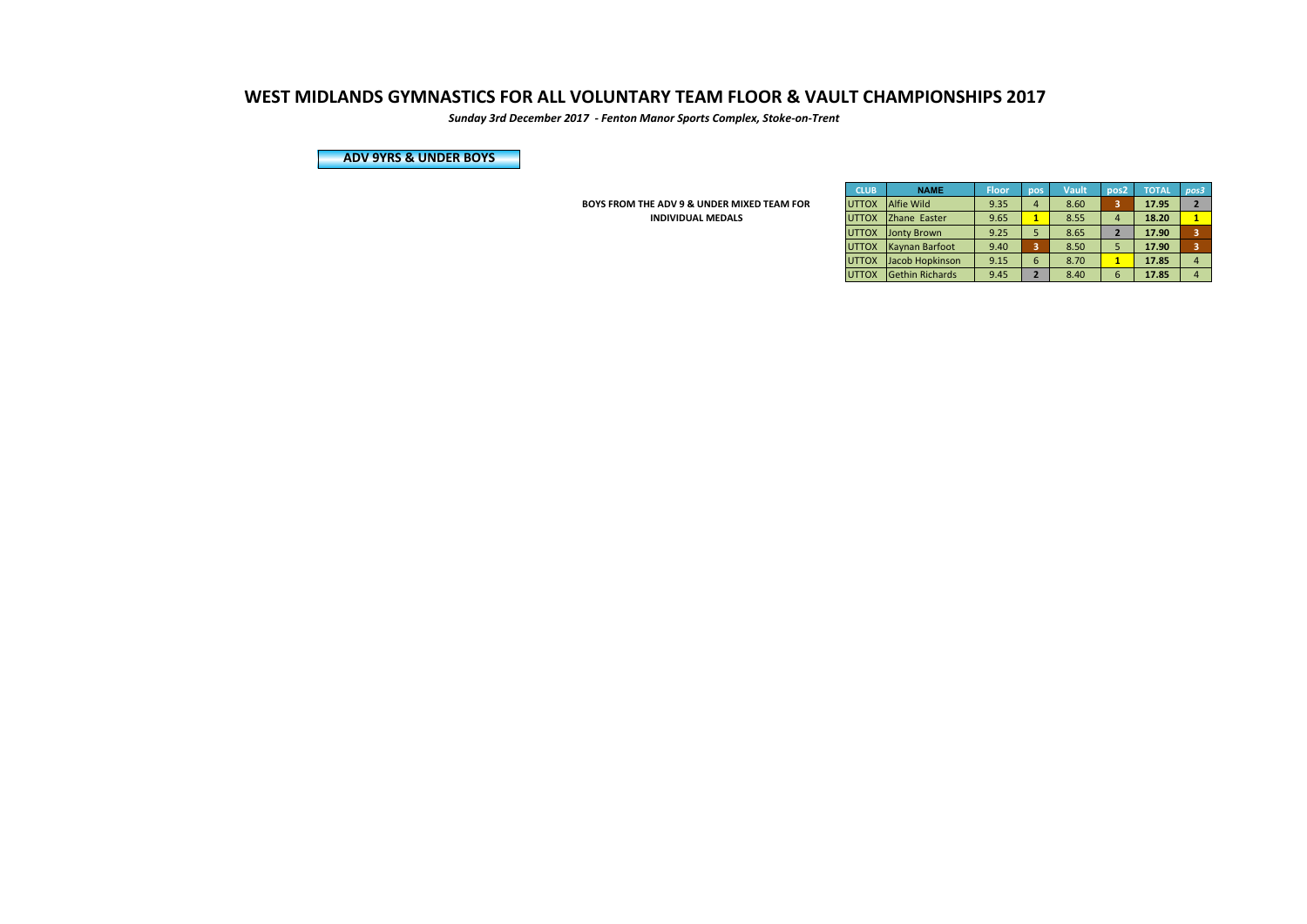*Sunday 3rd December 2017 - Fenton Manor Sports Complex, Stoke-on-Trent*

### **ADV 9YRS & UNDER GIRLS**

|     | <b>IDSALL GYMNASTICS &amp; TRAMPOLING CLUB</b> |              |              |             | <b>VALE ALL STARZ PINK</b> |              |              |              |     | VALE ALL STARZ BLUE |              |              |              | <b>CLUB2</b>  | <b>NAME3</b>                  | Floor4 | pos5 | Vault <sub>6</sub> | pos27 TOTAL8 pos39 |  |
|-----|------------------------------------------------|--------------|--------------|-------------|----------------------------|--------------|--------------|--------------|-----|---------------------|--------------|--------------|--------------|---------------|-------------------------------|--------|------|--------------------|--------------------|--|
| No. | <b>NAME</b>                                    | <b>FLOOR</b> | <b>VAULT</b> | <b>TOTA</b> | <b>NAME</b>                | <b>FLOOR</b> | <b>VAULT</b> | <b>TOTAL</b> | No. | <b>NAME</b>         | <b>FLOOR</b> | <b>VAULT</b> | <b>TOTAL</b> |               | <b>IDSALL</b> Gwen Williams   | 9.90   | 11   | 8.65               | 18.55              |  |
|     | 747 Gwen Williams                              | 9.90         | 8.65         | 18.55       | 753 Skve Last              | 10.45        | 8.25         | 18.70        |     | 759 Victoria Bella  | 9.85         | 8.40         | 18.25        | <b>IDSALL</b> | Rebecca Whitehead             | 10.25  |      | 9.55               | 19.80              |  |
|     | 748 Rebecca Whitehead                          | 10.25        | 9.55         | 19.80       | 754 Ava-Grace Greenwood    | 9.95         | 8.35         | 18.30        |     | 760 Vanessa Kwiotek | 10.10        | 8.70         | 18.80        |               | <b>IDSALL</b> Daisy Whitehead | 10.05  |      | 9.30               | 19.35              |  |
|     | 749 Daisy Whitehead                            | 10.05        | 9.30         | 19.35       | 755 Athen Cochrane         | 9.70         | 8.15         | 17.85        |     | 761 Freva Mathers   | 9.65         | 8.55         | 18.20        | <b>IDSALL</b> | Robyn Duke                    | 9.50   |      | 8.85               | 18.35              |  |
|     | 750 Robyn Duke                                 | 9.50         | 8.85         | 18.35       | 756 Ellie Harris           | 9.80         | 8.40         | 18.20        |     | 762 Sophie Pearce   | 10.05        | 8.35         | 18.40        |               | <b>IDSALL Melissa Burns</b>   | 9.60   | 16   | 8.85               | 18.45              |  |
|     | 751 Melissa Burns                              | 9.60         | 8.85         | 18.45       | 757 Lily-Mae Jones         | 0.00         | 0.00         | 0.00         |     | 763 Cera Byron      | 0.00         | 0.00         | 0.00         | <b>IDSALL</b> | Francesca Bowen .             | 9.30   | 18   | 9.80               | 19.10              |  |
| 752 |                                                | 0.00         | 0.00         | 0.00        | 758 Morven Vines           | 9.80         | 9.15         | 18.95        |     | 764 Ruby Harvey     | 9.00         | 7.75         | 16.75        | <b>STARS</b>  | Lyla Ball                     | 10.85  |      | 9.30               | 20.15              |  |
|     | <b>TEAM TOTAL</b>                              | 39.80        | 36.55        | 76.35       | <b>TEAM TOTAI</b>          | 40.00        | 34.15        | 74.15        |     | <b>TEAM TOTAL</b>   | 39.65        | 34.00        | 73.65        | <b>STARS</b>  | <b>Erin Snape</b>             | 10.65  |      | 9.60               | 20.25              |  |

|     | <b>IDSALL GYMNASTICS &amp; TRAMPOLING CLUB (1xInd)</b> |              |             |                  |        | <b>ISHOOTING STARS (2xInd)</b> |              |             |              | <b>CLUE</b>                | <b>TOTAL</b> | POS | VAL               | Ava-Grace Greenwood                          | 9.95             |    | 8.35           | 1 <sup>E</sup>  | 18.30 |                |
|-----|--------------------------------------------------------|--------------|-------------|------------------|--------|--------------------------------|--------------|-------------|--------------|----------------------------|--------------|-----|-------------------|----------------------------------------------|------------------|----|----------------|-----------------|-------|----------------|
| No. | <b>NAME</b>                                            | <b>FLOOR</b> | VAULT TOTAL |                  | II No. | <b>NAME</b>                    | <b>FLOOR</b> | <b>VAUL</b> | <b>TOTAL</b> | <b>IDSALL G&amp;T</b>      | 76.35        |     | VAL               | Athen Cochrane                               | 9.70             |    | $Q$ 15<br>ᇰ.⊥. |                 | 17.85 |                |
| 765 | Francesca Bowen                                        | Q 30         | 9.8C        | 101 <sup>c</sup> |        | Lyla Ball                      | 10.85        | 9.30        | 20.15        | VALE ALL STARZ PINK        | 74.15        |     | VALI              | <b>Ellie Harris</b>                          | 9.8 <sub>C</sub> |    | 8.40           | $\overline{14}$ | 18.20 | 1 <sup>c</sup> |
|     |                                                        |              |             |                  | 161    | 7 Erin Snape                   | 10.65        | 9.60        | 20.25        | <b>VALE ALL STARZ BLUE</b> | 73.65        |     | $\mathbf{M}$<br>T | ily Mao Jones<br>m <sub>1</sub><br>mac sonce | 0.00             | zч | 0.00<br>v.v.   | 10<br>- 77      | 0.00  |                |

| <b>CLUB</b>                | <b>TOTAL</b> | <b>POS</b> |
|----------------------------|--------------|------------|
| <b>IDSALL G&amp;T</b>      | 7635         |            |
| <b>VALE ALL STARZ PINK</b> | 74 15        |            |
| <b>VALE ALL STARZ BLUE</b> | 73.65        |            |

|     | <b>IDSALL GYMNASTICS &amp; TRAMPOLING CLUB</b>         |              |              |              |     | <b>VALE ALL STARZ PINK</b>    |              |              |              |     | <b>VALE ALL STARZ BLUE</b> |              |                |              | CLUB <sub>2</sub> | NAME3                  | Floor4 | pos5           | Vault6 | 30s27 | TOTAL8 pos39 |                |
|-----|--------------------------------------------------------|--------------|--------------|--------------|-----|-------------------------------|--------------|--------------|--------------|-----|----------------------------|--------------|----------------|--------------|-------------------|------------------------|--------|----------------|--------|-------|--------------|----------------|
| No. | <b>NAME</b>                                            | <b>FLOOR</b> | <b>VAULT</b> | <b>TOTAL</b> | No. | <b>NAME</b>                   | <b>FLOOR</b> | <b>VAULT</b> | <b>TOTAL</b> | No. | <b>NAME</b>                | <b>FLOOR</b> | <b>VAULT</b>   | <b>TOTAL</b> | <b>IDSALL</b>     | <b>Gwen Williams</b>   | 9.90   | 11             | 8.65   | 11    | 18.55        | 13             |
|     | 747 Gwen Williams                                      | 9.90         | 8.65         | 18.55        |     | 753 Skye Last                 | 10.45        | 8.25         | 18.70        |     | 759 Victoria Bella         | 9.85         | 8.40           | 18.25        | <b>IDSALL</b>     | Rebecca Whitehead      | 10.25  | 5              | 9.55   |       | 19.80        |                |
|     | 748 Rebecca Whitehead                                  | 10.25        | 9.55         | 19.80        |     | 754 Ava-Grace Greenwood       | 9.95         | 8.35         | 18.30        |     | 760 Vanessa Kwiotek        | 10.10        | 8.70           | 18.80        | <b>IDSALL</b>     | Daisy Whitehead        | 10.05  | 8              | 9.30   | 6     | 19.35        | 6              |
|     | 749 Daisy Whitehead                                    | 10.05        | 9.30         | 19.35        |     | 755 Athen Cochrane            | 9.70         | 8.15         | 17.85        |     | 761 Freya Mathers          | 9.65         | 8.55           | 18.20        | <b>IDSALL</b>     | Robyn Duke             | 9.50   | 17             | 8.85   |       | 18.35        | 16             |
|     | 750 Robyn Duke                                         | 9.50         | 8.85         | 18.35        |     | 756 Ellie Harris              | 9.80         | 8.40         | 18.20        |     | 762 Sophie Pearce          | 10.05        | 8.35           | 18.40        | <b>IDSALL</b>     | Melissa Burns          | 9.60   | 16             | 8.85   | 8     | 18.45        | 14             |
|     | 751 Melissa Burns                                      | 9.60         | 8.85         | 18.45        |     | 757 Lily-Mae Jones            | 0.00         | 0.00         | 0,00         |     | 763 Cera Byron             | 0.00         | 0.00           | 0.00         | <b>IDSALL</b>     | Francesca Bowen        | 9.30   | 18             | 9.80   |       | 19.10        |                |
| 752 |                                                        | 0.00         | 0.00         | 0.00         |     | 758 Morven Vines              | 9.80         | 9.15         | 18.95        |     | 764 Ruby Harvey            | 9.00         | 7.75           | 16.75        | <b>STARS</b>      | Lyla Ball              | 10.85  |                | 9.30   | 6     | 20.15        | $2^{\circ}$    |
|     | TEAM TOTAL 39.80                                       |              | 36.55        | 76.35        |     | <b>TEAM TOTAL</b>             | 40.00        | 34.15        | 74.15        |     | <b>TEAM TOTAL</b>          | 39.65        | 34.00          | 73.65        | <b>STARS</b>      | <b>Erin Snape</b>      | 10.65  | $\overline{2}$ | 9.60   |       | 20.25        |                |
|     | Top 4 scores                                           |              |              |              |     | Top 4 scores                  |              |              |              |     | Top 4 scores               |              |                |              | <b>SOLIH</b>      | Faye Sun               | 10.10  |                | 9.40   |       | 19.50        | 5 <sup>5</sup> |
|     |                                                        |              |              |              |     |                               |              |              |              |     |                            |              |                |              | VALE              | <b>Skye Last</b>       | 10.45  |                | 8.25   | 16    | 18.70        | 12             |
|     | <b>IDSALL GYMNASTICS &amp; TRAMPOLING CLUB (1xInd)</b> |              |              |              |     | <b>SHOOTING STARS (2xInd)</b> |              |              |              |     | <b>CLUB</b>                | <b>TOTAL</b> | <b>POS</b>     |              | <b>VALE</b>       | Ava-Grace Greenwood    | 9.95   | 10             | 8.35   | 15    | 18.30        | 17             |
| No. | <b>NAME</b>                                            | <b>FLOOR</b> | VAULT        | <b>TOTAL</b> | No. | <b>NAME</b>                   | <b>FLOOR</b> | VAULT        | <b>TOTAL</b> |     | <b>IDSALL G&amp;T</b>      | 76.35        |                |              | <b>VALE</b>       | <b>Athen Cochrane</b>  | 9.70   | 14             | 8.15   | 17    | 17.85        | 20             |
|     | 765 Francesca Bowen                                    | 9.30         | 9.80         | 19.10        |     | 766 Lyla Ball                 | 10.85        | 9.30         | 20.15        |     | <b>VALE ALL STARZ PINK</b> | 74.15        | $\overline{2}$ |              | <b>VALE</b>       | <b>Ellie Harris</b>    | 9.80   | 13             | 8.40   | 14    | 18.20        | 19             |
|     |                                                        |              |              |              |     | 767 Erin Snape                | 10.65        | 9.60         | 20.25        |     | <b>VALE ALL STARZ BLUE</b> | 73.65        | 3 <sup>1</sup> |              | <b>VALE</b>       | Lily Mae Jones         | 0.00   | 20             | 0.00   | 19    | 0.00         | 22             |
|     |                                                        |              |              |              |     |                               |              |              |              |     |                            |              |                |              | <b>VALE</b>       | <b>Morven Vines</b>    | 9.80   | 13             | 9.15   |       | 18.95        | 9              |
|     | SOLIHULL OLYMPIC GYMNASTICS CLUB (1xInd)               |              |              |              |     |                               |              |              |              |     |                            |              |                |              | VALE              | Victoria Bella         | 9.85   | 12             | 8.40   | 14    | 18.25        | 18             |
| No. | <b>NAME</b>                                            | <b>FLOOR</b> | VAULT        | <b>TOTAL</b> |     |                               |              |              |              |     |                            |              |                |              | <b>VALE</b>       | Vanessa Kwiotek        | 10.10  |                | 8.70   | 10    | 18.80        | 10             |
|     | 768 Faye Sun                                           | 10.10        | 9.40         | 19.50        |     |                               |              |              |              |     |                            |              |                |              | <b>VALE</b>       | <b>Freya Mathers</b>   | 9.65   | 15             | 8.55   | 12    | 18.20        | 19             |
|     |                                                        |              |              |              |     |                               |              |              |              |     |                            |              |                |              | <b>VALE</b>       | Sophie Pearce          | 10.05  | 8              | 8.35   | 15    | 18.40        | 15             |
|     |                                                        |              |              |              |     |                               |              |              |              |     |                            |              |                |              | <b>VALE</b>       | Cera Byron             | 0.00   | 20             | 0.00   | 19    | 0.00         | 22             |
|     |                                                        |              |              |              |     |                               |              |              |              |     |                            |              |                |              | <b>VALE</b>       | <b>Ruby Harvey</b>     | 9.00   | 19             | 7.75   | 18    | 16.75        | 21             |
|     |                                                        |              |              |              |     |                               |              |              |              |     |                            |              |                |              |                   | UTTOX IIsla Hardisty   | 10.15  | 6              | 9.50   |       | 19.65        | $\overline{4}$ |
|     |                                                        |              |              |              |     |                               |              |              |              |     |                            |              |                |              |                   | UTTOX Keira Millington | 9.50   | 17             | 9.55   |       | 19.05        | 8              |
|     |                                                        |              |              |              |     |                               |              |              |              |     |                            |              |                |              |                   | UTTOX Ruby Mountford   | 10.00  | 9              | 8.80   | q     | 18.80        | 10             |
|     |                                                        |              |              |              |     |                               |              |              |              |     |                            |              |                |              |                   | UTTOX Charlotte Dale   | 10.30  | $\overline{4}$ | 8.45   | 13    | 18.75        | 11             |
|     |                                                        |              |              |              |     |                               |              |              |              |     |                            |              |                |              |                   | UTTOX Grace Bridgett   | 9.85   | 12             | 8.70   | 10    | 18.55        | 13             |

|     | SOLIHULL OLYMPIC GYMNASTICS CLUB (1xInd) |       |                          |       |  |  |  |  |  |  |  |
|-----|------------------------------------------|-------|--------------------------|-------|--|--|--|--|--|--|--|
| No. | <b>NAMF</b>                              |       | <b>FLOOR VAULT TOTAL</b> |       |  |  |  |  |  |  |  |
|     | 768 Fave Sun                             | 10.10 | 9.40                     | 19.50 |  |  |  |  |  |  |  |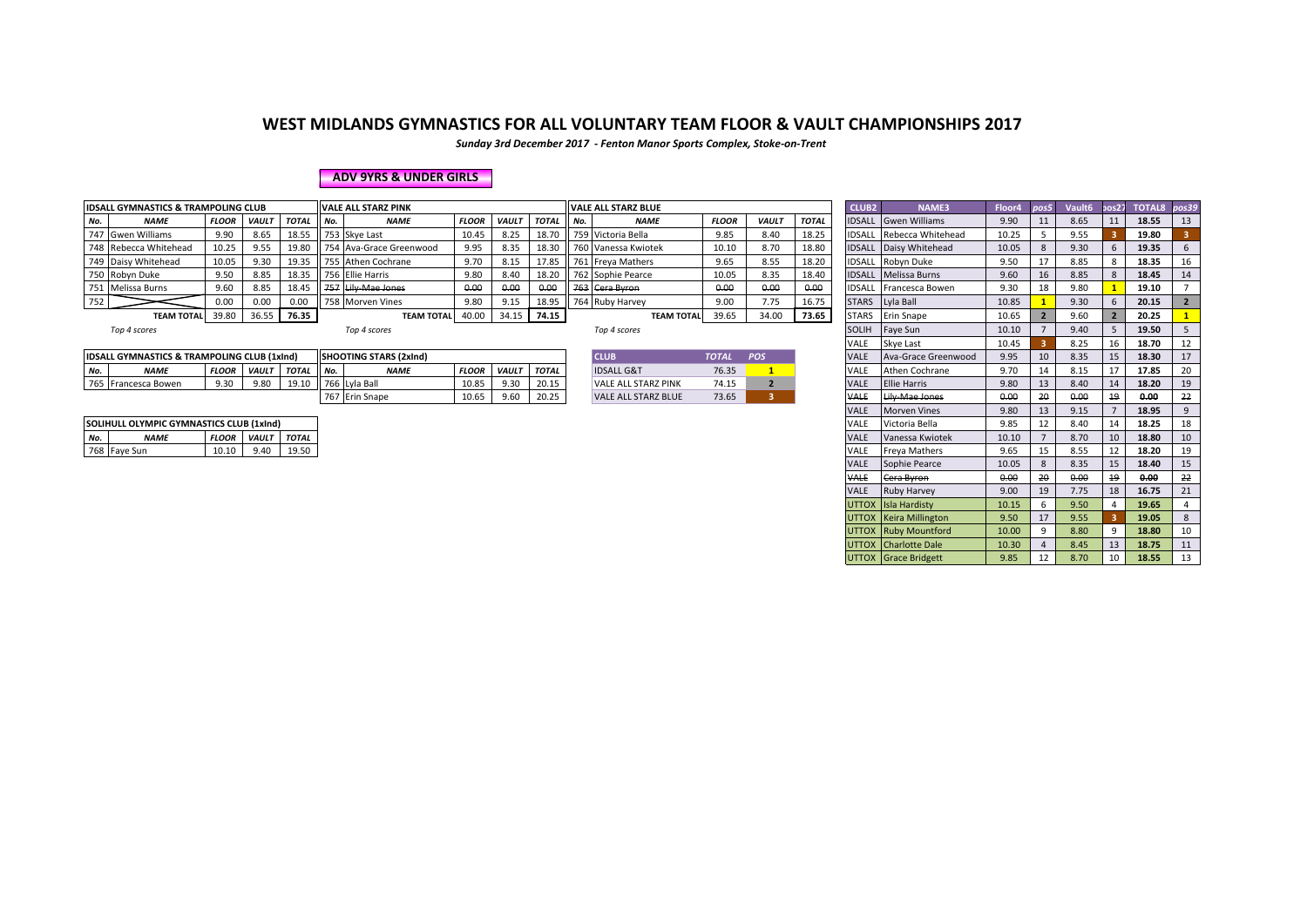Sunday 3rd December 2017 - Fenton Manor Sports Complex, Stoke-on-Trent

# **ADV 9YRS & UNDER MIXED**

|     |     | <b>UTTOXETER SAPPHIRES</b> |              |              |              |     |     | <b>UTTOXETER EMERALDS</b> |
|-----|-----|----------------------------|--------------|--------------|--------------|-----|-----|---------------------------|
| M/F | No. | <b>NAME</b>                | <b>FLOOR</b> | <b>VAULT</b> | <b>TOTAL</b> | M/F | No. | Λ                         |
| M   |     | 769 Alfie Wild             | 9.35         | 8.60         | 17.95        | M   |     | 775 Jonty Brown           |
| м   |     | 770 Zhane Easter           | 9.65         | 8.55         | 18.20        | M   |     | 776 Kaynan Bar            |
| F   |     | 771 Isla Hardisty          | 10.15        | 9.50         | 19.65        | M   |     | 777 Jacob Hopk            |
| F   |     | 772 Keira Millington       | 9.50         | 9.55         | 19.05        |     | 778 | Charlotte D               |
| F   |     | 773 Ruby Mountford         | 10.00        | 8.80         | 18.80        |     |     | 779 Grace Bridg           |
| M   |     | 774 Gethin Richards        | 9.45         | 8.40         | 17.85        |     | 780 |                           |
|     |     | <b>TEAM TOTAL</b>          | 39.25        | 36.20        | 75.45        |     |     |                           |

|         | JTTOXETER SAPPHIRES  |              |              |              |       |     | <b>UTTOXETER EMERALDS</b> |              |              |       | <b>CLUB</b>         | <b>TOTAL</b> | <b>POS</b> |
|---------|----------------------|--------------|--------------|--------------|-------|-----|---------------------------|--------------|--------------|-------|---------------------|--------------|------------|
| M/F No. | <b>NAME</b>          | <b>FLOOR</b> | <b>VAULT</b> | <b>TOTAL</b> | M/F I | No. | <b>NAME</b>               | <b>FLOOR</b> | <b>VAULT</b> | TOTAL | UTTOXETER SAPPHIRES | 75.45        |            |
| M       | 769 Alfie Wild       | 9.35         | 8.60         | 17.95        | м     |     | 775 Jonty Brown           | 9.25         | 8.65         | 17.90 | UTTOXETER EMERALDS  | 73.30        |            |
| M       | 770 Zhane Easter     | 9.65         | 8.55         | 18.20        | м     |     | 776 Kaynan Barfoot        | 9.40         | 8.50         | 17.90 |                     |              |            |
|         | 771 Isla Hardisty    | 10.15        | 9.50         | 19.65        |       |     | 777 Jacob Hopkinson       | 9.15         | 8.70         | 17.85 |                     |              |            |
|         | 772 Keira Millington | 9.50         | 9.55         | 19.05        |       |     | 778 Charlotte Dale        | 10.30        | 8.45         | 18.75 |                     |              |            |
|         | 773 Ruby Mountford   | 10.00        | 8.80         | 18.80        |       |     | 779 Grace Bridgett        | 9.85         | 8.70         | 18.55 |                     |              |            |
| м       | 774 Gethin Richards  | 9.45         | 8.40         | 17.85        |       | 780 |                           | 0.00         | 0.00         | 0.00  |                     |              |            |
|         | <b>TEAM TOTAL</b>    | 39.25        | 36.20        | 75.45        |       |     | <b>TEAM TOTAL</b>         | 38.80        | 34.50        | 73.30 |                     |              |            |

| <b>CLUB</b>                | TOTAL POS |  |
|----------------------------|-----------|--|
| <b>UTTOXETER SAPPHIRES</b> | 75.45     |  |
| UTTOXETER EMERALDS         | 73.30     |  |

**Top 2** x Boys & Girls Scores **1988 Top 2** x Boys & Girls Scores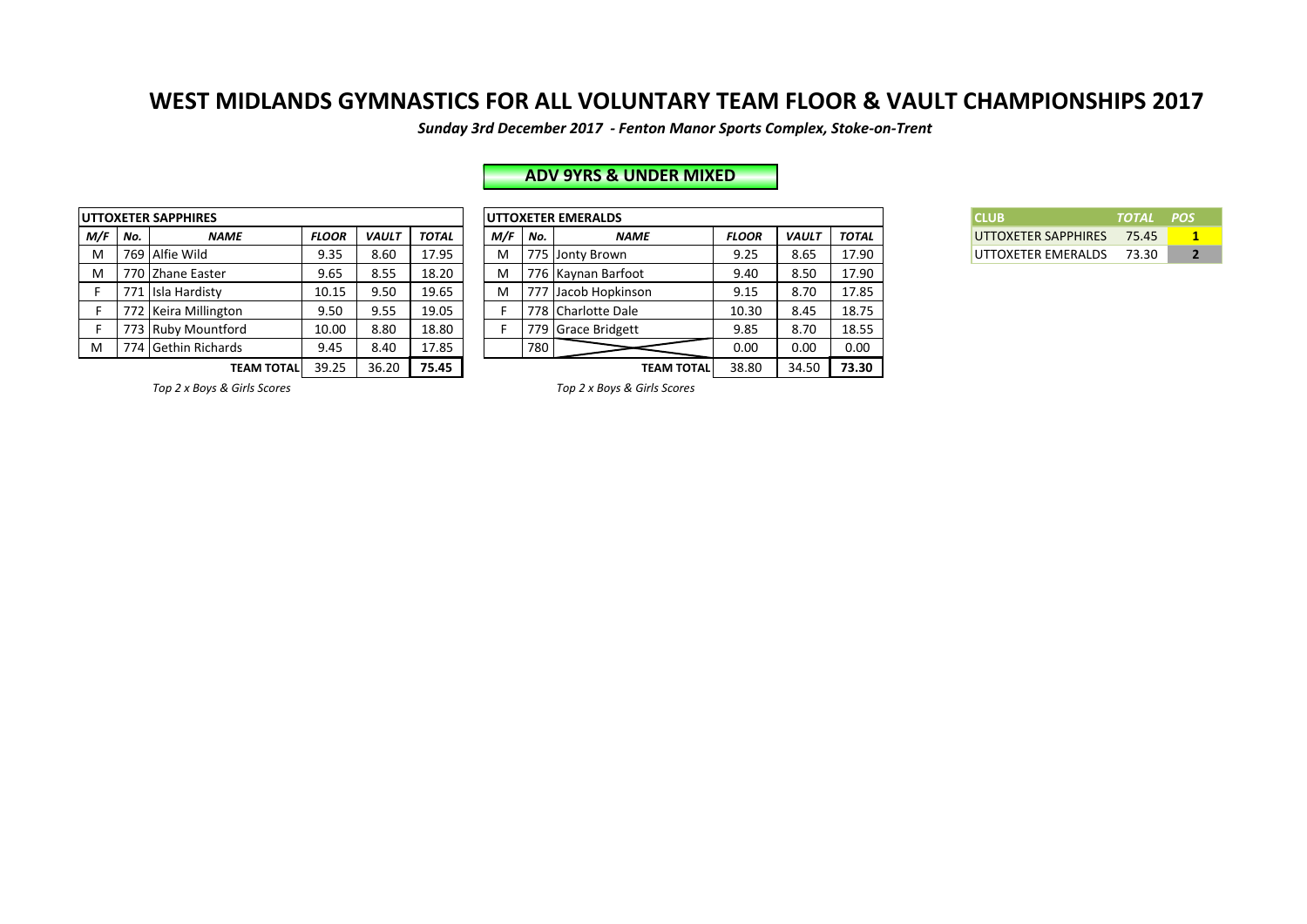*Sunday 3rd December 2017 - Fenton Manor Sports Complex, Stoke-on-Trent*

### **ADV 11YRS & UNDER BOYS**

|     | <b>UTTOXETER FALCONS</b> |              |       |              |  |  |  |  |  |  |  |
|-----|--------------------------|--------------|-------|--------------|--|--|--|--|--|--|--|
| No. | <b>NAME</b>              | <b>FLOOR</b> | VAULT | <b>TOTAL</b> |  |  |  |  |  |  |  |
| 781 | Oliver Stevenson         | 10.10        | 9.80  | 19.90        |  |  |  |  |  |  |  |
| 782 | <b>Rhys Richards</b>     | 9.95         | 8.75  | 18.70        |  |  |  |  |  |  |  |
| 783 | Jesse Jack               | 10.00        | 8.70  | 18.70        |  |  |  |  |  |  |  |
| 784 | <b>Ben Mozley</b>        | 9.85         | 9.85  | 19.70        |  |  |  |  |  |  |  |
| 785 | Oliver Clamp             | 9.75         | 8.65  | 18.40        |  |  |  |  |  |  |  |
|     | 786 Wiliam Breen         | 8.90         | 8.55  | 17.45        |  |  |  |  |  |  |  |
|     | <b>TEAM TOTAL</b>        | 39.90        | 37.10 | 77.00        |  |  |  |  |  |  |  |

| <b>ICLUB</b>             | <b>TOTAL</b> | n pos |
|--------------------------|--------------|-------|
| <b>UTTOXETER FALCONS</b> | 77.00        |       |

|     | <b>UTTOXETER FALCONS</b> |              |       |              |
|-----|--------------------------|--------------|-------|--------------|
| No. | <b>NAME</b>              | <b>FLOOR</b> | VAULT | <b>TOTAL</b> |
|     | 781 Oliver Stevenson     | 10.10        | 9.80  | 19.90        |
|     | 782 Rhys Richards        | 9.95         | 8.75  | 18.70        |
|     | 783 Jesse Jack           | 10.00        | 8.70  | 18.70        |
|     | 784 Ben Mozley           | 9.85         | 9.85  | 19.70        |
|     | 785 Oliver Clamp         | 9.75         | 8.65  | 18.40        |
|     | 786 Wiliam Breen         | 8.90         | 8.55  | 17.45        |
|     | <b>TEAM TOTAL</b>        | 39.90        |       | 37.10 77.00  |
|     | Top 4 scores             |              |       |              |
|     |                          |              |       |              |
|     |                          |              |       |              |
|     |                          |              |       |              |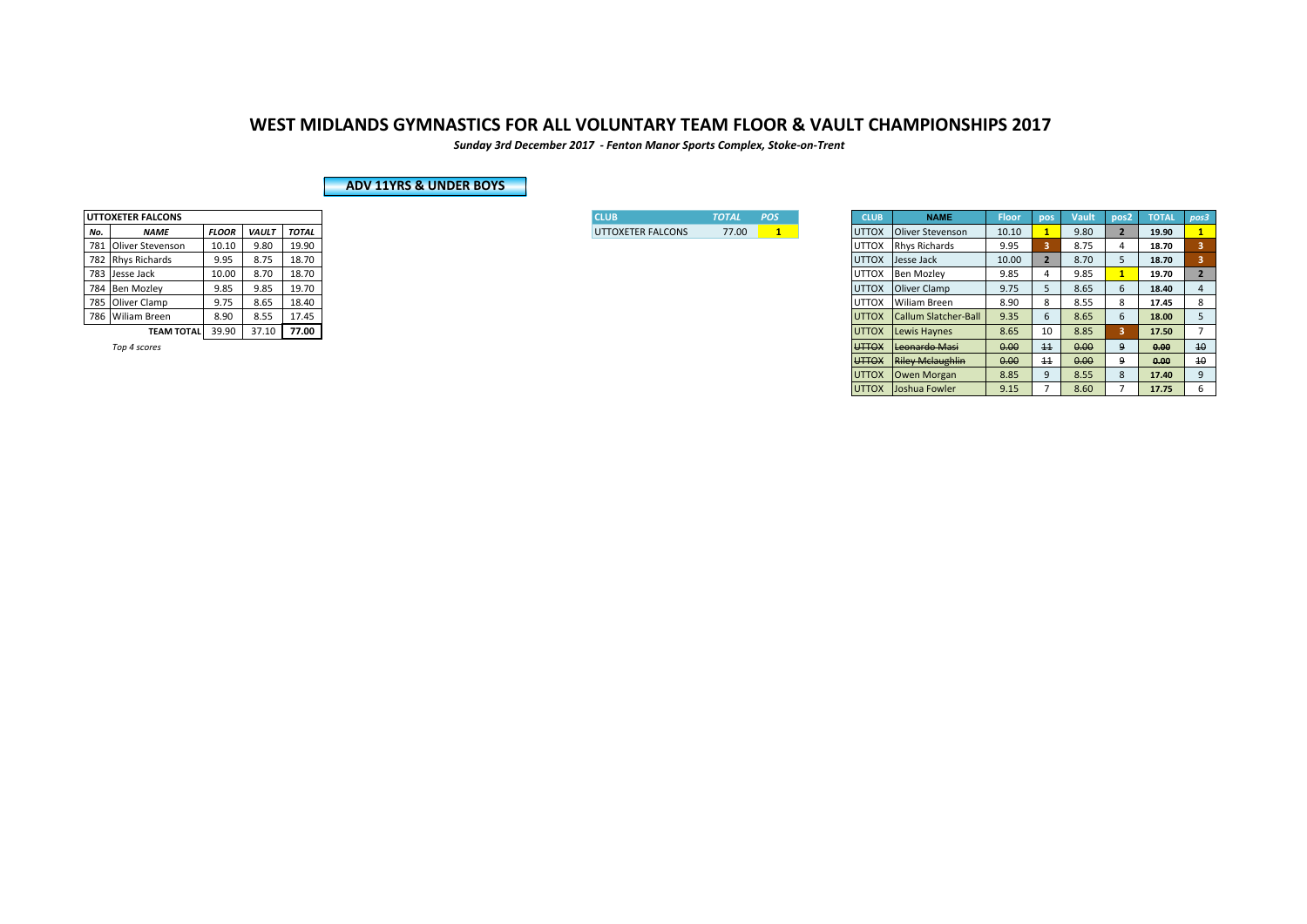*Sunday 3rd December 2017 - Fenton Manor Sports Complex, Stoke-on-Trent*

#### **ADV 11YRS & UNDER GIRLS**

|     | <b>COVENTRY EMPIRE GYMNASTICS ACADEMY</b>   |              |              |              |     | <b>IDSALL GYMNASTICS &amp; TRAMPOLING CLUB</b>         |              |                    |              |     | <b>VALE ALL STARZ BLACK</b>                     |              |                         |              | CLUB <sub>2</sub> | NAME3                   | Floor4 | pos5           | Vault6 | pos27            | TOTAL8 pos39 |                 |
|-----|---------------------------------------------|--------------|--------------|--------------|-----|--------------------------------------------------------|--------------|--------------------|--------------|-----|-------------------------------------------------|--------------|-------------------------|--------------|-------------------|-------------------------|--------|----------------|--------|------------------|--------------|-----------------|
| No. | <b>NAME</b>                                 | <b>FLOOR</b> | <b>VAULT</b> | <b>TOTAL</b> | No. | <b>NAME</b>                                            | <b>FLOOR</b> | <b>VAULT</b>       | <b>TOTAL</b> | No. | <b>NAME</b>                                     | <b>FLOOR</b> | VAULT                   | <b>TOTAL</b> | <b>COVEM</b>      | Mya Meroz               | 10.35  | -5             | 8.75   | 11               | 19.10        | 16              |
|     | 787 Mya Meroz                               | 10.35        | 8.75         | 19.10        |     | 793 Olivia Morris                                      | 10.10        | 9.75               | 19.85        |     | 799 Lavender Poulter                            | 10.20        | 9.65                    | 19.85        | COVEM             | Nora Szabo              | 10.30  | 6              | 9.80   | $\overline{2}$   | 20.10        | $\overline{4}$  |
|     | 788 Nora Szabo                              | 10.30        | 9.80         | 20.10        |     | 794 Grace Morris                                       | 10.20        | 9.55               | 19.75        |     | 800 Francesca Bruce                             | 10.50        | 9.45                    | 19.95        | COVEM             | Hannah Furchel          | 10.95  |                | 9.85   |                  | 20.80        | 1               |
|     | 789 Hannah Furchel                          | 10.95        | 9.85         | 20.80        |     | 795 Elif Cetin                                         | 10.30        | 9.65               | 19.95        |     | 801 Kyra Last                                   | 9.85         | 9.35                    | 19.20        | COVEM             | Angelina Janovica       | 10.20  | 8              | 9.15   | 10               | 19.35        | 13              |
|     | 790 Angelina Janovica                       | 10.20        | 9.15         | 19.35        |     | 796 Aimee Gaff                                         | 10.00        | 9.45               | 19.45        |     | 802 Gracie Alexander                            | 10.30        | 8.55                    | 18.85        | <b>COVEM</b>      | <b>Emily Suchanska</b>  | 9.85   | 14             | 8.55   | 15               | 18.40        | 26              |
|     | 791 Emily Suchanska                         | 9.85         | 8.55         | 18.40        |     | 797 Beau Lloyd                                         | 10.55        | 9.55               | 20.10        |     | 803 Siobhan Mills                               | 9.95         | 8.50                    | 18.45        | <b>IDSALL</b>     | Pheobe Pownall          | 9.85   | 14             | 9.70   |                  | 19.55        | 10              |
| 792 |                                             | 0.00         | 0.00         | 0.00         | 798 |                                                        | 0.00         | 0.00               | 0.00         |     | 804 Emma Weetman                                | 10.20        | 8.45                    | 18.65        | <b>IDSALL</b>     | Olivia Morris           | 10.10  | 9              | 9.75   |                  | 19.85        | $7^{\circ}$     |
|     | TEAM TOTAL 41.80                            |              | 37.55        | 79.35        |     | <b>TEAM TOTAL</b>                                      | 41.15        | 38.50              | 79.65        |     | <b>TEAM TOTAL</b>                               | 41.20        | 37.00                   | 78.20        | <b>IDSALL</b>     | <b>Grace Morris</b>     | 10.20  | 8              | 9.55   | 6                | 19.75        | 8               |
|     | Top 4 scores                                |              |              |              |     | Top 4 scores                                           |              |                    |              |     | Top 4 scores                                    |              |                         |              | <b>IDSALL</b>     | <b>Elif Cetin</b>       | 10.30  | 6              | 9.65   | 5                | 19.95        | $6^{\circ}$     |
|     |                                             |              |              |              |     |                                                        |              |                    |              |     |                                                 |              |                         |              | <b>IDSALL</b>     | Aimee Gaff              | 10.00  | 11             | 9.45   | 8                | 19.45        | 11              |
|     | <b>VALE ALL STARZ GREEN</b>                 |              |              |              |     | <b>WOLVERHAMPTON GYM CLUB</b>                          |              |                    |              |     | <b>WYRE FOREST GYMNASTICS SCHOOL GREEN</b>      |              |                         |              | <b>IDSALL</b>     | <b>Beau Lloyd</b>       | 10.55  |                | 9.55   | $6 \overline{6}$ | 20.10        | $\overline{4}$  |
| No. | <b>NAME</b>                                 | <b>FLOOR</b> | <b>VAULT</b> | <b>TOTAL</b> | No. | <b>NAME</b>                                            | <b>FLOOR</b> | <b>VAULT</b>       | <b>TOTAL</b> | No. | <b>NAME</b>                                     | <b>FLOOR</b> | VAULT                   | <b>TOTAL</b> | <b>STARS</b>      | <b>Grace Austin</b>     | 10.75  | $\overline{2}$ | 9.70   | $\overline{4}$   | 20.45        | $2^{\circ}$     |
|     | 805 Minnie Golder                           | 10.00        | 8.60         | 18.60        |     | 811 Rihanna Ralph                                      | 10.25        | 9.50               | 19.75        |     | 817 Emilija Skrbic                              | 9.60         | 8.60                    | 18.20        | <b>SOLIH</b>      | Josie Beaumont          | 10.30  | 6              | 9.65   | 5                | 19.95        | $6\overline{6}$ |
|     | 806 Lara Hodgkins                           | 9.80         | 8.55         | 18.35        |     | 812 Scarlett Harris                                    | 10.25        | 9.75               | 20.00        |     | 818 Emily-Mae Smith                             | 9.50         | 9.70                    | 19.20        | <b>VALE</b>       | Lavender Poulter        | 10.20  | 8              | 9.65   | -5               | 19.85        | $7^{\circ}$     |
|     | 807 Mimi Atkins                             | 10.05        | 9.65         | 19.70        |     | 813 Emily Rogers                                       | 9.90         | 9.65               | 19.55        |     | 819 Daniella Watson                             | 9.45         | 8.35                    | 17.80        | <b>VALE</b>       | Francesca Bruce         | 10.50  | $\overline{4}$ | 9.45   | 8                | 19.95        | $6\phantom{1}$  |
|     | 808 Lexie Griffiths                         | 10.25        | 8.50         | 18.75        |     | 814 Millie Williams                                    | 10.35        | 9.80               | 20.15        |     | 820 Megan Griffiths                             | 9.10         | 8.55                    | 17.65        | VALE              | Kyra Last               | 9.85   | 14             | 9.35   | 9                | 19.20        | 14              |
|     | 809 Piper Rushby                            | 10.00        | 8.40         | 18.40        | 815 |                                                        | 0.00         | 0.00               | 0.00         |     | 821 Tayla Burleigh                              | 9.40         | 8.65                    | 18.05        | <b>VALE</b>       | Gracie Alexander        | 10.30  | 6              | 8.55   | 15               | 18.85        | 19              |
|     | 810 Nelly Ellis                             | 10.35        | 8.55         | 18.90        | 816 |                                                        | 0.00         | 0.00               | 0.00         |     | 822 Elliot-May Smith                            | 10.30        | 8.65                    | 18.95        | VALE              | Siobhan Mills           | 9.95   | 12             | 8.50   | 16               | 18.45        | 25              |
|     | <b>TEAM TOTAL</b>                           | 40.65        | 35.35        | 76.00        |     | <b>TEAM TOTAL</b>                                      | 40.75        | 38.70              | 79.45        |     | <b>TEAM TOTAL</b>                               | 38.85        | 35.60                   | 74.45        | <b>VALE</b>       | Emma Weetman            | 10.20  | 8              | 8.45   | 17               | 18.65        | 22              |
|     | Top 4 scores                                |              |              |              |     | Top 4 scores                                           |              |                    |              |     | Top 4 scores                                    |              |                         |              | <b>VALE</b>       | Minnie Golder           | 10.00  | 11             | 8.60   | 14               | 18.60        | 23              |
|     |                                             |              |              |              |     |                                                        |              |                    |              |     |                                                 |              |                         |              | <b>VALE</b>       | Lara Hodgkins           | 9.80   | 15             | 8.55   | 15               | 18.35        | 27              |
|     | <b>WYRE FOREST GYMNASTICS SCHOOL PURPLE</b> |              |              |              |     | <b>IDSALL GYMNASTICS &amp; TRAMPOLING CLUB (1xInd)</b> |              |                    |              |     | <b>SOLIHULL OLYMPIC GYMNASTICS CLUB (1xInd)</b> |              |                         |              | <b>VALE</b>       | Mimi Atkins             | 10.05  | 10             | 9.65   | 5                | 19.70        | 9               |
| No. | <b>NAME</b>                                 | <b>FLOOR</b> | <b>VAULT</b> | <b>TOTAL</b> | No. | <b>NAME</b>                                            |              | FLOOR VAULT        | <b>TOTAL</b> | No. | <b>NAME</b>                                     | <b>FLOOR</b> | <b>VAULT</b>            | <b>TOTAL</b> | <b>VALE</b>       | Lexie Griffiths         | 10.25  |                | 8.50   | 16               | 18.75        | 20              |
|     | 823 Mia Tramontana                          | 9.15         | 8.55         | 17.70        |     | 829 Pheobe Pownall                                     | 9.85         | 9.70               | 19.55        |     | 831 Josie Beaumont                              | 10.30        | 9.65                    | 19.95        | VALE              | Piper Rushby            | 10.00  | 11             | 8.40   | 18               | 18.40        | 26              |
|     | 824 Olivia Price                            | 9.15         | 8.60         | 17.75        |     |                                                        |              |                    |              |     |                                                 |              |                         |              | <b>VALE</b>       | <b>Nelly Ellis</b>      | 10.35  | 5              | 8.55   | 15               | 18.90        | 18              |
|     | 825 Lucy Martin                             | 10.10        | 8.60         | 18.70        |     | <b>SHOOTING STARS (1xInd)</b>                          |              |                    |              |     | <b>CLUB</b>                                     | TOTAL POS    |                         |              | WOLV              | Rihanna Ralph           | 10.25  | $\overline{7}$ | 9.50   | $\overline{7}$   | 19.75        | 8               |
|     | 826 Amelie May Moseley                      | 10.20        | 0.00         | 10.20        | No. | <b>NAME</b>                                            | <b>FLOOR</b> | <b>VAULT</b>       | <b>TOTAL</b> |     | <b>COVENTRY EMPIRE</b>                          | 79.35        | $\overline{\mathbf{3}}$ |              | <b>WOLV</b>       | <b>Scarlett Harris</b>  | 10.25  | $\overline{7}$ | 9.75   |                  | 20.00        | 5 <sup>5</sup>  |
| 827 | Lucy O'Hare                                 | 10.00        | 8.50         | 18.50        |     | 830 Grace Austin                                       | 10.75        | 9.70               | 20.45        |     | <b>IDSALL G&amp;T</b>                           | 79.65        | $\mathbf{1}$            |              | WOLV              | <b>Emily Rogers</b>     | 9.90   | 13             | 9.65   | 5                | 19.55        | 10              |
|     | 828 Maddison Mcadam                         | 9.30         | 8.70         | 18.00        |     |                                                        |              |                    |              |     | <b>VALE ALL STARZ BLACK</b>                     | 78.20        | 4                       |              | <b>WOLV</b>       | <b>Millie Williams</b>  | 10.35  | 5              | 9.80   | $\overline{2}$   | 20.15        | 3 <sup>7</sup>  |
|     | <b>TEAM TOTAL</b>                           | 39.60        | 34.45        | 74.05        |     | <b>WYRE FOREST GYMNASTICS SCHOOL (1xind)</b>           |              |                    |              |     | <b>VALE ALL STARZ GREEN</b>                     | 76.00        | -5                      |              | <b>WYRE</b>       | Emilija Skrbic          | 9.60   | 17             | 8.60   | 14               | 18.20        | 28              |
|     | Top 4 scores                                |              |              |              | No. | <b>NAME</b>                                            |              | <b>FLOOR VAULT</b> | <b>TOTAL</b> |     | <b>WOLVERHAMPTON</b>                            | 79.45        | $\overline{2}$          |              | <b>WYRE</b>       | Emily-Mae Smith         | 9.50   | 18             | 9.70   | $\overline{a}$   | 19.20        | 14              |
|     |                                             |              |              |              |     | 950 Ella-Rose Beasley                                  | 10.30        | 8.45               | 18.75        |     | <b>WYRE FOREST GREEN</b>                        | 74.45        | 6                       |              | <b>WYRE</b>       | Daniella Watson         | 9.45   | 19             | 8.35   | 19               | 17.80        | 31              |
|     |                                             |              |              |              |     |                                                        |              |                    |              |     | <b>WYRE FOREST PURPLE</b>                       | 74.05        | $7^{\circ}$             |              | <b>WYRE</b>       | <b>Megan Griffiths</b>  | 9.10   | 23             | 8.55   | 15               | 17.65        | 34              |
|     |                                             |              |              |              |     |                                                        |              |                    |              |     |                                                 |              |                         |              | WYRE              | Tayla Burleigh          | 9.40   | 20             | 8.65   | 13               | 18.05        | 29              |
|     |                                             |              |              |              |     |                                                        |              |                    |              |     |                                                 |              |                         |              | <b>WYRE</b>       | <b>Elliot-May Smith</b> | 10.30  | 6              | 8.65   | 13               | 18.95        | 17              |

| <b>CU V LIVI</b> | <b>IVOIG JEGUU</b>        | 10.JU | v                       | J.OU | $\epsilon$     | 20.10 |                         |
|------------------|---------------------------|-------|-------------------------|------|----------------|-------|-------------------------|
| COVEM            | Hannah Furchel            | 10.95 | $\mathbf{1}$            | 9.85 | $\mathbf{1}$   | 20.80 | $\overline{1}$          |
| COVEM            | Angelina Janovica         | 10.20 | 8                       | 9.15 | 10             | 19.35 | 13                      |
| COVEM            | Emily Suchanska           | 9.85  | 14                      | 8.55 | 15             | 18.40 | 26                      |
| <b>IDSALL</b>    | Pheobe Pownall            | 9.85  | 14                      | 9.70 | 4              | 19.55 | 10                      |
| IDSALL           | Olivia Morris             | 10.10 | 9                       | 9.75 | 3              | 19.85 | $\overline{7}$          |
| <b>IDSALL</b>    | <b>Grace Morris</b>       | 10.20 | 8                       | 9.55 | 6              | 19.75 | 8                       |
| <b>IDSALL</b>    | <b>Elif Cetin</b>         | 10.30 | 6                       | 9.65 | 5              | 19.95 | 6                       |
| <b>IDSALL</b>    | Aimee Gaff                | 10.00 | 11                      | 9.45 | 8              | 19.45 | 11                      |
| <b>IDSALL</b>    | Beau Lloyd                | 10.55 | 3                       | 9.55 | 6              | 20.10 | $\overline{4}$          |
| STARS            | <b>Grace Austin</b>       | 10.75 | $\overline{\mathbf{2}}$ | 9.70 | 4              | 20.45 | $\overline{\mathbf{2}}$ |
| SOLIH            | Josie Beaumont            | 10.30 | 6                       | 9.65 | 5              | 19.95 | 6                       |
| VALE             | Lavender Poulter          | 10.20 | 8                       | 9.65 | 5              | 19.85 | $\overline{7}$          |
| VALE             | Francesca Bruce           | 10.50 | 4                       | 9.45 | 8              | 19.95 | 6                       |
| VALE             | Kyra Last                 | 9.85  | 14                      | 9.35 | 9              | 19.20 | 14                      |
| VALE             | Gracie Alexander          | 10.30 | 6                       | 8.55 | 15             | 18.85 | 19                      |
| VALE             | Siobhan Mills             | 9.95  | 12                      | 8.50 | 16             | 18.45 | 25                      |
| VALE             | Emma Weetman              | 10.20 | 8                       | 8.45 | 17             | 18.65 | 22                      |
| .<br>Vale        | Minnie Golder             | 10.00 | 11                      | 8.60 | 14             | 18.60 | 23                      |
| VALE             | Lara Hodgkins             | 9.80  | 15                      | 8.55 | 15             | 18.35 | 27                      |
| VALE             | Mimi Atkins               | 10.05 | 10                      | 9.65 | 5              | 19.70 | 9                       |
| VALE             | Lexie Griffiths           | 10.25 | 7                       | 8.50 | 16             | 18.75 | 20                      |
| VALE             | Piper Rushby              | 10.00 | 11                      | 8.40 | 18             | 18.40 | 26                      |
| VALE             | <b>Nelly Ellis</b>        | 10.35 | 5                       | 8.55 | 15             | 18.90 | 18                      |
| WOLV             | Rihanna Ralph             | 10.25 | 7                       | 9.50 | 7              | 19.75 | 8                       |
| WOLV             | <b>Scarlett Harris</b>    | 10.25 | $\overline{7}$          | 9.75 | 3              | 20.00 | 5                       |
| WOLV             | <b>Emily Rogers</b>       | 9.90  | 13                      | 9.65 | 5              | 19.55 | 10                      |
| WOLV             | Millie Williams           | 10.35 | 5                       | 9.80 | $\overline{2}$ | 20.15 | 3                       |
| <b>WYRE</b>      | Emilija Skrbic            | 9.60  | 17                      | 8.60 | 14             | 18.20 | 28                      |
| <b>WYRE</b>      | Emily-Mae Smith           | 9.50  | 18                      | 9.70 | $\overline{4}$ | 19.20 | 14                      |
| <b>WYRE</b>      | Daniella Watson           | 9.45  | 19                      | 8.35 | 19             | 17.80 | 31                      |
| <b>WYRE</b>      | <b>Megan Griffiths</b>    | 9.10  | 23                      | 8.55 | 15             | 17.65 | 34                      |
| <b>WYRE</b>      | Tayla Burleigh            | 9.40  | 20                      | 8.65 | 13             | 18.05 | 29                      |
| <b>WYRE</b>      | Elliot-May Smith          | 10.30 | 6                       | 8.65 | 13             | 18.95 | 17                      |
| WYRE             | Mia Tramontana            | 9.15  | 22                      | 8.55 | 15             | 17.70 | 33                      |
| <b>WYRE</b>      | Olivia Price              | 9.15  | 22                      | 8.60 | 14             | 17.75 | 32                      |
| WYRE             | Lucy Martin               | 10.10 | 9                       | 8.60 | 14             | 18.70 | 21                      |
| WYRE             | <b>Amelie May Moseley</b> | 10.20 | 8                       | 0.00 | 20             | 10.20 | 35                      |
| WYRE             | Lucy O'Hare               | 10.00 | 11                      | 8.50 | 16             | 18.50 | 24                      |
| WYRE             | <b>Maddison Mcadam</b>    | 9.30  | 21                      | 8.70 | 12             | 18.00 | 30                      |
| <b>WYRE</b>      | Ella-Rose Beasley         | 10.30 | 6                       | 8.45 | 17             | 18.75 | 20                      |
| <b>UTTOX</b>     | Lily Goodfellow           | 10.30 | 6                       | 9.65 | 5              | 19.95 | 6                       |
| <b>UTTOX</b>     | <b>Ruby Weston</b>        | 9.85  | 14                      | 9.55 | 6              | 19.40 | 12                      |
| <b>UTTOX</b>     | <b>Evangeline Lymer</b>   | 10.30 | 6                       | 9.85 | $\mathbf{1}$   | 20.15 | 3                       |
| <b>UTTOX</b>     | <b>Bella Randles</b>      | 9.70  | 16                      | 9.45 | 8              | 19.15 | 15                      |
| <b>UTTOX</b>     | Poppy Bettaney            | 9.90  | 13                      | 9.50 | $\overline{7}$ | 19.40 | 12                      |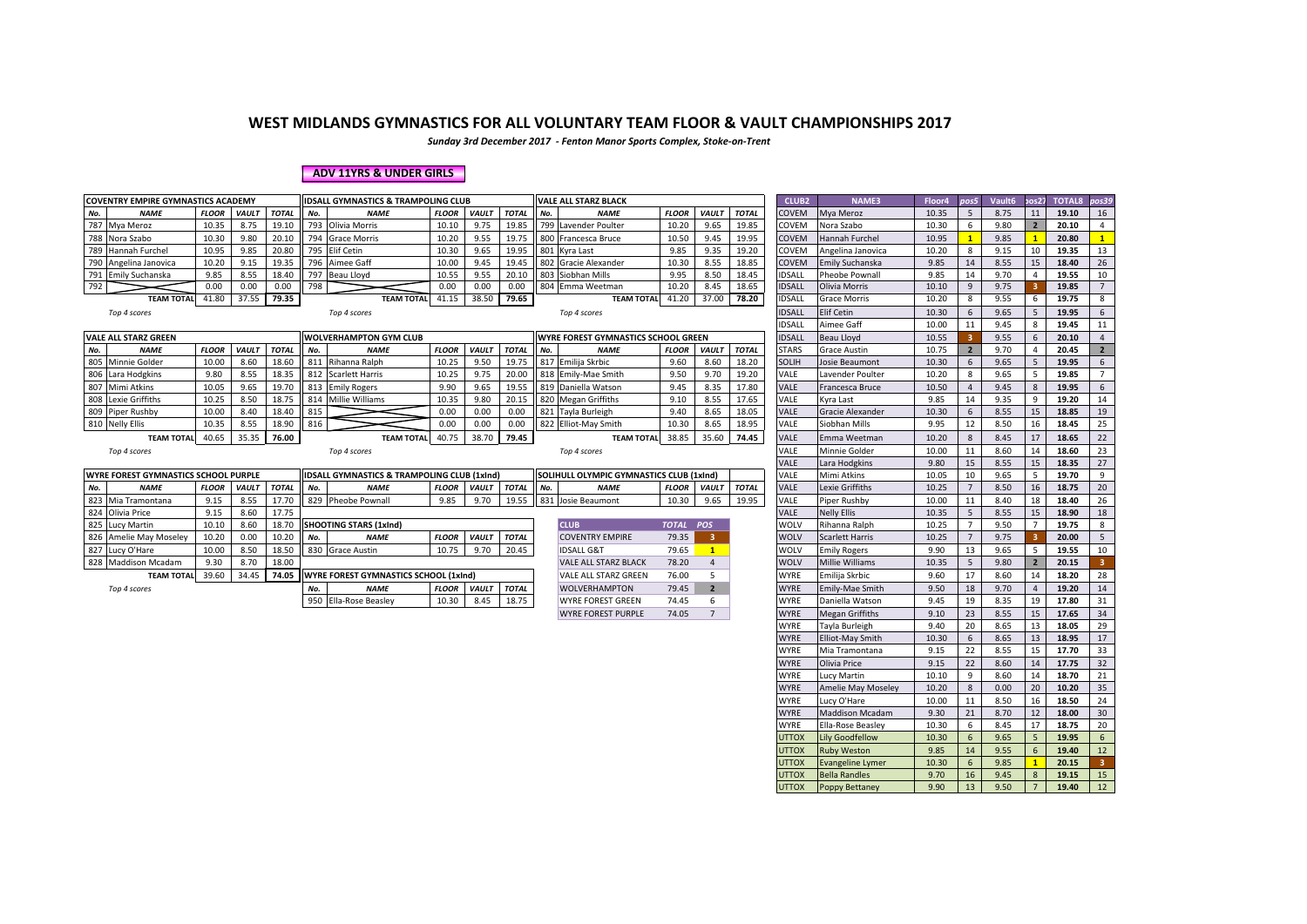*Sunday 3rd December 2017 - Fenton Manor Sports Complex, Stoke-on-Trent*

|     |     | <b>UTTOXETER DIAMONDS</b> |              |              |              |     |     | <b>UTTOXETER RUBIES</b> |
|-----|-----|---------------------------|--------------|--------------|--------------|-----|-----|-------------------------|
| M/F | No. | <b>NAME</b>               | <b>FLOOR</b> | <b>VAULT</b> | <b>TOTAL</b> | M/F | No. |                         |
| M   | 832 | Callum Slatcher-Ball      | 9.35         | 8.65         | 18.00        | м   | 838 | <b>Riley M</b>          |
| м   | 833 | Lewis Haynes              | 8.65         | 8.85         | 17.50        | м   | 839 | Owen N                  |
| M   | 834 | Leonardo Masi             | 0.00         | 0.00         | 0.00         | м   | 840 | Joshua                  |
| F   | 835 | Lily Goodfellow           | 10.30        | 9.65         | 19.95        |     | 841 | Bella Ra                |
| F   | 836 | <b>Ruby Weston</b>        | 9.85         | 9.55         | 19.40        | F   | 842 | Poppy E                 |
| F   | 837 | Evangeline Lymer          | 10.30        | 9.85         | 20.15        |     | 843 |                         |
|     |     | <b>TEAM TOTAL</b>         | 38.60        | 37.00        | 75.60        |     |     |                         |

## **ADV 11YRS & UNDER MIXED**

|         |     | JTTOXETER DIAMONDS       |              |              |              |     |     | <b>UTTOXETER RUBIES</b> |              |              |       | <b>CLUB</b>             | <b>TOTAL</b> | <b>POS</b> |
|---------|-----|--------------------------|--------------|--------------|--------------|-----|-----|-------------------------|--------------|--------------|-------|-------------------------|--------------|------------|
| M/F No. |     | <b>NAME</b>              | <b>FLOOR</b> | <b>VAULT</b> | <b>TOTAL</b> | M/F | No. | <b>NAME</b>             | <b>FLOOR</b> | <b>VAULT</b> | TOTAL | UTTOXETER DIAMONDS      | 75.60        |            |
| M       |     | 832 Callum Slatcher-Ball | 9.35         | 8.65         | 18.00        | M   |     | 838 Riley Melaughlin    | 0.00         | 0.00         | 0.00  | <b>UTTOXETER RUBIES</b> | 73.70        |            |
| M       |     | 833 Lewis Havnes         | 8.65         | 8.85         | 17.50        | м   |     | 839   Owen Morgan       | 8.85         | 8.55         | 17.40 |                         |              |            |
| M       | 834 | Leonardo Masi            | 0.00         | 0.00         | 0.00         | м   |     | 840 Joshua Fowler       | 9.15         | 8.60         | 17.75 |                         |              |            |
|         |     | 835 Lily Goodfellow      | 10.30        | 9.65         | 19.95        |     |     | 841 Bella Randles       | 9.70         | 9.45         | 19.15 |                         |              |            |
|         |     | 836 Ruby Weston          | 9.85         | 9.55         | 19.40        |     |     | 842 Poppy Bettaney      | 9.90         | 9.50         | 19.40 |                         |              |            |
|         |     | 837 Evangeline Lymer     | 10.30        | 9.85         | 20.15        |     | 843 |                         | 0.00         | 0.00         | 0.00  |                         |              |            |
|         |     | TEAM TOTALI              | 38.60        | 37.00        | 75.60        |     |     | <b>TEAM TOTAL</b>       | 37.60        | 36.10        | 73.70 |                         |              |            |

| <b>CLUB</b>              | TOTAL POS |  |
|--------------------------|-----------|--|
| UTTOXETER DIAMONDS 75.60 |           |  |
| UTTOXETER RUBIES         | 73.70     |  |

*Top 2 x Boys & Girls Scores Top 2 x Boys & Girls Scores*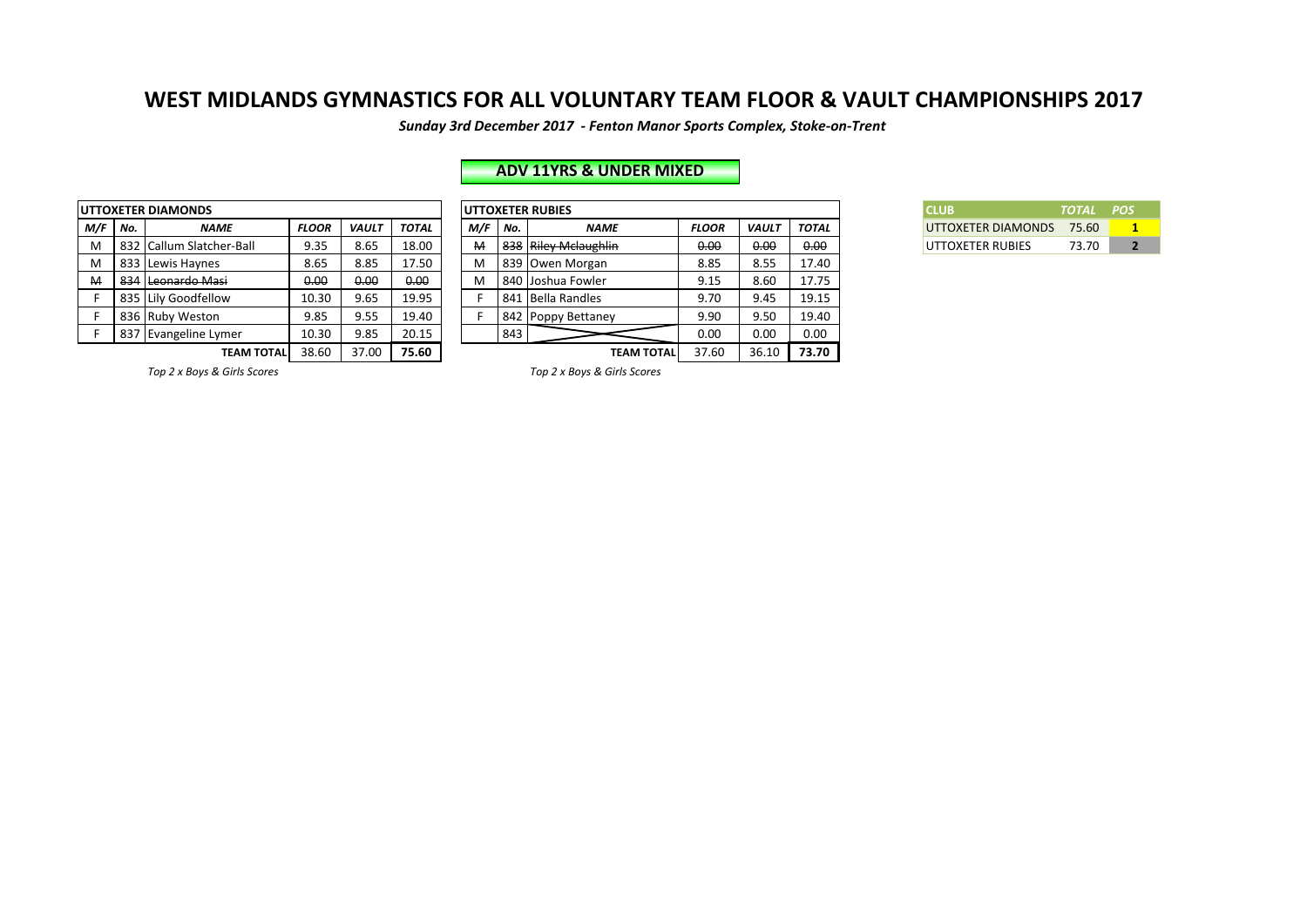*Sunday 3rd December 2017 - Fenton Manor Sports Complex, Stoke-on-Trent*

### **ADV 13YRS & UNDER BOYS**

|     | <b>UTTOXETER MERLINS</b> |              |              |              |
|-----|--------------------------|--------------|--------------|--------------|
| No. | <b>NAME</b>              | <b>FLOOR</b> | <b>VAULT</b> | <b>TOTAL</b> |
| 844 | Jacob Wray               | 8.30         | 9.40         | 17.70        |
| 845 | <b>Elijah Beswick</b>    | 8.05         | 8.65         | 16.70        |
| 846 | <b>Archie Tomlinson</b>  | 7.60         | 9.20         | 16.80        |
| 847 | <b>Matthew Elkin</b>     | 6.90         | 9.20         | 16.10        |
| 848 | Lewis Walker             | 7.00         | 8.85         | 15.85        |
| 849 | <b>Toby Dutton</b>       | 6.85         | 8.70         | 15.55        |
|     | <b>TEAM TOTAL</b>        | 30.95        | 36.65        | 67.60        |

*Top 4 scores* 

| I CLUB                   | <b>TOTAL</b> | <b>POS</b> |  |
|--------------------------|--------------|------------|--|
| <b>UTTOXETER MERLINS</b> | 67.60        |            |  |

|     | UTTOXETER MERLINS    |       |              |              |
|-----|----------------------|-------|--------------|--------------|
| No. | <b>NAME</b>          | FLOOR | <b>VAULT</b> | <b>TOTAL</b> |
|     | 844 Jacob Wray       | 8.30  | 9.40         | 17.70        |
|     | 845 Elijah Beswick   | 8.05  | 8.65         | 16.70        |
|     | 846 Archie Tomlinson | 7.60  | 9.20         | 16.80        |
|     | 847 Matthew Elkin    | 6.90  | 9.20         | 16.10        |
|     | 848 Lewis Walker     | 7.00  | 8.85         | 15.85        |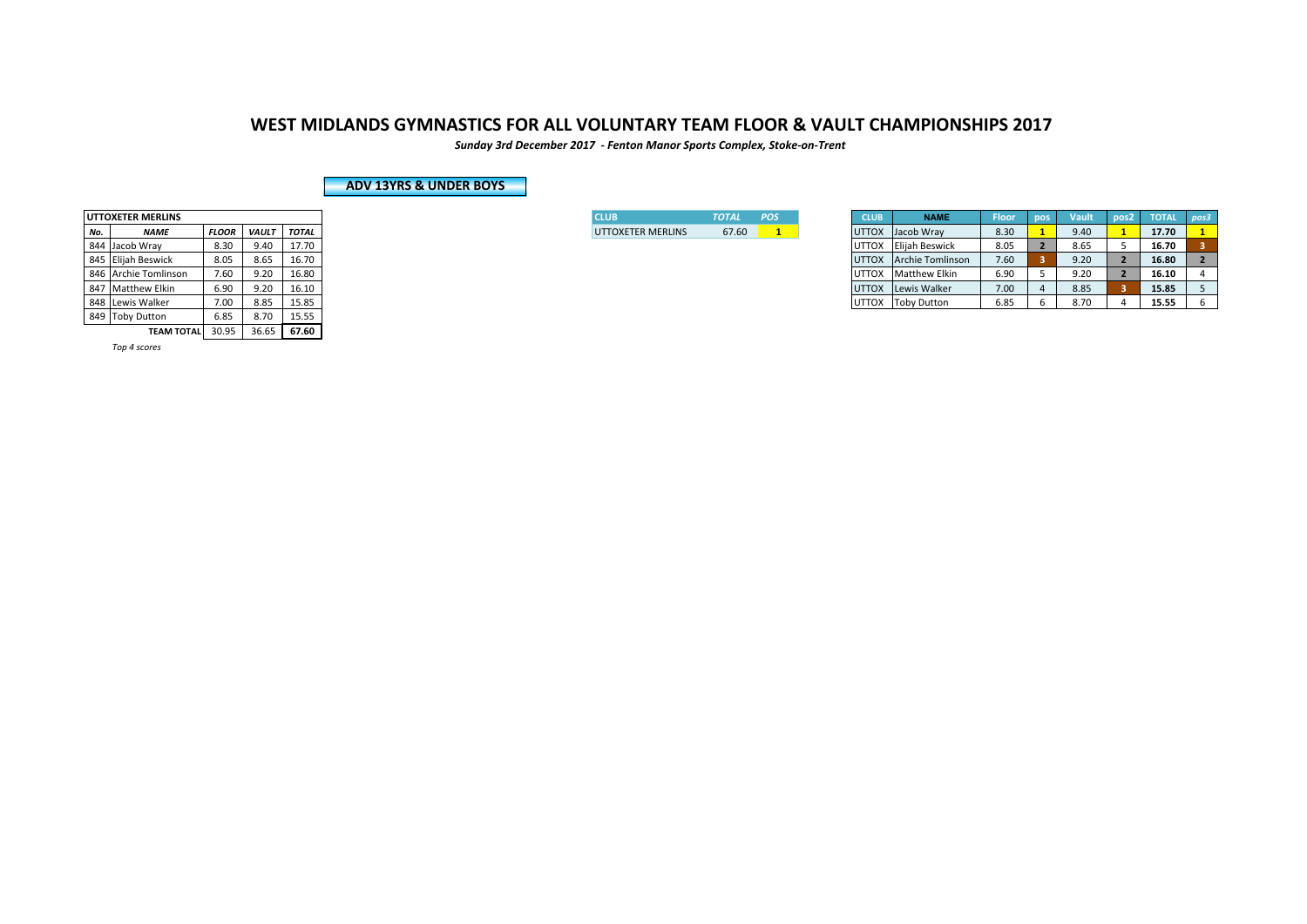*Sunday 3rd December 2017 - Fenton Manor Sports Complex, Stoke-on-Trent*

#### **ADV 13YRS & UNDER GIRLS**

| <b>FLYTE GYMNASTICS</b> |                   |              |              |              |     | <b>IDSALL GYMNASTICS &amp; TRAMPOLING CLUB</b> |              |              |       |     | <b>PARK WREKIN</b>                   |              |              |              | CLUB <sub>2</sub> | <b>NAME3</b>         | Floor4 | nos5 | Vault6 | oos2 | <b>TOTAL8</b> | pos39 |
|-------------------------|-------------------|--------------|--------------|--------------|-----|------------------------------------------------|--------------|--------------|-------|-----|--------------------------------------|--------------|--------------|--------------|-------------------|----------------------|--------|------|--------|------|---------------|-------|
| No.                     | <b>NAME</b>       | <b>FLOOR</b> | <b>VAULT</b> | <b>TOTAL</b> | No. | <b>NAME</b>                                    | <b>FLOOR</b> | <b>VAUL1</b> | TOTAL | No. | <b>NAME</b>                          | <b>FLOOR</b> | <b>VAULT</b> | <b>TOTAL</b> | <b>BIRCH</b>      | Macey Cook           | 8.75   |      | 9.10   |      | 17.85         | 10    |
| 850 Rhea Jhanji         |                   | 8.75         | 8.95         | 17.70        |     | 856 Molly Flay                                 | 8.30         | 8.60         | 16.90 |     | 862 Lilia Rush                       | 8.65         | 8.15         | 16.80        | <b>BIRCH</b>      | <b>Grace Medley</b>  | 8.65   |      | 9.15   |      | 17.80         |       |
| 851 Naomi Jones         |                   | 8.30         | 8.90         | 17.20        |     | 857 Anya Fletcher                              | 8.25         | 7.90         | 16.15 |     | 863 Anna Lewis                       | 8.40         | 9.20         | 17.60        | <b>FLYTE</b>      | Rhea Jhanji          | 8.75   |      | 8.95   |      | 17.70         | 13    |
| 852 Erin High           |                   | 7.85         | 8.90         | 16.75        |     | 858 Sophie Hebbard-Hill                        | 8.55         | 8.85         | 17.40 |     | 864 Keira James                      | 8.60         | 9.00         | 17.60        | <b>FLYTE</b>      | Naomi Jones          | 8.30   | 20   | 8.90   |      | 17.20         | 19    |
| 853 Leah Griffin        |                   | 9.35         | 9.20         | 18.55        |     | 859 Sophie Kinnersley                          | 8.60         | 9.20         | 17.80 |     | 865 Elin Bucknall                    | 8.70         | 9.05         | 17.75        | <b>FLYTE</b>      | Erin High            | 7.85   | 23   | 8.90   | -9   | 16.75         | 24    |
| 854 Liana Southwell     |                   | 9.55         | 8.50         | 18.05        |     | 860 Eloise Martin                              | 8.20         | 8.90         | 17.10 |     | 866 Chloe Pawlowski                  | 8.45         | 8.25         | 16.70        | <b>FLYTE</b>      | Leah Griffin         | 9.35   |      | 9.20   |      | 18.55         |       |
| 855 Tegan Bailey        |                   | 9.50         | 8.85         | 18.35        |     | 861 Lucy Robinson                              | 8.30         | 8.95         |       |     | 867 Willow Hughes                    | 8.60         | 8.35         | 16.95        | <b>FLYTE</b>      | Liana Southwell      | 9.55   |      | 8.50   | 14   | 18.05         |       |
|                         | <b>TEAM TOTAL</b> | 37.15        | 35.95        | 73.10        |     | <b>TEAM TOTAL</b>                              | 33.75        | 35.90        | 69.65 |     | <b>TEAM TOTAL</b>                    | 34.55        | 35.60        | 70.15        | <b>FLYTE</b>      | <b>Tegan Bailey</b>  | 9.50   |      | 8.85   | 10   | 18.35         |       |
| Top 4 scores            |                   |              |              |              |     | Top 4 scores                                   |              |              |       |     | Top 4 scores                         |              |              |              | <b>IDSALL</b>     | Molly Flay           | 8.30   | 20   | 8.60   | 13   | 16.90         | 22    |
|                         |                   |              |              |              |     |                                                |              |              |       |     |                                      |              |              |              | IDSALL            | Anya Fletcher        | 8.25   | 21   | 7.90   | 20   | 16.15         | 29    |
| <b>VALE ALL STARZ</b>   |                   |              |              |              |     | <b>WOLVERHAMPTON GYM CLUB</b>                  |              |              |       |     | <b>WYRE FOREST GYMNASTICS SCHOOL</b> |              |              |              | <b>IDSALI</b>     | Sophie Hebbard-Hill  | 8.55   | 15   | 8.85   |      | 17.40         | 17    |
| No.                     | <b>NAME</b>       | <b>FLOOR</b> | <b>VAULT</b> | <b>TOTAL</b> | No. | <b>NAME</b>                                    | <b>FLOOR</b> | <b>VAULT</b> | TOTAL | No. | <b>NAME</b>                          | <b>FLOOR</b> | <b>VAULT</b> | <b>TOTAL</b> | IDSALL            | Sophie Kinnersley    | 8.60   | 14   | 9.20   |      | 17.80         |       |
| 868 Poppy James         |                   | 9.55         | 9.20         | 18.75        |     | 874 Victoria Corbett                           | 9.50         | 9.25         | 18.75 |     | 880 Isabella Abel                    | 8.20         | 8.05         | 16.25        | <b>IDSALL</b>     | <b>Eloise Martin</b> | 8.20   | 22   | 8.90   |      | 17.10         | 20    |
| 869 Amelia Gearey       |                   | 8.90         | 9.30         | 18.20        |     | 875 Skye Chilton                               | 8.95         | 8.70         | 17.65 |     | 881 Niamh Cox                        | 8.80         | 9.15         | 17.95        | IDSALL            | Lucy Robinson        | 8.30   | 20   | 8.95   |      | 17.25         | 18    |
| 870 Sadie Ellis         |                   | 9.70         | 9.20         | 18.90        |     | 876 Tabitha Easterlow                          | 9.60         | 9.25         | 18.85 |     | 882 Niamh Spittle                    | 8.95         | 9.25         | 18.20        | <b>PARK</b>       | <b>Keira Sutton</b>  | 0.00   | 24   | 0.00   | 21   | 0.00          | 30    |
| 871 Zoe Bugg            |                   | 8.35         | 8.85         |              |     | 877 Hannah Lake                                | 8.85         | 9.20         | 18.05 |     | 883 Amelie Taylor                    | 8.50         | 8.05         | 16.55        | <b>PARK</b>       | Lilia Rush           | 8.65   | 13   | 8.15   | 18   | 16.80         | 23    |
| 872 Lillie Curry        |                   | 8.40         | 8.20         | 16.60        |     | 878 Ella Smith                                 | 9.90         | 9.20         | 19.10 |     | 884 Kayleigh Dodd                    | 8.55         | 8.90         | 17.45        | <b>PARK</b>       | Anna Lewis           | 8.40   | 18   | 9.20   |      | 17.60         | 15    |
| 873 Macy Griffiths      |                   | 8.60         | 8.80         | 17.40        | 879 |                                                | 0.00         | 0.00         | 0.00  |     | 885 Lily Mchale                      | 9.35         | 9.20         | 18.55        | <b>PARK</b>       | Keira James          | 8.60   | 14   | 9.00   |      | 17.60         | 15    |
|                         | <b>TEAM TOTAL</b> | 36.75        | 36.55        | 73.30        |     | <b>TEAM TOTAL</b>                              | 37.95        | 36.90        | 74.85 |     | <b>TEAM TOTAL</b>                    | 35.65        | 36.50        | 72.15        | <b>PARK</b>       | Elin Bucknall        | 8.70   |      | 9.05   |      | 17.75         | 12    |
| Top 4 scores            |                   |              |              |              |     | Top 4 scores                                   |              |              |       |     | Top 4 scores                         |              |              |              | PARK              | Chloe Pawlowski      | 8.45   |      | 8.25   | 16   | 16.70         | 25    |

|     | <b>BIRCHES VALLEY GYMNASTICS CLUB</b> |              |       |              |        | <b>PARK WREKIN</b> |              |              |                             | <b>CLUE</b>            | <b>TOTA</b> | <b>POS</b> | <b>VALL</b> | Poppy James   | FF.<br>J.J. |    | 9.20            | 18.75 |               |
|-----|---------------------------------------|--------------|-------|--------------|--------|--------------------|--------------|--------------|-----------------------------|------------------------|-------------|------------|-------------|---------------|-------------|----|-----------------|-------|---------------|
| No. | <b>NAME</b>                           | <b>FLOOR</b> | VAUL7 | <b>TOTAL</b> | II No. | <b>NAME</b>        | <b>FLOOR</b> | <b>VAULT</b> | TOTAL                       | FLYTE                  | 73.10       |            | <b>VALL</b> | Amelia Gearev | 8.90        |    | Q <sub>20</sub> | 18.20 |               |
| 886 | Macey Cook                            |              |       | $\sim$       |        | 888 Keira Sutton   | 0.00         | 0.00         | 0.00<br>$\sigma$ . $\sigma$ | <b>IDSALL G&amp;TC</b> | 69.65       |            | VALL        | Sadie Ellis   | 9.70        |    | 97              | 18.90 |               |
| 88  | Grace Medley                          | OCI<br>8.DJ  |       | <b>17.00</b> |        |                    |              |              |                             | <b>PARK WREKIN</b>     | 70.15       |            | <b>VALL</b> | Zoe Bugg      | 8.35        | 19 | 8.85            | 17.20 | $\sim$<br>سمد |

| <b>CLUB</b>            | <b>TOTAL</b> | <b>POS</b>              |
|------------------------|--------------|-------------------------|
| <b>FLYTE</b>           | 73.10        |                         |
| <b>IDSALL G&amp;TC</b> | 69.65        |                         |
| <b>PARK WREKIN</b>     | 70.15        |                         |
| <b>VALE ALL STARZ</b>  | 73.30        | $\overline{\mathbf{z}}$ |
| <b>WOLVERHAMPTON</b>   | 74.85        |                         |
| <b>WYRE FOREST</b>     | 72.15        |                         |

| <b>WREKIN</b>              |              |                |              | CLUB <sub>2</sub> | NAME3                | Floor4 | pos5           | Vault6 | pos27          | <b>TOTAL8</b> | pos39          |
|----------------------------|--------------|----------------|--------------|-------------------|----------------------|--------|----------------|--------|----------------|---------------|----------------|
| <b>NAME</b>                | <b>FLOOR</b> | VAULT          | <b>TOTAL</b> | <b>BIRCH</b>      | Macey Cook           | 8.75   | 11             | 9.10   | 5              | 17.85         | 10             |
| Lilia Rush                 | 8.65         | 8.15           | 16.80        | <b>BIRCH</b>      | Grace Medley         | 8.65   | 13             | 9.15   | 4              | 17.80         | 11             |
| Anna Lewis                 | 8.40         | 9.20           | 17.60        | <b>FLYTE</b>      | Rhea Jhanji          | 8.75   | 11             | 8.95   | 8              | 17.70         | 13             |
| Keira James                | 8.60         | 9.00           | 17.60        | FLYTE             | Naomi Jones          | 8.30   | 20             | 8.90   | 9              | 17.20         | 19             |
| Elin Bucknall              | 8.70         | 9.05           | 17.75        | <b>FLYTE</b>      | Erin High            | 7.85   | 23             | 8.90   | 9              | 16.75         | 24             |
| Chloe Pawlowski            | 8.45         | 8.25           | 16.70        | <b>FLYTE</b>      | Leah Griffin         | 9.35   | 6              | 9.20   | 3              | 18.55         | 5              |
| <b>Willow Hughes</b>       | 8.60         | 8.35           | 16.95        | <b>FLYTE</b>      | Liana Southwell      | 9.55   | $\overline{4}$ | 8.50   | 14             | 18.05         | 8              |
| <b>TEAM TOTAL</b>          | 34.55        | 35.60          | 70.15        | <b>FLYTE</b>      | Tegan Bailey         | 9.50   | 5              | 8.85   | 10             | 18.35         | 6              |
| Top 4 scores               |              |                |              | <b>IDSALL</b>     | Molly Flay           | 8.30   | 20             | 8.60   | 13             | 16.90         | 22             |
|                            |              |                |              | IDSALL            | Anya Fletcher        | 8.25   | 21             | 7.90   | 20             | 16.15         | 29             |
| : FOREST GYMNASTICS SCHOOL |              |                |              | <b>IDSALL</b>     | Sophie Hebbard-Hill  | 8.55   | 15             | 8.85   | 10             | 17.40         | 17             |
| <b>NAME</b>                | <b>FLOOR</b> | <b>VAULT</b>   | <b>TOTAL</b> | <b>IDSALL</b>     | Sophie Kinnersley    | 8.60   | 14             | 9.20   | 3              | 17.80         | 11             |
| Isabella Abel              | 8.20         | 8.05           | 16.25        | <b>IDSALL</b>     | <b>Eloise Martin</b> | 8.20   | 22             | 8.90   | 9              | 17.10         | 20             |
| Niamh Cox                  | 8.80         | 9.15           | 17.95        | <b>IDSALL</b>     | Lucy Robinson        | 8.30   | 20             | 8.95   | 8              | 17.25         | 18             |
| Niamh Spittle              | 8.95         | 9.25           | 18.20        | <b>PARK</b>       | Keira Sutton         | 0.00   | 24             | 0.00   | 21             | 0.00          | 30             |
| Amelie Taylor              | 8.50         | 8.05           | 16.55        | PARK              | Lilia Rush           | 8.65   | 13             | 8.15   | 18             | 16.80         | 23             |
| Kayleigh Dodd              | 8.55         | 8.90           | 17.45        | PARK              | Anna Lewis           | 8.40   | 18             | 9.20   | 3              | 17.60         | 15             |
| Lily Mchale                | 9.35         | 9.20           | 18.55        | PARK              | Keira James          | 8.60   | 14             | 9.00   | 7              | 17.60         | 15             |
| <b>TEAM TOTAL</b>          | 35.65        | 36.50          | 72.15        | <b>PARK</b>       | Elin Bucknall        | 8.70   | 12             | 9.05   | 6              | 17.75         | 12             |
| Top 4 scores               |              |                |              | PARK              | Chloe Pawlowski      | 8.45   | 17             | 8.25   | 16             | 16.70         | 25             |
|                            |              |                |              | <b>PARK</b>       | <b>Willow Hughes</b> | 8.60   | 14             | 8.35   | 15             | 16.95         | 21             |
| <b>CLUB</b>                | <b>TOTAL</b> | <b>POS</b>     |              | VALE              | Poppy James          | 9.55   | 4              | 9.20   | з              | 18.75         | 4              |
| <b>FLYTE</b>               | 73.10        | 3              |              | VALE              | Amelia Gearey        | 8.90   | 8              | 9.30   | $\mathbf{1}$   | 18.20         | $\overline{7}$ |
| IDSALL G&TC                | 69.65        | 6              |              | VALE              | Sadie Ellis          | 9.70   | $\overline{2}$ | 9.20   | 3              | 18.90         | $\overline{2}$ |
| <b>PARK WREKIN</b>         | 70.15        | 5              |              | VALE              | Zoe Bugg             | 8.35   | 19             | 8.85   | 10             | 17.20         | 19             |
| <b>VALE ALL STARZ</b>      | 73.30        | $\overline{2}$ |              | VALE              | Lillie Curry         | 8.40   | 18             | 8.20   | 17             | 16.60         | 26             |
| <b>WOLVERHAMPTON</b>       | 74.85        | 1              |              | VALE              | Macy Griffiths       | 8.60   | 14             | 8.80   | 11             | 17.40         | 17             |
| <b>WYRE FOREST</b>         | 72.15        | 4              |              | WOLV              | Victoria Corbett     | 9.50   | 5              | 9.25   | $\overline{2}$ | 18.75         | 4              |
|                            |              |                |              | WOLV              | Skye Chilton         | 8.95   | $\overline{7}$ | 8.70   | 12             | 17.65         | 14             |
|                            |              |                |              | WOLV              | Tabitha Easterlow    | 9.60   | 3              | 9.25   | $\overline{2}$ | 18.85         | 3              |
|                            |              |                |              | WOLV              | Hannah Lake          | 8.85   | 9              | 9.20   | 3              | 18.05         | 8              |
|                            |              |                |              | WOLV              | Ella Smith           | 9.90   | $\mathbf{1}$   | 9.20   | 3              | 19.10         | $\mathbf{1}$   |
|                            |              |                |              | <b>WYRE</b>       | Isabella Abel        | 8.20   | 22             | 8.05   | 19             | 16.25         | 28             |
|                            |              |                |              | <b>WYRE</b>       | Niamh Cox            | 8.80   | 10             | 9.15   | 4              | 17.95         | 9              |
|                            |              |                |              | <b>WYRE</b>       | Niamh Spittle        | 8.95   | $\overline{7}$ | 9.25   | $\overline{2}$ | 18.20         | $\overline{7}$ |
|                            |              |                |              | <b>WYRE</b>       | Amelie Taylor        | 8.50   | 16             | 8.05   | 19             | 16.55         | 27             |
|                            |              |                |              | <b>WYRE</b>       | Kayleigh Dodd        | 8.55   | 15             | 8.90   | 9              | 17.45         | 16             |
|                            |              |                |              | WYRE              | Lily Mchale          | 9.35   | 6              | 9.20   | 3              | 18.55         | 5              |
|                            |              |                |              |                   |                      |        |                |        |                |               |                |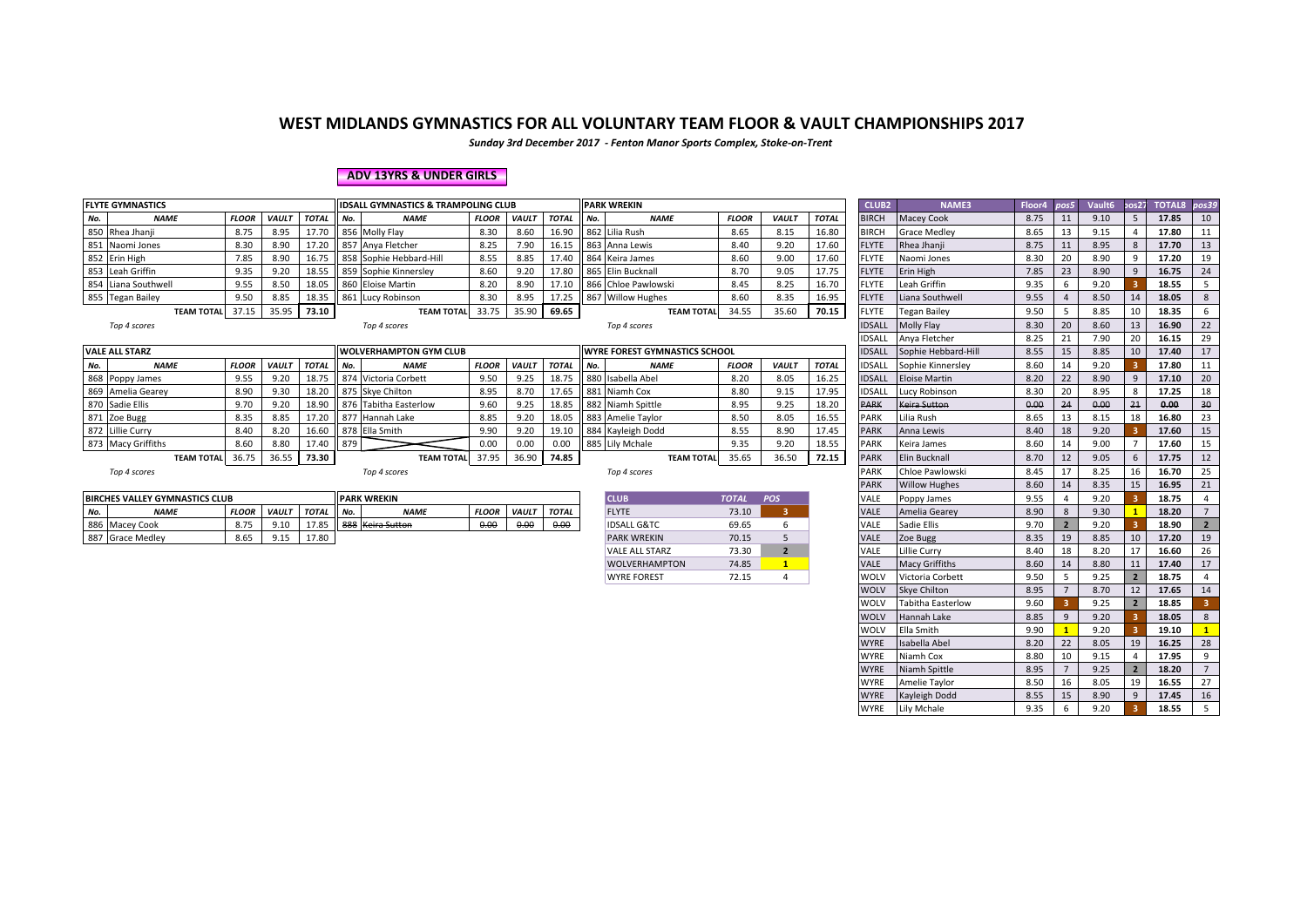*Sunday 3rd December 2017 - Fenton Manor Sports Complex, Stoke-on-Trent*

**ADV 15YRS & UNDER BOYS**

**BOYS FROM THE ADV 15 & UNDER MIXED TEAM FOR INDIVIDUAL MEDALS** 

| <b>CLUB</b>   | <b>NAME</b>               | Floor | pos | Vault | pos <sub>2</sub> | <b>TOTAL</b> | nos3 |
|---------------|---------------------------|-------|-----|-------|------------------|--------------|------|
| <b>UTTOX</b>  | <b>Oliver Baskeyfield</b> | 8.95  |     | 7.70  |                  | 16.65        |      |
| <b>UTTOX</b>  | <b>Theodore Clayton</b>   | 8.55  |     | 8.70  |                  | 17.25        |      |
| <b>LITTOV</b> | Charlos Thompson          | 0.00  |     | 0.00  |                  | 0.00         |      |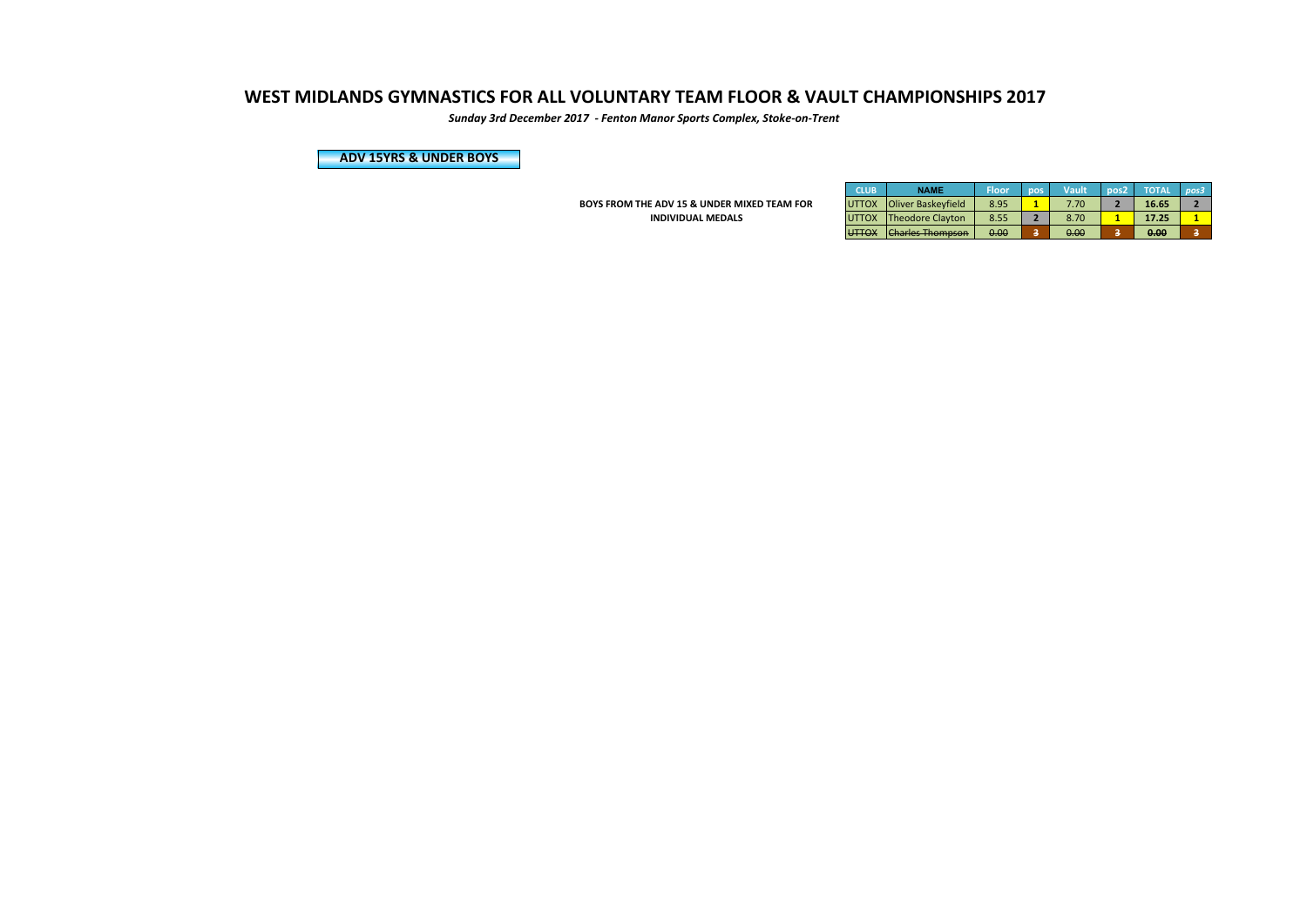*Sunday 3rd December 2017 - Fenton Manor Sports Complex, Stoke-on-Trent*

#### **ADV 15YRS & UNDER GIRLS**

|                                                                                                                                     | <b>BIRCHES VALLEY GYMNASTICS CLUB</b>                                                                  |              |              |              |     | <b>COVENTRY EMPIRE GYMNASTICS ACADEMY</b> |              |              |              |       | <b>VALE ALL STARZ</b>                    |                            |              |              | CLUB <sub>2</sub> | NAME3                      | Floor4 | pos5 | Vault6 | 50s27 | <b>TOTAL8</b> | pos39 |
|-------------------------------------------------------------------------------------------------------------------------------------|--------------------------------------------------------------------------------------------------------|--------------|--------------|--------------|-----|-------------------------------------------|--------------|--------------|--------------|-------|------------------------------------------|----------------------------|--------------|--------------|-------------------|----------------------------|--------|------|--------|-------|---------------|-------|
| No.                                                                                                                                 | <b>NAME</b>                                                                                            | <b>FLOOR</b> | <b>VAULT</b> | TOTAL        | No. | <b>NAME</b>                               | <b>FLOOR</b> | VAULT        | TOTAL        | No.   | <b>NAME</b>                              | <b>FLOOR</b>               | <b>VAULT</b> | <b>TOTAL</b> | <b>BIRCH</b>      | <b>Holly Nicholls</b>      | 9.15   | 13   | 8.40   |       | 17.55         | 11    |
|                                                                                                                                     | 889 Holly Nicholls                                                                                     | 9.15         | 8.40         | 17.5         |     | 895 Synthia Theuri                        | 9.15         | 7.80         | 16.95        | 901   | <b>Ruby Gould</b>                        | 10.10                      | 8.30         | 18.40        | <b>BIRCH</b>      | Josie Oliver               | 10.00  |      | 8.20   |       | 18.20         |       |
|                                                                                                                                     | 890 Josie Oliver                                                                                       | 10.00        | 8.20         | 18.20        |     | 896 Eleanor Prime                         | 9.85         | 8.00         | 17.85        | 902   | Emma Coombe                              | 8.95                       | 7.70         | 16.65        | <b>BIRCH</b>      | Abbie Tuddenham            | 9.95   |      | 8.30   |       | 18.25         |       |
|                                                                                                                                     | 891 Abbie Tuddenham                                                                                    | 9.95         | 8.30         | 18.25        |     | 897 Sophie Iley                           | 8.90         | 8.10         | 17.00        |       | 903 Leah Beasley                         | 8.55                       | 7.60         | 16.15        | <b>BIRCH</b>      | Lydia Hill                 | 9.65   |      | 8.50   |       | 18.15         |       |
|                                                                                                                                     | 892 Lydia Hill                                                                                         | 9.65         | 8.50         | 18.15        |     | 898 Matae-Nzara Mcintosh                  | 8.85         | 8.20         | 17.05        | 904   | Liberty Haughton                         | 10.00                      | 7.50         | 17.50        | <b>BIRCH</b>      | Lauren Arrowsmith          | 9.25   | 12   | 8.30   |       | 17.55         |       |
|                                                                                                                                     | 893 Lauren Arrowsmith                                                                                  | 9.25         | 8.30         | 17.55        |     | 899 Evelyn Kennedy                        | 9.55         | 7.60         | 17.15        |       | 905 Ella Campbell                        | 9.25                       | 8.00         | 17.25        |                   | COVEM Synthia Theuri       | 9.15   | 13   | 7.80   |       | 16.95         | 19    |
| 894                                                                                                                                 | 17.05<br>0.00<br>0.00<br>0.00<br>900<br>0.00<br>0.00<br>0.00<br>906<br>Gabrielle Bruce<br>9.05<br>8.00 |              |              |              |     |                                           |              |              |              |       |                                          | <b>COVEM</b> Eleanor Prime | 9.85         |              | 8.00              |                            | 17.85  | 10   |        |       |               |       |
| 72.35<br>69.55<br>32.00<br>38.85<br>37.45<br>32.10<br>38.40<br>33.50<br><b>TEAM TOTAL</b><br><b>TEAM TOTAL</b><br><b>TEAM TOTAL</b> |                                                                                                        |              |              |              |     |                                           |              |              |              | 70.40 |                                          | COVEM Sophie Iley          | 8.90         | 17           | 8.10              |                            | 17.00  | 18   |        |       |               |       |
|                                                                                                                                     | Top 4 scores<br>Top 4 scores<br>Top 4 scores                                                           |              |              |              |     |                                           |              |              |              |       |                                          |                            |              |              |                   | COVEM Matae-Nzara Mcintosh | 8.85   | 18   | 8.20   |       | 17.05         | 17    |
|                                                                                                                                     |                                                                                                        |              |              |              |     |                                           |              |              |              |       |                                          |                            |              |              |                   | COVEM Evelyn Kennedy       | 9.55   |      | 7.60   |       | 17.15         | 16    |
|                                                                                                                                     | <b>WOLVERHAMPTON GYM CLUB</b>                                                                          |              |              |              |     | <b>WYRE FOREST GYMNASTICS SCHOOL BLUE</b> |              |              |              |       | <b>WYRE FOREST GYMNASTICS SCHOOL RED</b> |                            |              |              | <b>STARS</b>      | Kayleigh Perks             | 9.60   |      | 7.80   |       | 17.40         | 13    |
| No.                                                                                                                                 | <b>NAME</b>                                                                                            | <b>FLOOR</b> | <b>VAULT</b> | <b>TOTAL</b> | No. | <b>NAME</b>                               | <b>FLOOR</b> | <b>VAULT</b> | <b>TOTAL</b> | No.   | <b>NAME</b>                              | <b>FLOOR</b>               | <b>VAULT</b> | <b>TOTAL</b> | VALE              | <b>Ruby Gould</b>          | 10.10  |      | 8.30   |       | 18.40         |       |
| 907                                                                                                                                 | Phoebe Cope                                                                                            | 9.60         | 8.70         | 18.30        |     | 913 Rebecca Venables                      | 8.85         | 8.20         | 17.05        |       | 919 Grace Gregory                        | 9.45                       | 7.90         | 17.35        | VALE              | Emma Coombe                | 8.95   | 16   | 7.70   |       | 16.65         | 21    |
|                                                                                                                                     | 908 Molly Edwards                                                                                      | 10.25        | 8.80         | 19.05        |     | 914 Grace Odell                           | 9.95         | 7.40         | 17.35        | 920   | Ella Cundy                               | 9.00                       | 7.70         | 16.70        | VALE              | Leah Beasley               | 8.55   | 21   | 7.60   |       | 16.15         | 25    |
|                                                                                                                                     | 909 Jessica Drew                                                                                       | 9.00         | 8.50         | 17.50        |     | 915 Mia Harris                            | 10.25        | 8.00         | 18.25        | 921   | Grace Jones                              | 0.00                       | 0.00         | 0.00         | <b>VALE</b>       | Liberty Haughton           | 10.00  |      | 7.50   |       | 17.50         | 12    |
|                                                                                                                                     | 910 Sydnee Mullett                                                                                     | 9.60         | 8.60         | 18.20        |     | 10.35<br>8.30<br>916 Bethany Taylor       |              |              | 18.65        | 922   | Sophie Watkins                           | 9.05                       | 8.30         | 17.35        | VALE              | Ella Campbell              | 9.25   | 12   | 8.00   |       | 17.25         | 15    |
| 911                                                                                                                                 |                                                                                                        | 0.00         | 0.00         | 0.00         |     | 917 Lilian Lees                           | 9.65         | 8.30         | 17.95        |       | 923 Paige Pimley                         | 9.45                       | 7.00         | 16.45        | <b>VALE</b>       | <b>Gabrielle Bruce</b>     | 9.05   | 14   | 8.00   |       | 17.05         | 17    |
|                                                                                                                                     |                                                                                                        | 0.00         | 0.00         | 0.00         |     | 918 Kasey Maybury                         | 9.15         | 7.90         | 17.05        |       | 924 Esme Baines                          | 9.50                       | 8.50         | 18.00        | <b>WOLV</b>       | Phoebe Cope                | 9.60   |      | 8.70   |       | 18.30         |       |
|                                                                                                                                     | <b>TEAM TOTAL</b>                                                                                      | 38.45        | 34.60        | 73.05        |     | <b>TEAM TOTAL</b>                         | 40.20        | 32.80        | 73.00        |       | <b>TEAM TOTAL</b>                        | 37.45                      | 32.40        | 69.85        | <b>WOLV</b>       | <b>Molly Edwards</b>       | 10.25  |      | 8.80   |       | 19.05         |       |

| CLUB                     | <b>TOTAL</b> | <b>POS</b>               |
|--------------------------|--------------|--------------------------|
| <b>BIRCHES VALLEY GC</b> | 72.35        | ٩                        |
| <b>COVENTRY EMPIRE</b>   | 69.55        | հ                        |
| <b>VALE ALL STARZ</b>    | 70.40        |                          |
| <b>WOLVERHAMPTON GC</b>  | 73.05        |                          |
| <b>WYRE FOREST BLUE</b>  | 73.00        | $\overline{\phantom{a}}$ |
| <b>WYRE FOREST RED</b>   | 69.85        |                          |

|     | <b>BIRCHES VALLEY GYMNASTICS CLUB</b> |              |                    |              |     | <b>COVENTRY EMPIRE GYMNASTICS ACADEMY</b> |              |              |              |     | <b>VALE ALL STARZ</b>                    |              |                |              | CLUB <sub>2</sub> | NAME3                 | Floor4 pos5 |                         | Vault6 | pos27          | <b>TOTAL8</b> | pos39          |
|-----|---------------------------------------|--------------|--------------------|--------------|-----|-------------------------------------------|--------------|--------------|--------------|-----|------------------------------------------|--------------|----------------|--------------|-------------------|-----------------------|-------------|-------------------------|--------|----------------|---------------|----------------|
| No. | <b>NAME</b>                           | <b>FLOOR</b> | <b>VAULT</b>       | <b>TOTAL</b> | No. | <b>NAME</b>                               | <b>FLOOR</b> | <b>VAULT</b> | <b>TOTAL</b> | No. | <b>NAME</b>                              | <b>FLOOR</b> | <b>VAULT</b>   | <b>TOTAL</b> | <b>BIRCH</b>      | <b>Holly Nicholls</b> | 9.15        | 13                      | 8.40   |                | 17.55         | 11             |
|     | 889 Holly Nicholls                    | 9.15         | 8.40               | 17.55        |     | 895 Synthia Theuri                        | 9.15         | 7.80         | 16.95        | 901 | <b>Ruby Gould</b>                        | 10.10        | 8.30           | 18.40        | <b>BIRCH</b>      | Josie Oliver          | 10.00       | $\overline{4}$          | 8.20   |                | 18.20         | 6              |
|     | 890 Josie Oliver                      | 10.00        | 8.20               | 18.20        |     | 896 Eleanor Prime                         | 9.85         | 8.00         | 17.85        | 902 | Emma Coombe                              | 8.95         | 7.70           | 16.65        | <b>BIRCH</b>      | Abbie Tuddenham       | 9.95        | 5                       | 8.30   | 6              | 18.25         | 5 <sup>7</sup> |
|     | 891 Abbie Tuddenham                   | 9.95         | 8.30               | 18.25        |     | 897 Sophie Iley                           | 8.90         | 8.10         | 17.00        | 903 | Leah Beasley                             | 8.55         | 7.60           | 16.15        | <b>BIRCH</b>      | Lydia Hill            | 9.65        | $\overline{7}$          | 8.50   |                | 18.15         | $\overline{7}$ |
|     | 892 Lydia Hill                        | 9.65         | 8.50               | 18.15        |     | 898 Matae-Nzara Mcintosh                  | 8.85         | 8.20         | 17.05        | 904 | Liberty Haughton                         | 10.00        | 7.50           | 17.50        | <b>BIRCH</b>      | Lauren Arrowsmith     | 9.25        | 12                      | 8.30   | 6              | 17.55         | 11             |
|     | 893 Lauren Arrowsmith                 | 9.25         | 8.30               | 17.55        |     | 899 Evelyn Kennedy                        | 9.55         | 7.60         | 17.15        | 905 | Ella Campbell                            | 9.25         | 8.00           | 17.25        | COVEN             | Synthia Theuri        | 9.15        | 13                      | 7.80   | 11             | 16.95         | 19             |
| 894 |                                       | 0.00         | 0.00               | 0.00         | 900 |                                           | 0.00         | 0.00         | 0.00         | 906 | Gabrielle Bruce                          | 9.05         | 8.00           | 17.05        | COVEM             | <b>Eleanor Prime</b>  | 9.85        | 6                       | 8.00   | 9              | 17.85         | 10             |
|     | <b>TEAM TOTAL</b>                     | 38.85        | 33.50              | 72.35        |     | TEAM TOTAL 37.45                          |              | 32.10 69.55  |              |     | <b>TEAM TOTAL</b>                        | 38.40        | 32.00          | 70.40        | COVEM             | Sophie Iley           | 8.90        | 17                      | 8.10   | 8              | 17.00         | 18             |
|     | Top 4 scores                          |              |                    |              |     | Top 4 scores                              |              |              |              |     | Top 4 scores                             |              |                |              | <b>COVEM</b>      | Matae-Nzara Mcintosh  | 8.85        | 18                      | 8.20   |                | 17.05         | 17             |
|     |                                       |              |                    |              |     |                                           |              |              |              |     |                                          |              |                |              | COVEM             | Evelyn Kennedy        | 9.55        | 9                       | 7.60   | 13             | 17.15         | 16             |
|     | <b>WOLVERHAMPTON GYM CLUB</b>         |              |                    |              |     | <b>WYRE FOREST GYMNASTICS SCHOOL BLUE</b> |              |              |              |     | <b>WYRE FOREST GYMNASTICS SCHOOL RED</b> |              |                |              | <b>STARS</b>      | Kayleigh Perks        | 9.60        | 8                       | 7.80   | 11             | 17.40         | 13             |
| No. | <b>NAME</b>                           | <b>FLOOR</b> | <b>VAULT</b>       | <b>TOTAL</b> | No. | <b>NAME</b>                               | <b>FLOOR</b> | VAULT        | <b>TOTAL</b> | No. | <b>NAME</b>                              | <b>FLOOR</b> | <b>VAULT</b>   | <b>TOTAL</b> | VALE              | Ruby Gould            | 10.10       | $\overline{\mathbf{3}}$ | 8.30   | 6              | 18.40         | 3 <sup>2</sup> |
|     | 907 Phoebe Cope                       | 9.60         | 8.70               | 18.30        |     | 913 Rebecca Venables                      | 8.85         | 8.20         | 17.05        | 919 | <b>Grace Gregory</b>                     | 9.45         | 7.90           | 17.35        | <b>VALE</b>       | Emma Coombe           | 8.95        | 16                      | 7.70   | 12             | 16.65         | 21             |
|     | 908 Molly Edwards                     | 10.25        | 8.80               | 19.05        |     | 914 Grace Odell                           | 9.95         | 7.40         | 17.35        | 920 | Ella Cundy                               | 9.00         | 7.70           | 16.70        | VALE              | Leah Beasley          | 8.55        | 21                      | 7.60   | 13             | 16.15         | 25             |
|     | 909 Jessica Drew                      | 9.00         | 8.50               | 17.50        |     | 915 Mia Harris                            | 10.25        | 8.00         | 18.25        | 921 | Grace Jones                              | 0.00         | 0.00           | 0.00         | <b>VALE</b>       | Liberty Haughton      | 10.00       | $\overline{4}$          | 7.50   | 14             | 17.50         | 12             |
|     | 910 Sydnee Mullett                    | 9.60         | 8.60               | 18.20        |     | 916 Bethany Taylor                        | 10.35        | 8.30         | 18.65        | 922 | Sophie Watkins                           | 9.05         | 8.30           | 17.35        | VALE              | Ella Campbell         | 9.25        | 12                      | 8.00   | q              | 17.25         | 15             |
| 911 |                                       | 0.00         | 0.00               | 0.00         |     | 917 Lilian Lees                           | 9.65         | 8.30         | 17.95        | 923 | Paige Pimley                             | 9.45         | 7.00           | 16.45        | VALE              | Gabrielle Bruce       | 9.05        | 14                      | 8.00   | 9              | 17.05         | 17             |
| 912 |                                       | 0.00         | 0.00               | 0.00         |     | 918 Kasey Maybury                         | 9.15         | 7.90         | 17.05        | 924 | <b>Esme Baines</b>                       | 9.50         | 8.50           | 18.00        | WOLV              | Phoebe Cope           | 9.60        | 8                       | 8.70   | $\overline{2}$ | 18.30         | $\overline{4}$ |
|     | <b>TEAM TOTAL</b>                     | 38.45        | 34.60              | 73.05        |     | <b>TEAM TOTAL</b>                         | 40.20        | 32.80        | 73.00        |     | <b>TEAM TOTAL</b>                        | 37.45        | 32.40          | 69.85        | <b>WOLV</b>       | <b>Molly Edwards</b>  | 10.25       | $\overline{2}$          | 8.80   |                | 19.05         | 1              |
|     | Top 4 scores                          |              |                    |              |     | Top 4 scores                              |              |              |              |     | Top 4 scores                             |              |                |              | WOLV              | Jessica Drew          | 9.00        | 15                      | 8.50   |                | 17.50         | 12             |
|     |                                       |              |                    |              |     |                                           |              |              |              |     |                                          |              |                |              | <b>WOLV</b>       | <b>Sydnee Mullett</b> | 9.60        | 8                       | 8.60   |                | 18.20         | 6              |
|     | <b>SHOOTING STARS (1xInd)</b>         |              |                    |              |     |                                           |              |              |              |     | <b>CLUB</b>                              | <b>TOTAL</b> | POS            |              | <b>WYRE</b>       | Rebecca Venables      | 8.85        | 18                      | 8.20   |                | 17.05         | 17             |
| No. | <b>NAME</b>                           | FLOOR        | <b>VAULT TOTAL</b> |              |     |                                           |              |              |              |     | <b>BIRCHES VALLEY GC</b>                 | 72.35        | 3 <sup>2</sup> |              | <b>WYRE</b>       | <b>Grace Odell</b>    | 9.95        | 5                       | 7.40   | 15             | 17.35         | 14             |
|     | 925 Kayleigh Perks                    | 9.60         | 7.80               | 17.40        |     |                                           |              |              |              |     | <b>COVENTRY EMPIRE</b>                   | 69.55        | 6              |              | <b>WYRE</b>       | <b>Mia Harris</b>     | 10.25       | $\overline{2}$          | 8.00   | -9             | 18.25         | 5              |
|     |                                       |              |                    |              |     |                                           |              |              |              |     | <b>VALE ALL STARZ</b>                    | 70.40        | 4              |              | <b>WYRE</b>       | <b>Bethany Taylor</b> | 10.35       | $\mathbf{1}$            | 8.30   | 6              | 18.65         | $\overline{2}$ |
|     |                                       |              |                    |              |     |                                           |              |              |              |     | <b>WOLVERHAMPTON GC</b>                  | 73.05        | $\mathbf{1}$   |              | <b>WYRE</b>       | <b>Lilian Lees</b>    | 9.65        | $\overline{7}$          | 8.30   | 6              | 17.95         | 9              |
|     |                                       |              |                    |              |     |                                           |              |              |              |     | <b>WYRE FOREST BLUE</b>                  | 73.00        | $2^{\circ}$    |              | <b>WYRE</b>       | <b>Grace Gregory</b>  | 9.45        | 11                      | 7.90   | 10             | 17.35         | 14             |
|     |                                       |              |                    |              |     |                                           |              |              |              |     | <b>WYRE FOREST RED</b>                   | 69.85        | 5              |              | <b>WYRE</b>       | Ella Cundy            | 9.00        | 15                      | 7.70   | 12             | 16.70         | 20             |
|     |                                       |              |                    |              |     |                                           |              |              |              |     |                                          |              |                |              | <b>WYRE</b>       | Grace Jones           | 0.00        | 22                      | 0.00   | 17             | 0.00          | 26             |
|     |                                       |              |                    |              |     |                                           |              |              |              |     |                                          |              |                |              | <b>WYRE</b>       | Sophie Watkins        | 9.05        | 14                      | 8.30   | 6              | 17.35         | 14             |
|     |                                       |              |                    |              |     |                                           |              |              |              |     |                                          |              |                |              | <b>WYRE</b>       | Paige Pimley          | 9.45        | 11                      | 7.00   | 16             | 16.45         | 22             |
|     |                                       |              |                    |              |     |                                           |              |              |              |     |                                          |              |                |              | <b>WYRE</b>       | <b>Esme Baines</b>    | 9.50        | 10                      | 8.50   |                | 18.00         | 8              |
|     |                                       |              |                    |              |     |                                           |              |              |              |     |                                          |              |                |              | <b>WYRE</b>       | <b>Kasey Maybury</b>  | 9.15        | 13                      | 7.90   | 10             | 17.05         | 17             |
|     |                                       |              |                    |              |     |                                           |              |              |              |     |                                          |              |                |              | <b>UTTOX</b>      | <b>Amy Harrison</b>   | 8.60        | 20                      | 7.70   | 12             | 16.30         | 24             |
|     |                                       |              |                    |              |     |                                           |              |              |              |     |                                          |              |                |              | <b>UTTOX</b>      | <b>Bethan Dodd</b>    | 0.00        | 22                      | 0.00   | 17             | 0.00          | 26             |
|     |                                       |              |                    |              |     |                                           |              |              |              |     |                                          |              |                |              |                   | UTTOX Jersey Arthur   | 8.75        | 19                      | 7.60   | 13             | 16.35         | 23             |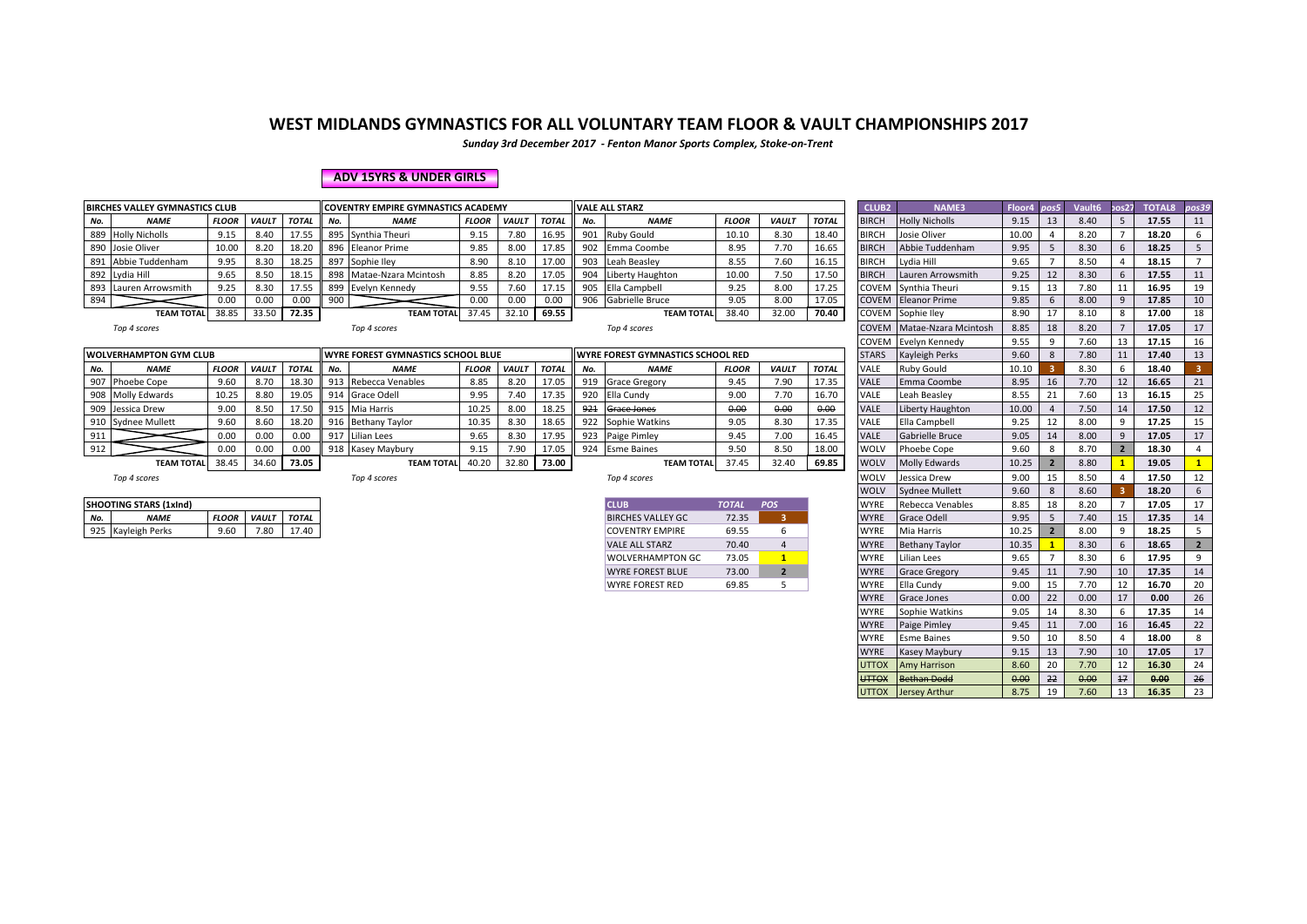*Sunday 3rd December 2017 - Fenton Manor Sports Complex, Stoke-on-Trent*

## **ADV 15YRS & UNDER MIXED**

| TCLUB          | TOTAL POS. |  |
|----------------|------------|--|
| UTTOXETER JETS | 66.55      |  |

| <b>UTTOXETER JETS</b> |                      |                        |              |              |              |
|-----------------------|----------------------|------------------------|--------------|--------------|--------------|
| M/F                   | No.                  | NAME                   | <b>FLOOR</b> | <b>VAULT</b> | <b>TOTAL</b> |
| M                     |                      | 926 Oliver Baskeyfield | 8.95         | 7.70         | 16.65        |
| M                     |                      | 927 Theodore Clayton   | 8.55         | 8.70         | 17.25        |
| M                     | 928 Charles Thompson |                        |              | 0.00         | 0.00         |
|                       | 929 Amy Harrison     |                        | 8.60         | 7.70         | 16.30        |
|                       |                      | 930 Bethan Dodd        | 0.00         | 0.00         | 0.00         |
|                       |                      | 931 Jersey Arthur      | 8.75         | 7.60         | 16.35        |
|                       |                      | <b>TEAM TOTAL</b>      | 34.85        | 31.70        | 66.55        |

*Top 2 x Boys & Girls Scores*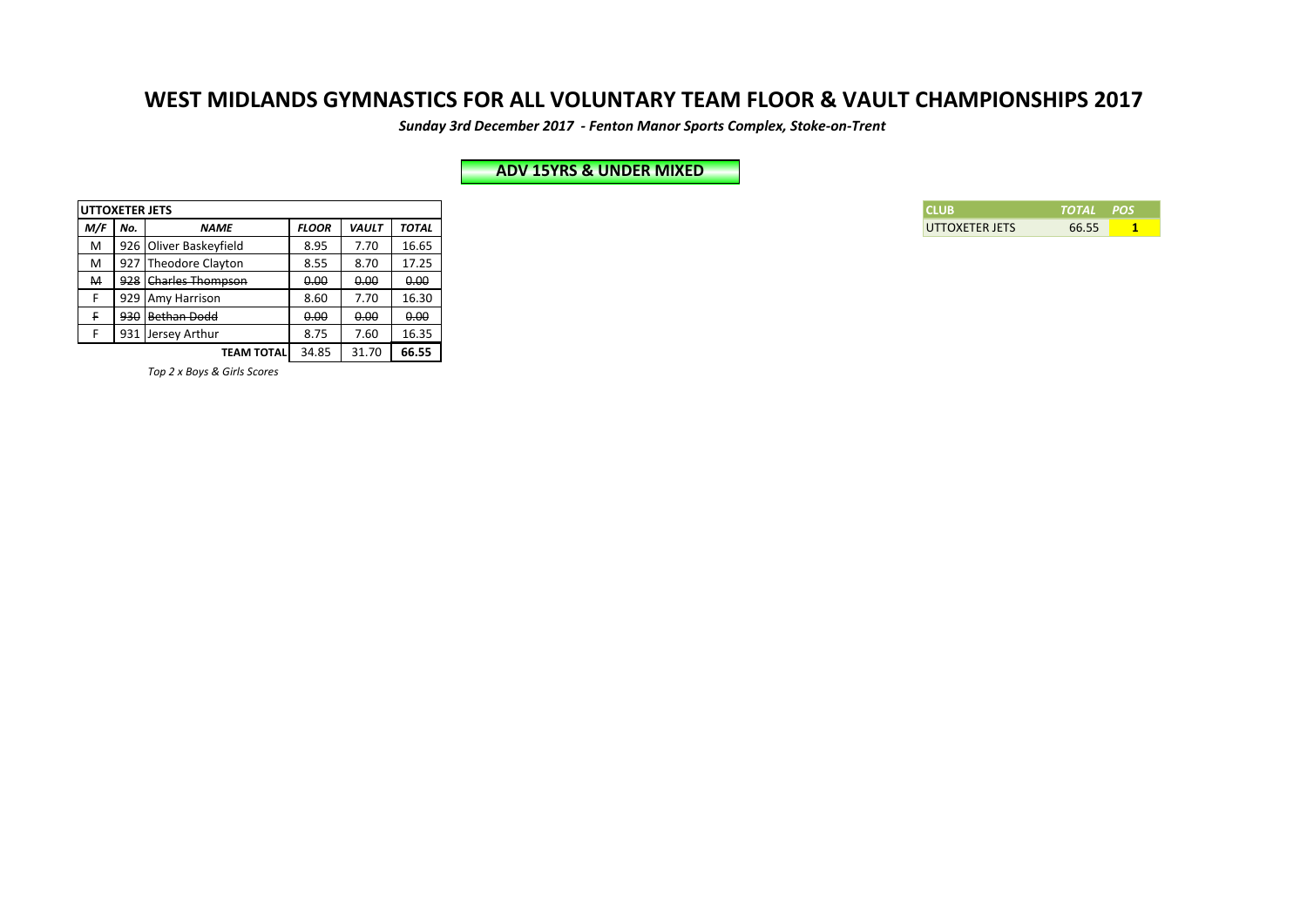*Sunday 3rd December 2017 - Fenton Manor Sports Complex, Stoke-on-Trent*

### **ADV 16YRS & ABOVE LADIES**

|     | <b>IDSALL GYMNASTICS &amp; TRAMPOLING CLUB</b>                                      |              |              |       |       | <b>II WYRE FOREST GYMNASTICS SCHOOL</b> |              |              |              | <b>CLUB</b>            | <b>TOTAL</b> | POS                         | <b>CLUB2</b> | <b>NAME3</b>                   | Floor4 | pos5  | Vault <sub>6</sub> | pos27 TOTAL8 pos39 |  |
|-----|-------------------------------------------------------------------------------------|--------------|--------------|-------|-------|-----------------------------------------|--------------|--------------|--------------|------------------------|--------------|-----------------------------|--------------|--------------------------------|--------|-------|--------------------|--------------------|--|
| No. | <b>NAME</b>                                                                         | <b>FLOOR</b> | <b>VAULT</b> | TOTAL | I No. | <b>NAME</b>                             | <b>FLOOR</b> | <b>VAULT</b> | <b>TOTAL</b> | <b>IDSALL G&amp;TC</b> | 79.95        |                             | <b>BIRCH</b> | Charlotte Hatfield             | 10.50  |       | 9.85               | 20.35              |  |
|     | 932 Heather Glover                                                                  | 10.50        | 9.55         | 20.05 |       | 938 Amba Stevens                        | 10.15        | 9.70         | 19.85        | <b>WYRE FOREST</b>     | 79.50        |                             |              | <b>BIRCH</b> Lauren Griffiths  | 9.80   | 10    | 9.80               | 19.60              |  |
|     | 933 Kasey Green                                                                     | 10.55        | 9.50         | 20.05 |       | 939 Faye Seagrove                       | 10.20        | 8.75         | 18.95        |                        |              |                             |              | <b>IDSALL Madeleine Harris</b> | 9.85   |       | 9.55               | 19.40              |  |
|     | 934 Millie-Jade Lea                                                                 | 9.90         | 9.45         |       |       | 19.35 940 Megan Seagrove                | 10.15        | 8.80         | 18.95        |                        |              |                             |              | <b>IDSALL Heather Glover</b>   | 10.50  |       | 9.55               | 20.05              |  |
|     | 935 Lily Pearson                                                                    | 10.10        | 9.70         | 19.80 |       | 941 Lucy Stevens                        | 9.70         | 9.75         | 19.45        |                        |              |                             |              | <b>IDSALL</b> Kasey Green      | 10.55  |       | 9.50               | 20.05              |  |
|     | 936 Saskia Morris                                                                   | 10.30        | 9.75         | 20.05 |       | 942 Megan Lown                          | 10.50        | 9.80         | 20.30        |                        |              |                             |              | <b>IDSALL Millie-Jade Lea</b>  | 9.90   |       | 9.45               | 19.35              |  |
| 937 |                                                                                     | 0.00         | 0.00         | 0.00  |       | 943 Beth Hickman                        | 10.00        | 9.25         | 19.25        |                        |              |                             |              | <b>IDSALL</b> Lily Pearson     | 10.10  |       | 9.70               | 19.80              |  |
|     | 79.95<br>38.50<br>38.50<br>41.45<br>41.00<br><b>TEAM TOTAL</b><br><b>TEAM TOTAL</b> |              |              |       |       |                                         | 79.50        |              |              |                        |              | <b>IDSALL Saskia Morris</b> | 10.30        |                                | 9.75   | 20.05 |                    |                    |  |

|                        | TOTAL | 208 |
|------------------------|-------|-----|
| <b>IDSALL G&amp;TC</b> | 79.95 |     |
| <b>WYRE FOREST</b>     | 79 5N |     |
|                        |       |     |

| . GYMNASTICS & TRAMPOLING CLUB            |              |              |              |                           | <b>WYRE FOREST GYMNASTICS SCHOOL</b>                   |              |              |              | <b>TOTAL</b> | <b>CLUB</b>            | POS | <b>CLUB2</b> | <b>NAME3</b>                   | Floor4 | pos5 | Vault <sub>6</sub> | pos27 |  |
|-------------------------------------------|--------------|--------------|--------------|---------------------------|--------------------------------------------------------|--------------|--------------|--------------|--------------|------------------------|-----|--------------|--------------------------------|--------|------|--------------------|-------|--|
| <b>NAME</b>                               | FLOOR        | <b>VAULT</b> | <b>TOTAL</b> | No.                       | <b>NAME</b>                                            | <b>FLOOR</b> | <b>VAULT</b> | TOTAL        | 79.95        | <b>IDSALL G&amp;TC</b> |     | <b>BIRCH</b> | Charlotte Hatfield             | 10.50  |      | 9.85               |       |  |
| Heather Glover                            | 10.50        | 9.55         | 20.05        |                           | 938 Amba Stevens                                       | 10.15        | 9.70         | 19.85        | 79.50        | <b>WYRE FOREST</b>     |     | <b>BIRCH</b> | Lauren Griffiths               | 9.80   | 10   | 9.80               |       |  |
| Kasey Green                               | 10.55        | 9.50         | 20.05        |                           | 939 Faye Seagrove                                      | 10.20        | 8.75         | 18.95        |              |                        |     |              | <b>IDSALL</b> Madeleine Harris | 9.85   |      | 9.55               |       |  |
| Millie-Jade Lea                           | 9.90         | 9.45         | 19.35        |                           | 940 Megan Seagrove                                     | 10.15        | 8.80         | 18.95        |              |                        |     |              | <b>IDSALL</b> Heather Glover   | 10.50  |      | 9.55               |       |  |
| Lily Pearson                              | 10.10        | 9.70         | 19.80        |                           | 941 Lucy Stevens                                       | 9.70         | 9.75         | 19.45        |              |                        |     |              | <b>IDSALL</b> Kasey Green      | 10.55  |      | 9.50               |       |  |
| Saskia Morris                             | 10.30        | 9.75         | 20.05        |                           | 942 Megan Lown                                         | 10.50        | 9.80         | 20.30        |              |                        |     |              | IDSALL Millie-Jade Lea         | 9.90   |      | 9.45               |       |  |
|                                           | 0.00         | 0.00         | 0.00         |                           | 943 Beth Hickman                                       | 10.00        | 9.25         | 19.25        |              |                        |     |              | <b>IDSALL Lily Pearson</b>     | 10.10  |      | 9.70               |       |  |
| TEAM TOTAL 41.45                          |              |              | 38.50 79.95  | 38.50<br>TEAM TOTAL 41.00 |                                                        |              |              |              |              |                        |     |              | <b>IDSALL Saskia Morris</b>    | 10.30  |      | 9.75               |       |  |
| Top 4 scores                              |              |              |              |                           |                                                        |              |              |              |              |                        |     | <b>WYRE</b>  | Amba Stevens                   | 10.15  |      | 9.70               |       |  |
|                                           |              |              |              |                           |                                                        |              |              |              |              |                        |     | WYRE         | <b>Faye Seagrove</b>           | 10.20  |      | 8.75               | 10    |  |
| ES VALLEY GYMNASTICS CLUB (2xInd)         |              |              |              |                           | <b>IDSALL GYMNASTICS &amp; TRAMPOLING CLUB (1xInd)</b> |              |              |              |              |                        |     | <b>WYRE</b>  | Megan Seagrove                 | 10.15  |      | 8.80               |       |  |
| <b>NAME</b>                               | <b>FLOOR</b> | <b>VAULT</b> | <b>TOTAL</b> | No.                       | <b>NAME</b>                                            | <b>FLOOR</b> | <b>VAULT</b> | <b>TOTAL</b> |              |                        |     | <b>WYRE</b>  | <b>Lucy Stevens</b>            | 9.70   | 11   | 9.75               |       |  |
| Charlotte Hatfield                        | 10.50        | 9.85         | 20.35        |                           | 946 Madeleine Harris                                   | 9.85         | 9.55         | 19.40        |              |                        |     | <b>WYRE</b>  | Megan Lown                     | 10.50  |      | 9.80               |       |  |
| 9.80<br>9.80<br>19.60<br>Lauren Griffiths |              |              |              |                           |                                                        |              |              |              |              |                        |     | <b>WYRE</b>  | Beth Hickman                   | 10.00  |      | 9.25               |       |  |

|     | BIRCHES VALLEY GYMNASTICS CLUB (2xInd) |              |              |             |     | <b>IIDSALL GYMNASTICS &amp; TRAMPOLING CLUB (1xInd)</b> |              |              |              |
|-----|----------------------------------------|--------------|--------------|-------------|-----|---------------------------------------------------------|--------------|--------------|--------------|
| No. | <b>NAME</b>                            | <b>FLOOR</b> | <b>VAULT</b> | <b>TOTA</b> | No. | <b>NAME</b>                                             | <b>FLOOR</b> | <b>VAULT</b> | <b>TOTAL</b> |
|     | 944 Charlotte Hatfield                 | 10.50        | 9.85         | 20.35       | 946 | Madeleine Harris                                        | 9.85         | 9.55         | 19.40        |
|     | 945 Lauren Griffiths                   | 9.80         | 9.80         | 19.60       |     |                                                         |              |              |              |